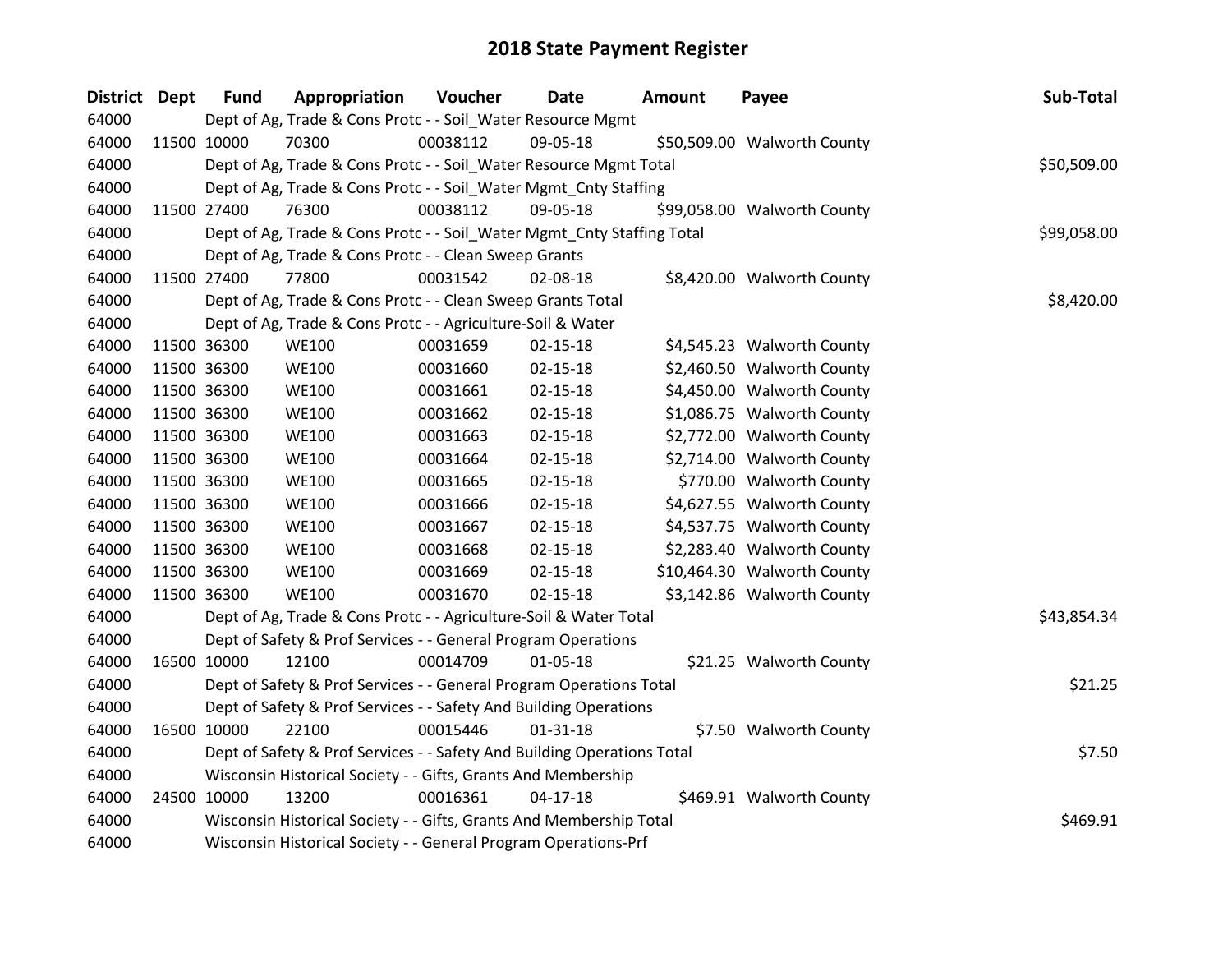| District Dept | <b>Fund</b> | Appropriation                                                         | Voucher  | Date           | <b>Amount</b> | Payee                          | Sub-Total      |
|---------------|-------------|-----------------------------------------------------------------------|----------|----------------|---------------|--------------------------------|----------------|
| 64000         | 24500 10000 | 14100                                                                 | 00019190 | 09-20-18       |               | \$30.00 Walworth County        |                |
| 64000         |             | Wisconsin Historical Society - - General Program Operations-Prf Total |          |                |               |                                | \$30.00        |
| 64000         |             | Dept of Public Instruction - - High Cost Spec Ed State Aid            |          |                |               |                                |                |
| 64000         | 25500 10000 | 20400                                                                 | 00129861 | 06-18-18       |               | \$337,601.00 Walworth County   |                |
| 64000         |             | Dept of Public Instruction - - High Cost Spec Ed State Aid Total      |          |                |               |                                | \$337,601.00   |
| 64000         |             | Dept of Public Instruction - - Spec Ed & Schl Age Parents Aid         |          |                |               |                                |                |
| 64000         | 25500 10000 | 20600                                                                 | 00107204 | $01 - 16 - 18$ |               | \$270,795.00 Walworth County   |                |
| 64000         | 25500 10000 | 20600                                                                 | 00112232 | 02-20-18       |               | \$272,927.00 Walworth County   |                |
| 64000         | 25500 10000 | 20600                                                                 | 00116223 | 03-19-18       |               | \$272,926.00 Walworth County   |                |
| 64000         | 25500 10000 | 20600                                                                 | 00127631 | $06 - 11 - 18$ |               | \$459,611.00 Walworth County   |                |
| 64000         | 25500 10000 | 20600                                                                 | 00149261 | 11-19-18       |               | \$266,423.00 Walworth County   |                |
| 64000         | 25500 10000 | 20600                                                                 | 00153359 | 12-17-18       |               | \$266,424.00 Walworth County   |                |
| 64000         |             | Dept of Public Instruction - - Spec Ed & Schl Age Parents Aid Total   |          |                |               |                                | \$1,809,106.00 |
| 64000         |             | Dept of Public Instruction - - Aids For School Lunches And Nu         |          |                |               |                                |                |
| 64000         | 25500 10000 | 20900                                                                 | 00119075 | $04 - 02 - 18$ |               | \$1,072.23 Walworth County     |                |
| 64000         |             | Dept of Public Instruction - - Aids For School Lunches And Nu Total   |          |                |               |                                | \$1,072.23     |
| 64000         |             | Dept of Public Instruction - - Wisconsin School Day Milk Prog         |          |                |               |                                |                |
| 64000         | 25500 10000 | 21400                                                                 | 00119075 | $04 - 02 - 18$ |               | \$460.32 Walworth County       |                |
| 64000         |             | Dept of Public Instruction - - Wisconsin School Day Milk Prog Total   |          |                |               |                                | \$460.32       |
| 64000         |             | Dept of Public Instruction - - Aid To County Children With Di         |          |                |               |                                |                |
| 64000         | 25500 10000 | 23100                                                                 | 00130036 | 06-18-18       |               | \$1,698,098.00 Walworth County |                |
| 64000         |             | Dept of Public Instruction - - Aid To County Children With Di Total   |          |                |               |                                | \$1,698,098.00 |
| 64000         |             | Dept of Public Instruction - - Federal Aids, Local Aid                |          |                |               |                                |                |
| 64000         | 25500 10000 | 24100                                                                 | 00106677 | $01 - 16 - 18$ |               | \$4,709.21 Walworth County     |                |
| 64000         | 25500 10000 | 24100                                                                 | 00113128 | 02-26-18       |               | \$3,936.65 Walworth County     |                |
| 64000         | 25500 10000 | 24100                                                                 | 00114358 | 03-05-18       |               | \$4,489.50 Walworth County     |                |
| 64000         | 25500 10000 | 24100                                                                 | 00120358 | 04-16-18       |               | \$4,448.24 Walworth County     |                |
| 64000         | 25500 10000 | 24100                                                                 | 00124790 | $05 - 21 - 18$ |               | \$4,167.25 Walworth County     |                |
| 64000         | 25500 10000 | 24100                                                                 | 00128901 | 06-18-18       |               | \$5,095.72 Walworth County     |                |
| 64000         | 25500 10000 | 24100                                                                 | 00130021 | 06-18-18       |               | \$87,522.00 Walworth County    |                |
| 64000         | 25500 10000 | 24100                                                                 | 00135020 | 07-23-18       |               | \$5,359.58 Walworth County     |                |
| 64000         | 25500 10000 | 24100                                                                 | 00136097 | 07-30-18       |               | \$1,517.18 Walworth County     |                |
| 64000         | 25500 10000 | 24100                                                                 | 00147751 | 11-13-18       |               | \$4,379.92 Walworth County     |                |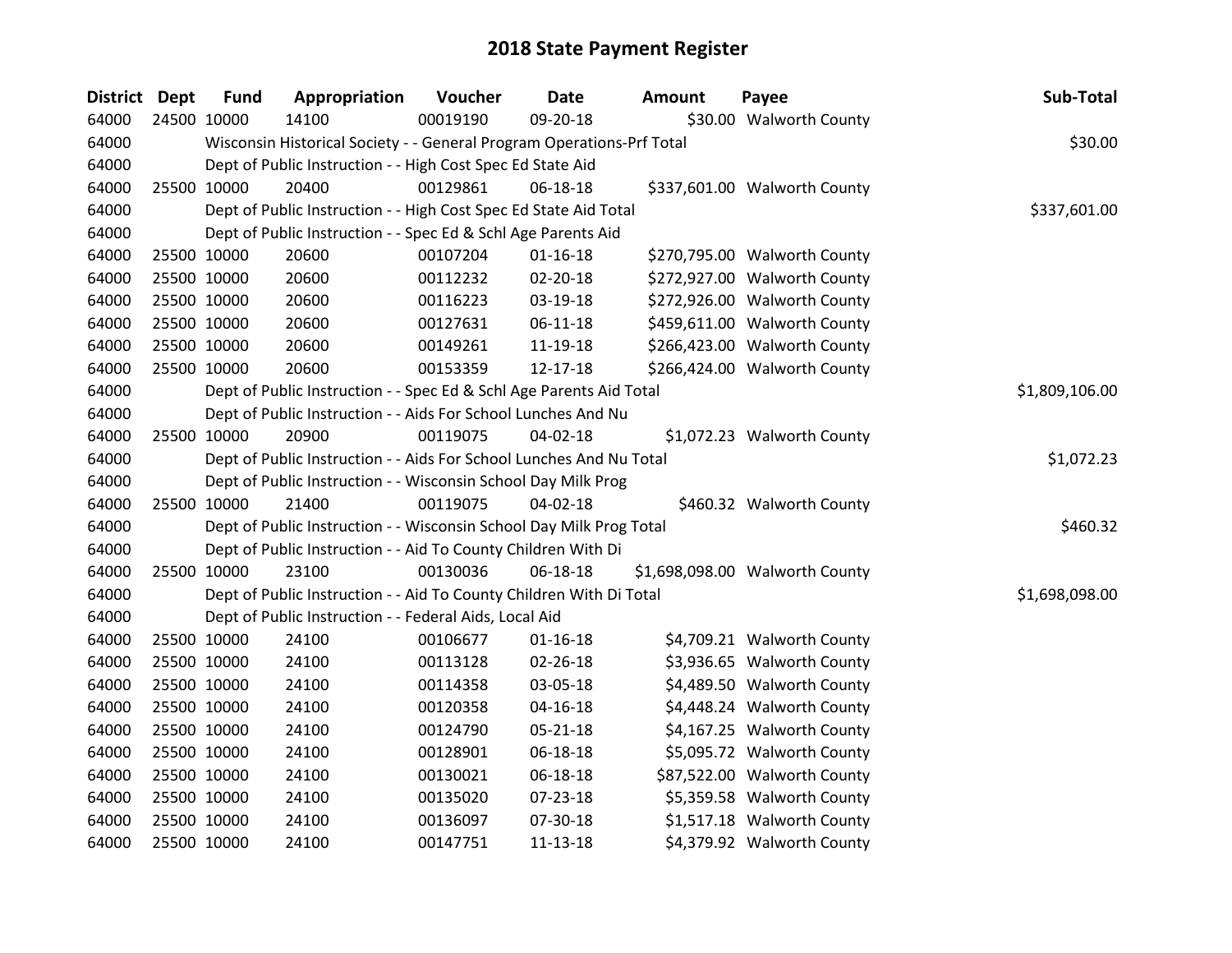| District Dept | <b>Fund</b> | Appropriation                                                      | Voucher  | <b>Date</b>    | <b>Amount</b> | Payee                       | Sub-Total    |
|---------------|-------------|--------------------------------------------------------------------|----------|----------------|---------------|-----------------------------|--------------|
| 64000         | 25500 10000 | 24100                                                              | 00151264 | 12-03-18       |               | \$4,852.91 Walworth County  |              |
| 64000         | 25500 10000 | 24100                                                              | 00154135 | 12-24-18       |               | \$3,845.32 Walworth County  |              |
| 64000         |             | Dept of Public Instruction - - Federal Aids, Local Aid Total       |          |                |               |                             | \$134,323.48 |
| 64000         |             | Dept of Natural Resources - - Gen Program Ops-State Funds          |          |                |               |                             |              |
| 64000         | 37000 21200 | 16100                                                              | 00223181 | $04 - 12 - 18$ |               | \$93.73 Walworth County     |              |
| 64000         | 37000 21200 | 16100                                                              | 00255988 | 08-01-18       |               | \$80.95 Walworth County     |              |
| 64000         |             | Dept of Natural Resources - - Gen Program Ops-State Funds Total    |          |                |               |                             | \$174.68     |
| 64000         |             | Dept of Natural Resources - - Er--Vol Pay, Sale, Lease & Fee       |          |                |               |                             |              |
| 64000         | 37000 21200 | 16300                                                              | 00280831 | 11-28-18       |               | \$648.09 Walworth County    |              |
| 64000         |             | Dept of Natural Resources - - Er--Vol Pay, Sale, Lease & Fee Total |          |                |               |                             | \$648.09     |
| 64000         |             | Dept of Natural Resources - - Gen Program Ops-State Funds-Fr       |          |                |               |                             |              |
| 64000         | 37000 21200 | 16600                                                              | 00207415 | $01 - 17 - 18$ |               | \$73.01 Walworth County     |              |
| 64000         | 37000 21200 | 16600                                                              | 00207945 | $01 - 18 - 18$ |               | \$120.00 Walworth County    |              |
| 64000         |             | Dept of Natural Resources - - Gen Program Ops-State Funds-Fr Total |          |                |               |                             | \$193.01     |
| 64000         |             | Dept of Natural Resources - - General Program Operations --        |          |                |               |                             |              |
| 64000         | 37000 21200 | 25400                                                              | 00217066 | 03-02-18       |               | \$11.00 Walworth County     |              |
| 64000         | 37000 21200 | 25400                                                              | 00225979 | 04-09-18       |               | \$300.00 Walworth County    |              |
| 64000         | 37000 21200 | 25400                                                              | 00255050 | $07 - 24 - 18$ |               | \$60.00 Walworth County     |              |
| 64000         | 37000 21200 | 25400                                                              | 00282881 | 12-06-18       |               | \$30.00 Walworth County     |              |
| 64000         |             | Dept of Natural Resources - - General Program Operations -- Total  |          |                |               |                             | \$401.00     |
| 64000         |             | Dept of Natural Resources - - Gpo--State Funds                     |          |                |               |                             |              |
| 64000         | 37000 21200 | 36100                                                              | 00261402 | 08-30-18       |               | \$20.55 Walworth County     |              |
| 64000         |             | Dept of Natural Resources - - Gpo--State Funds Total               |          |                |               |                             | \$20.55      |
| 64000         |             | Dept of Natural Resources - - Enf A - Atv & Utv Enforcement        |          |                |               |                             |              |
| 64000         | 37000 21200 | 55100                                                              | 00268027 | 09-27-18       |               | \$8,482.57 Walworth County  |              |
| 64000         | 37000 21200 | 55100                                                              | 00268564 | 09-27-18       |               | \$11,546.24 Walworth County |              |
| 64000         |             | Dept of Natural Resources - - Enf A - Atv & Utv Enforcement Total  |          |                |               |                             | \$20,028.81  |
| 64000         |             | Dept of Natural Resources - - Wildlife Damage Claims & Abat        |          |                |               |                             |              |
| 64000         | 37000 21200 | 55300                                                              | 00223287 | 03-30-18       |               | \$7,261.03 Walworth County  |              |
| 64000         |             | Dept of Natural Resources - - Wildlife Damage Claims & Abat Total  |          |                |               |                             | \$7,261.03   |
| 64000         |             | Dept of Natural Resources - - Ra- Cnty Snow Trail & Area Aid       |          |                |               |                             |              |
| 64000         | 37000 21200 | 57400                                                              | 00274003 | $10-17-18$     |               | \$1,621.95 Walworth County  |              |
| 64000         | 37000 21200 | 57400                                                              | 00274004 | 10-17-18       |               | \$36,240.00 Walworth County |              |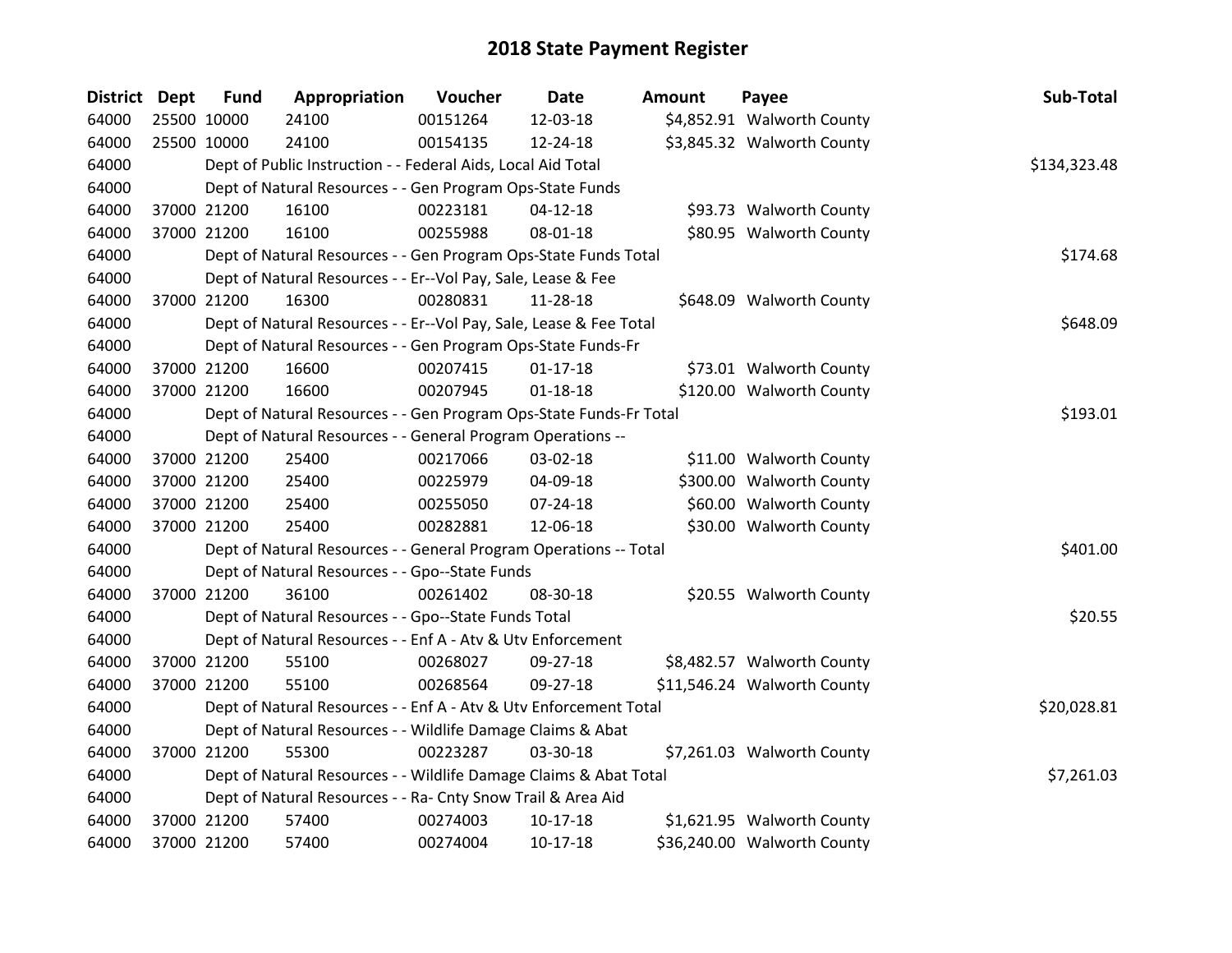| District Dept | <b>Fund</b> | Appropriation                                                      | Voucher  | <b>Date</b>    | <b>Amount</b> | Payee                        | Sub-Total    |
|---------------|-------------|--------------------------------------------------------------------|----------|----------------|---------------|------------------------------|--------------|
| 64000         | 37000 21200 | 57400                                                              | 00283849 | 12-07-18       |               | \$13,181.20 Walworth County  |              |
| 64000         |             | Dept of Natural Resources - - Ra- Cnty Snow Trail & Area Aid Total |          |                |               |                              | \$51,043.15  |
| 64000         |             | Dept of Natural Resources - - Gpo-Environmental Fund               |          |                |               |                              |              |
| 64000         | 37000 27400 | 46100                                                              | 00213471 | 02-09-18       |               | \$30.00 Walworth County      |              |
| 64000         |             | Dept of Natural Resources - - Gpo-Environmental Fund Total         |          |                |               |                              | \$30.00      |
| 64000         |             | Dept of Natural Resources - - Land Acquisition                     |          |                |               |                              |              |
| 64000         | 37000 36300 | TA100                                                              | 00222052 | 03-27-18       |               | \$6.00 Walworth County       |              |
| 64000         |             | Dept of Natural Resources - - Land Acquisition Total               |          |                |               |                              | \$6.00       |
| 64000         |             | Dept of Natural Resources - - Gpo - Sd Water Loan Prog, Fed        |          |                |               |                              |              |
| 64000         | 37000 57300 | 48200                                                              | 00206667 | $01 - 31 - 18$ |               | \$15,952.50 Walworth County  |              |
| 64000         | 37000 57300 | 48200                                                              | 00222066 | 04-19-18       |               | \$8,070.00 Walworth County   |              |
| 64000         | 37000 57300 | 48200                                                              | 00244157 | 06-18-18       |               | \$8,070.00 Walworth County   |              |
| 64000         | 37000 57300 | 48200                                                              | 00270605 | $10-10-18$     |               | \$8,070.00 Walworth County   |              |
| 64000         |             | Dept of Natural Resources - - Gpo - Sd Water Loan Prog, Fed Total  |          |                |               |                              | \$40,162.50  |
| 64000         |             | WI Dept of Transportation - - Eldly&Disa Co/Aid Sf                 |          |                |               |                              |              |
| 64000         | 39500 21100 | 16800                                                              | 00238284 | 04-05-18       |               | \$245,931.00 Walworth County |              |
| 64000         |             | WI Dept of Transportation - - Eldly&Disa Co/Aid Sf Total           |          |                |               |                              | \$245,931.00 |
| 64000         |             | WI Dept of Transportation - - Tc, Trns Oper Aid Sf                 |          |                |               |                              |              |
| 64000         | 39500 21100 | 17700                                                              | 00262836 | 06-14-18       |               | \$21,887.00 Walworth County  |              |
| 64000         | 39500 21100 | 17700                                                              | 00289473 | 08-27-18       |               | \$65,660.00 Walworth County  |              |
| 64000         |             | WI Dept of Transportation - - Tc, Trns Oper Aid Sf Total           |          |                |               |                              | \$87,547.00  |
| 64000         |             | WI Dept of Transportation - - Trnst/Trns-Rel Aid F                 |          |                |               |                              |              |
| 64000         | 39500 21100 | 18200                                                              | 00226412 | 03-02-18       |               | \$28,180.56 Walworth County  |              |
| 64000         | 39500 21100 | 18200                                                              | 00323524 | $11 - 16 - 18$ |               | \$83,148.57 Walworth County  |              |
| 64000         | 39500 21100 | 18200                                                              | 00323525 | $11 - 16 - 18$ |               | \$84,989.68 Walworth County  |              |
| 64000         | 39500 21100 | 18200                                                              | 00323571 | 11-16-18       |               | \$96,371.33 Walworth County  |              |
| 64000         |             | WI Dept of Transportation - - Trnst/Trns-Rel Aid F Total           |          |                |               |                              | \$292,690.14 |
| 64000         |             | WI Dept of Transportation - - Hwy Sfty Loc Aid Ffd                 |          |                |               |                              |              |
| 64000         | 39500 21100 | 18500                                                              | 00209359 | 01-08-18       |               | \$4,559.43 Walworth County   |              |
| 64000         | 39500 21100 | 18500                                                              | 00209361 | 01-08-18       |               | \$6,954.71 Walworth County   |              |
| 64000         | 39500 21100 | 18500                                                              | 00215873 | $01 - 26 - 18$ |               | \$4,356.96 Walworth County   |              |
| 64000         | 39500 21100 | 18500                                                              | 00215876 | $01 - 26 - 18$ |               | \$5,093.13 Walworth County   |              |
| 64000         | 39500 21100 | 18500                                                              | 00225912 | 03-02-18       |               | \$2,899.54 Walworth County   |              |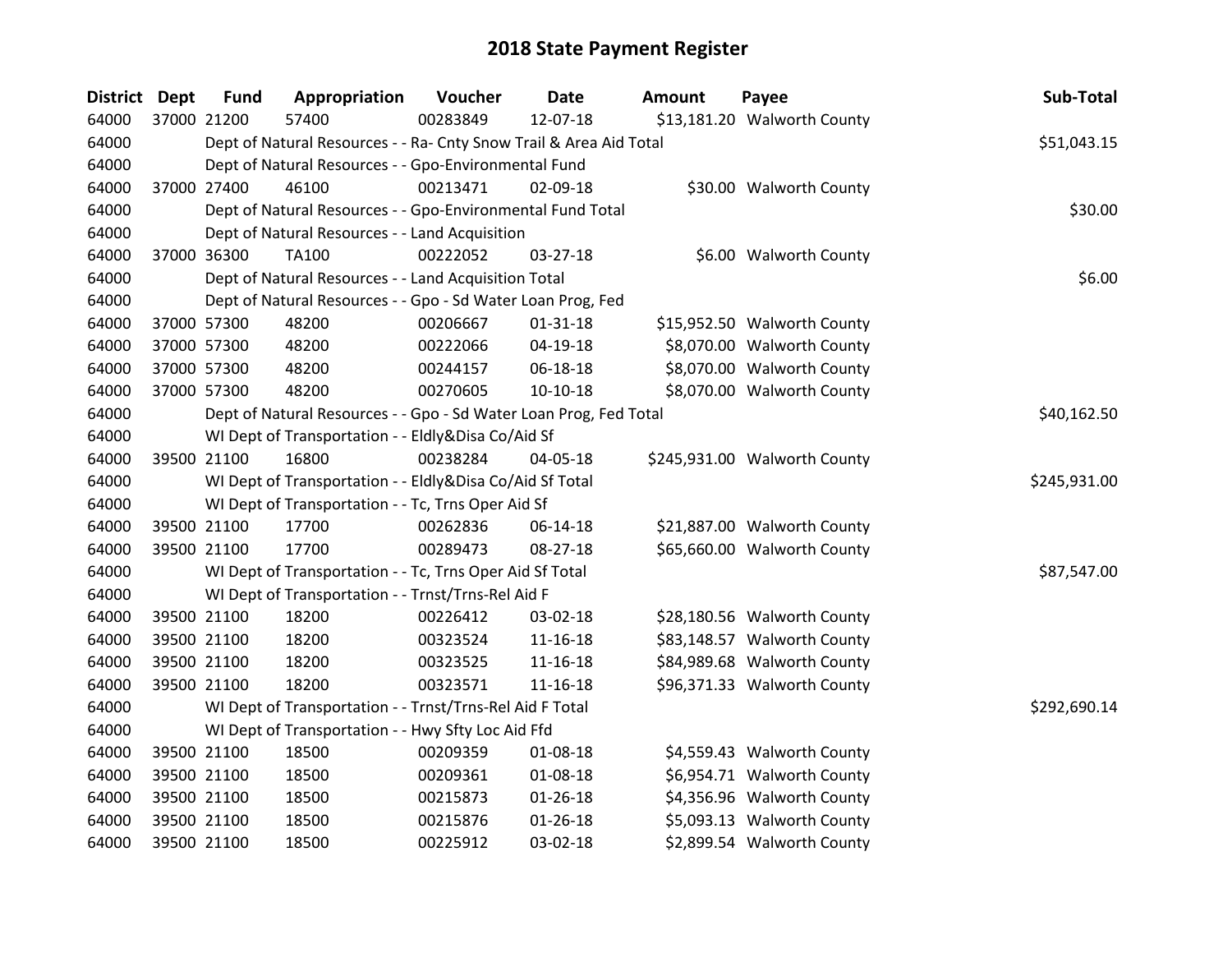| District Dept | <b>Fund</b> | Appropriation                                            | Voucher  | <b>Date</b>    | Amount | Payee                          | Sub-Total      |
|---------------|-------------|----------------------------------------------------------|----------|----------------|--------|--------------------------------|----------------|
| 64000         | 39500 21100 | 18500                                                    | 00225914 | 03-02-18       |        | \$3,442.46 Walworth County     |                |
| 64000         | 39500 21100 | 18500                                                    | 00231901 | 03-21-18       |        | \$3,113.40 Walworth County     |                |
| 64000         | 39500 21100 | 18500                                                    | 00231902 | 03-21-18       |        | \$4,987.00 Walworth County     |                |
| 64000         | 39500 21100 | 18500                                                    | 00232324 | 03-22-18       |        | \$3,899.85 Walworth County     |                |
| 64000         | 39500 21100 | 18500                                                    | 00245002 | 04-27-18       |        | \$2,569.80 Walworth County     |                |
| 64000         | 39500 21100 | 18500                                                    | 00245005 | 04-27-18       |        | \$3,309.94 Walworth County     |                |
| 64000         | 39500 21100 | 18500                                                    | 00260891 | $06-11-18$     |        | \$2,458.72 Walworth County     |                |
| 64000         | 39500 21100 | 18500                                                    | 00260898 | 06-11-18       |        | \$3,421.91 Walworth County     |                |
| 64000         | 39500 21100 | 18500                                                    | 00266468 | $07-17-18$     |        | \$4,077.21 Walworth County     |                |
| 64000         | 39500 21100 | 18500                                                    | 00269892 | $07-12-18$     |        | \$2,926.24 Walworth County     |                |
| 64000         | 39500 21100 | 18500                                                    | 00288941 | 08-28-18       |        | \$3,019.20 Walworth County     |                |
| 64000         | 39500 21100 | 18500                                                    | 00288947 | 08-28-18       |        | \$2,879.20 Walworth County     |                |
| 64000         | 39500 21100 | 18500                                                    | 00297073 | 09-18-18       |        | \$4,989.12 Walworth County     |                |
| 64000         | 39500 21100 | 18500                                                    | 00297077 | 09-20-18       |        | \$8,360.20 Walworth County     |                |
| 64000         | 39500 21100 | 18500                                                    | 00298228 | 09-18-18       |        | \$4,000.00 Walworth County     |                |
| 64000         | 39500 21100 | 18500                                                    | 00309626 | $10 - 16 - 18$ |        | \$8,324.92 Walworth County     |                |
| 64000         | 39500 21100 | 18500                                                    | 00313272 | $10-22-18$     |        | \$2,481.12 Walworth County     |                |
| 64000         | 39500 21100 | 18500                                                    | 00316314 | 11-01-18       |        | \$3,392.01 Walworth County     |                |
| 64000         | 39500 21100 | 18500                                                    | 00317454 | 11-02-18       |        | \$98.97 Walworth County        |                |
| 64000         |             | WI Dept of Transportation - - Hwy Sfty Loc Aid Ffd Total |          |                |        |                                | \$95,615.04    |
| 64000         |             | WI Dept of Transportation - - Trans Aids To Co.-Sf       |          |                |        |                                |                |
| 64000         | 39500 21100 | 19000                                                    | 00203676 | $01 - 02 - 18$ |        | \$612,243.70 Walworth County   |                |
| 64000         | 39500 21100 | 19000                                                    | 00267884 | 07-02-18       |        | \$1,224,487.40 Walworth County |                |
| 64000         | 39500 21100 | 19000                                                    | 00301936 | $10-01-18$     |        | \$612,243.71 Walworth County   |                |
| 64000         |             | WI Dept of Transportation - - Trans Aids To Co.-Sf Total |          |                |        |                                | \$2,448,974.81 |
| 64000         |             | WI Dept of Transportation - - Loc Rd Imp Prg St Fd       |          |                |        |                                |                |
| 64000         | 39500 21100 | 27800                                                    | 00221254 | 02-13-18       |        | \$202,304.00 Walworth County   |                |
| 64000         | 39500 21100 | 27800                                                    | 00278861 | $07 - 25 - 18$ |        | \$7,331.90 Walworth County     |                |
| 64000         |             | WI Dept of Transportation - - Loc Rd Imp Prg St Fd Total |          |                |        |                                | \$209,635.90   |
| 64000         |             | WI Dept of Transportation - - St Hwy Rehab, Sf           |          |                |        |                                |                |
| 64000         | 39500 21100 | 36300                                                    | 00212031 | $01 - 17 - 18$ |        | \$85.00 Walworth County        |                |
| 64000         | 39500 21100 | 36300                                                    | 00220848 | 03-02-18       |        | \$150.00 Walworth County       |                |
| 64000         | 39500 21100 | 36300                                                    | 00230726 | 03-30-18       |        | \$175.00 Walworth County       |                |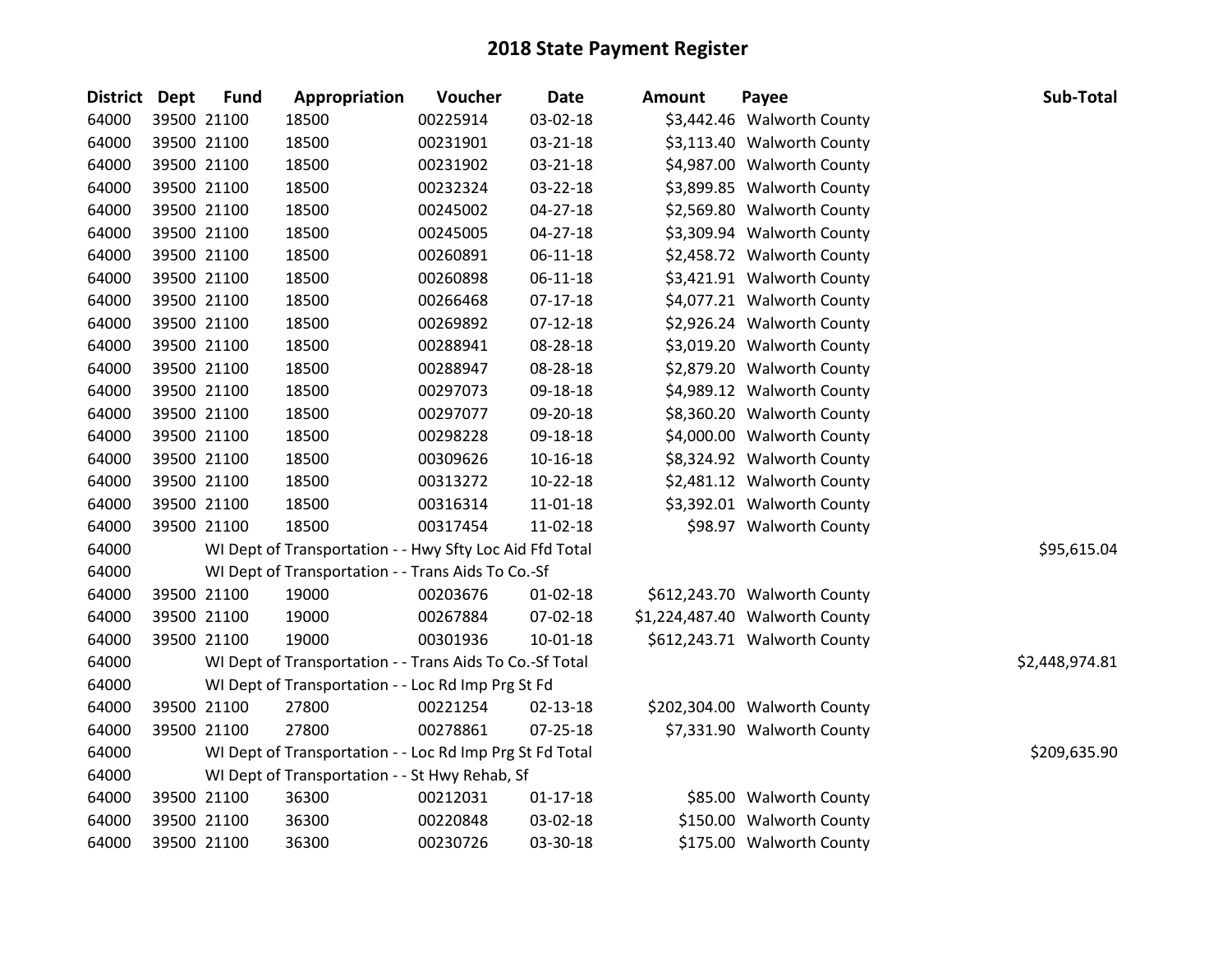| District Dept | <b>Fund</b> | Appropriation                                           | Voucher  | <b>Date</b>    | <b>Amount</b> | Payee                        | Sub-Total    |
|---------------|-------------|---------------------------------------------------------|----------|----------------|---------------|------------------------------|--------------|
| 64000         | 39500 21100 | 36300                                                   | 00243507 | 05-02-18       |               | \$3.00 Walworth County       |              |
| 64000         | 39500 21100 | 36300                                                   | 00252748 | 05-31-18       |               | \$30.00 Walworth County      |              |
| 64000         | 39500 21100 | 36300                                                   | 00286989 | 08-16-18       |               | \$4,888.50 Walworth County   |              |
| 64000         | 39500 21100 | 36300                                                   | 00299059 | 10-04-18       |               | \$90.00 Walworth County      |              |
| 64000         | 39500 21100 | 36300                                                   | 00310702 | 10-31-18       |               | \$33.00 Walworth County      |              |
| 64000         |             | WI Dept of Transportation - - St Hwy Rehab, Sf Total    |          |                |               |                              | \$5,454.50   |
| 64000         |             | WI Dept of Transportation - - Hwy Mgmt & Opers Sf       |          |                |               |                              |              |
| 64000         | 39500 21100 | 36500                                                   | 00215512 | $01 - 26 - 18$ |               | \$15,375.77 Walworth County  |              |
| 64000         | 39500 21100 | 36500                                                   | 00228596 | 03-09-18       |               | \$14,694.60 Walworth County  |              |
| 64000         | 39500 21100 | 36500                                                   | 00232728 | 03-23-18       |               | \$29,955.92 Walworth County  |              |
| 64000         | 39500 21100 | 36500                                                   | 00237004 | 03-30-18       |               | \$4,243.66 Walworth County   |              |
| 64000         | 39500 21100 | 36500                                                   | 00244518 | 04-20-18       |               | \$5,300.73 Walworth County   |              |
| 64000         | 39500 21100 | 36500                                                   | 00252778 | $05 - 11 - 18$ |               | \$9,778.91 Walworth County   |              |
| 64000         | 39500 21100 | 36500                                                   | 00256838 | 05-24-18       |               | \$667.10 Walworth County     |              |
| 64000         | 39500 21100 | 36500                                                   | 00262380 | 06-20-18       |               | \$21,034.51 Walworth County  |              |
| 64000         | 39500 21100 | 36500                                                   | 00286989 | 08-16-18       |               | \$11,317.93 Walworth County  |              |
| 64000         | 39500 21100 | 36500                                                   | 00290771 | 08-27-18       |               | \$2,137.89 Walworth County   |              |
| 64000         | 39500 21100 | 36500                                                   | 00294931 | 09-11-18       |               | \$118,357.23 Walworth County |              |
| 64000         | 39500 21100 | 36500                                                   | 00308514 | 10-09-18       |               | \$168,568.60 Walworth County |              |
| 64000         | 39500 21100 | 36500                                                   | 00324243 | 11-20-18       |               | \$65,104.57 Walworth County  |              |
| 64000         | 39500 21100 | 36500                                                   | 00329955 | 12-07-18       |               | \$81,723.49 Walworth County  |              |
| 64000         |             | WI Dept of Transportation - - Hwy Mgmt & Opers Sf Total |          |                |               |                              | \$548,260.91 |
| 64000         |             | WI Dept of Transportation - - Routine Maint Sf          |          |                |               |                              |              |
| 64000         | 39500 21100 | 36800                                                   | 00215512 | 01-26-18       |               | \$106,406.51 Walworth County |              |
| 64000         | 39500 21100 | 36800                                                   | 00222048 | 02-14-18       |               | \$70,979.11 Walworth County  |              |
| 64000         | 39500 21100 | 36800                                                   | 00228596 | 03-09-18       |               | \$437,436.05 Walworth County |              |
| 64000         | 39500 21100 | 36800                                                   | 00230018 | 03-13-18       |               | \$889.72 Walworth County     |              |
| 64000         | 39500 21100 | 36800                                                   | 00232728 | 03-23-18       |               | \$9,537.41 Walworth County   |              |
| 64000         | 39500 21100 | 36800                                                   | 00237004 | 03-30-18       |               | \$289,838.59 Walworth County |              |
| 64000         | 39500 21100 | 36800                                                   | 00244518 | 04-20-18       |               | \$446,055.14 Walworth County |              |
| 64000         | 39500 21100 | 36800                                                   | 00252778 | 05-11-18       |               | \$263,801.28 Walworth County |              |
| 64000         | 39500 21100 | 36800                                                   | 00262380 | 06-20-18       |               | \$379,328.40 Walworth County |              |
| 64000         | 39500 21100 | 36800                                                   | 00286989 | 08-16-18       |               | \$316,501.71 Walworth County |              |

| uu          | і аусс                      |
|-------------|-----------------------------|
|             | \$3.00 Walworth County      |
|             | \$30.00 Walworth County     |
|             | \$4,888.50 Walworth County  |
|             | \$90.00 Walworth County     |
|             | \$33.00 Walworth County     |
|             |                             |
|             |                             |
|             | \$15,375.77 Walworth County |
|             | \$14,694.60 Walworth County |
|             | \$29,955.92 Walworth County |
| \$4,243.66  | <b>Walworth County</b>      |
| \$5,300.73  | <b>Walworth County</b>      |
| \$9,778.91  | <b>Walworth County</b>      |
| \$667.10    | <b>Walworth County</b>      |
| \$21,034.51 | <b>Walworth County</b>      |
| \$11,317.93 | <b>Walworth County</b>      |
| \$2,137.89  | <b>Walworth County</b>      |
| 118,357.23  | <b>Walworth County</b>      |
| 168,568.60  | <b>Walworth County</b>      |
| \$65,104.57 | <b>Walworth County</b>      |
| \$81,723.49 | <b>Walworth County</b>      |
|             |                             |
|             |                             |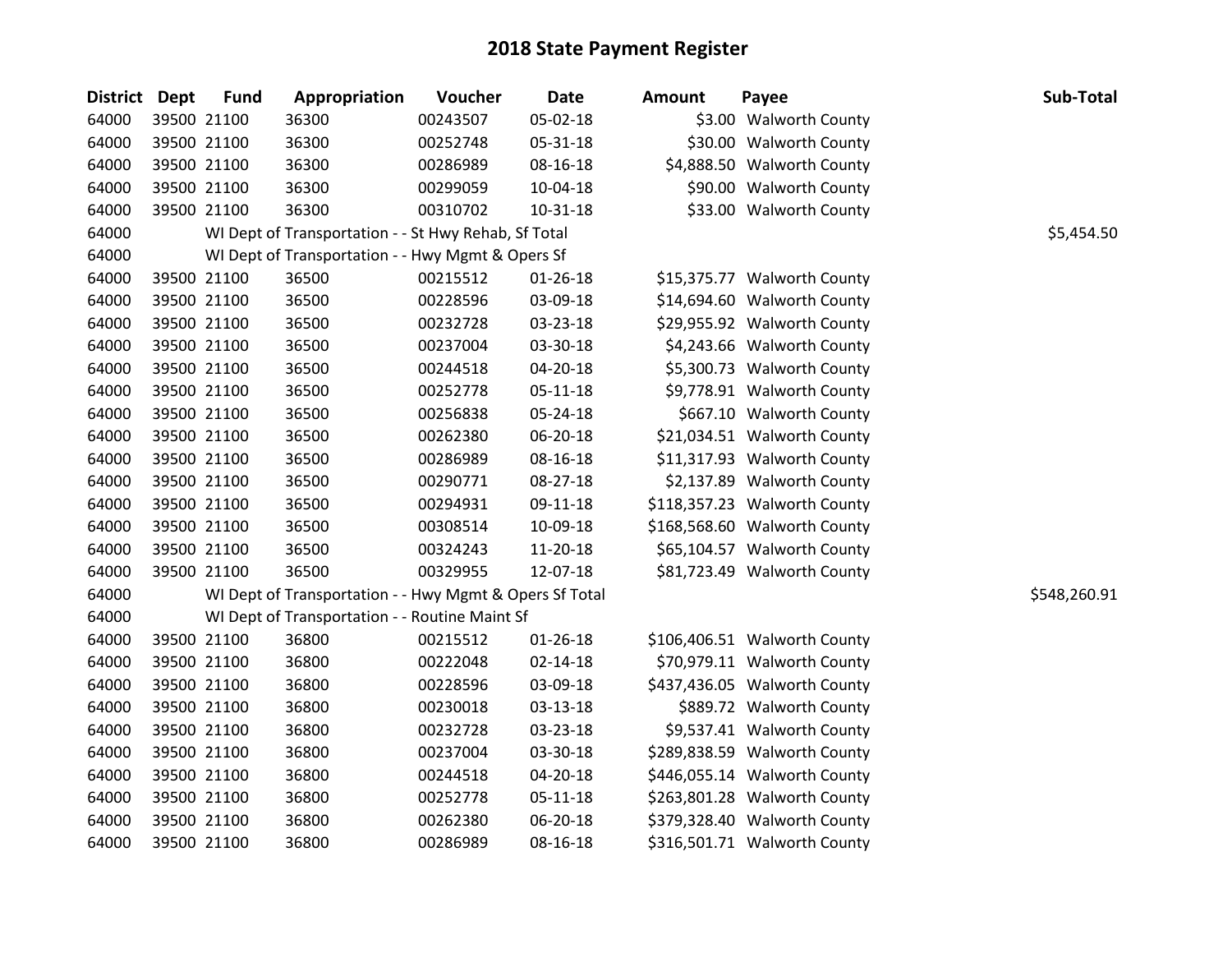| District Dept | <b>Fund</b> | Appropriation                                                | Voucher  | <b>Date</b>    | <b>Amount</b> | Payee                        | Sub-Total      |
|---------------|-------------|--------------------------------------------------------------|----------|----------------|---------------|------------------------------|----------------|
| 64000         | 39500 21100 | 36800                                                        | 00290771 | 08-27-18       |               | \$122,096.18 Walworth County |                |
| 64000         | 39500 21100 | 36800                                                        | 00294931 | 09-11-18       |               | \$53,361.08 Walworth County  |                |
| 64000         | 39500 21100 | 36800                                                        | 00305524 | 10-02-18       |               | \$34,571.90 Walworth County  |                |
| 64000         | 39500 21100 | 36800                                                        | 00305525 | $10-02-18$     |               | \$437.62 Walworth County     |                |
| 64000         | 39500 21100 | 36800                                                        | 00308514 | 10-09-18       |               | \$82,224.13 Walworth County  |                |
| 64000         | 39500 21100 | 36800                                                        | 00318063 | $10 - 31 - 18$ |               | \$32,339.76 Walworth County  |                |
| 64000         | 39500 21100 | 36800                                                        | 00324243 | 11-20-18       |               | \$39,197.17 Walworth County  |                |
| 64000         | 39500 21100 | 36800                                                        | 00329593 | 12-06-18       |               | \$465.26 Walworth County     |                |
| 64000         | 39500 21100 | 36800                                                        | 00329903 | 12-07-18       |               | \$149,281.79 Walworth County |                |
| 64000         | 39500 21100 | 36800                                                        | 00329955 | 12-07-18       |               | \$22,206.43 Walworth County  |                |
| 64000         |             | WI Dept of Transportation - - Routine Maint Sf Total         |          |                |               |                              | \$2,856,955.24 |
| 64000         |             | WI Dept of Transportation - - St Hwy Rehab, Lf               |          |                |               |                              |                |
| 64000         | 39500 21100 | 37300                                                        | 00286989 | 08-16-18       |               | \$55.56 Walworth County      |                |
| 64000         |             | WI Dept of Transportation - - St Hwy Rehab, Lf Total         |          |                |               |                              | \$55.56        |
| 64000         |             | WI Dept of Transportation - - Hwy Mgmt & Opers Lf            |          |                |               |                              |                |
| 64000         | 39500 21100 | 37500                                                        | 00228596 | 03-09-18       |               | \$1,133.91 Walworth County   |                |
| 64000         |             | WI Dept of Transportation - - Hwy Mgmt & Opers Lf Total      |          |                |               |                              | \$1,133.91     |
| 64000         |             | WI Dept of Transportation - - Hwy Mgmt & Opers Ff            |          |                |               |                              |                |
| 64000         | 39500 21100 | 38500                                                        | 00256838 | 05-24-18       |               | \$2,668.42 Walworth County   |                |
| 64000         |             | WI Dept of Transportation - - Hwy Mgmt & Opers Ff Total      |          |                |               |                              | \$2,668.42     |
| 64000         |             | WI Dept of Transportation - - Dept Mgt & Oper St Fd          |          |                |               |                              |                |
| 64000         | 39500 21100 | 46100                                                        | 00237962 | 04-25-18       |               | \$1,130.00 Walworth County   |                |
| 64000         |             | WI Dept of Transportation - - Dept Mgt & Oper St Fd Total    |          |                |               |                              | \$1,130.00     |
| 64000         |             | Department of Corrections - - Services For Drunken Driving O |          |                |               |                              |                |
| 64000         | 41000 10000 | 10300                                                        | 00189019 | 02-20-18       |               | \$875.00 Walworth County     |                |
| 64000         | 41000 10000 | 10300                                                        | 00189020 | 02-20-18       |               | \$729.00 Walworth County     |                |
| 64000         | 41000 10000 | 10300                                                        | 00193755 | 03-08-18       |               | \$899.00 Walworth County     |                |
| 64000         | 41000 10000 | 10300                                                        | 00199559 | 04-04-18       |               | \$125.00 Walworth County     |                |
| 64000         | 41000 10000 | 10300                                                        | 00201041 | $04 - 12 - 18$ |               | \$658.00 Walworth County     |                |
| 64000         | 41000 10000 | 10300                                                        | 00206994 | 05-08-18       |               | \$714.00 Walworth County     |                |
| 64000         | 41000 10000 | 10300                                                        | 00207089 | 05-08-18       |               | \$175.00 Walworth County     |                |
| 64000         | 41000 10000 | 10300                                                        | 00215043 | 06-14-18       |               | \$560.00 Walworth County     |                |
| 64000         | 41000 10000 | 10300                                                        | 00219397 | 07-03-18       |               | \$702.00 Walworth County     |                |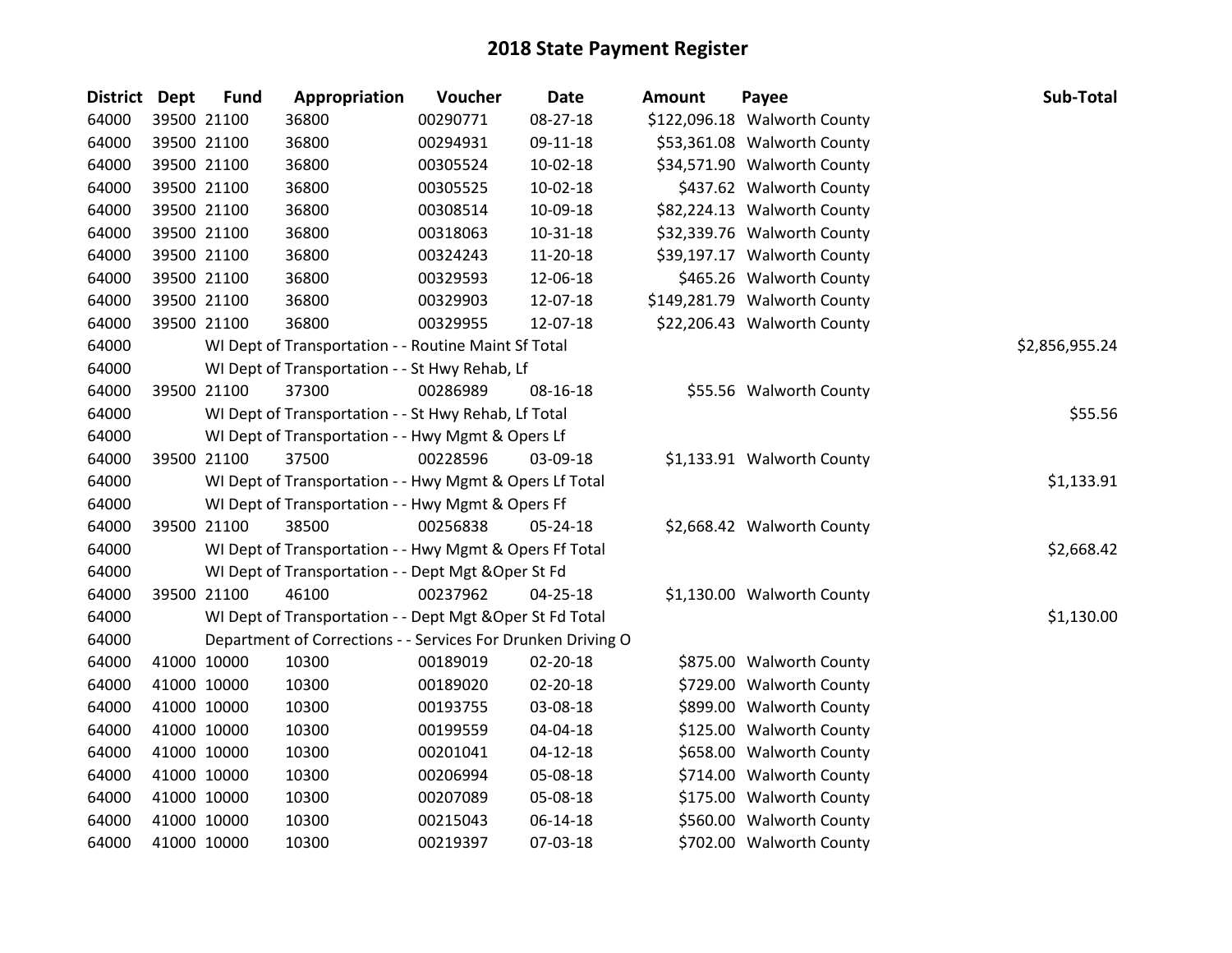| District Dept |             | <b>Fund</b> | Appropriation                                                      | Voucher  | <b>Date</b>    | <b>Amount</b> | Payee                                                                                                         | Sub-Total    |
|---------------|-------------|-------------|--------------------------------------------------------------------|----------|----------------|---------------|---------------------------------------------------------------------------------------------------------------|--------------|
| 64000         |             | 41000 10000 | 10300                                                              | 00222306 | $07-17-18$     |               | \$519.00 Walworth County                                                                                      |              |
| 64000         |             | 41000 10000 | 10300                                                              | 00231535 | 08-29-18       |               | \$568.00 Walworth County                                                                                      |              |
| 64000         |             | 41000 10000 | 10300                                                              | 00242158 | $10-16-18$     |               | \$532.00 Walworth County                                                                                      |              |
| 64000         |             | 41000 10000 | 10300                                                              | 00248507 | $11 - 14 - 18$ |               | \$613.00 Walworth County                                                                                      |              |
| 64000         |             | 41000 10000 | 10300                                                              | 00255330 | 12-18-18       |               | \$443.00 Walworth County                                                                                      |              |
| 64000         |             |             | Department of Corrections - - Services For Drunken Driving O Total |          |                |               |                                                                                                               | \$8,112.00   |
| 64000         |             |             | Department of Corrections - - Corrections Contracts And Agre       |          |                |               |                                                                                                               |              |
| 64000         |             | 41000 10000 | 11400                                                              | 00180601 | 01-09-18       |               | \$13,328.36 Walworth County                                                                                   |              |
| 64000         |             | 41000 10000 | 11400                                                              | 00186958 | 02-06-18       |               | \$8,593.82 Walworth County                                                                                    |              |
| 64000         |             | 41000 10000 | 11400                                                              | 00193840 | 03-08-18       |               | \$3,473.66 Walworth County                                                                                    |              |
| 64000         |             | 41000 10000 | 11400                                                              | 00200024 | 04-06-18       |               | \$2,390.46 Walworth County                                                                                    |              |
| 64000         |             | 41000 10000 | 11400                                                              | 00207714 | 05-10-18       |               | \$5,058.54 Walworth County                                                                                    |              |
| 64000         |             | 41000 10000 | 11400                                                              | 00213786 | 06-08-18       |               | \$10,138.06 Walworth County                                                                                   |              |
| 64000         |             | 41000 10000 | 11400                                                              | 00220120 | 07-09-18       |               | \$8,283.18 Walworth County                                                                                    |              |
| 64000         |             | 41000 10000 | 11400                                                              | 00227221 | 08-08-18       |               | \$9,415.08 Walworth County                                                                                    |              |
| 64000         |             | 41000 10000 | 11400                                                              | 00235664 | 09-17-18       |               | \$5,658.50 Walworth County                                                                                    |              |
| 64000         |             | 41000 10000 | 11400                                                              | 00248728 | $11 - 15 - 18$ |               | \$1,363.80 Walworth County                                                                                    |              |
| 64000         |             | 41000 10000 | 11400                                                              | 00252973 | 12-07-18       |               | \$6,957.92 Walworth County                                                                                    |              |
| 64000         |             |             | Department of Corrections - - Corrections Contracts And Agre Total |          |                |               |                                                                                                               | \$74,661.38  |
| 64000         |             |             |                                                                    |          |                |               | Department of Corrections - - Reimbursing Counties For Probation, Extended Supervision And Parole Holds       |              |
| 64000         |             | 41000 10000 | 11600                                                              | 00246055 | 11-02-18       |               | \$188,641.20 Walworth County                                                                                  |              |
| 64000         |             |             |                                                                    |          |                |               | Department of Corrections - - Reimbursing Counties For Probation, Extended Supervision And Parole Holds Total | \$188,641.20 |
| 64000         |             |             | Department of Corrections - - Probation, Parole And Extended       |          |                |               |                                                                                                               |              |
| 64000         |             | 41000 10000 | 18700                                                              | 00246055 | 11-02-18       |               | \$14,198.80 Walworth County                                                                                   |              |
| 64000         |             |             | Department of Corrections - - Probation, Parole And Extended Total |          |                |               |                                                                                                               | \$14,198.80  |
| 64000         |             |             | Department of Health Services - - State/Federal Aids               |          |                |               |                                                                                                               |              |
| 64000         |             | 43500 10000 | 00000                                                              | 90808    | $01 - 02 - 18$ |               | \$173,131.00 Walworth County                                                                                  |              |
| 64000         |             | 43500 10000 | 00000                                                              | 90809    | $02 - 01 - 18$ |               | \$129,510.00 Walworth County                                                                                  |              |
| 64000         |             | 43500 10000 | 00000                                                              | 90810    | 03-01-18       |               | \$94,831.00 Walworth County                                                                                   |              |
| 64000         |             | 43500 10000 | 00000                                                              | 90812    | 04-02-18       |               | \$318,728.00 Walworth County                                                                                  |              |
| 64000         |             | 43500 10000 | 00000                                                              | 90813    | 05-01-18       |               | \$2,733.00 Walworth County                                                                                    |              |
| 64000         |             | 43500 10000 | 00000                                                              | 90814    | 06-01-18       |               | \$160,941.00 Walworth County                                                                                  |              |
| 64000         | 43500 10000 |             | 00000                                                              | 90815    | $06-12-18$     |               | \$37,721.00 Walworth County                                                                                   |              |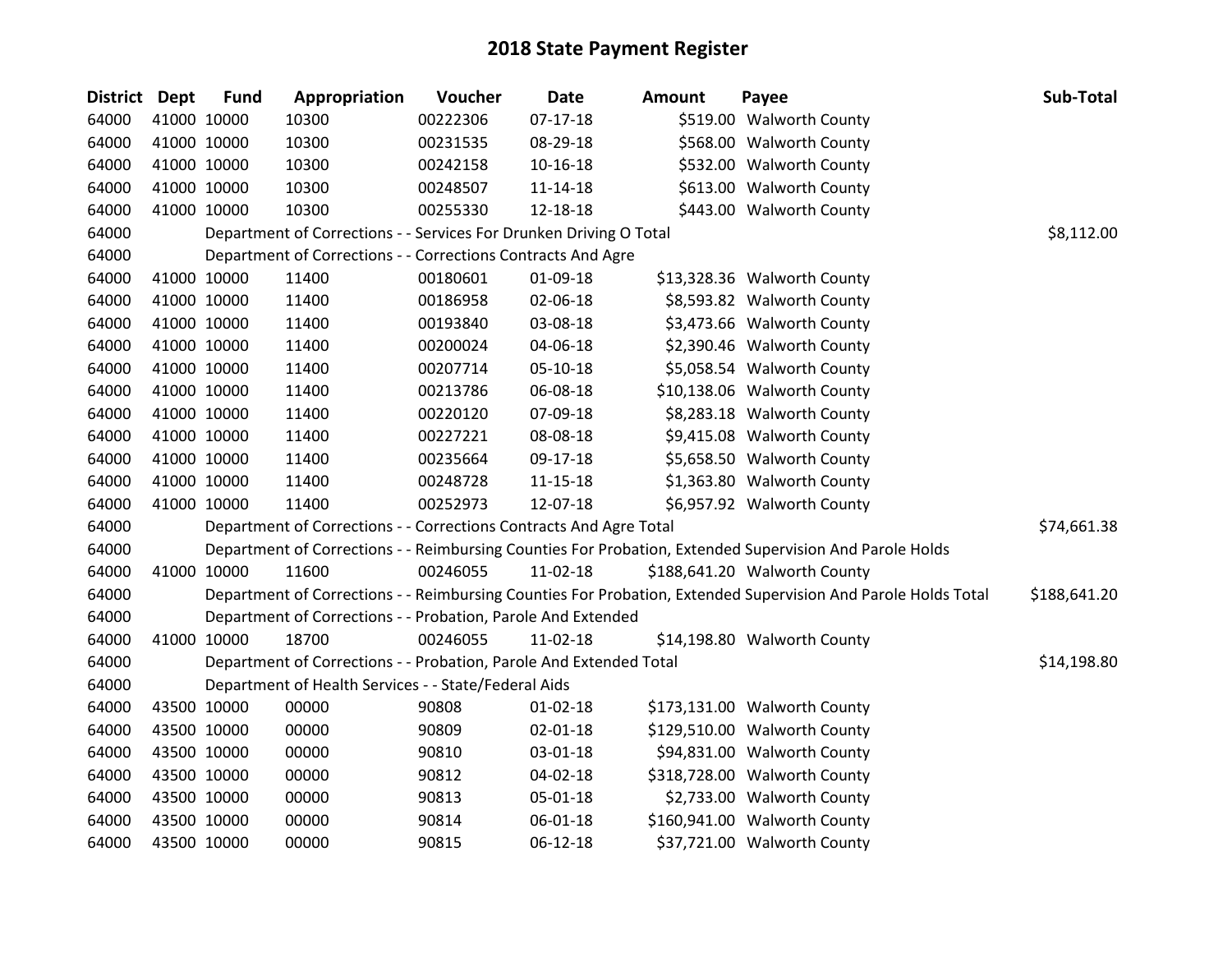| District Dept |             | <b>Fund</b> | Appropriation                                                          | Voucher  | <b>Date</b> | Amount | Payee                          | Sub-Total      |
|---------------|-------------|-------------|------------------------------------------------------------------------|----------|-------------|--------|--------------------------------|----------------|
| 64000         |             | 43500 10000 | 00000                                                                  | 90900    | 07-02-18    |        | \$1,557,160.00 Walworth County |                |
| 64000         |             | 43500 10000 | 00000                                                                  | 90901    | 08-01-18    |        | \$581,961.00 Walworth County   |                |
| 64000         |             | 43500 10000 | 00000                                                                  | 90902    | 09-04-18    |        | \$226,709.00 Walworth County   |                |
| 64000         |             | 43500 10000 | 00000                                                                  | 90903    | 10-01-18    |        | \$31,298.00 Walworth County    |                |
| 64000         |             | 43500 10000 | 00000                                                                  | 90904    | 11-01-18    |        | \$143,682.00 Walworth County   |                |
| 64000         |             | 43500 10000 | 00000                                                                  | 90905    | 12-03-18    |        | \$145,931.00 Walworth County   |                |
| 64000         |             |             | Department of Health Services - - State/Federal Aids Total             |          |             |        |                                | \$3,604,336.00 |
| 64000         |             |             | Department of Health Services - - Public Health Dispensaries And       |          |             |        |                                |                |
| 64000         |             | 43500 10000 | 10700                                                                  | 00181145 | 02-07-18    |        | \$9.48 Walworth County         |                |
| 64000         |             | 43500 10000 | 10700                                                                  | 00199903 | 05-04-18    |        | \$169.92 Walworth County       |                |
| 64000         |             | 43500 10000 | 10700                                                                  | 00201678 | 05-04-18    |        | \$122.76 Walworth County       |                |
| 64000         |             | 43500 10000 | 10700                                                                  | 00201680 | 05-04-18    |        | \$132.16 Walworth County       |                |
| 64000         |             | 43500 10000 | 10700                                                                  | 00206285 | 05-30-18    |        | \$75.52 Walworth County        |                |
| 64000         |             | 43500 10000 | 10700                                                                  | 00207690 | 06-01-18    |        | \$37.76 Walworth County        |                |
| 64000         |             |             | Department of Health Services - - Public Health Dispensaries And Total |          |             |        |                                | \$547.60       |
| 64000         |             |             | Department of Health Services - - Well Woman Program                   |          |             |        |                                |                |
| 64000         |             | 43500 10000 | 10800                                                                  | 00201681 | $05-11-18$  |        | \$56.72 Walworth County        |                |
| 64000         |             |             | Department of Health Services - - Well Woman Program Total             |          |             |        |                                | \$56.72        |
| 64000         |             |             | Department of Health Services - - Federal Program Operations           |          |             |        |                                |                |
| 64000         |             | 43500 10000 | 14600                                                                  | 00245101 | 11-13-18    |        | \$392.41 Walworth County       |                |
| 64000         |             |             | Department of Health Services - - Federal Program Operations Total     |          |             |        |                                | \$392.41       |
| 64000         |             |             | Department of Health Services - - Federal Wic Operations               |          |             |        |                                |                |
| 64000         |             | 43500 10000 | 14800                                                                  | 00178621 | 01-05-18    |        | \$122.40 Walworth County       |                |
| 64000         |             |             | Department of Health Services - - Federal Wic Operations Total         |          |             |        |                                | \$122.40       |
| 64000         |             |             | Department of Health Services - - Federal Project Aids                 |          |             |        |                                |                |
| 64000         |             | 43500 10000 | 15000                                                                  | 00218671 | 07-20-18    |        | \$4,500.00 Walworth County     |                |
| 64000         |             |             | Department of Health Services - - Federal Project Aids Total           |          |             |        |                                | \$4,500.00     |
| 64000         |             |             | Department of Health Services - - General Program Operations           |          |             |        |                                |                |
| 64000         |             | 43500 10000 | 40100                                                                  | 00189061 | 02-28-18    |        | \$1.50 Walworth County         |                |
| 64000         |             | 43500 10000 | 40100                                                                  | 00197266 | 04-04-18    |        | \$1.50 Walworth County         |                |
| 64000         |             | 43500 10000 | 40100                                                                  | 00203423 | 05-02-18    |        | \$1.50 Walworth County         |                |
| 64000         |             | 43500 10000 | 40100                                                                  | 00204813 | 05-09-18    |        | \$1.50 Walworth County         |                |
| 64000         | 43500 10000 |             | 40100                                                                  | 00209160 | 05-30-18    |        | \$1.50 Walworth County         |                |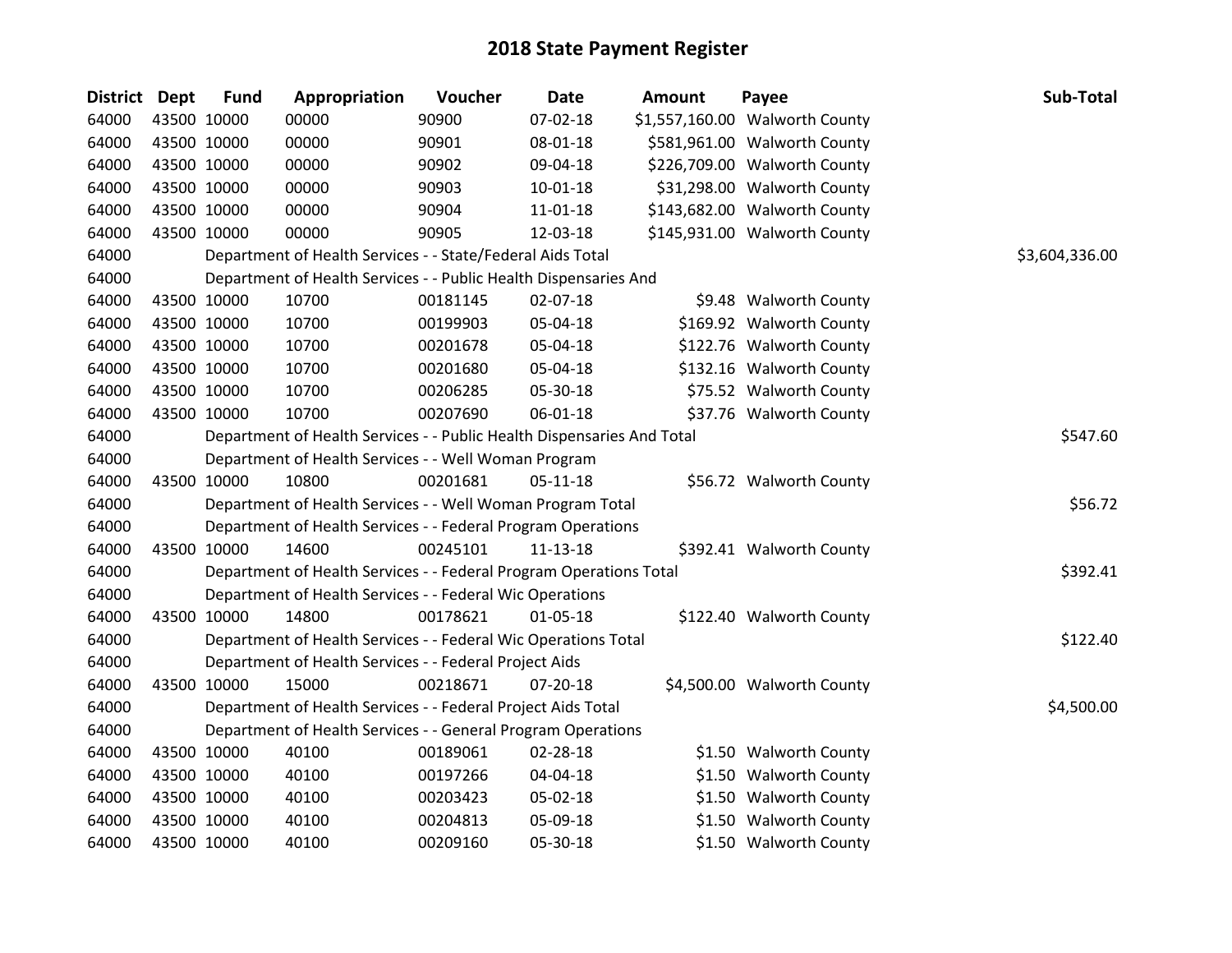| <b>District Dept</b> | <b>Fund</b> | Appropriation                                                          | Voucher  | <b>Date</b>    | Amount | Payee                   | Sub-Total |
|----------------------|-------------|------------------------------------------------------------------------|----------|----------------|--------|-------------------------|-----------|
| 64000                | 43500 10000 | 40100                                                                  | 00210347 | 06-07-18       |        | \$1.50 Walworth County  |           |
| 64000                | 43500 10000 | 40100                                                                  | 00213671 | $06 - 21 - 18$ |        | \$15.00 Walworth County |           |
| 64000                | 43500 10000 | 40100                                                                  | 00218570 | $07 - 11 - 18$ |        | \$1.50 Walworth County  |           |
| 64000                | 43500 10000 | 40100                                                                  | 00233563 | 09-19-18       |        | \$1.50 Walworth County  |           |
| 64000                | 43500 10000 | 40100                                                                  | 00233570 | 09-19-18       |        | \$1.50 Walworth County  |           |
| 64000                |             | Department of Health Services - - General Program Operations Total     |          |                |        |                         | \$28.50   |
| 64000                |             | Department of Health Services - - Medical Assistance State Admin       |          |                |        |                         |           |
| 64000                | 43500 10000 | 44000                                                                  | 00189061 | 02-28-18       |        | \$1.50 Walworth County  |           |
| 64000                | 43500 10000 | 44000                                                                  | 00197266 | 04-04-18       |        | \$1.50 Walworth County  |           |
| 64000                | 43500 10000 | 44000                                                                  | 00203423 | 05-02-18       |        | \$1.50 Walworth County  |           |
| 64000                | 43500 10000 | 44000                                                                  | 00204813 | 05-09-18       |        | \$1.50 Walworth County  |           |
| 64000                | 43500 10000 | 44000                                                                  | 00209160 | 05-30-18       |        | \$1.50 Walworth County  |           |
| 64000                | 43500 10000 | 44000                                                                  | 00210347 | 06-07-18       |        | \$1.50 Walworth County  |           |
| 64000                | 43500 10000 | 44000                                                                  | 00213671 | 06-21-18       |        | \$15.00 Walworth County |           |
| 64000                | 43500 10000 | 44000                                                                  | 00218570 | $07 - 11 - 18$ |        | \$1.50 Walworth County  |           |
| 64000                | 43500 10000 | 44000                                                                  | 00233563 | 09-19-18       |        | \$1.50 Walworth County  |           |
| 64000                | 43500 10000 | 44000                                                                  | 00233570 | 09-19-18       |        | \$1.50 Walworth County  |           |
| 64000                |             | Department of Health Services - - Medical Assistance State Admin Total |          |                |        |                         | \$28.50   |
| 64000                |             | Department of Health Services - - Administrative And Support-Fis       |          |                |        |                         |           |
| 64000                | 43500 10000 | 82100                                                                  | 00183557 | 02-01-18       |        | \$5.00 Walworth County  |           |
| 64000                | 43500 10000 | 82100                                                                  | 00191969 | 03-13-18       |        | \$5.00 Walworth County  |           |
| 64000                | 43500 10000 | 82100                                                                  | 00191970 | 03-13-18       |        | \$5.00 Walworth County  |           |
| 64000                | 43500 10000 | 82100                                                                  | 00204279 | 05-07-18       |        | \$5.00 Walworth County  |           |
| 64000                | 43500 10000 | 82100                                                                  | 00206229 | 05-15-18       |        | \$5.00 Walworth County  |           |
| 64000                | 43500 10000 | 82100                                                                  | 00207107 | 05-18-18       |        | \$5.00 Walworth County  |           |
| 64000                | 43500 10000 | 82100                                                                  | 00215216 | 06-28-18       |        | \$5.00 Walworth County  |           |
| 64000                |             | Department of Health Services - - Administrative And Support-Fis Total |          |                |        |                         | \$35.00   |
| 64000                |             | Department of Health Services - - General Aids                         |          |                |        |                         |           |
| 64000                | 43500 10000 | 97500                                                                  | 00214222 | 07-06-18       |        | \$6.25 Walworth County  |           |
| 64000                | 43500 10000 | 97500                                                                  | 00236809 | 10-05-18       |        | \$3.75 Walworth County  |           |
| 64000                | 43500 10000 | 97500                                                                  | 00252314 | 12-21-18       |        | \$7.50 Walworth County  |           |
| 64000                |             | Department of Health Services - - General Aids Total                   |          |                |        |                         | \$17.50   |
| 64000                |             | Dept of Children and Families - - Child Care Licens & Cert Activ       |          |                |        |                         |           |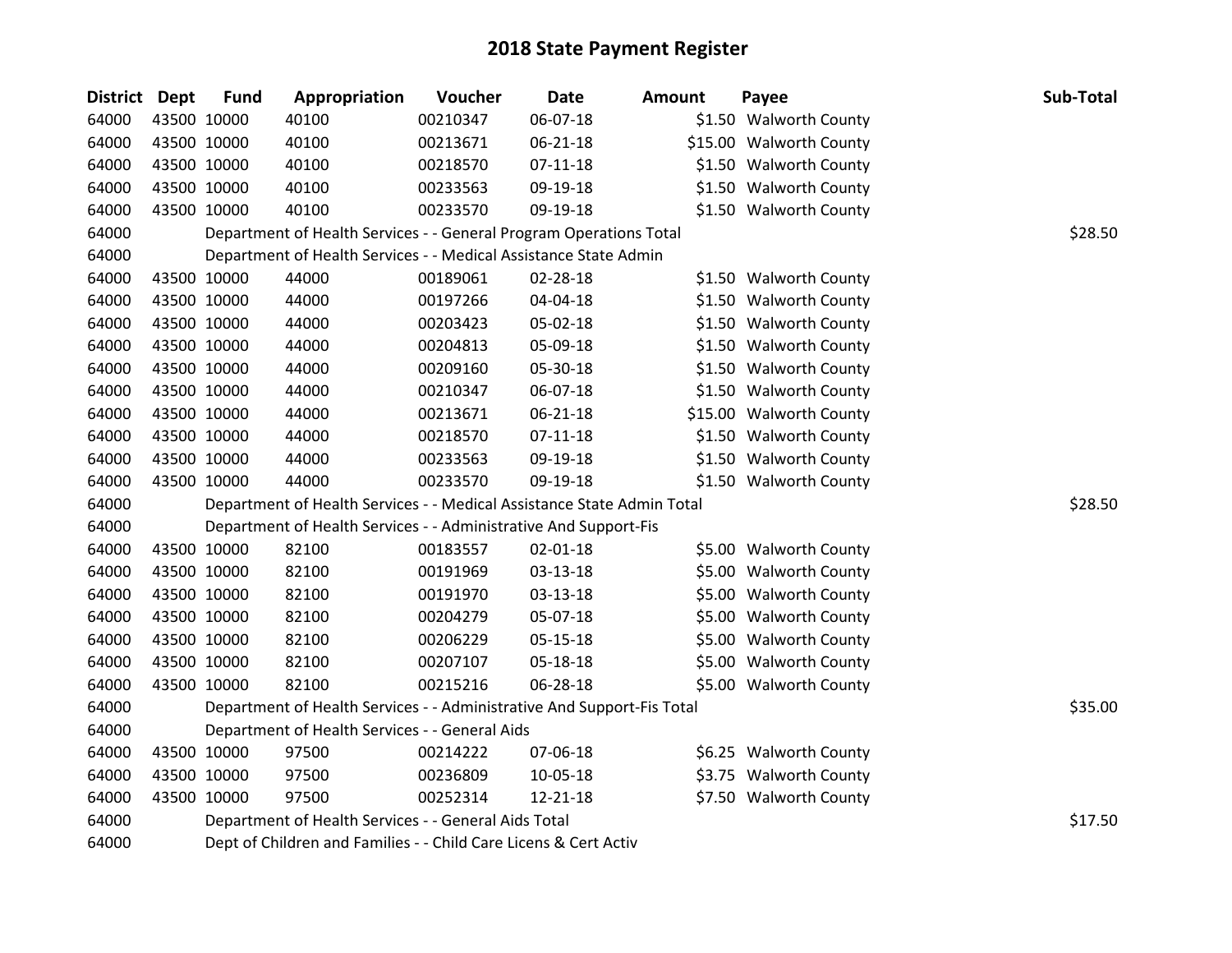| <b>District Dept</b> |             | <b>Fund</b> | Appropriation                                                          | Voucher  | Date           | <b>Amount</b> | Payee                        | Sub-Total |
|----------------------|-------------|-------------|------------------------------------------------------------------------|----------|----------------|---------------|------------------------------|-----------|
| 64000                | 43700 10000 |             | 22100                                                                  | 00041419 | 06-27-18       |               | \$1.92 Walworth County       |           |
| 64000                |             |             | Dept of Children and Families - - Child Care Licens & Cert Activ Total |          |                |               |                              | \$1.92    |
| 64000                |             |             | Dept of Children and Families - - Fees For Administrative Servic       |          |                |               |                              |           |
| 64000                |             | 43700 10000 | 23100                                                                  | 00033829 | $01-19-18$     |               | \$100.00 Walworth County     |           |
| 64000                |             | 43700 10000 | 23100                                                                  | 00038288 | 04-18-18       |               | \$85.00 Walworth County      |           |
| 64000                | 43700 10000 |             | 23100                                                                  | 00042349 | $07 - 17 - 18$ |               | \$100.00 Walworth County     |           |
| 64000                | 43700 10000 |             | 23100                                                                  | 00045817 | $10 - 18 - 18$ |               | \$25.00 Walworth County      |           |
| 64000                |             |             | Dept of Children and Families - - Fees For Administrative Servic Total |          |                |               |                              | \$310.00  |
| 64000                |             |             | Dept of Children and Families - - Child Care Block Grant - Ops         |          |                |               |                              |           |
| 64000                |             | 43700 10000 | 24500                                                                  | 00041419 | 06-27-18       |               | \$11.83 Walworth County      |           |
| 64000                |             |             | Dept of Children and Families - - Child Care Block Grant - Ops Total   |          |                |               |                              | \$11.83   |
| 64000                |             |             | Dept of Children and Families - - General Aids                         |          |                |               |                              |           |
| 64000                |             | 43700 10000 | 99000                                                                  | 00033225 | $01 - 05 - 18$ |               | \$70,160.02 Walworth County  |           |
| 64000                | 43700 10000 |             | 99000                                                                  | 00034145 | 01-30-18       |               | \$226,475.90 Walworth County |           |
| 64000                | 43700 10000 |             | 99000                                                                  | 00034335 | 02-05-18       |               | \$31,782.23 Walworth County  |           |
| 64000                | 43700 10000 |             | 99000                                                                  | 00034378 | 02-05-18       |               | \$13,151.00 Walworth County  |           |
| 64000                |             | 43700 10000 | 99000                                                                  | 00034885 | 02-21-18       |               | \$172.55 Walworth County     |           |
| 64000                |             | 43700 10000 | 99000                                                                  | 00035038 | $02 - 21 - 18$ |               | \$171.78 Walworth County     |           |
| 64000                | 43700 10000 |             | 99000                                                                  | 00035141 | $02 - 21 - 18$ |               | \$652.21 Walworth County     |           |
| 64000                | 43700 10000 |             | 99000                                                                  | 00035271 | 02-22-18       |               | \$1,322.50 Walworth County   |           |
| 64000                | 43700 10000 |             | 99000                                                                  | 00035671 | 03-05-18       |               | \$417,655.57 Walworth County |           |
| 64000                |             | 43700 10000 | 99000                                                                  | 00036813 | 03-27-18       |               | \$9,292.27 Walworth County   |           |
| 64000                |             | 43700 10000 | 99000                                                                  | 00036862 | 03-27-18       |               | \$609.57 Walworth County     |           |
| 64000                | 43700 10000 |             | 99000                                                                  | 00036863 | 03-28-18       |               | \$7,183.98 Walworth County   |           |
| 64000                | 43700 10000 |             | 99000                                                                  | 00037096 | 04-03-18       |               | \$3,355.20 Walworth County   |           |
| 64000                | 43700 10000 |             | 99000                                                                  | 00037597 | 04-05-18       |               | \$145,158.49 Walworth County |           |
| 64000                |             | 43700 10000 | 99000                                                                  | 00038836 | 04-30-18       |               | \$372,277.07 Walworth County |           |
| 64000                | 43700 10000 |             | 99000                                                                  | 00039213 | 05-07-18       |               | \$131,892.32 Walworth County |           |
| 64000                | 43700 10000 |             | 99000                                                                  | 00040633 | 06-05-18       |               | \$135,257.81 Walworth County |           |
| 64000                | 43700 10000 |             | 99000                                                                  | 00041564 | 06-27-18       |               | \$91,219.81 Walworth County  |           |
| 64000                | 43700 10000 |             | 99000                                                                  | 00041644 | 06-29-18       |               | \$6,051.67 Walworth County   |           |
| 64000                | 43700 10000 |             | 99000                                                                  | 00041814 | 07-05-18       |               | \$121,582.06 Walworth County |           |
| 64000                | 43700 10000 |             | 99000                                                                  | 00042828 | 07-31-18       |               | \$297,761.77 Walworth County |           |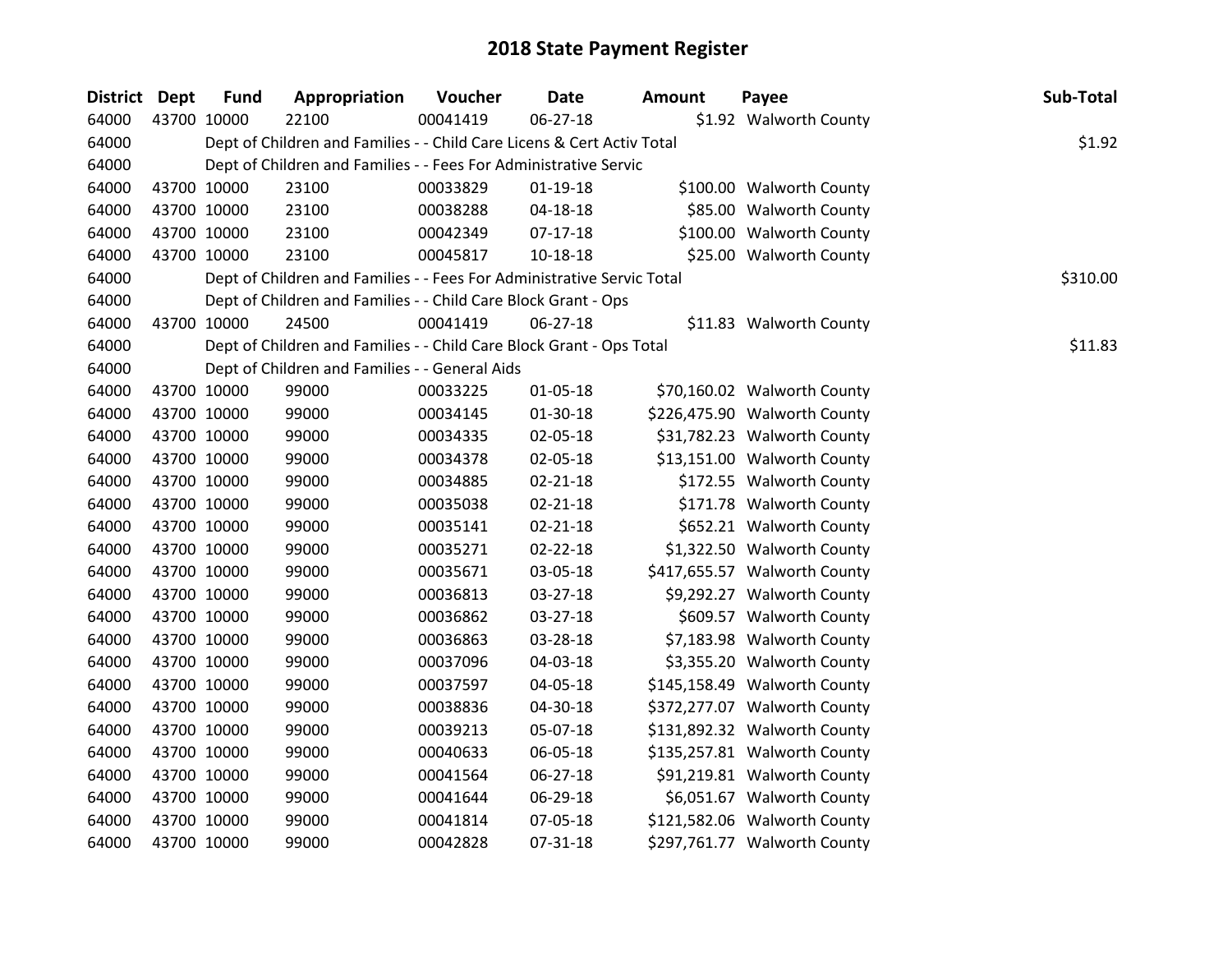| District Dept |             | <b>Fund</b> | Appropriation                                                   | Voucher  | <b>Date</b> | <b>Amount</b> | Payee                        | Sub-Total      |
|---------------|-------------|-------------|-----------------------------------------------------------------|----------|-------------|---------------|------------------------------|----------------|
| 64000         | 43700 10000 |             | 99000                                                           | 00043034 | 08-03-18    |               | \$1,107.00 Walworth County   |                |
| 64000         | 43700 10000 |             | 99000                                                           | 00043124 | 08-06-18    |               | \$82,239.72 Walworth County  |                |
| 64000         |             | 43700 10000 | 99000                                                           | 00043565 | 08-17-18    |               | \$15,969.00 Walworth County  |                |
| 64000         | 43700 10000 |             | 99000                                                           | 00044002 | 08-29-18    |               | \$827,080.30 Walworth County |                |
| 64000         | 43700 10000 |             | 99000                                                           | 00044087 | 08-30-18    |               | \$58,825.00 Walworth County  |                |
| 64000         | 43700 10000 |             | 99000                                                           | 00044195 | 09-05-18    |               | \$190,604.00 Walworth County |                |
| 64000         |             | 43700 10000 | 99000                                                           | 00044443 | 09-11-18    |               | \$8,816.00 Walworth County   |                |
| 64000         |             | 43700 10000 | 99000                                                           | 00045404 | 10-05-18    |               | \$142,603.56 Walworth County |                |
| 64000         | 43700 10000 |             | 99000                                                           | 00046225 | 10-30-18    |               | \$250,776.87 Walworth County |                |
| 64000         |             | 43700 10000 | 99000                                                           | 00046539 | 11-05-18    |               | \$118,641.88 Walworth County |                |
| 64000         |             | 43700 10000 | 99000                                                           | 00046578 | 11-05-18    |               | \$9,033.00 Walworth County   |                |
| 64000         |             | 43700 10000 | 99000                                                           | 00047596 | 12-05-18    |               | \$127,735.48 Walworth County |                |
| 64000         | 43700 10000 |             | 99000                                                           | 00048198 | 12-27-18    |               | \$247.52 Walworth County     |                |
| 64000         |             |             | Dept of Children and Families - - General Aids Total            |          |             |               |                              | \$3,916,865.11 |
| 64000         |             |             | Dept of Workforce Development - - Ui Admin Fed                  |          |             |               |                              |                |
| 64000         |             | 44500 10000 | 15100                                                           | 00142167 | 01-03-18    |               | \$125.00 Walworth County     |                |
| 64000         |             | 44500 10000 | 15100                                                           | 00146848 | 02-02-18    |               | \$95.00 Walworth County      |                |
| 64000         |             | 44500 10000 | 15100                                                           | 00152433 | 03-02-18    |               | \$100.00 Walworth County     |                |
| 64000         |             | 44500 10000 | 15100                                                           | 00156782 | 03-27-18    |               | \$80.00 Walworth County      |                |
| 64000         |             | 44500 10000 | 15100                                                           | 00157744 | 04-03-18    |               | \$125.00 Walworth County     |                |
| 64000         |             | 44500 10000 | 15100                                                           | 00163063 | 05-02-18    |               | \$100.00 Walworth County     |                |
| 64000         |             | 44500 10000 | 15100                                                           | 00168139 | 06-04-18    |               | \$105.00 Walworth County     |                |
| 64000         |             | 44500 10000 | 15100                                                           | 00168770 | 06-06-18    |               | \$80.00 Walworth County      |                |
| 64000         | 44500 10000 |             | 15100                                                           | 00173141 | 07-03-18    |               | \$115.00 Walworth County     |                |
| 64000         | 44500 10000 |             | 15100                                                           | 00178387 | 08-02-18    |               | \$145.00 Walworth County     |                |
| 64000         |             | 44500 10000 | 15100                                                           | 00183444 | 09-05-18    |               | \$110.00 Walworth County     |                |
| 64000         |             | 44500 10000 | 15100                                                           | 00188591 | 10-02-18    |               | \$135.00 Walworth County     |                |
| 64000         |             | 44500 10000 | 15100                                                           | 00194653 | 11-02-18    |               | \$125.00 Walworth County     |                |
| 64000         | 44500 10000 |             | 15100                                                           | 00199634 | 12-04-18    |               | \$105.00 Walworth County     |                |
| 64000         |             |             | Dept of Workforce Development - - Ui Admin Fed Total            |          |             |               |                              | \$1,545.00     |
| 64000         |             |             | Dept of Workforce Development - - Wc Ops Uninsured Emplyr Admin |          |             |               |                              |                |
| 64000         | 44500 22700 |             | 17700                                                           | 00150866 | 02-22-18    |               | \$70.00 Walworth County      |                |
| 64000         | 44500 22700 |             | 17700                                                           | 00150984 | 02-23-18    |               | \$205.00 Walworth County     |                |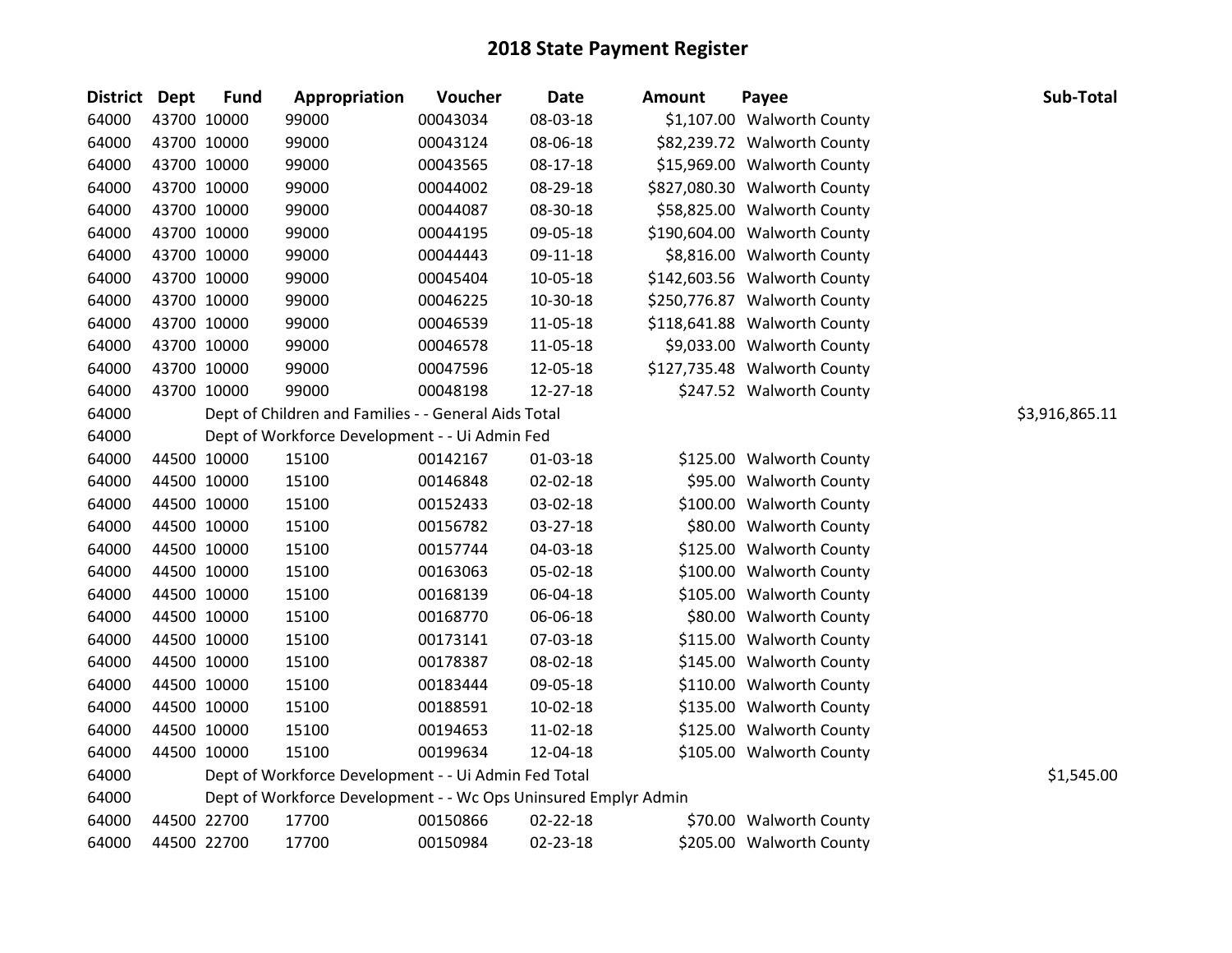| District Dept |             | <b>Fund</b>                                           | Appropriation                                                         | Voucher     | <b>Date</b>    | <b>Amount</b> | Payee                       | Sub-Total    |
|---------------|-------------|-------------------------------------------------------|-----------------------------------------------------------------------|-------------|----------------|---------------|-----------------------------|--------------|
| 64000         |             |                                                       | Dept of Workforce Development - - Wc Ops Uninsured Emplyr Admin Total |             |                |               |                             | \$275.00     |
| 64000         |             |                                                       | Department of Justice - - Crime Laboratories, Dna                     |             |                |               |                             |              |
| 64000         |             | 45500 10000                                           | 22100                                                                 | 00049038    | 07-19-18       |               | \$7,500.00 Walworth County  |              |
| 64000         |             |                                                       | Department of Justice - - Crime Laboratories, Dna Total               |             |                |               |                             | \$7,500.00   |
| 64000         |             |                                                       | Department of Justice - - Law Enforcement Train, Local                |             |                |               |                             |              |
| 64000         |             | 45500 10000                                           | 23100                                                                 | 00053848    | $10-25-18$     |               | \$24,320.00 Walworth County |              |
| 64000         |             |                                                       | Department of Justice - - Law Enforcement Train, Local Total          | \$24,320.00 |                |               |                             |              |
| 64000         |             |                                                       | Department of Justice - - Federal Aid, State Operations               |             |                |               |                             |              |
| 64000         | 45500 10000 |                                                       | 24100                                                                 | 00051431    | 09-11-18       |               | \$407.96 Walworth County    |              |
| 64000         |             |                                                       | Department of Justice - - Federal Aid, State Operations Total         |             |                |               |                             | \$407.96     |
| 64000         |             |                                                       | Department of Justice - - Federal Aid, Local Assistance               |             |                |               |                             |              |
| 64000         |             | 45500 10000                                           | 25100                                                                 | 00040521    | $01 - 18 - 18$ |               | \$39.75 Walworth County     |              |
| 64000         |             | 45500 10000                                           | 25100                                                                 | 00044284    | 04-06-18       |               | \$1,856.59 Walworth County  |              |
| 64000         | 45500 10000 |                                                       | 25100                                                                 | 00052159    | 09-25-18       |               | \$785.75 Walworth County    |              |
| 64000         |             | 45500 10000                                           | 25100                                                                 | 00056087    | 11-30-18       |               | \$1,457.24 Walworth County  |              |
| 64000         |             | 45500 10000                                           | 25100                                                                 | 00057571    | 12-27-18       |               | \$211.77 Walworth County    |              |
| 64000         |             |                                                       | Department of Justice - - Federal Aid, Local Assistance Total         |             |                |               |                             | \$4,351.10   |
| 64000         |             |                                                       | Department of Justice - - Alt Prosecution Alcohol Drugs               |             |                |               |                             |              |
| 64000         |             | 45500 10000                                           | 27100                                                                 | 00045988    | 05-16-18       |               | \$35,563.00 Walworth County |              |
| 64000         |             | 45500 10000                                           | 27100                                                                 | 00050352    | 08-14-18       |               | \$46,578.00 Walworth County |              |
| 64000         |             | 45500 10000                                           | 27100                                                                 | 00054836    | 11-09-18       |               | \$58,694.00 Walworth County |              |
| 64000         |             |                                                       | Department of Justice - - Alt Prosecution Alcohol Drugs Total         |             |                |               |                             | \$140,835.00 |
| 64000         |             |                                                       | Department of Justice - - Internet Crimes Against Childr              |             |                |               |                             |              |
| 64000         |             | 45500 10000                                           | 28400                                                                 | 00039463    | $01 - 02 - 18$ |               | \$553.92 Walworth County    |              |
| 64000         |             | 45500 10000                                           | 28400                                                                 | 00048674    | $07-13-18$     |               | \$786.32 Walworth County    |              |
| 64000         |             | 45500 10000                                           | 28400                                                                 | 00049252    | 07-20-18       |               | \$316.68 Walworth County    |              |
| 64000         |             |                                                       | Department of Justice - - Internet Crimes Against Childr Total        |             |                |               |                             | \$1,656.92   |
| 64000         |             | Department of Justice - - Alternatives To Prosecution |                                                                       |             |                |               |                             |              |
| 64000         |             | 45500 10000                                           | 28500                                                                 | 00041628    | $02 - 12 - 18$ |               | \$80,494.00 Walworth County |              |
| 64000         |             |                                                       | Department of Justice - - Alternatives To Prosecution Total           |             |                |               |                             | \$80,494.00  |
| 64000         |             |                                                       | Department of Justice - - Crime Victim Witness Assist                 |             |                |               |                             |              |
| 64000         |             | 45500 10000                                           | 53200                                                                 | 00043085    | 03-06-18       |               | \$31,137.36 Walworth County |              |
| 64000         | 45500 10000 |                                                       | 53200                                                                 | 00049144    | $07-19-18$     |               | \$35,685.02 Walworth County |              |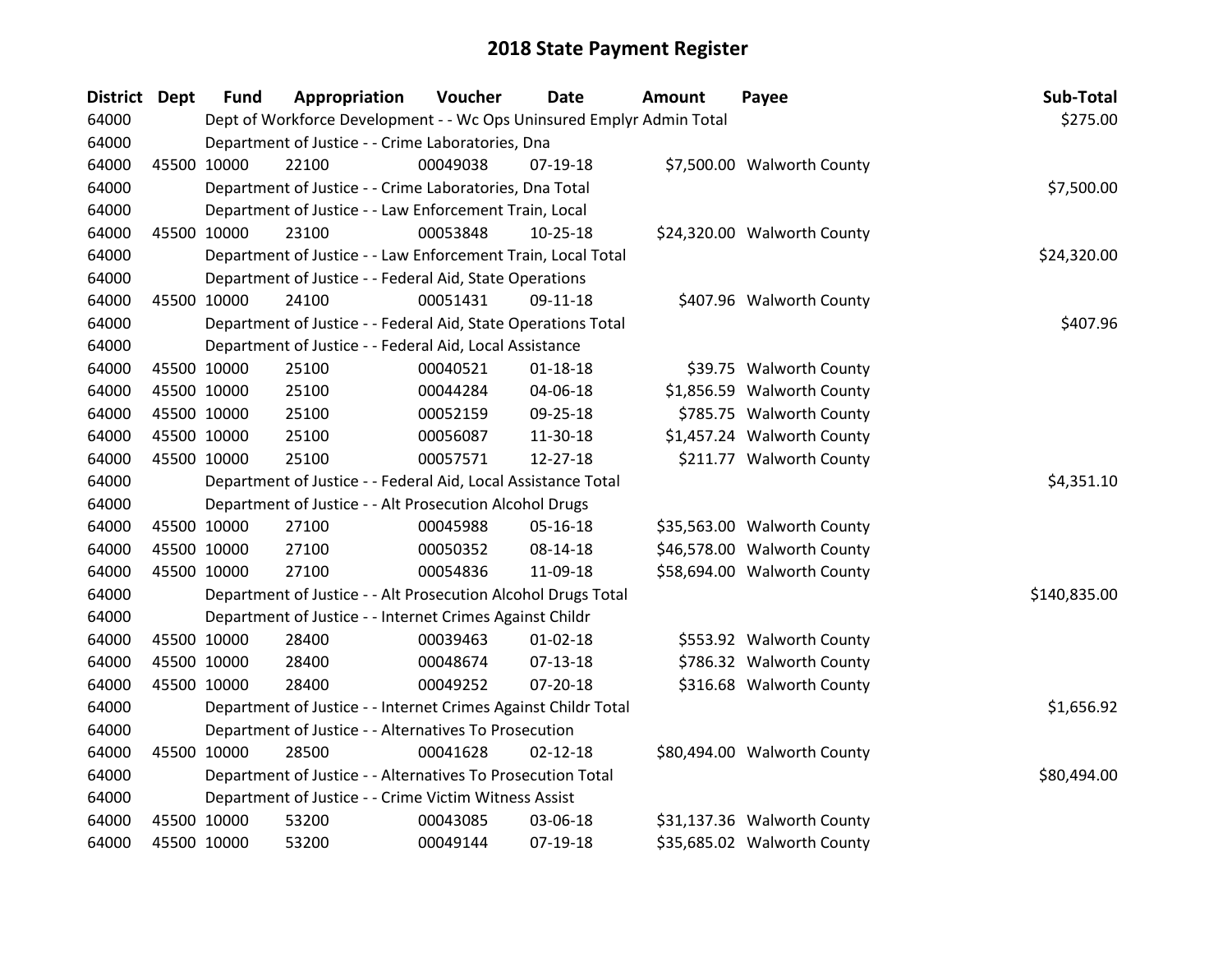| <b>District Dept</b> | <b>Fund</b> | Appropriation                                                           | Voucher    | <b>Date</b>    | <b>Amount</b> | Payee                       | Sub-Total   |
|----------------------|-------------|-------------------------------------------------------------------------|------------|----------------|---------------|-----------------------------|-------------|
| 64000                |             | Department of Justice - - Crime Victim Witness Assist Total             |            |                |               |                             | \$66,822.38 |
| 64000                |             | Department of Justice - - Federal Aid; Victim Comp                      |            |                |               |                             |             |
| 64000                | 45500 10000 | 54100                                                                   | 00052312   | 10-01-18       |               | \$526.15 Walworth County    |             |
| 64000                | 45500 10000 | 54100                                                                   | 00054195   | 10-25-18       |               | \$130.47 Walworth County    |             |
| 64000                | 45500 10000 | 54100                                                                   | 00056479   | 12-10-18       |               | \$464.45 Walworth County    |             |
| 64000                |             | Department of Justice - - Federal Aid; Victim Comp Total                |            |                |               |                             | \$1,121.07  |
| 64000                |             | Department of Justice - - Federal Aid, Victim Assistance                |            |                |               |                             |             |
| 64000                | 45500 10000 | 54200                                                                   | 00042465   | $02 - 27 - 18$ |               | \$911.73 Walworth County    |             |
| 64000                | 45500 10000 | 54200                                                                   | 00050738   | 08-23-18       |               | \$10,431.00 Walworth County |             |
| 64000                | 45500 10000 | 54200                                                                   | 00055752   | 11-28-18       |               | \$12,865.00 Walworth County |             |
| 64000                |             | Department of Justice - - Federal Aid, Victim Assistance Total          |            |                |               |                             | \$24,207.73 |
| 64000                |             | Department of Military Affairs - - Emergency Response Equipment         |            |                |               |                             |             |
| 64000                | 46500 10000 | 30800                                                                   | 00037829   | $01 - 25 - 18$ |               | \$8,180.67 Walworth County  |             |
| 64000                | 46500 10000 | 30800                                                                   | 00039080   | $02 - 13 - 18$ |               | \$779.72 Walworth County    |             |
| 64000                |             | Department of Military Affairs - - Emergency Response Equipment Total   | \$8,960.39 |                |               |                             |             |
| 64000                |             | Department of Military Affairs - - Local Emer Planning Grants           |            |                |               |                             |             |
| 64000                | 46500 10000 | 33700                                                                   | 00038440   | 01-30-18       |               | \$15,358.61 Walworth County |             |
| 64000                | 46500 10000 | 33700                                                                   | 00045751   | 07-02-18       |               | \$14,899.03 Walworth County |             |
| 64000                |             | Department of Military Affairs - - Local Emer Planning Grants Total     |            |                |               |                             | \$30,257.64 |
| 64000                |             | Department of Military Affairs - - Federal Aid, Local Assistance        |            |                |               |                             |             |
| 64000                | 46500 10000 | 34200                                                                   | 00038114   | $01 - 30 - 18$ |               | \$31,814.86 Walworth County |             |
| 64000                | 46500 10000 | 34200                                                                   | 00046391   | $07-13-18$     |               | \$1,415.39 Walworth County  |             |
| 64000                | 46500 10000 | 34200                                                                   | 00048226   | 08-29-18       |               | \$31,690.63 Walworth County |             |
| 64000                |             | Department of Military Affairs - - Federal Aid, Local Assistance Total  |            |                |               |                             | \$64,920.88 |
| 64000                |             | Department of Military Affairs - - Federal Aid, Homeland Security       |            |                |               |                             |             |
| 64000                | 46500 10000 | 35000                                                                   | 00040943   | 03-28-18       |               | \$506.87 Walworth County    |             |
| 64000                |             | Department of Military Affairs - - Federal Aid, Homeland Security Total |            |                |               |                             | \$506.87    |
| 64000                |             | Department of Veterans Affairs - - Grants To Counties                   |            |                |               |                             |             |
| 64000                | 48500 15200 | 12700                                                                   | 00043073   | $02 - 16 - 18$ |               | \$1,300.00 Walworth County  |             |
| 64000                |             | Department of Veterans Affairs - - Grants To Counties Total             |            |                |               |                             | \$1,300.00  |
| 64000                |             | Department of Veterans Affairs - - County Grants                        |            |                |               |                             |             |
| 64000                | 48500 58200 | 26700                                                                   | 00043073   | $02 - 16 - 18$ |               | \$5,850.00 Walworth County  |             |
| 64000                |             | Department of Veterans Affairs - - County Grants Total                  |            |                |               |                             | \$5,850.00  |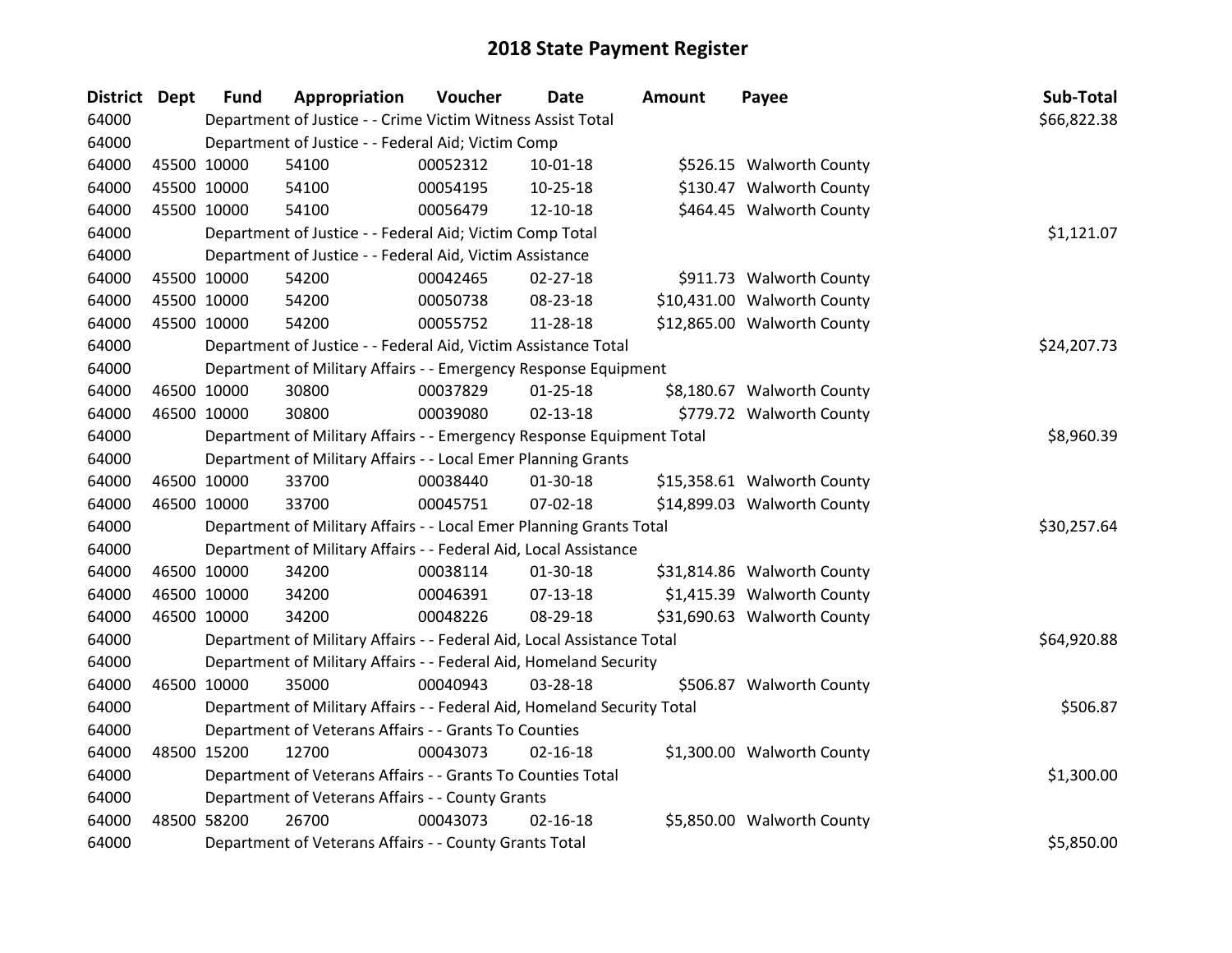| District Dept | <b>Fund</b> | Appropriation                                                          | Voucher  | <b>Date</b>    | <b>Amount</b> | Payee                       | Sub-Total   |
|---------------|-------------|------------------------------------------------------------------------|----------|----------------|---------------|-----------------------------|-------------|
| 64000         |             | Department of Veterans Affairs - - Veterans Transportation Grant       |          |                |               |                             |             |
| 64000         | 48500 58200 | 28000                                                                  | 00056424 | $11 - 16 - 18$ |               | \$1,224.82 Walworth County  |             |
| 64000         |             | Department of Veterans Affairs - - Veterans Transportation Grant Total |          |                |               |                             | \$1,224.82  |
| 64000         |             | Department of Veterans Affairs - - County Grants                       |          |                |               |                             |             |
| 64000         | 48500 58300 | 37000                                                                  | 00043073 | $02 - 16 - 18$ |               | \$5,850.00 Walworth County  |             |
| 64000         |             | Department of Veterans Affairs - - County Grants Total                 |          |                |               |                             | \$5,850.00  |
| 64000         |             | Department of Administration - - Gifts, Grants And Bequests            |          |                |               |                             |             |
| 64000         | 50500 10000 | 13100                                                                  | 00079938 | 06-05-18       |               | \$2,774.25 Walworth County  |             |
| 64000         |             | Department of Administration - - Gifts, Grants And Bequests Total      |          |                |               |                             | \$2,774.25  |
| 64000         |             | Department of Administration - - Federal Aid, Local Assistance         |          |                |               |                             |             |
| 64000         | 50500 10000 | 15500                                                                  | 00070037 | $01 - 17 - 18$ |               | \$6,386.83 Walworth County  |             |
| 64000         | 50500 10000 | 15500                                                                  | 00073916 | 03-01-18       |               | \$7,292.94 Walworth County  |             |
| 64000         | 50500 10000 | 15500                                                                  | 00076270 | 03-29-18       |               | \$7,289.47 Walworth County  |             |
| 64000         | 50500 10000 | 15500                                                                  | 00079092 | 05-01-18       |               | \$9,793.28 Walworth County  |             |
| 64000         | 50500 10000 | 15500                                                                  | 00081311 | 05-30-18       |               | \$11,959.54 Walworth County |             |
| 64000         | 50500 10000 | 15500                                                                  | 00083966 | 06-29-18       |               | \$11,236.41 Walworth County |             |
| 64000         | 50500 10000 | 15500                                                                  | 00085811 | 07-31-18       |               | \$9,194.73 Walworth County  |             |
| 64000         | 50500 10000 | 15500                                                                  | 00087424 | 08-29-18       |               | \$6,152.43 Walworth County  |             |
| 64000         | 50500 10000 | 15500                                                                  | 00089323 | $10 - 01 - 18$ |               | \$6,018.06 Walworth County  |             |
| 64000         | 50500 10000 | 15500                                                                  | 00091266 | 10-30-18       |               | \$7,715.11 Walworth County  |             |
| 64000         | 50500 10000 | 15500                                                                  | 00092903 | 11-29-18       |               | \$42.60 Walworth County     |             |
| 64000         | 50500 10000 | 15500                                                                  | 00094464 | 12-31-18       |               | \$4,835.99 Walworth County  |             |
| 64000         |             | Department of Administration - - Federal Aid, Local Assistance Total   |          |                |               |                             | \$87,917.39 |
| 64000         |             | Department of Administration - - Low-Income Assistance Grants          |          |                |               |                             |             |
| 64000         | 50500 23500 | 37100                                                                  | 00070037 | $01 - 17 - 18$ |               | \$5,028.90 Walworth County  |             |
| 64000         | 50500 23500 | 37100                                                                  | 00073916 | 03-01-18       |               | \$6,576.38 Walworth County  |             |
| 64000         | 50500 23500 | 37100                                                                  | 00076270 | 03-29-18       |               | \$6,265.66 Walworth County  |             |
| 64000         | 50500 23500 | 37100                                                                  | 00079092 | 05-01-18       |               | \$6,431.86 Walworth County  |             |
| 64000         | 50500 23500 | 37100                                                                  | 00081311 | 05-30-18       |               | \$8,403.77 Walworth County  |             |
| 64000         | 50500 23500 | 37100                                                                  | 00083966 | 06-29-18       |               | \$1,364.71 Walworth County  |             |
| 64000         | 50500 23500 | 37100                                                                  | 00085811 | 07-31-18       |               | \$2,992.24 Walworth County  |             |
| 64000         | 50500 23500 | 37100                                                                  | 00087424 | 08-29-18       |               | \$3,706.69 Walworth County  |             |
| 64000         | 50500 23500 | 37100                                                                  | 00089323 | 10-01-18       |               | \$1,652.35 Walworth County  |             |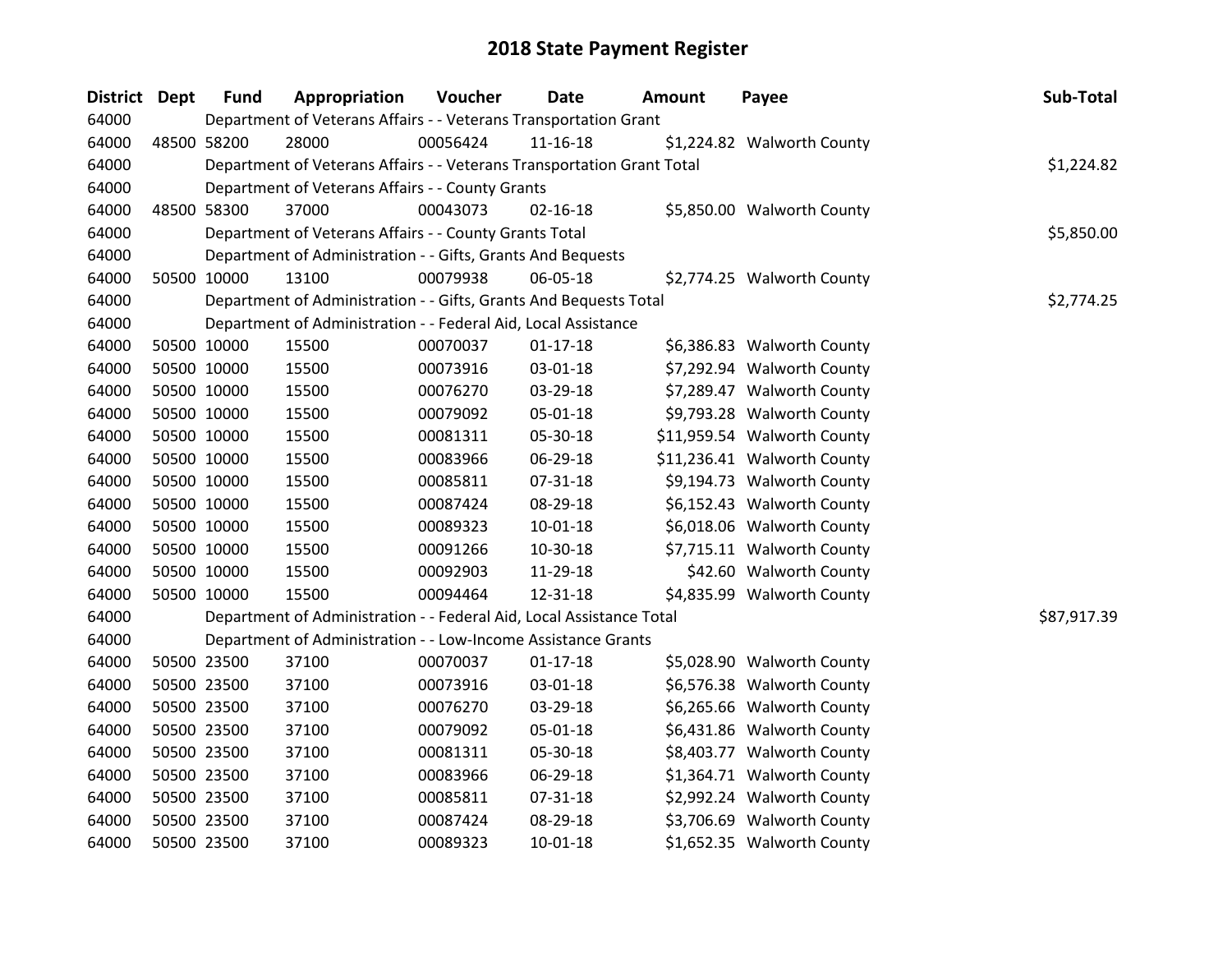| District Dept | <b>Fund</b> | Appropriation                                                         | Voucher  | Date           | <b>Amount</b> | Payee                       | Sub-Total   |
|---------------|-------------|-----------------------------------------------------------------------|----------|----------------|---------------|-----------------------------|-------------|
| 64000         | 50500 23500 | 37100                                                                 | 00091266 | $10 - 30 - 18$ |               | \$11,154.06 Walworth County |             |
| 64000         | 50500 23500 | 37100                                                                 | 00092903 | 11-29-18       |               | \$18.26 Walworth County     |             |
| 64000         | 50500 23500 | 37100                                                                 | 00094464 | 12-31-18       |               | \$3,921.67 Walworth County  |             |
| 64000         |             | Department of Administration - - Low-Income Assistance Grants Total   |          |                |               |                             | \$57,516.55 |
| 64000         |             | Department of Administration - - Land                                 |          |                |               |                             |             |
| 64000         | 50500 26900 | 16600                                                                 | 00089786 | 10-04-18       |               | \$25,000.00 Walworth County |             |
| 64000         |             | Department of Administration - - Land Total                           |          |                |               |                             | \$25,000.00 |
| 64000         |             | Department of Administration - - Land Information Program; Loca       |          |                |               |                             |             |
| 64000         | 50500 26900 | 17300                                                                 | 00073080 | $02 - 22 - 18$ |               | \$1,000.00 Walworth County  |             |
| 64000         | 50500 26900 | 17300                                                                 | 00079348 | 05-04-18       |               | \$25,000.00 Walworth County |             |
| 64000         |             | Department of Administration - - Land Information Program; Loca Total |          |                |               |                             | \$26,000.00 |
| 64000         |             | Elections Commission - - 2018 Hava Election Security                  |          |                |               |                             |             |
| 64000         | 51000 22000 | 18200                                                                 | 00001167 | 07-30-18       |               | \$161.11 Walworth County    |             |
| 64000         |             | Elections Commission - - 2018 Hava Election Security Total            |          |                |               |                             | \$161.11    |
| 64000         |             | Public Defender Board - - Trial Representation                        |          |                |               |                             |             |
| 64000         | 55000 10000 | 10300                                                                 | 00146838 | 06-28-18       |               | \$7.40 Walworth County      |             |
| 64000         | 55000 10000 | 10300                                                                 | 00162947 | 10-18-18       |               | \$5.00 Walworth County      |             |
| 64000         |             | Public Defender Board - - Trial Representation Total                  |          |                |               |                             | \$12.40     |
| 64000         |             | Public Defender Board - - Transcript, Discovery And Int               |          |                |               |                             |             |
| 64000         | 55000 10000 | 10600                                                                 | 00126029 | 01-29-18       |               | \$7.40 Walworth County      |             |
| 64000         | 55000 10000 | 10600                                                                 | 00128221 | $02 - 13 - 18$ |               | \$126.20 Walworth County    |             |
| 64000         | 55000 10000 | 10600                                                                 | 00136738 | $04 - 11 - 18$ |               | \$2.60 Walworth County      |             |
| 64000         | 55000 10000 | 10600                                                                 | 00142423 | 05-18-18       |               | \$25.00 Walworth County     |             |
| 64000         | 55000 10000 | 10600                                                                 | 00160356 | 09-11-18       |               | \$0.40 Walworth County      |             |
| 64000         | 55000 10000 | 10600                                                                 | 00162947 | $10 - 18 - 18$ |               | \$0.20 Walworth County      |             |
| 64000         | 55000 10000 | 10600                                                                 | 00164761 | $10 - 15 - 18$ |               | \$5.00 Walworth County      |             |
| 64000         | 55000 10000 | 10600                                                                 | 00167477 | 11-07-18       |               | \$5.00 Walworth County      |             |
| 64000         | 55000 10000 | 10600                                                                 | 00167515 | 11-07-18       |               | \$23.80 Walworth County     |             |
| 64000         | 55000 10000 | 10600                                                                 | 00168490 | $11 - 16 - 18$ |               | \$10.00 Walworth County     |             |
| 64000         | 55000 10000 | 10600                                                                 | 00171553 | 12-06-18       |               | \$15.00 Walworth County     |             |
| 64000         |             | Public Defender Board - - Transcript, Discovery And Int Total         |          |                |               |                             | \$220.60    |
| 64000         |             | Department of Revenue - - General Program Operations                  |          |                |               |                             |             |
| 64000         | 56600 10000 | 10100                                                                 | 00080858 | 01-03-18       |               | \$210.50 Walworth County    |             |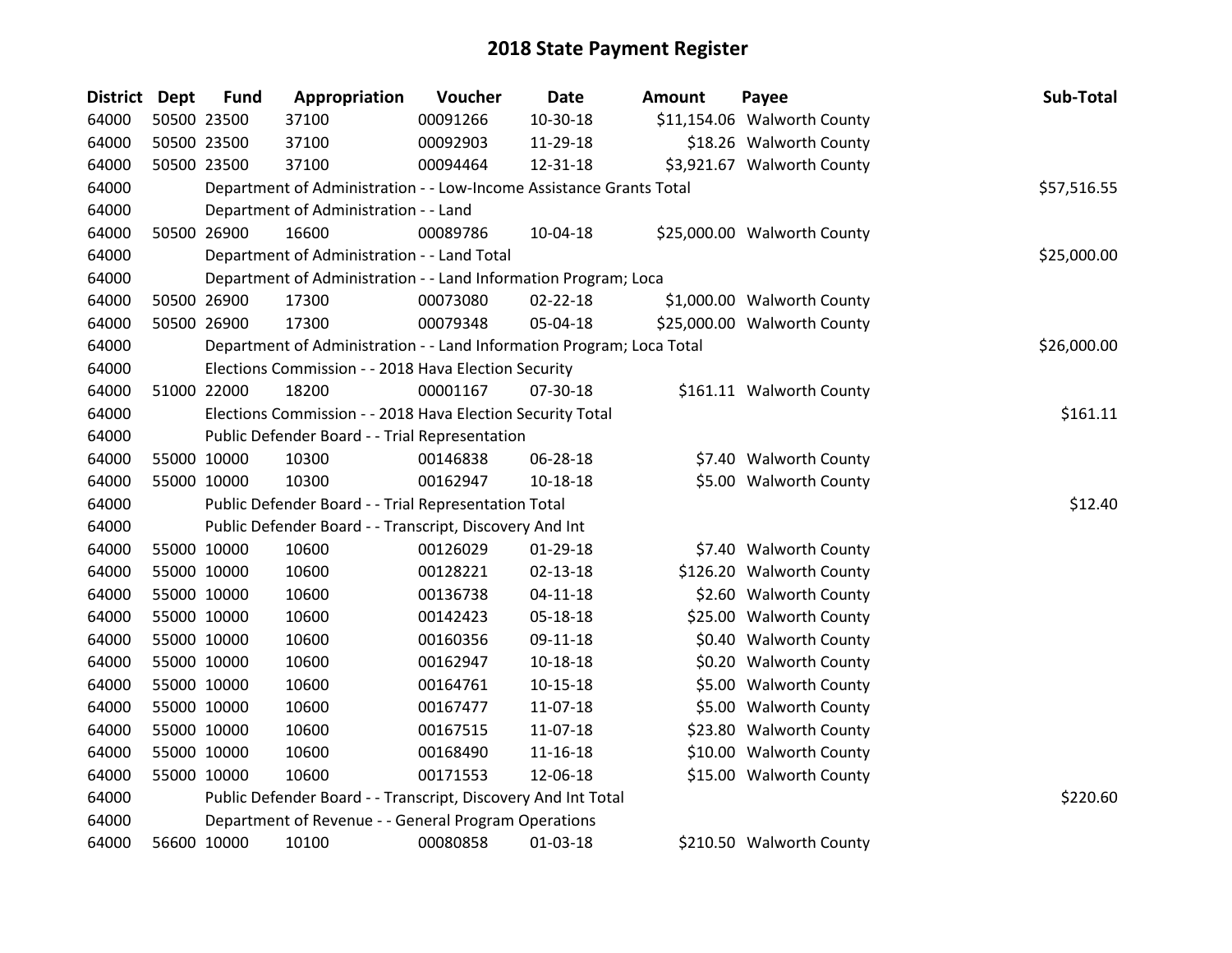| <b>District</b> | <b>Dept</b> | <b>Fund</b> | Appropriation                                                         | Voucher         | <b>Date</b>    | <b>Amount</b> | Payee                           | Sub-Total    |
|-----------------|-------------|-------------|-----------------------------------------------------------------------|-----------------|----------------|---------------|---------------------------------|--------------|
| 64000           |             | 56600 10000 | 10100                                                                 | 00080859        | 01-03-18       |               | \$210.50 Walworth County        |              |
| 64000           |             | 56600 10000 | 10100                                                                 | 00086771        | $02 - 22 - 18$ |               | \$92.50 Walworth County         |              |
| 64000           |             | 56600 10000 | 10100                                                                 | 00093965        | $04 - 20 - 18$ |               | \$210.50 Walworth County        |              |
| 64000           |             | 56600 10000 | 10100                                                                 | 00096607        | 05-03-18       |               | \$210.50 Walworth County        |              |
| 64000           |             | 56600 10000 | 10100                                                                 | 00102747        | $06 - 27 - 18$ |               | \$10.00 Walworth County         |              |
| 64000           |             |             | Department of Revenue - - General Program Operations Total            |                 |                |               |                                 | \$944.50     |
| 64000           |             |             | Circuit Courts - - Circuit Court Costs                                |                 |                |               |                                 |              |
| 64000           |             | 62500 10000 | 10500                                                                 | 00000530        | 01-09-18       |               | \$161,026.00 Walworth County    |              |
| 64000           |             | 62500 10000 | 10500                                                                 | 00000703        | 04-06-18       |               | \$5,736.56 Walworth County      |              |
| 64000           |             | 62500 10000 | 10500                                                                 | 00000864        | $07 - 27 - 18$ |               | \$5,836.68 Walworth County      |              |
| 64000           |             | 62500 10000 | 10500                                                                 | 00001004        | 08-24-18       |               | \$250,783.29 Walworth County    |              |
| 64000           |             | 62500 10000 | 10500                                                                 | 00001189        | 12-19-18       |               | \$1,799.80 Walworth County      |              |
| 64000           |             |             | Circuit Courts - - Circuit Court Costs Total                          |                 |                |               |                                 | \$425,182.33 |
| 64000           |             |             | Supreme Court - - Office Of Lawyer Regulation                         |                 |                |               |                                 |              |
| 64000           |             | 68000 10000 | 33300                                                                 | 00001329        | 03-15-18       |               | \$36.25 Walworth County         |              |
| 64000           |             | 68000 10000 | 33300                                                                 | 00001330        | $03 - 15 - 18$ |               | \$3.75 Walworth County          |              |
| 64000           |             |             | Supreme Court - - Office Of Lawyer Regulation Total                   | \$40.00         |                |               |                                 |              |
| 64000           |             |             | Shared Revenue and Tax Relief - - County And Municipal Aid            |                 |                |               |                                 |              |
| 64000           |             | 83500 10000 | 10500                                                                 | 00034323        | 07-23-18       |               | \$15,027.66 Walworth County     |              |
| 64000           |             | 83500 10000 | 10500                                                                 | 00037210        | 11-19-18       |               | \$85,156.74 Walworth County     |              |
| 64000           |             |             | Shared Revenue and Tax Relief - - County And Municipal Aid Total      |                 |                |               |                                 | \$100,184.40 |
| 64000           |             |             | Shared Revenue and Tax Relief - - Exempt Computer Aid                 |                 |                |               |                                 |              |
| 64000           |             | 83500 10000 | 10900                                                                 | 00029933        | 07-23-18       |               | \$72,198.95 Walworth County     |              |
| 64000           |             |             | Shared Revenue and Tax Relief - - Exempt Computer Aid Total           |                 |                |               |                                 | \$72,198.95  |
| 64000           |             |             | Shared Revenue and Tax Relief - - Utility Aid                         |                 |                |               |                                 |              |
| 64000           |             | 83500 10000 | 11000                                                                 | 00034323        | 07-23-18       |               | \$37,858.89 Walworth County     |              |
| 64000           |             | 83500 10000 | 11000                                                                 | 00037210        | 11-19-18       |               | \$261,571.65 Walworth County    |              |
| 64000           |             |             | Shared Revenue and Tax Relief - - Utility Aid Total                   |                 |                |               |                                 | \$299,430.54 |
| 64000           |             |             | Shared Revenue and Tax Relief - - School Lvy Tx/First Dollar Cr       |                 |                |               |                                 |              |
| 64000           |             | 83500 10000 | 30200                                                                 | 00029696        | 07-23-18       |               | \$3,134,648.23 Walworth County  |              |
| 64000           |             | 83500 10000 | 30200                                                                 | 00029844        | $07 - 23 - 18$ |               | \$26,710,881.37 Walworth County |              |
| 64000           |             |             | Shared Revenue and Tax Relief - - School Lvy Tx/First Dollar Cr Total | \$29,845,529.60 |                |               |                                 |              |
| 64000           |             |             | Shared Revenue and Tax Relief - - Lottery & Gaming Credit             |                 |                |               |                                 |              |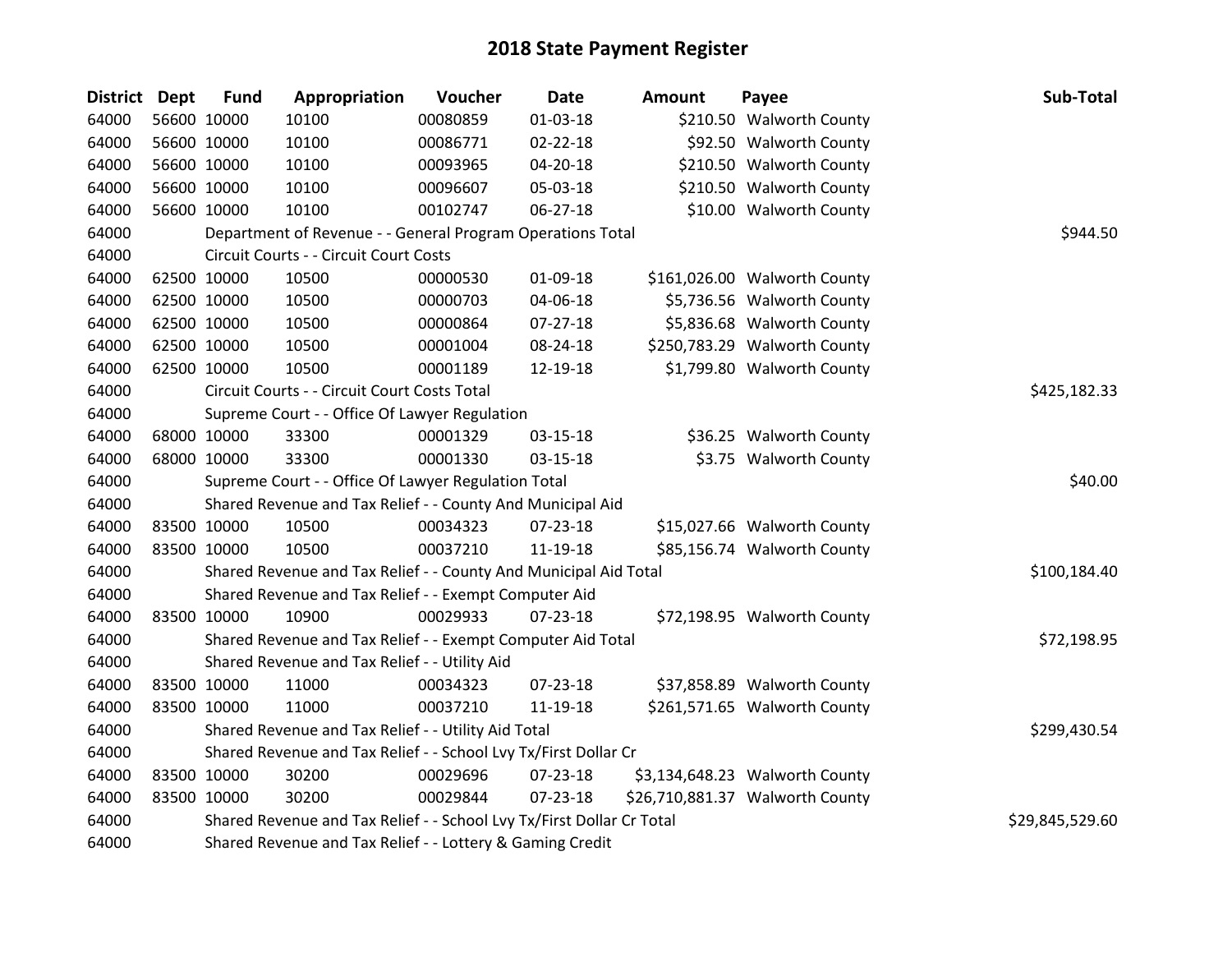| District Dept |             | Fund | <b>Appropriation</b>                                            | <b>Voucher</b> | Date     | Amount | <b>Pavee</b>                   | Sub-Total       |
|---------------|-------------|------|-----------------------------------------------------------------|----------------|----------|--------|--------------------------------|-----------------|
| 64000         | 83500 52100 |      | 36300                                                           | 00027211       | 03-26-18 |        | \$2,540,292.81 Walworth County |                 |
| 64000         |             |      | Shared Revenue and Tax Relief - - Lottery & Gaming Credit Total |                |          |        |                                | \$2,540,292.81  |
| 64000 Total   |             |      |                                                                 |                |          |        |                                | \$52,867,731.34 |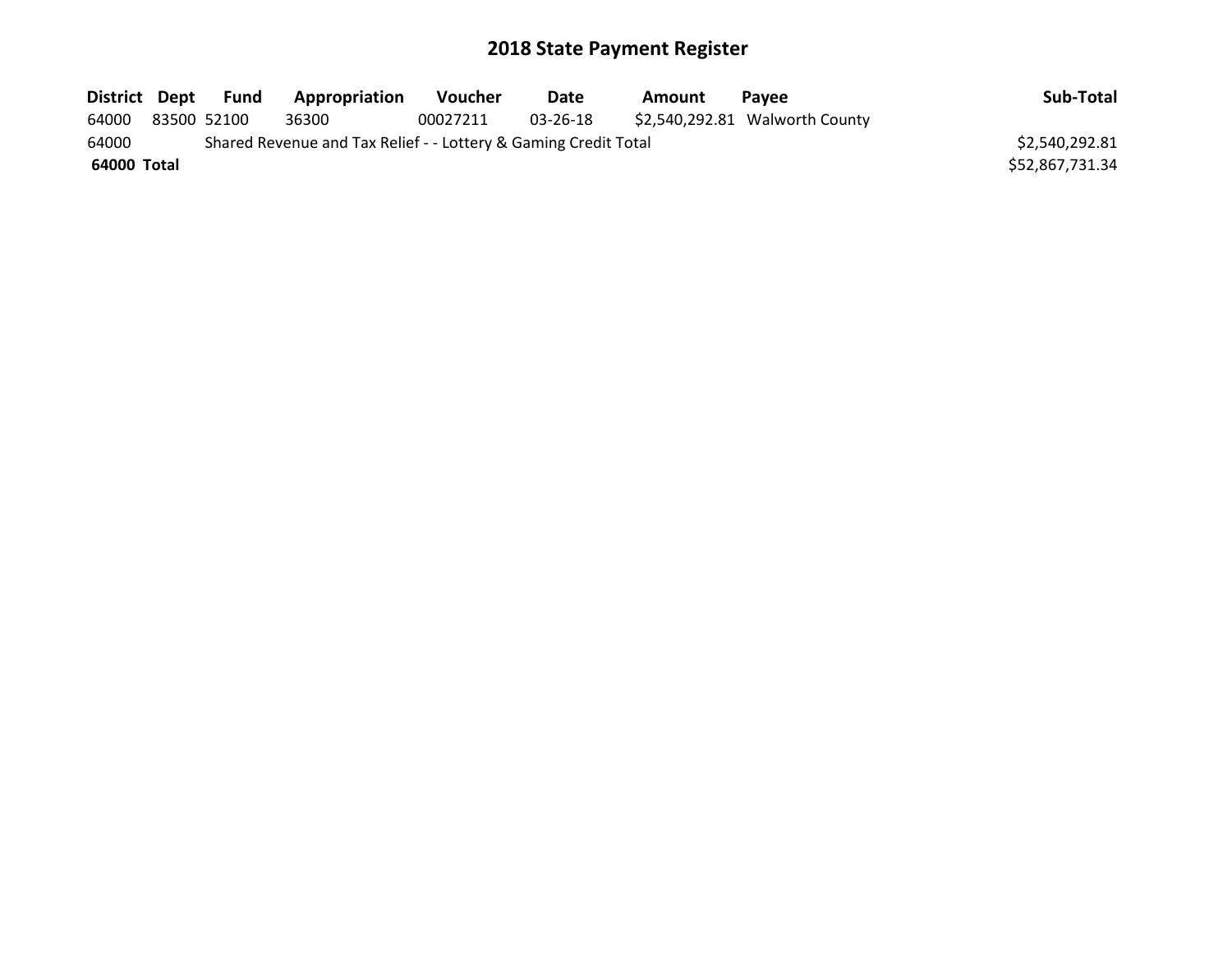| District Dept |             | <b>Fund</b> | Appropriation                                                      | Voucher  | <b>Date</b>    | <b>Amount</b> | Payee                          | Sub-Total   |
|---------------|-------------|-------------|--------------------------------------------------------------------|----------|----------------|---------------|--------------------------------|-------------|
| 64002         |             |             | Dept of Safety & Prof Services - - Fire Dues Distribution          |          |                |               |                                |             |
| 64002         | 16500 10000 |             | 22500                                                              | 00022640 | $07 - 24 - 18$ |               | \$3,949.89 Town Of Bloomfield  |             |
| 64002         |             |             | Dept of Safety & Prof Services - - Fire Dues Distribution Total    |          |                |               |                                | \$3,949.89  |
| 64002         |             |             | Dept of Natural Resources - - Aids In Lieu Of Taxes - Gener        |          |                |               |                                |             |
| 64002         |             | 37000 10000 | 50300                                                              | 00212551 | 02-06-18       |               | \$113.77 Town Of Bloomfield    |             |
| 64002         |             | 37000 10000 | 50300                                                              | 00229879 | 04-20-18       |               | \$1,430.68 Town Of Bloomfield  |             |
| 64002         |             |             | Dept of Natural Resources - - Aids In Lieu Of Taxes - Gener Total  |          |                |               |                                | \$1,544.45  |
| 64002         |             |             | Dept of Natural Resources - - Aids In Lieu Of Taxes - Sum S        |          |                |               |                                |             |
| 64002         | 37000 21200 |             | 57900                                                              | 00229880 | 04-20-18       |               | \$27.70 Town Of Bloomfield     |             |
| 64002         |             | 37000 21200 | 57900                                                              | 00229881 | 04-20-18       |               | \$63.17 Town Of Bloomfield     |             |
| 64002         |             |             | Dept of Natural Resources - - Aids In Lieu Of Taxes - Sum S Total  |          |                |               |                                | \$90.87     |
| 64002         |             |             | Dept of Natural Resources - - Fin Asst For Responsible Units       |          |                |               |                                |             |
| 64002         |             | 37000 27400 | 67000                                                              | 00235381 | $05 - 11 - 18$ |               | \$4,513.10 Town Of Bloomfield  |             |
| 64002         |             |             | Dept of Natural Resources - - Fin Asst For Responsible Units Total |          |                |               |                                | \$4,513.10  |
| 64002         |             |             | Dept of Natural Resources - - Recycling Consolidation Grants       |          |                |               |                                |             |
| 64002         |             | 37000 27400 | 67300                                                              | 00235381 | $05-11-18$     |               | \$413.74 Town Of Bloomfield    |             |
| 64002         |             |             | Dept of Natural Resources - - Recycling Consolidation Grants Total |          |                |               |                                | \$413.74    |
| 64002         |             |             | WI Dept of Transportation - - Trns Aids To Mnc.-Sf                 |          |                |               |                                |             |
| 64002         |             | 39500 21100 | 19100                                                              | 00205313 | $01 - 02 - 18$ |               | \$18,885.04 Town Of Bloomfield |             |
| 64002         |             | 39500 21100 | 19100                                                              | 00235821 | 04-02-18       |               | \$18,885.04 Town Of Bloomfield |             |
| 64002         |             | 39500 21100 | 19100                                                              | 00269520 | 07-02-18       |               | \$18,885.04 Town Of Bloomfield |             |
| 64002         |             | 39500 21100 | 19100                                                              | 00303572 | $10 - 01 - 18$ |               | \$18,885.06 Town Of Bloomfield |             |
| 64002         |             |             | WI Dept of Transportation - - Trns Aids To Mnc.-Sf Total           |          |                |               |                                | \$75,540.18 |
| 64002         |             |             | Department of Revenue - - Payments For Municipal Svcs              |          |                |               |                                |             |
| 64002         |             | 56600 10000 | 50100                                                              | 00026945 | $01 - 31 - 18$ |               | \$818.58 Town Of Bloomfield    |             |
| 64002         |             |             | Department of Revenue - - Payments For Municipal Svcs Total        |          |                |               |                                | \$818.58    |
| 64002         |             |             | Shared Revenue and Tax Relief - - County And Municipal Aid         |          |                |               |                                |             |
| 64002         | 83500 10000 |             | 10500                                                              | 00034296 | 07-23-18       |               | \$1,892.98 Town Of Bloomfield  |             |
| 64002         | 83500 10000 |             | 10500                                                              | 00037182 | 11-19-18       |               | \$10,726.90 Town Of Bloomfield |             |
| 64002         |             |             | Shared Revenue and Tax Relief - - County And Municipal Aid Total   |          |                |               |                                | \$12,619.88 |
| 64002         |             |             | Shared Revenue and Tax Relief - - Exempt Computer Aid              |          |                |               |                                |             |
| 64002         | 83500 10000 |             | 10900                                                              | 00031456 | $07 - 23 - 18$ |               | \$67.98 Town Of Bloomfield     |             |
| 64002         |             |             | Shared Revenue and Tax Relief - - Exempt Computer Aid Total        |          |                |               |                                | \$67.98     |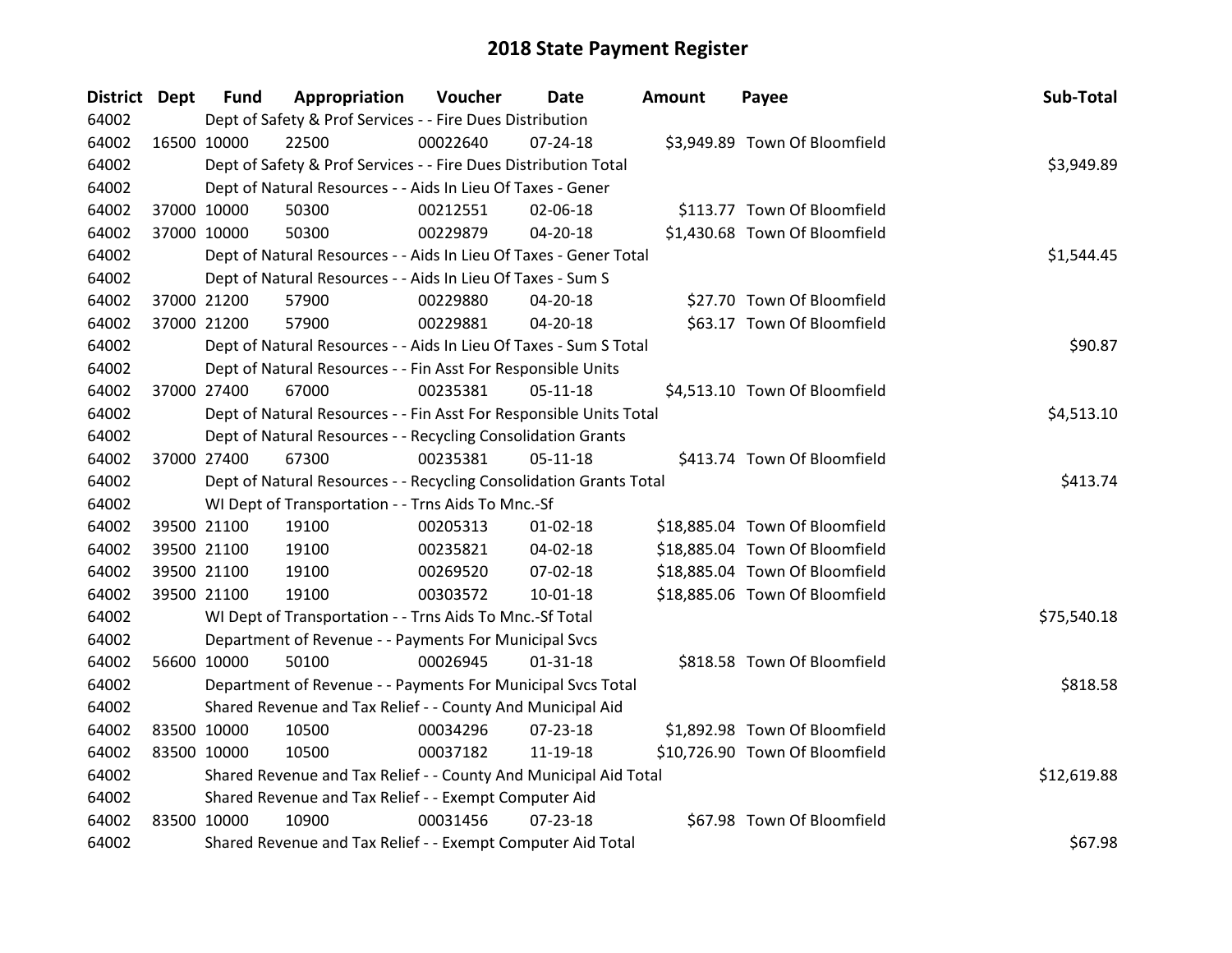| District Dept |             | <b>Fund</b> | Appropriation                                                   | <b>Voucher</b> | Date           | Amount | Payee                          | Sub-Total    |
|---------------|-------------|-------------|-----------------------------------------------------------------|----------------|----------------|--------|--------------------------------|--------------|
| 64002         |             |             | Shared Revenue and Tax Relief - - Utility Aid                   |                |                |        |                                |              |
| 64002         | 83500 10000 |             | 11000                                                           | 00034296       | 07-23-18       |        | \$1,712.26 Town Of Bloomfield  |              |
| 64002         | 83500 10000 |             | 11000                                                           | 00037182       | 11-19-18       |        | \$11,219.68 Town Of Bloomfield |              |
| 64002         |             | \$12,931.94 |                                                                 |                |                |        |                                |              |
| 64002         |             |             | Shared Revenue and Tax Relief - - Lottery & Gaming Credit       |                |                |        |                                |              |
| 64002         | 83500 52100 |             | 36300                                                           | 00027655       | $03 - 26 - 18$ |        | \$30,708.84 Town Of Bloomfield |              |
| 64002         |             |             | Shared Revenue and Tax Relief - - Lottery & Gaming Credit Total |                |                |        |                                | \$30,708.84  |
| 64002 Total   |             |             |                                                                 |                |                |        |                                | \$143,199.45 |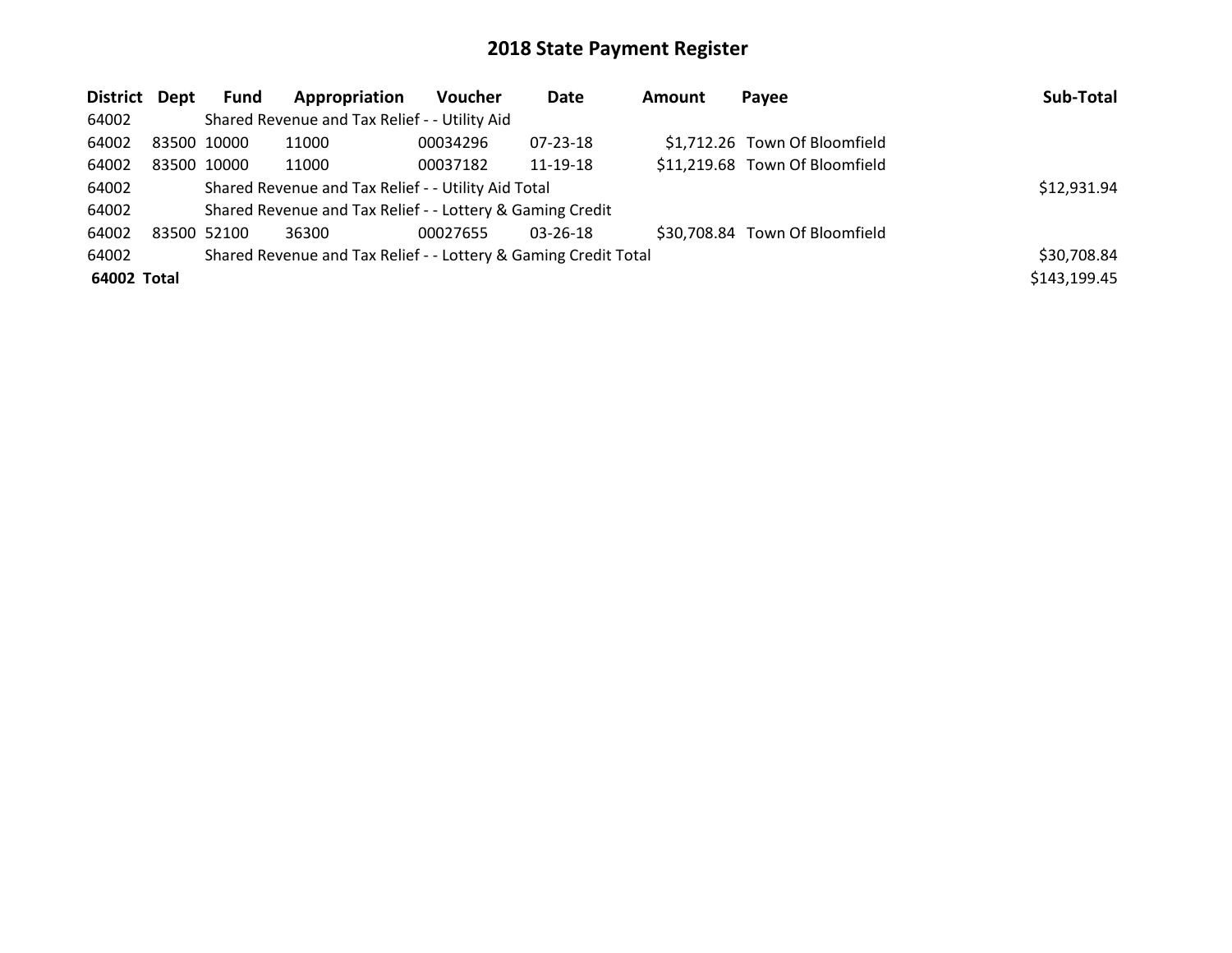| <b>District Dept</b> |             | <b>Fund</b> | Appropriation                                                          | Voucher    | <b>Date</b>    | <b>Amount</b> | Payee                      | Sub-Total   |
|----------------------|-------------|-------------|------------------------------------------------------------------------|------------|----------------|---------------|----------------------------|-------------|
| 64004                |             |             | Dept of Safety & Prof Services - - Fire Dues Distribution              |            |                |               |                            |             |
| 64004                |             | 16500 10000 | 22500                                                                  | 00022641   | $07 - 25 - 18$ |               | \$7,348.18 Town Of Darien  |             |
| 64004                |             |             | Dept of Safety & Prof Services - - Fire Dues Distribution Total        |            |                |               |                            | \$7,348.18  |
| 64004                |             |             | Dept of Natural Resources - - Aids In Lieu Of Taxes - Gener            |            |                |               |                            |             |
| 64004                |             | 37000 10000 | 50300                                                                  | 00229924   | $04 - 20 - 18$ |               | \$186.16 Town Of Darien    |             |
| 64004                |             |             | Dept of Natural Resources - - Aids In Lieu Of Taxes - Gener Total      |            |                |               |                            | \$186.16    |
| 64004                |             |             | Dept of Natural Resources - - Resaids - Cnty Forst, Cl & Mfl           |            |                |               |                            |             |
| 64004                |             | 37000 21200 | 57100                                                                  | 00248254   | 06-28-18       |               | \$55.60 Town Of Darien     |             |
| 64004                |             |             | Dept of Natural Resources - - Resaids - Cnty Forst, Cl & Mfl Total     |            |                |               |                            | \$55.60     |
| 64004                |             |             | Dept of Natural Resources - - Aids In Lieu Of Taxes - Sum S            |            |                |               |                            |             |
| 64004                |             | 37000 21200 | 57900                                                                  | 00229925   | $04 - 20 - 18$ |               | \$428.17 Town Of Darien    |             |
| 64004                |             |             | Dept of Natural Resources - - Aids In Lieu Of Taxes - Sum S Total      |            |                |               |                            | \$428.17    |
| 64004                |             |             | Dept of Natural Resources - - Fin Asst For Responsible Units           |            |                |               |                            |             |
| 64004                |             | 37000 27400 | 67000                                                                  | 00235050   | $05 - 11 - 18$ |               | \$2,521.63 Town Of Darien  |             |
| 64004                |             |             | Dept of Natural Resources - - Fin Asst For Responsible Units Total     | \$2,521.63 |                |               |                            |             |
| 64004                |             |             | WI Dept of Transportation - - Trns Aids To Mnc.-Sf                     |            |                |               |                            |             |
| 64004                |             | 39500 21100 | 19100                                                                  | 00205314   | $01 - 02 - 18$ |               | \$23,198.53 Town Of Darien |             |
| 64004                |             | 39500 21100 | 19100                                                                  | 00235822   | 04-02-18       |               | \$23,198.53 Town Of Darien |             |
| 64004                |             | 39500 21100 | 19100                                                                  | 00269521   | 07-02-18       |               | \$23,198.53 Town Of Darien |             |
| 64004                |             | 39500 21100 | 19100                                                                  | 00303573   | $10 - 01 - 18$ |               | \$23,198.53 Town Of Darien |             |
| 64004                |             |             | WI Dept of Transportation - - Trns Aids To Mnc.-Sf Total               |            |                |               |                            | \$92,794.12 |
| 64004                |             |             | Department of Health Services - - Emergency Medical Services, Ai       |            |                |               |                            |             |
| 64004                |             | 43500 10000 | 11900                                                                  | 00229365   | 08-31-18       |               | \$4,721.53 Town Of Darien  |             |
| 64004                |             |             | Department of Health Services - - Emergency Medical Services, Ai Total |            |                |               |                            | \$4,721.53  |
| 64004                |             |             | Shared Revenue and Tax Relief - - County And Municipal Aid             |            |                |               |                            |             |
| 64004                |             | 83500 10000 | 10500                                                                  | 00034297   | $07 - 23 - 18$ |               | \$2,468.05 Town Of Darien  |             |
| 64004                |             | 83500 10000 | 10500                                                                  | 00037183   | 11-19-18       |               | \$13,985.59 Town Of Darien |             |
| 64004                |             |             | Shared Revenue and Tax Relief - - County And Municipal Aid Total       |            |                |               |                            | \$16,453.64 |
| 64004                |             |             | Shared Revenue and Tax Relief - - Exempt Computer Aid                  |            |                |               |                            |             |
| 64004                |             | 83500 10000 | 10900                                                                  | 00031457   | $07 - 23 - 18$ |               | \$37.54 Town Of Darien     |             |
| 64004                |             |             | Shared Revenue and Tax Relief - - Exempt Computer Aid Total            |            |                |               |                            | \$37.54     |
| 64004                |             |             | Shared Revenue and Tax Relief - - Utility Aid                          |            |                |               |                            |             |
| 64004                | 83500 10000 |             | 11000                                                                  | 00034297   | 07-23-18       |               | \$1,807.63 Town Of Darien  |             |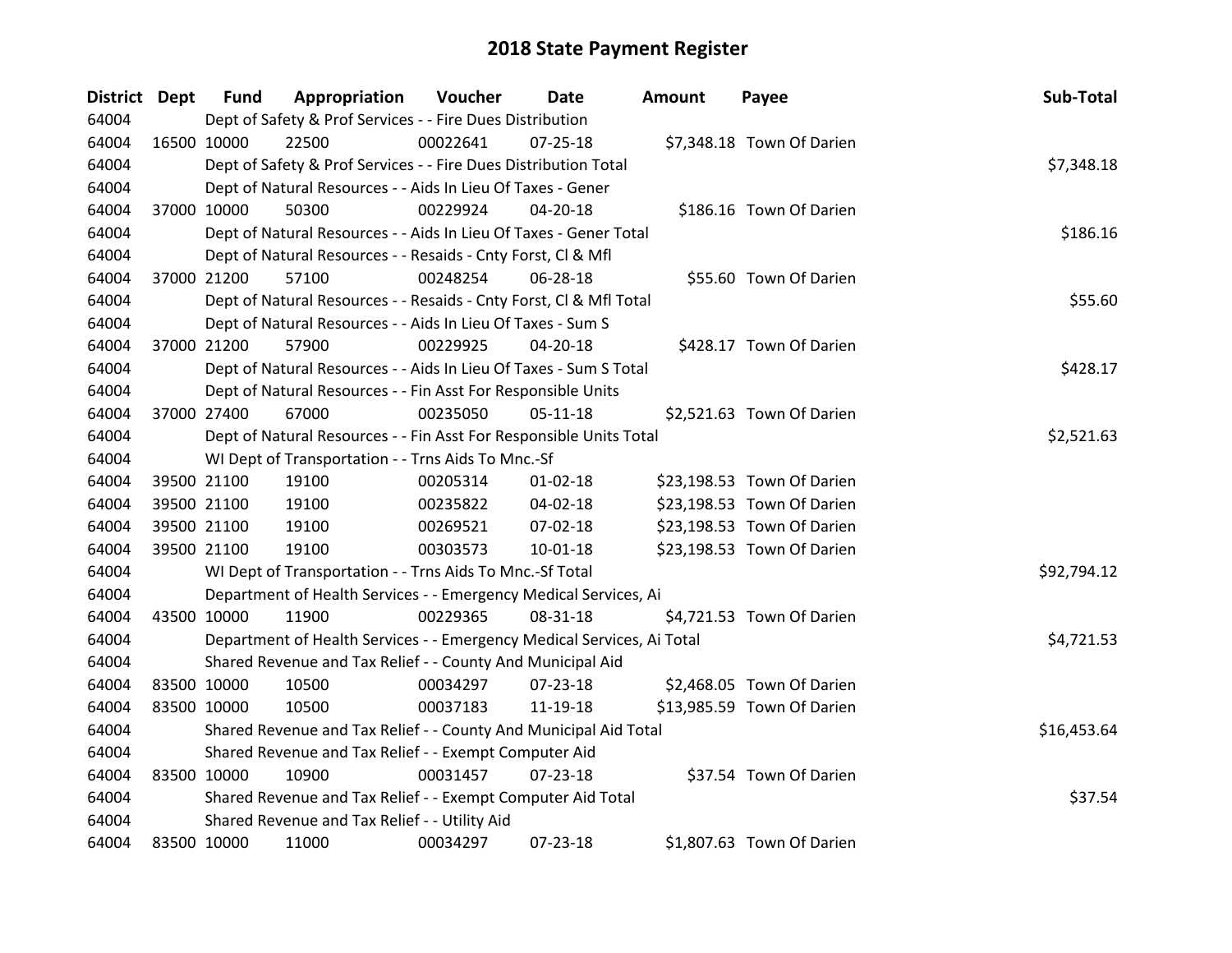| District Dept |             | Fund                                                            | Appropriation | <b>Voucher</b> | Date           | <b>Amount</b> | Pavee                      | Sub-Total    |
|---------------|-------------|-----------------------------------------------------------------|---------------|----------------|----------------|---------------|----------------------------|--------------|
| 64004         | 83500 10000 |                                                                 | 11000         | 00037183       | 11-19-18       |               | \$10,620.41 Town Of Darien |              |
| 64004         |             | \$12,428.04                                                     |               |                |                |               |                            |              |
| 64004         |             | Shared Revenue and Tax Relief - - Lottery & Gaming Credit       |               |                |                |               |                            |              |
| 64004         | 83500 52100 |                                                                 | 36300         | 00027656       | $03 - 26 - 18$ |               | \$9,064.00 Town Of Darien  |              |
| 64004         |             | Shared Revenue and Tax Relief - - Lottery & Gaming Credit Total |               |                |                |               |                            | \$9,064.00   |
| 64004 Total   |             |                                                                 |               |                |                |               |                            | \$146,038.61 |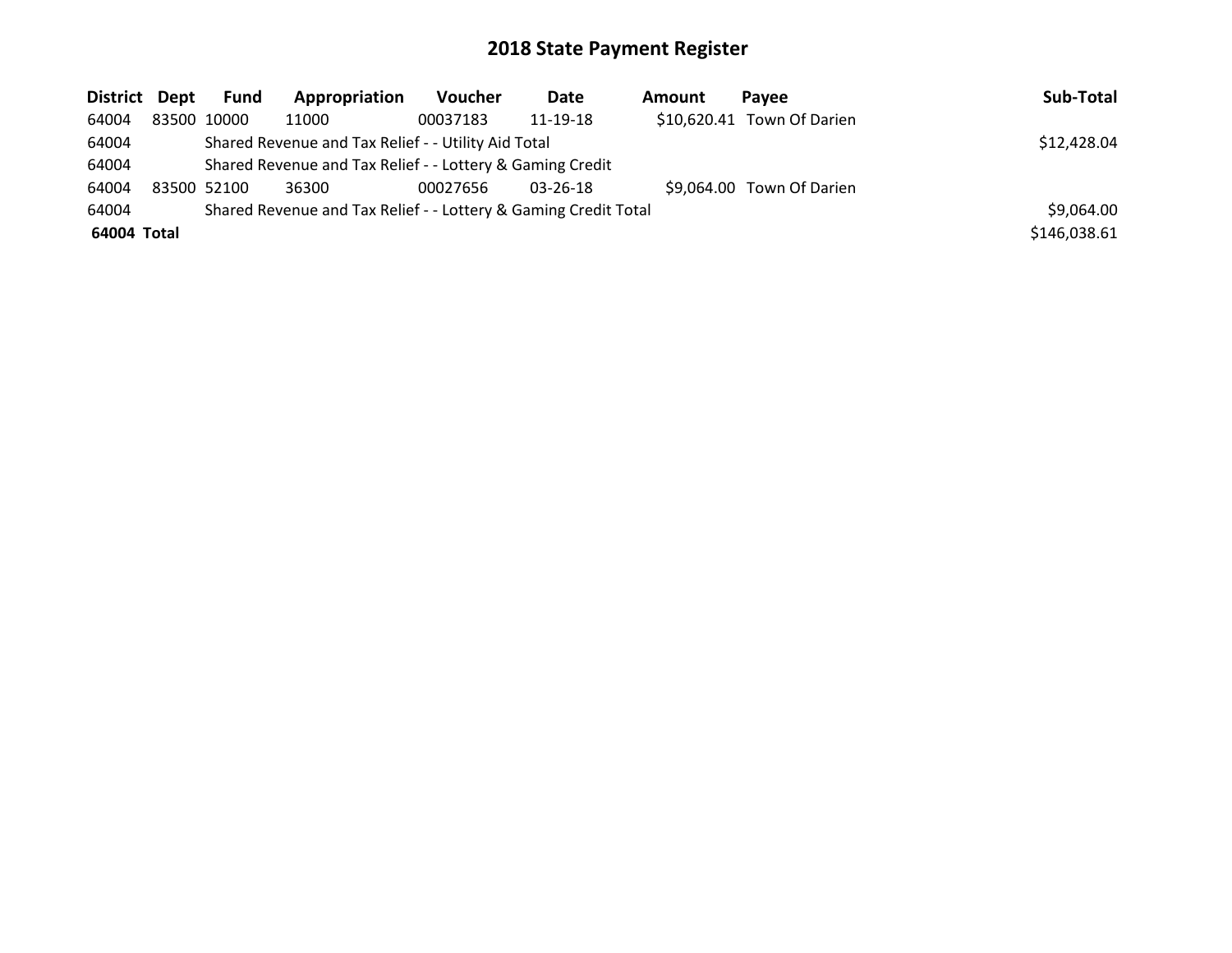| District Dept |             | <b>Fund</b> | Appropriation                                                          | Voucher  | <b>Date</b>    | <b>Amount</b> | Payee                       | Sub-Total    |
|---------------|-------------|-------------|------------------------------------------------------------------------|----------|----------------|---------------|-----------------------------|--------------|
| 64006         |             |             | Dept of Safety & Prof Services - - Fire Dues Distribution              |          |                |               |                             |              |
| 64006         | 16500 10000 |             | 22500                                                                  | 00024429 | 07-23-18       |               | \$30,908.17 Town Of Delavan |              |
| 64006         |             |             | Dept of Safety & Prof Services - - Fire Dues Distribution Total        |          |                |               |                             | \$30,908.17  |
| 64006         |             |             | Dept of Natural Resources - - Aids In Lieu Of Taxes - Gener            |          |                |               |                             |              |
| 64006         | 37000 10000 |             | 50300                                                                  | 00229930 | 04-20-18       |               | \$6.00 Town Of Delavan      |              |
| 64006         |             |             | Dept of Natural Resources - - Aids In Lieu Of Taxes - Gener Total      |          |                |               |                             | \$6.00       |
| 64006         |             |             | Dept of Natural Resources - - Gpo -Federal Funds                       |          |                |               |                             |              |
| 64006         |             | 37000 21200 | 38100                                                                  | 00222198 | 03-23-18       |               | \$13,739.04 Town Of Delavan |              |
| 64006         |             |             | Dept of Natural Resources - - Gpo -Federal Funds Total                 |          |                |               |                             | \$13,739.04  |
| 64006         |             |             | Dept of Natural Resources - - Enf A - Boating Enforcement              |          |                |               |                             |              |
| 64006         |             | 37000 21200 | 55000                                                                  | 00222198 | 03-23-18       |               | \$30,144.55 Town Of Delavan |              |
| 64006         |             |             | Dept of Natural Resources - - Enf A - Boating Enforcement Total        |          |                |               |                             | \$30,144.55  |
| 64006         |             |             | Dept of Natural Resources - - Resaids - Cnty Forst, Cl & Mfl           |          |                |               |                             |              |
| 64006         |             | 37000 21200 | 57100                                                                  | 00248255 | 06-28-18       |               | \$5.40 Town Of Delavan      |              |
| 64006         |             |             | Dept of Natural Resources - - Resaids - Cnty Forst, CI & Mfl Total     | \$5.40   |                |               |                             |              |
| 64006         |             |             | Dept of Natural Resources - - Ea - Invasive Aqu & Lake Mon             |          |                |               |                             |              |
| 64006         |             | 37000 21200 | 67800                                                                  | 00207796 | $01 - 18 - 18$ |               | \$2,060.23 Town Of Delavan  |              |
| 64006         |             |             | Dept of Natural Resources - - Ea - Invasive Aqu & Lake Mon Total       |          |                |               |                             | \$2,060.23   |
| 64006         |             |             | Dept of Natural Resources - - Fin Asst For Responsible Units           |          |                |               |                             |              |
| 64006         | 37000 27400 |             | 67000                                                                  | 00235089 | $05-11-18$     |               | \$2,284.68 Town Of Delavan  |              |
| 64006         |             |             | Dept of Natural Resources - - Fin Asst For Responsible Units Total     |          |                |               |                             | \$2,284.68   |
| 64006         |             |             | WI Dept of Transportation - - Trns Aids To Mnc.-Sf                     |          |                |               |                             |              |
| 64006         |             | 39500 21100 | 19100                                                                  | 00205315 | $01 - 02 - 18$ |               | \$74,397.46 Town Of Delavan |              |
| 64006         |             | 39500 21100 | 19100                                                                  | 00235823 | 04-02-18       |               | \$74,397.46 Town Of Delavan |              |
| 64006         |             | 39500 21100 | 19100                                                                  | 00269522 | 07-02-18       |               | \$74,397.46 Town Of Delavan |              |
| 64006         |             | 39500 21100 | 19100                                                                  | 00303574 | 10-01-18       |               | \$74,397.46 Town Of Delavan |              |
| 64006         |             |             | WI Dept of Transportation - - Trns Aids To Mnc.-Sf Total               |          |                |               |                             | \$297,589.84 |
| 64006         |             |             | Department of Health Services - - Emergency Medical Services, Ai       |          |                |               |                             |              |
| 64006         | 43500 10000 |             | 11900                                                                  | 00229326 | 08-31-18       |               | \$4,844.32 Town Of Delavan  |              |
| 64006         |             |             | Department of Health Services - - Emergency Medical Services, Ai Total |          |                |               |                             | \$4,844.32   |
| 64006         |             |             | Department of Health Services - - Federal Project Aids                 |          |                |               |                             |              |
| 64006         | 43500 10000 |             | 15000                                                                  | 00202016 | $04 - 27 - 18$ |               | \$1,500.00 Town Of Delavan  |              |
| 64006         |             |             | Department of Health Services - - Federal Project Aids Total           |          |                |               |                             | \$1,500.00   |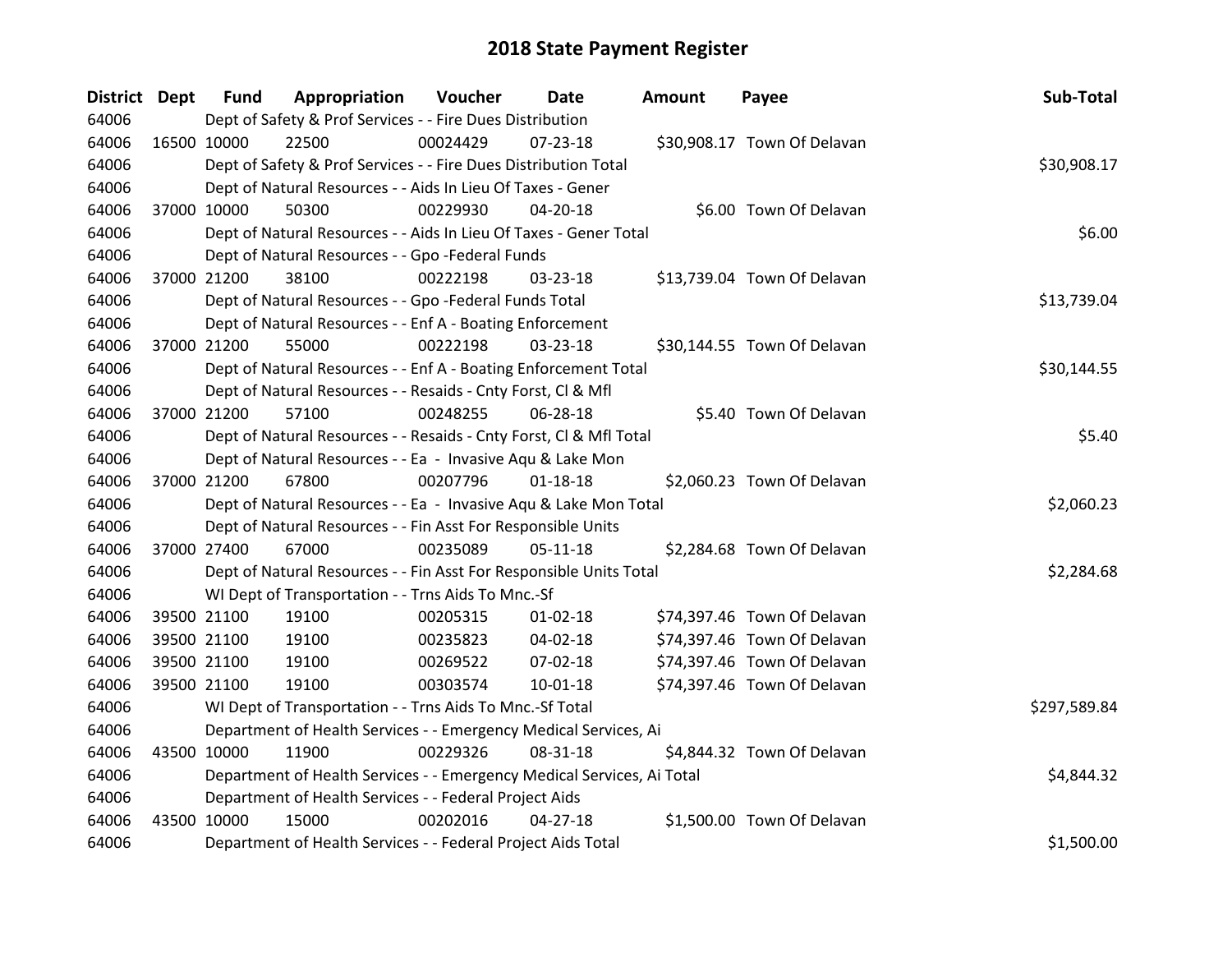| District    | Dept  | <b>Fund</b>                                                     | Appropriation                                                    | <b>Voucher</b> | Date           | <b>Amount</b> | Payee                       | Sub-Total    |
|-------------|-------|-----------------------------------------------------------------|------------------------------------------------------------------|----------------|----------------|---------------|-----------------------------|--------------|
| 64006       |       |                                                                 | Department of Justice - - Law Enforcement Train, Local           |                |                |               |                             |              |
| 64006       |       | 45500 10000                                                     | 23100                                                            | 00053151       | $10-11-18$     |               | \$2,080.00 Town Of Delavan  |              |
| 64006       |       |                                                                 | Department of Justice - - Law Enforcement Train, Local Total     |                | \$2,080.00     |               |                             |              |
| 64006       |       |                                                                 | Shared Revenue and Tax Relief - - County And Municipal Aid       |                |                |               |                             |              |
| 64006       |       | 83500 10000                                                     | 10500                                                            | 00034298       | 07-23-18       |               | \$9,248.87 Town Of Delavan  |              |
| 64006       |       | 83500 10000                                                     | 10500                                                            | 00037184       | 11-19-18       |               | \$52,410.29 Town Of Delavan |              |
| 64006       |       |                                                                 | Shared Revenue and Tax Relief - - County And Municipal Aid Total |                |                |               |                             | \$61,659.16  |
| 64006       |       |                                                                 | Shared Revenue and Tax Relief - - Exempt Computer Aid            |                |                |               |                             |              |
| 64006       |       | 83500 10000                                                     | 10900                                                            | 00031458       | 07-23-18       |               | \$144.09 Town Of Delavan    |              |
| 64006       |       |                                                                 | Shared Revenue and Tax Relief - - Exempt Computer Aid Total      |                |                |               |                             | \$144.09     |
| 64006       |       |                                                                 | Shared Revenue and Tax Relief - - Utility Aid                    |                |                |               |                             |              |
| 64006       |       | 83500 10000                                                     | 11000                                                            | 00034298       | $07 - 23 - 18$ |               | \$1,738.12 Town Of Delavan  |              |
| 64006       |       | 83500 10000                                                     | 11000                                                            | 00037184       | 11-19-18       |               | \$10,007.99 Town Of Delavan |              |
| 64006       |       |                                                                 | Shared Revenue and Tax Relief - - Utility Aid Total              |                |                |               |                             | \$11,746.11  |
| 64006       |       |                                                                 | Shared Revenue and Tax Relief - - Lottery & Gaming Credit        |                |                |               |                             |              |
| 64006       | 83500 | 52100                                                           | 36300                                                            | 00027657       | 03-26-18       |               | \$2,317.60 Town Of Delavan  |              |
| 64006       |       | Shared Revenue and Tax Relief - - Lottery & Gaming Credit Total |                                                                  |                |                |               |                             | \$2,317.60   |
| 64006 Total |       |                                                                 |                                                                  |                |                |               |                             | \$461,029.19 |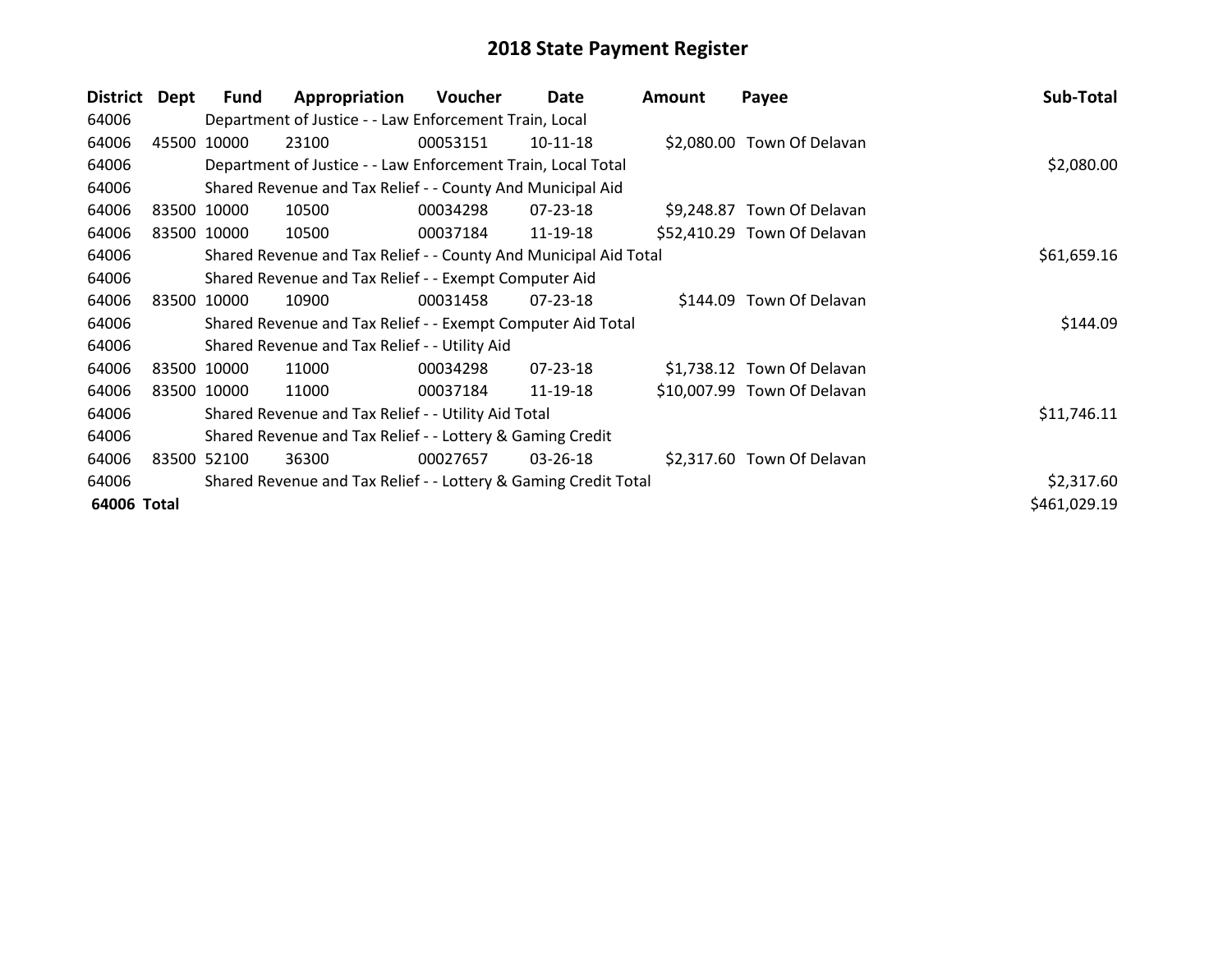| District Dept |             | <b>Fund</b> | Appropriation                                                      | Voucher  | <b>Date</b>    | <b>Amount</b> | Payee                         | Sub-Total   |
|---------------|-------------|-------------|--------------------------------------------------------------------|----------|----------------|---------------|-------------------------------|-------------|
| 64008         |             |             | Dept of Safety & Prof Services - - Fire Dues Distribution          |          |                |               |                               |             |
| 64008         | 16500 10000 |             | 22500                                                              | 00022642 | $07 - 26 - 18$ |               | \$23,990.06 Town Of East Troy |             |
| 64008         |             |             | Dept of Safety & Prof Services - - Fire Dues Distribution Total    |          |                |               |                               | \$23,990.06 |
| 64008         |             |             | Dept of Natural Resources - - Aids In Lieu Of Taxes - Gener        |          |                |               |                               |             |
| 64008         |             | 37000 10000 | 50300                                                              | 00212558 | 02-06-18       |               | \$10,437.59 Town Of East Troy |             |
| 64008         |             | 37000 10000 | 50300                                                              | 00212559 | 02-06-18       |               | \$1,050.11 Town Of East Troy  |             |
| 64008         |             | 37000 10000 | 50300                                                              | 00212560 | 02-06-18       |               | \$64,505.80 Town Of East Troy |             |
| 64008         |             | 37000 10000 | 50300                                                              | 00229956 | 04-20-18       |               | \$138.35 Town Of East Troy    |             |
| 64008         |             | 37000 10000 | 50300                                                              | 00229957 | 04-20-18       |               | \$44.86 Town Of East Troy     |             |
| 64008         |             |             | Dept of Natural Resources - - Aids In Lieu Of Taxes - Gener Total  |          |                |               |                               | \$76,176.71 |
| 64008         |             |             | Dept of Natural Resources - - Taxes & Assessmts-Conserv Fund       |          |                |               |                               |             |
| 64008         |             | 37000 21200 | 16900                                                              | 00205433 | 01-08-18       |               | \$176.40 Town Of East Troy    |             |
| 64008         |             |             | Dept of Natural Resources - - Taxes & Assessmts-Conserv Fund Total |          |                |               |                               | \$176.40    |
| 64008         |             |             | Dept of Natural Resources - - Gpo -Federal Funds                   |          |                |               |                               |             |
| 64008         |             | 37000 21200 | 38100                                                              | 00222205 | 03-23-18       |               | \$8,011.10 Town Of East Troy  |             |
| 64008         |             |             | Dept of Natural Resources - - Gpo -Federal Funds Total             |          |                |               |                               | \$8,011.10  |
| 64008         |             |             | Dept of Natural Resources - - Enf A - Boating Enforcement          |          |                |               |                               |             |
| 64008         |             | 37000 21200 | 55000                                                              | 00222205 | 03-23-18       |               | \$17,576.98 Town Of East Troy |             |
| 64008         |             |             | Dept of Natural Resources - - Enf A - Boating Enforcement Total    |          |                |               |                               | \$17,576.98 |
| 64008         |             |             | Dept of Natural Resources - - Resaids - Cnty Forst, CI & Mfl       |          |                |               |                               |             |
| 64008         |             | 37000 21200 | 57100                                                              | 00248256 | 06-28-18       |               | \$10.60 Town Of East Troy     |             |
| 64008         |             |             | Dept of Natural Resources - - Resaids - Cnty Forst, CI & Mfl Total |          |                |               |                               | \$10.60     |
| 64008         |             |             | Dept of Natural Resources - - Aids In Lieu Of Taxes - Sum S        |          |                |               |                               |             |
| 64008         |             | 37000 21200 | 57900                                                              | 00229958 | 04-20-18       |               | \$46.60 Town Of East Troy     |             |
| 64008         |             |             | Dept of Natural Resources - - Aids In Lieu Of Taxes - Sum S Total  |          |                |               |                               | \$46.60     |
| 64008         |             |             | Dept of Natural Resources - - Fin Asst For Responsible Units       |          |                |               |                               |             |
| 64008         |             | 37000 27400 | 67000                                                              | 00235568 | $05 - 11 - 18$ |               | \$13,786.55 Town Of East Troy |             |
| 64008         |             |             | Dept of Natural Resources - - Fin Asst For Responsible Units Total |          |                |               |                               | \$13,786.55 |
| 64008         |             |             | Dept of Natural Resources - - Recycling Consolidation Grants       |          |                |               |                               |             |
| 64008         |             | 37000 27400 | 67300                                                              | 00235568 | 05-11-18       |               | \$1,042.90 Town Of East Troy  |             |
| 64008         |             |             | Dept of Natural Resources - - Recycling Consolidation Grants Total |          |                |               |                               | \$1,042.90  |
| 64008         |             |             | WI Dept of Transportation - - Trns Aids To Mnc.-Sf                 |          |                |               |                               |             |
| 64008         |             | 39500 21100 | 19100                                                              | 00205316 | $01-02-18$     |               | \$44,678.04 Town Of East Troy |             |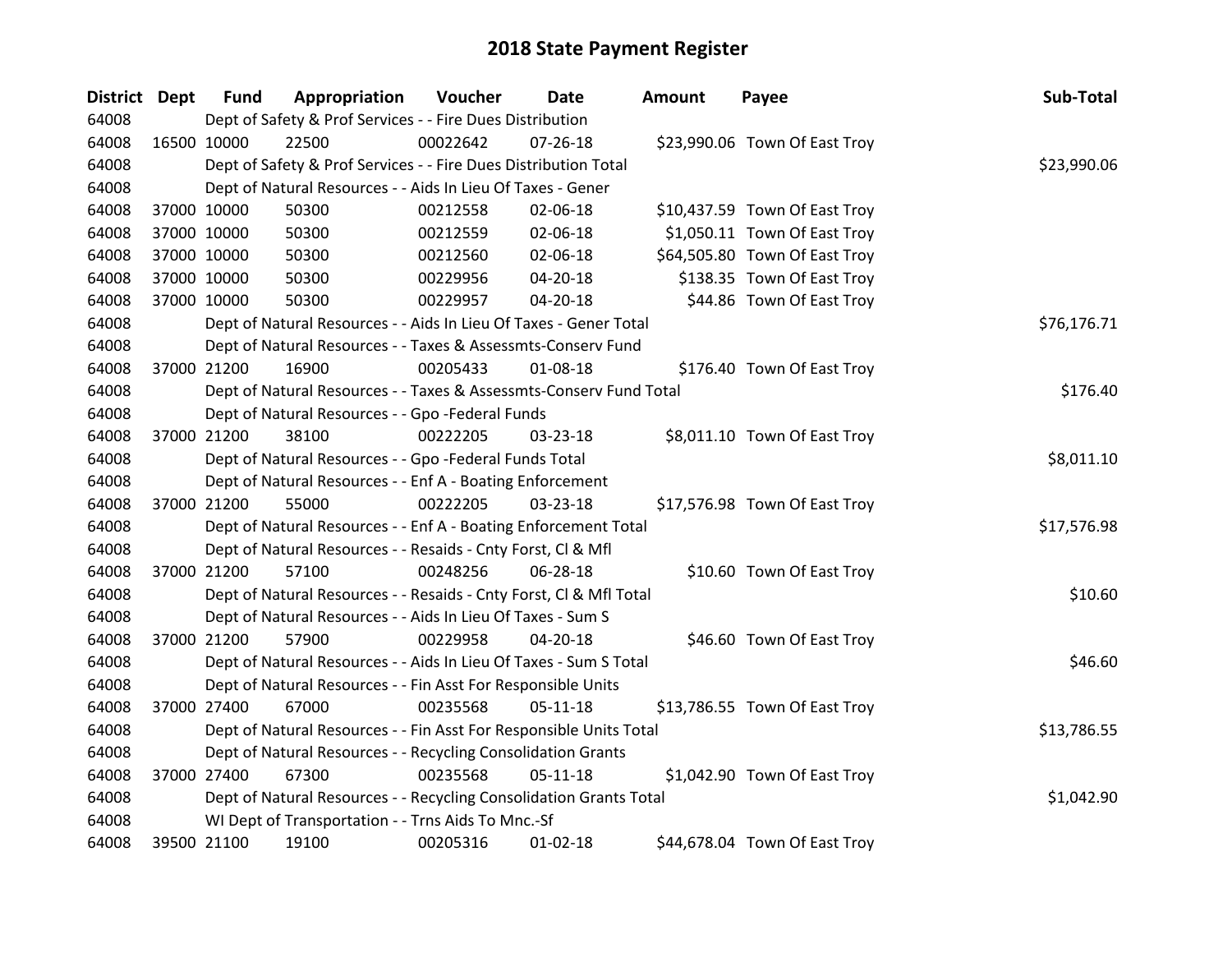| <b>District</b> | Dept  | <b>Fund</b> | Appropriation                                                                   | Voucher   | Date           | <b>Amount</b> | Payee                         | Sub-Total    |
|-----------------|-------|-------------|---------------------------------------------------------------------------------|-----------|----------------|---------------|-------------------------------|--------------|
| 64008           |       | 39500 21100 | 19100                                                                           | 00235824  | 04-02-18       |               | \$44,678.04 Town Of East Troy |              |
| 64008           |       | 39500 21100 | 19100                                                                           | 00269523  | $07 - 02 - 18$ |               | \$44,678.04 Town Of East Troy |              |
| 64008           |       | 39500 21100 | 19100                                                                           | 00303575  | $10 - 01 - 18$ |               | \$44,678.07 Town Of East Troy |              |
| 64008           |       |             | WI Dept of Transportation - - Trns Aids To Mnc.-Sf Total                        |           |                |               |                               | \$178,712.19 |
| 64008           |       |             | Department of Health Services - - Prepaid Medical Transport Reimbursement       |           |                |               |                               |              |
| 64008           | 43500 | 10000       | 16300                                                                           | AMBULANCE | 11-08-18       |               | \$4,324.79 Town Of East Troy  |              |
| 64008           |       |             | Department of Health Services - - Prepaid Medical Transport Reimbursement Total |           |                |               |                               | \$4,324.79   |
| 64008           |       |             | Department of Justice - - Law Enforcement Train, Local                          |           |                |               |                               |              |
| 64008           | 45500 | 10000       | 23100                                                                           | 00052730  | $10-04-18$     |               | \$1,440.00 Town Of East Troy  |              |
| 64008           |       |             | Department of Justice - - Law Enforcement Train, Local Total                    |           |                |               |                               | \$1,440.00   |
| 64008           |       |             | Department of Revenue - - Payments For Municipal Svcs                           |           |                |               |                               |              |
| 64008           | 56600 | 10000       | 50100                                                                           | 00026946  | $01 - 31 - 18$ |               | \$262.05 Town Of East Troy    |              |
| 64008           |       |             | Department of Revenue - - Payments For Municipal Svcs Total                     |           |                |               |                               | \$262.05     |
| 64008           |       |             | Shared Revenue and Tax Relief - - County And Municipal Aid                      |           |                |               |                               |              |
| 64008           | 83500 | 10000       | 10500                                                                           | 00034299  | $07 - 23 - 18$ |               | \$7,523.72 Town Of East Troy  |              |
| 64008           |       | 83500 10000 | 10500                                                                           | 00037185  | 11-19-18       |               | \$38,309.61 Town Of East Troy |              |
| 64008           |       |             | Shared Revenue and Tax Relief - - County And Municipal Aid Total                |           |                |               |                               | \$45,833.33  |
| 64008           |       |             | Shared Revenue and Tax Relief - - Exempt Computer Aid                           |           |                |               |                               |              |
| 64008           | 83500 | 10000       | 10900                                                                           | 00031459  | $07 - 23 - 18$ |               | \$78.13 Town Of East Troy     |              |
| 64008           |       |             | Shared Revenue and Tax Relief - - Exempt Computer Aid Total                     |           |                |               |                               | \$78.13      |
| 64008 Total     |       |             |                                                                                 |           |                |               |                               | \$371,468.39 |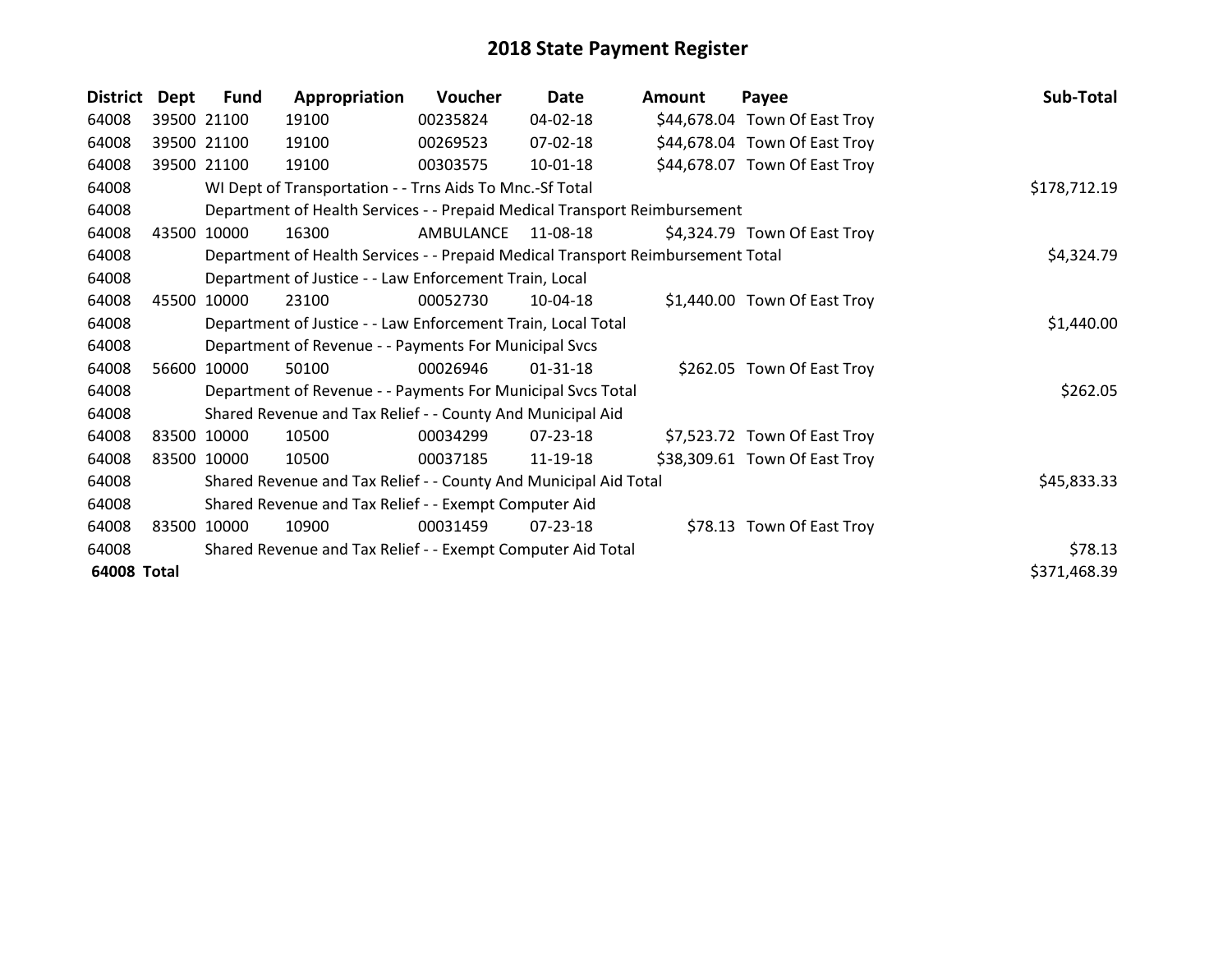| District Dept |             | <b>Fund</b> | Appropriation                                                      | Voucher  | Date           | <b>Amount</b> | Payee                        | Sub-Total    |
|---------------|-------------|-------------|--------------------------------------------------------------------|----------|----------------|---------------|------------------------------|--------------|
| 64010         |             |             | Dept of Safety & Prof Services - - Fire Dues Distribution          |          |                |               |                              |              |
| 64010         |             | 16500 10000 | 22500                                                              | 00022643 | $07 - 26 - 18$ |               | \$32,590.49 Geneva, Town Of  |              |
| 64010         |             |             | Dept of Safety & Prof Services - - Fire Dues Distribution Total    |          |                |               |                              | \$32,590.49  |
| 64010         |             |             | Dept of Natural Resources - - Aids In Lieu Of Taxes - Gener        |          |                |               |                              |              |
| 64010         |             | 37000 10000 | 50300                                                              | 00212634 | 02-06-18       |               | \$2,644.06 Geneva, Town Of   |              |
| 64010         |             | 37000 10000 | 50300                                                              | 00230408 | 04-20-18       |               | \$248.29 Geneva, Town Of     |              |
| 64010         |             |             | Dept of Natural Resources - - Aids In Lieu Of Taxes - Gener Total  |          |                |               |                              | \$2,892.35   |
| 64010         |             |             | Dept of Natural Resources - - Gpo - Federal Funds                  |          |                |               |                              |              |
| 64010         |             | 37000 21200 | 38100                                                              | 00222211 | 03-23-18       |               | \$2,651.67 Geneva, Town Of   |              |
| 64010         |             |             | Dept of Natural Resources - - Gpo -Federal Funds Total             |          |                |               |                              | \$2,651.67   |
| 64010         |             |             | Dept of Natural Resources - - Enf A - Boating Enforcement          |          |                |               |                              |              |
| 64010         |             | 37000 21200 | 55000                                                              | 00222211 | 03-23-18       |               | \$5,817.97 Geneva, Town Of   |              |
| 64010         |             |             | Dept of Natural Resources - - Enf A - Boating Enforcement Total    |          |                |               |                              | \$5,817.97   |
| 64010         |             |             | Dept of Natural Resources - - Resaids - Cnty Forst, CI & Mfl       |          |                |               |                              |              |
| 64010         |             | 37000 21200 | 57100                                                              | 00248257 | 06-28-18       |               | \$3.00 Geneva, Town Of       |              |
| 64010         |             |             | Dept of Natural Resources - - Resaids - Cnty Forst, CI & Mfl Total |          |                |               |                              | \$3.00       |
| 64010         |             |             | Dept of Natural Resources - - Fin Asst For Responsible Units       |          |                |               |                              |              |
| 64010         |             | 37000 27400 | 67000                                                              | 00234989 | $05 - 11 - 18$ |               | \$6,457.02 Geneva, Town Of   |              |
| 64010         |             |             | Dept of Natural Resources - - Fin Asst For Responsible Units Total |          |                |               |                              | \$6,457.02   |
| 64010         |             |             | WI Dept of Transportation - - Disastr Damag Aid Sf                 |          |                |               |                              |              |
| 64010         |             | 39500 21100 | 17400                                                              | 00214462 | $02 - 16 - 18$ |               | \$149,265.16 Geneva, Town Of |              |
| 64010         |             |             | WI Dept of Transportation - - Disastr Damag Aid Sf Total           |          |                |               |                              | \$149,265.16 |
| 64010         |             |             | WI Dept of Transportation - - Trns Aids To Mnc.-Sf                 |          |                |               |                              |              |
| 64010         |             | 39500 21100 | 19100                                                              | 00205317 | 01-02-18       |               | \$56,540.98 Geneva, Town Of  |              |
| 64010         |             | 39500 21100 | 19100                                                              | 00235825 | 04-02-18       |               | \$56,540.98 Geneva, Town Of  |              |
| 64010         |             | 39500 21100 | 19100                                                              | 00269524 | 07-02-18       |               | \$56,540.98 Geneva, Town Of  |              |
| 64010         |             | 39500 21100 | 19100                                                              | 00303576 | $10 - 01 - 18$ |               | \$56,541.01 Geneva, Town Of  |              |
| 64010         |             |             | WI Dept of Transportation - - Trns Aids To Mnc.-Sf Total           |          |                |               |                              | \$226,163.95 |
| 64010         |             |             | Department of Justice - - Law Enforcement Train, Local             |          |                |               |                              |              |
| 64010         |             | 45500 10000 | 23100                                                              | 00053132 | $10-11-18$     |               | \$960.00 Geneva, Town Of     |              |
| 64010         |             |             | Department of Justice - - Law Enforcement Train, Local Total       |          |                |               |                              | \$960.00     |
| 64010         |             |             | Department of Military Affairs - - Major Disaster Assist; Pif      |          |                |               |                              |              |
| 64010         | 46500 27200 |             | 36500                                                              | 00048716 | 09-11-18       |               | \$17,037.50 Geneva, Town Of  |              |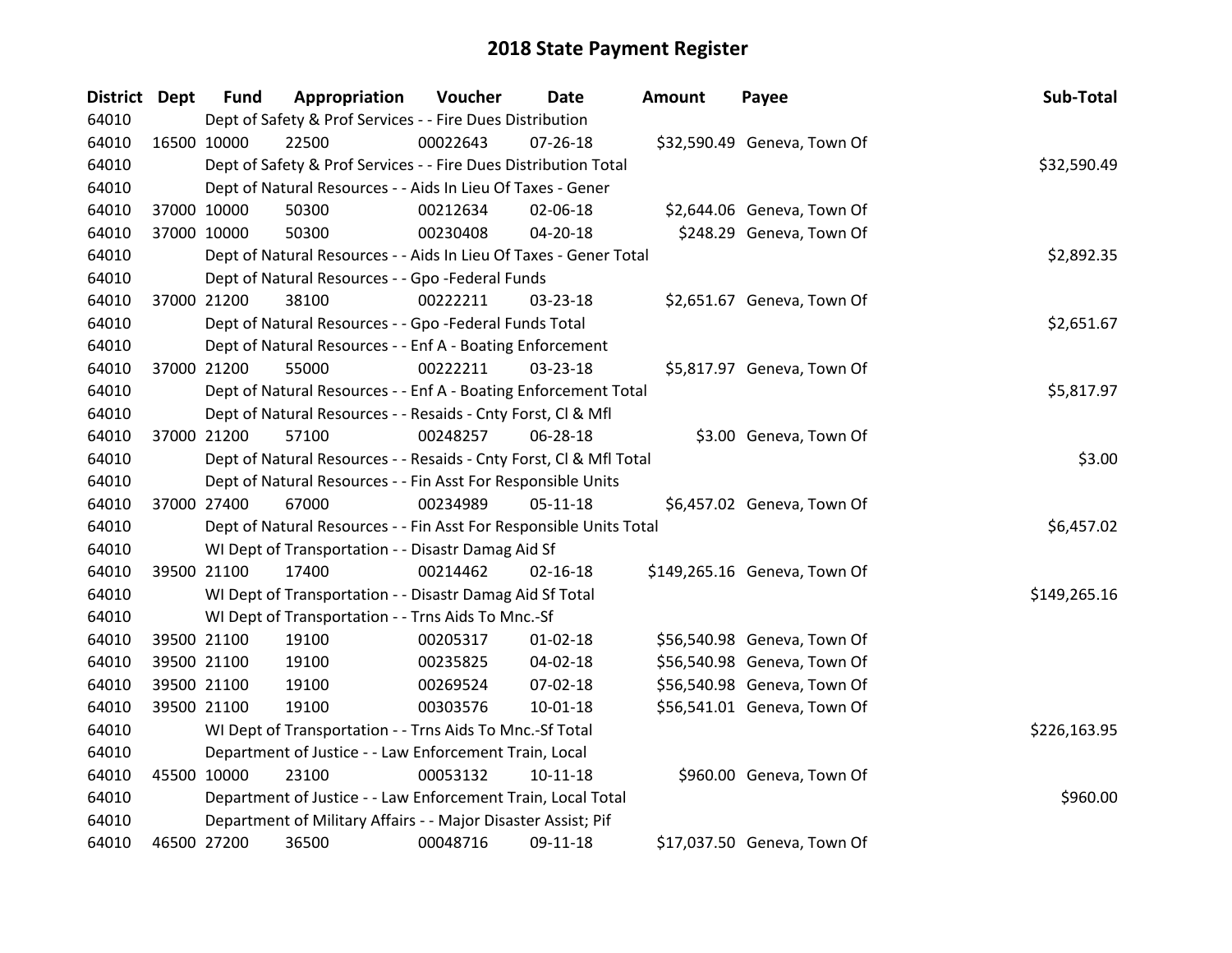| District Dept |                                                             | <b>Fund</b> | Appropriation                                                       | Voucher  | Date           | Amount | Payee                       | Sub-Total    |
|---------------|-------------------------------------------------------------|-------------|---------------------------------------------------------------------|----------|----------------|--------|-----------------------------|--------------|
| 64010         |                                                             |             | Department of Military Affairs - - Major Disaster Assist; Pif Total |          |                |        |                             | \$17,037.50  |
| 64010         |                                                             |             | Shared Revenue and Tax Relief - - County And Municipal Aid          |          |                |        |                             |              |
| 64010         |                                                             | 83500 10000 | 10500                                                               | 00034300 | 07-23-18       |        | \$7,905.16 Geneva, Town Of  |              |
| 64010         |                                                             | 83500 10000 | 10500                                                               | 00037186 | 11-19-18       |        | \$44,795.88 Geneva, Town Of |              |
| 64010         |                                                             |             | Shared Revenue and Tax Relief - - County And Municipal Aid Total    |          |                |        |                             | \$52,701.04  |
| 64010         |                                                             |             | Shared Revenue and Tax Relief - - Exempt Computer Aid               |          |                |        |                             |              |
| 64010         |                                                             | 83500 10000 | 10900                                                               | 00031460 | $07 - 23 - 18$ |        | \$1,570.76 Geneva, Town Of  |              |
| 64010         | Shared Revenue and Tax Relief - - Exempt Computer Aid Total |             |                                                                     |          |                |        |                             |              |
| 64010         |                                                             |             | Shared Revenue and Tax Relief - - Utility Aid                       |          |                |        |                             |              |
| 64010         |                                                             | 83500 10000 | 11000                                                               | 00034300 | $07 - 23 - 18$ |        | \$4,091.19 Geneva, Town Of  |              |
| 64010         |                                                             | 83500 10000 | 11000                                                               | 00037186 | 11-19-18       |        | \$22,815.30 Geneva, Town Of |              |
| 64010         |                                                             |             | Shared Revenue and Tax Relief - - Utility Aid Total                 |          |                |        |                             | \$26,906.49  |
| 64010         |                                                             |             | Shared Revenue and Tax Relief - - Lottery & Gaming Credit           |          |                |        |                             |              |
| 64010         |                                                             | 83500 52100 | 36300                                                               | 00027658 | 03-26-18       |        | \$855.48 Geneva, Town Of    |              |
| 64010         |                                                             |             | Shared Revenue and Tax Relief - - Lottery & Gaming Credit Total     |          |                |        |                             | \$855.48     |
| 64010 Total   |                                                             |             |                                                                     |          |                |        |                             | \$525,872.88 |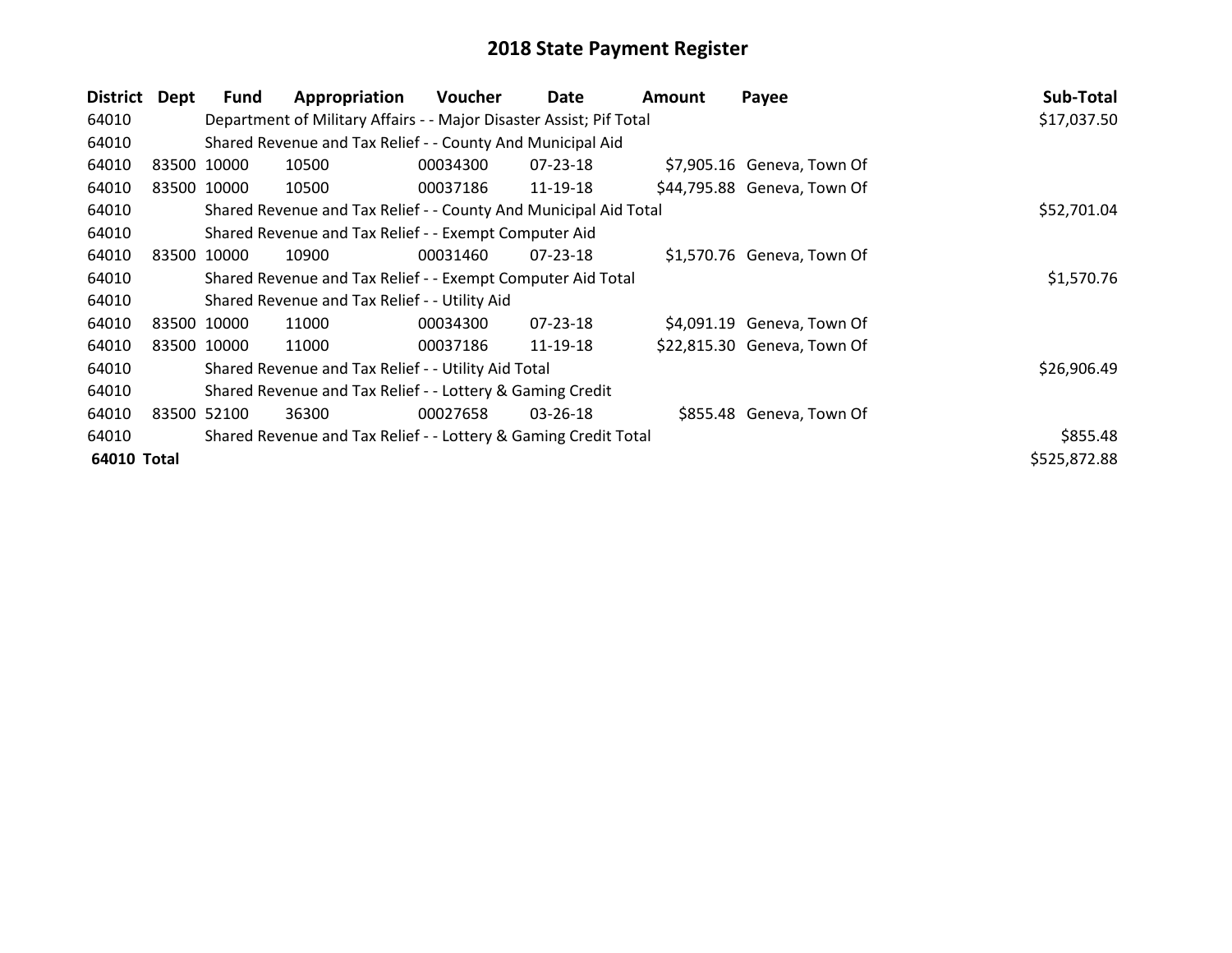| District Dept |             | <b>Fund</b> | Appropriation                                                       | Voucher  | Date           | Amount | Payee                          | Sub-Total    |  |  |
|---------------|-------------|-------------|---------------------------------------------------------------------|----------|----------------|--------|--------------------------------|--------------|--|--|
| 64012         |             |             | Dept of Safety & Prof Services - - Fire Dues Distribution           |          |                |        |                                |              |  |  |
| 64012         | 16500 10000 |             | 22500                                                               | 00022644 | $07 - 25 - 18$ |        | \$10,144.65 Town Of La Fayette |              |  |  |
| 64012         |             |             | Dept of Safety & Prof Services - - Fire Dues Distribution Total     |          |                |        |                                | \$10,144.65  |  |  |
| 64012         |             |             | Dept of Natural Resources - - Aids In Lieu Of Taxes - Gener         |          |                |        |                                |              |  |  |
| 64012         | 37000 10000 |             | 50300                                                               | 00230417 | 04-20-18       |        | \$106.02 Town Of La Fayette    |              |  |  |
| 64012         |             |             | Dept of Natural Resources - - Aids In Lieu Of Taxes - Gener Total   |          |                |        |                                | \$106.02     |  |  |
| 64012         |             |             | Dept of Natural Resources - - Resaids - Cnty Forst, Cl & Mfl        |          |                |        |                                |              |  |  |
| 64012         | 37000 21200 |             | 57100                                                               | 00248258 | 06-28-18       |        | \$119.70 Town Of La Fayette    |              |  |  |
| 64012         |             |             | Dept of Natural Resources - - Resaids - Cnty Forst, CI & Mfl Total  |          |                |        |                                | \$119.70     |  |  |
| 64012         |             |             | Dept of Natural Resources - - Fin Asst For Responsible Units        |          |                |        |                                |              |  |  |
| 64012         |             | 37000 27400 | 67000                                                               | 00235280 | $05-11-18$     |        | \$3,751.54 Town Of La Fayette  |              |  |  |
| 64012         |             |             | Dept of Natural Resources - - Fin Asst For Responsible Units Total  |          |                |        |                                | \$3,751.54   |  |  |
| 64012         |             |             | WI Dept of Transportation - - Disastr Damag Aid Sf                  |          |                |        |                                |              |  |  |
| 64012         | 39500 21100 |             | 17400                                                               | 00211449 | $01 - 12 - 18$ |        | \$53,523.89 Town Of La Fayette |              |  |  |
| 64012         |             |             | WI Dept of Transportation - - Disastr Damag Aid Sf Total            |          |                |        |                                |              |  |  |
| 64012         |             |             | WI Dept of Transportation - - Trns Aids To Mnc.-Sf                  |          |                |        |                                |              |  |  |
| 64012         | 39500 21100 |             | 19100                                                               | 00205318 | $01 - 02 - 18$ |        | \$25,938.56 Town Of La Fayette |              |  |  |
| 64012         |             | 39500 21100 | 19100                                                               | 00235826 | 04-02-18       |        | \$25,938.56 Town Of La Fayette |              |  |  |
| 64012         | 39500 21100 |             | 19100                                                               | 00269525 | 07-02-18       |        | \$25,938.56 Town Of La Fayette |              |  |  |
| 64012         | 39500 21100 |             | 19100                                                               | 00303577 | $10 - 01 - 18$ |        | \$25,938.59 Town Of La Fayette |              |  |  |
| 64012         |             |             | WI Dept of Transportation - - Trns Aids To Mnc.-Sf Total            |          |                |        |                                | \$103,754.27 |  |  |
| 64012         |             |             | Department of Military Affairs - - Major Disaster Assist; Pif       |          |                |        |                                |              |  |  |
| 64012         | 46500 27200 |             | 36500                                                               | 00048883 | 09-13-18       |        | \$32,115.82 Town Of La Fayette |              |  |  |
| 64012         |             |             | Department of Military Affairs - - Major Disaster Assist; Pif Total |          |                |        |                                | \$32,115.82  |  |  |
| 64012         |             |             | Department of Revenue - - Payments For Municipal Svcs               |          |                |        |                                |              |  |  |
| 64012         | 56600 10000 |             | 50100                                                               | 00026947 | $01 - 31 - 18$ |        | \$107.70 Town Of La Fayette    |              |  |  |
| 64012         |             |             | Department of Revenue - - Payments For Municipal Svcs Total         |          |                |        |                                | \$107.70     |  |  |
| 64012         |             |             | Shared Revenue and Tax Relief - - County And Municipal Aid          |          |                |        |                                |              |  |  |
| 64012         | 83500 10000 |             | 10500                                                               | 00034301 | 07-23-18       |        | \$3,007.03 Town Of La Fayette  |              |  |  |
| 64012         | 83500 10000 |             | 10500                                                               | 00037187 | 11-19-18       |        | \$17,039.85 Town Of La Fayette |              |  |  |
| 64012         |             |             | Shared Revenue and Tax Relief - - County And Municipal Aid Total    |          |                |        |                                | \$20,046.88  |  |  |
| 64012         |             |             | Shared Revenue and Tax Relief - - Exempt Computer Aid               |          |                |        |                                |              |  |  |
| 64012         | 83500 10000 |             | 10900                                                               | 00031461 | 07-23-18       |        | \$28.41 Town Of La Fayette     |              |  |  |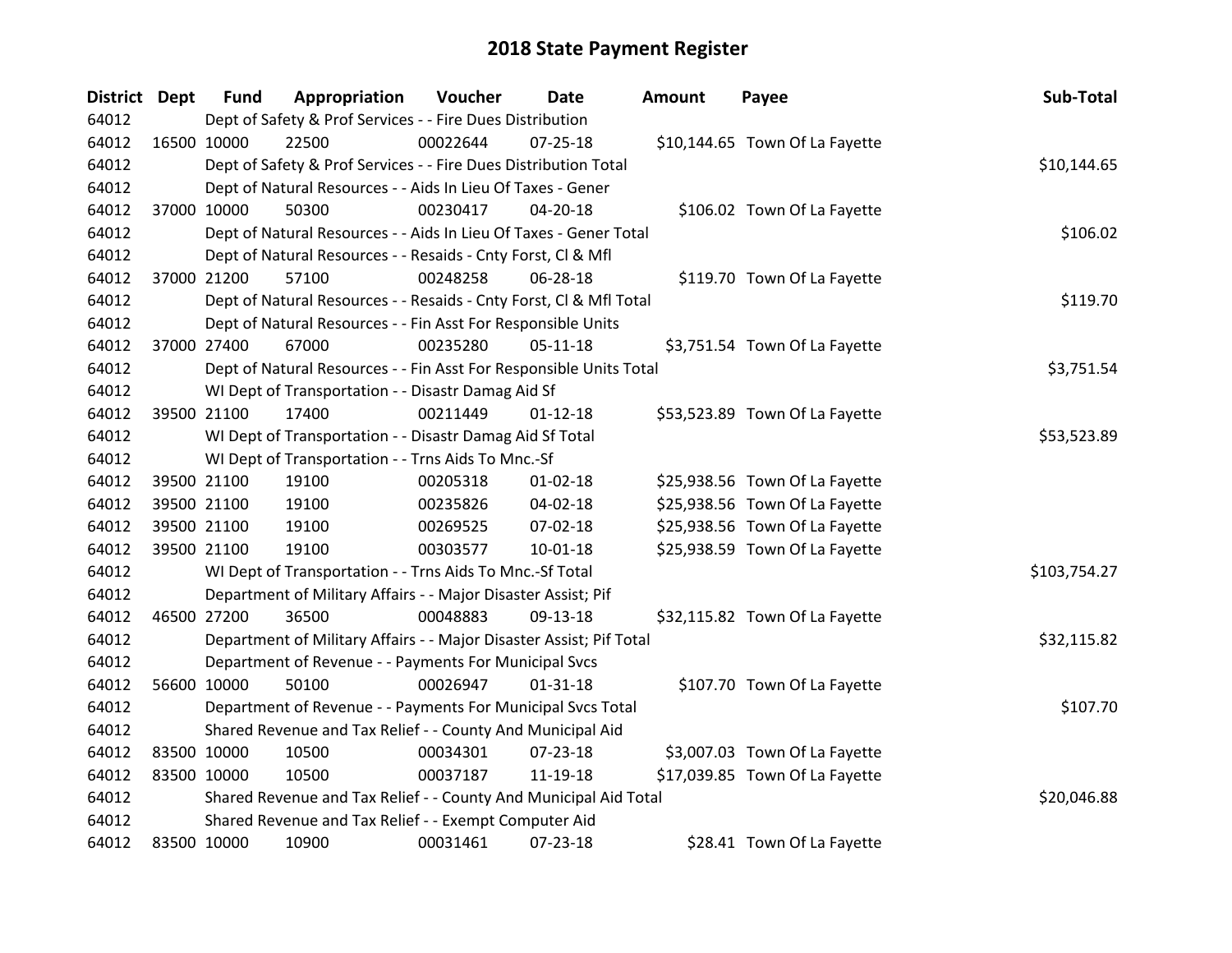| District Dept |             | Fund | <b>Appropriation</b>                                        | Voucher  | Date     | <b>Amount</b> | Pavee                       | Sub-Total    |
|---------------|-------------|------|-------------------------------------------------------------|----------|----------|---------------|-----------------------------|--------------|
| 64012         |             |      | Shared Revenue and Tax Relief - - Exempt Computer Aid Total |          |          |               |                             | \$28.41      |
| 64012         |             |      | Shared Revenue and Tax Relief - - Utility Aid               |          |          |               |                             |              |
| 64012         | 83500 10000 |      | 11000                                                       | 00034301 | 07-23-18 |               | \$19.19 Town Of La Fayette  |              |
| 64012         | 83500 10000 |      | 11000                                                       | 00037187 | 11-19-18 |               | \$134.77 Town Of La Fayette |              |
| 64012         |             |      | Shared Revenue and Tax Relief - - Utility Aid Total         |          |          |               |                             | \$153.96     |
| 64012 Total   |             |      |                                                             |          |          |               |                             | \$223,852.84 |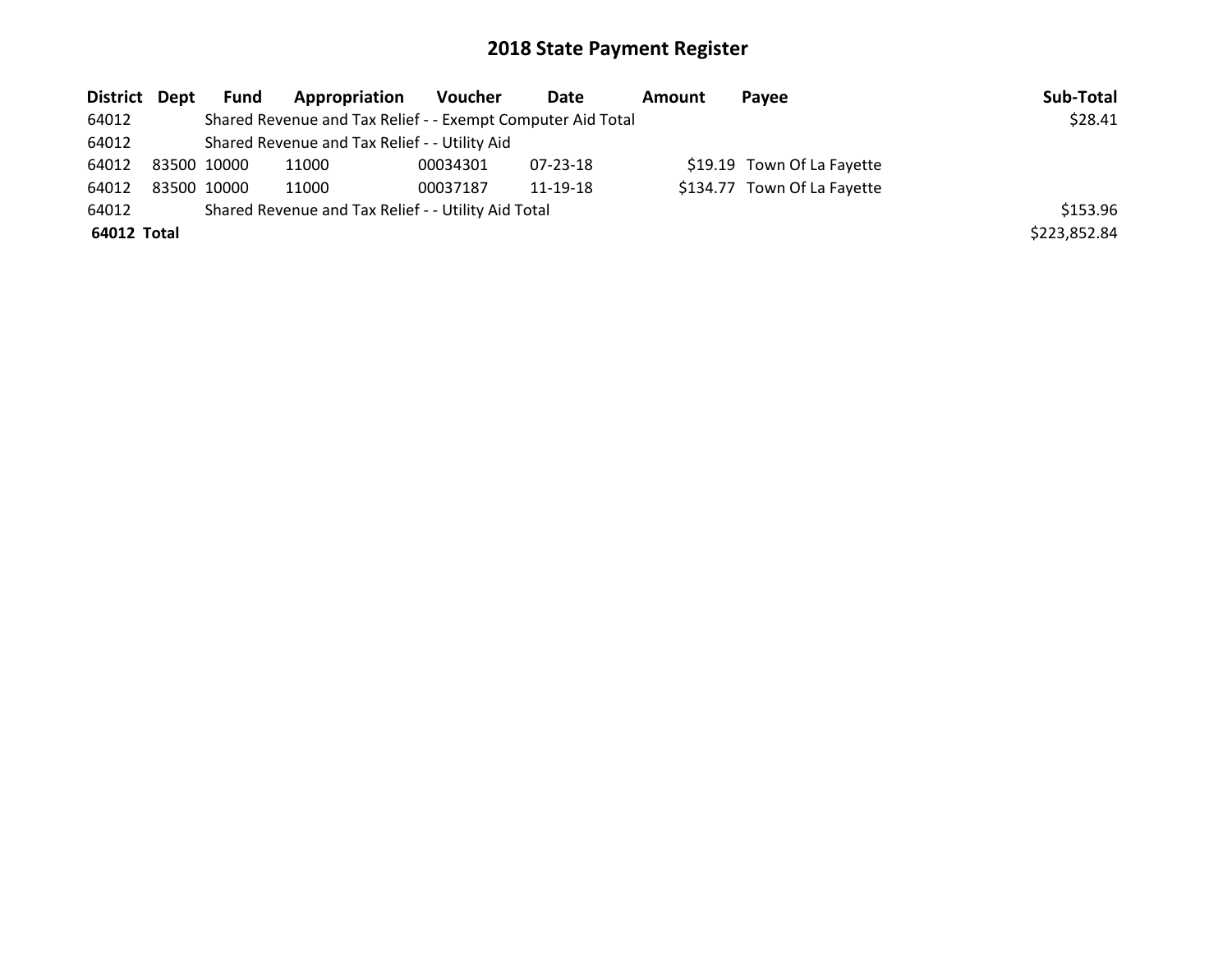| District Dept |             | <b>Fund</b> | Appropriation                                                      | Voucher     | <b>Date</b>    | <b>Amount</b> | Payee                         | Sub-Total    |
|---------------|-------------|-------------|--------------------------------------------------------------------|-------------|----------------|---------------|-------------------------------|--------------|
| 64014         |             |             | Dept of Safety & Prof Services - - Fire Dues Distribution          |             |                |               |                               |              |
| 64014         | 16500 10000 |             | 22500                                                              | 00022645    | $07 - 26 - 18$ |               | \$18,928.18 Town Of La Grange |              |
| 64014         |             |             | Dept of Safety & Prof Services - - Fire Dues Distribution Total    |             |                |               |                               | \$18,928.18  |
| 64014         |             |             | Dept of Natural Resources - - Aids In Lieu Of Taxes - Gener        |             |                |               |                               |              |
| 64014         | 37000 10000 |             | 50300                                                              | 00212571    | 02-06-18       |               | \$61,661.42 Town Of La Grange |              |
| 64014         |             |             | Dept of Natural Resources - - Aids In Lieu Of Taxes - Gener Total  |             |                |               |                               | \$61,661.42  |
| 64014         |             |             | Dept of Natural Resources - - Resaids - Cnty Forst, Cl & Mfl       |             |                |               |                               |              |
| 64014         | 37000 21200 |             | 57100                                                              | 00248259    | 06-28-18       |               | \$79.41 Town Of La Grange     |              |
| 64014         |             |             | Dept of Natural Resources - - Resaids - Cnty Forst, CI & Mfl Total |             |                |               |                               | \$79.41      |
| 64014         |             |             | Dept of Natural Resources - - Aids In Lieu Of Taxes - Sum S        |             |                |               |                               |              |
| 64014         | 37000 21200 |             | 57900                                                              | 00230036    | $04 - 20 - 18$ |               | \$5,421.22 Town Of La Grange  |              |
| 64014         |             |             | Dept of Natural Resources - - Aids In Lieu Of Taxes - Sum S Total  |             |                |               |                               | \$5,421.22   |
| 64014         |             |             | Dept of Natural Resources - - Fin Asst For Responsible Units       |             |                |               |                               |              |
| 64014         | 37000 27400 |             | 67000                                                              | 00235832    | 05-11-18       |               | \$10,989.94 Town Of La Grange |              |
| 64014         |             |             | Dept of Natural Resources - - Fin Asst For Responsible Units Total | \$10,989.94 |                |               |                               |              |
| 64014         |             |             | WI Dept of Transportation - - Trns Aids To Mnc.-Sf                 |             |                |               |                               |              |
| 64014         | 39500 21100 |             | 19100                                                              | 00205319    | $01 - 02 - 18$ |               | \$37,029.50 Town Of La Grange |              |
| 64014         | 39500 21100 |             | 19100                                                              | 00235827    | 04-02-18       |               | \$37,029.50 Town Of La Grange |              |
| 64014         |             | 39500 21100 | 19100                                                              | 00269526    | 07-02-18       |               | \$37,029.50 Town Of La Grange |              |
| 64014         | 39500 21100 |             | 19100                                                              | 00303578    | 10-01-18       |               | \$37,029.50 Town Of La Grange |              |
| 64014         |             |             | WI Dept of Transportation - - Trns Aids To Mnc.-Sf Total           |             |                |               |                               | \$148,118.00 |
| 64014         |             |             | Shared Revenue and Tax Relief - - County And Municipal Aid         |             |                |               |                               |              |
| 64014         | 83500 10000 |             | 10500                                                              | 00034302    | $07 - 23 - 18$ |               | \$3,058.52 Town Of La Grange  |              |
| 64014         | 83500 10000 |             | 10500                                                              | 00037188    | 11-19-18       |               | \$17,331.59 Town Of La Grange |              |
| 64014         |             |             | Shared Revenue and Tax Relief - - County And Municipal Aid Total   |             |                |               |                               | \$20,390.11  |
| 64014         |             |             | Shared Revenue and Tax Relief - - Exempt Computer Aid              |             |                |               |                               |              |
| 64014         | 83500 10000 |             | 10900                                                              | 00031462    | 07-23-18       |               | \$19.28 Town Of La Grange     |              |
| 64014         |             |             | Shared Revenue and Tax Relief - - Exempt Computer Aid Total        |             |                |               |                               | \$19.28      |
| 64014         |             |             | Shared Revenue and Tax Relief - - Utility Aid                      |             |                |               |                               |              |
| 64014         | 83500 10000 |             | 11000                                                              | 00034302    | $07 - 23 - 18$ |               | \$439.38 Town Of La Grange    |              |
| 64014         | 83500 10000 |             | 11000                                                              | 00037188    | 11-19-18       |               | \$1,445.66 Town Of La Grange  |              |
| 64014         |             |             | Shared Revenue and Tax Relief - - Utility Aid Total                |             |                |               |                               | \$1,885.04   |
| 64014 Total   |             |             |                                                                    |             |                |               |                               | \$267,492.60 |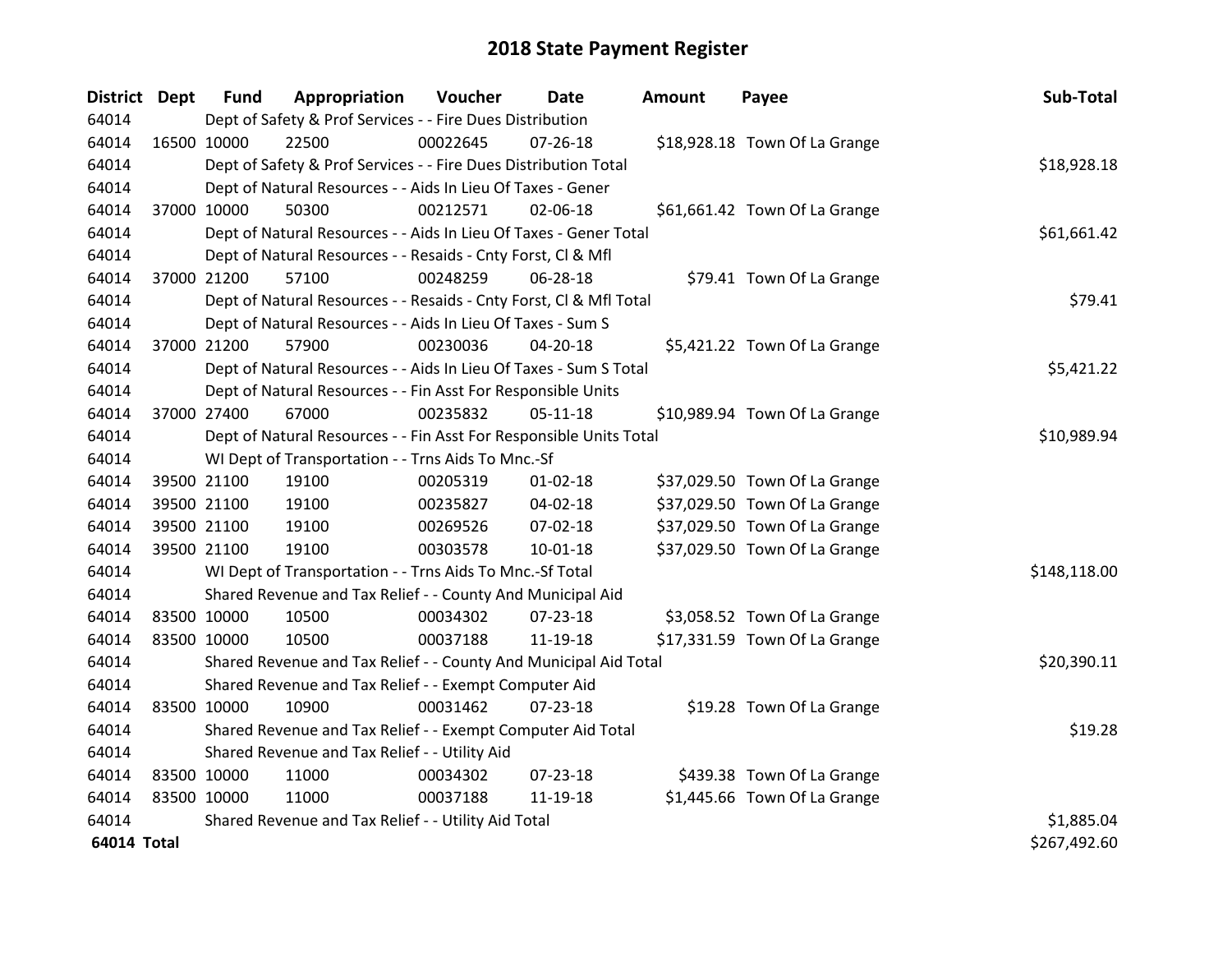| District Dept |             | <b>Fund</b> | Appropriation                                                                   | Voucher     | <b>Date</b>    | <b>Amount</b> | Payee                    | Sub-Total    |
|---------------|-------------|-------------|---------------------------------------------------------------------------------|-------------|----------------|---------------|--------------------------|--------------|
| 64016         |             |             | Dept of Safety & Prof Services - - Fire Dues Distribution                       |             |                |               |                          |              |
| 64016         |             | 16500 10000 | 22500                                                                           | 00025333    | 07-30-18       |               | \$40,956.86 Town Of Linn |              |
| 64016         |             |             | Dept of Safety & Prof Services - - Fire Dues Distribution Total                 | \$40,956.86 |                |               |                          |              |
| 64016         |             |             | Dept of Natural Resources - - Aids In Lieu Of Taxes - Gener                     |             |                |               |                          |              |
| 64016         |             | 37000 10000 | 50300                                                                           | 00230066    | 04-20-18       |               | \$67.86 Town Of Linn     |              |
| 64016         |             |             | Dept of Natural Resources - - Aids In Lieu Of Taxes - Gener Total               |             |                |               |                          | \$67.86      |
| 64016         |             |             | Dept of Natural Resources - - Resaids - Cnty Forst, Cl & Mfl                    |             |                |               |                          |              |
| 64016         |             | 37000 21200 | 57100                                                                           | 00248260    | 06-28-18       |               | \$5.60 Town Of Linn      |              |
| 64016         |             |             | Dept of Natural Resources - - Resaids - Cnty Forst, Cl & Mfl Total              |             |                |               |                          | \$5.60       |
| 64016         |             |             | Dept of Natural Resources - - Fin Asst For Responsible Units                    |             |                |               |                          |              |
| 64016         |             | 37000 27400 | 67000                                                                           | 00235764    | $05-11-18$     |               | \$10,610.34 Town Of Linn |              |
| 64016         |             |             | Dept of Natural Resources - - Fin Asst For Responsible Units Total              |             |                |               |                          | \$10,610.34  |
| 64016         |             |             | WI Dept of Transportation - - Trns Aids To Mnc.-Sf                              |             |                |               |                          |              |
| 64016         |             | 39500 21100 | 19100                                                                           | 00205320    | $01 - 02 - 18$ |               | \$50,742.43 Town Of Linn |              |
| 64016         |             | 39500 21100 | 19100                                                                           | 00235828    | 04-02-18       |               | \$50,742.43 Town Of Linn |              |
| 64016         |             | 39500 21100 | 19100                                                                           | 00269527    | 07-02-18       |               | \$50,742.43 Town Of Linn |              |
| 64016         |             | 39500 21100 | 19100                                                                           | 00303579    | 10-01-18       |               | \$50,742.45 Town Of Linn |              |
| 64016         |             |             | WI Dept of Transportation - - Trns Aids To Mnc.-Sf Total                        |             |                |               |                          | \$202,969.74 |
| 64016         |             |             | Department of Health Services - - Emergency Medical Services, Ai                |             |                |               |                          |              |
| 64016         |             | 43500 10000 | 11900                                                                           | 00239607    | 10-18-18       |               | \$4,703.81 Town Of Linn  |              |
| 64016         |             |             | Department of Health Services - - Emergency Medical Services, Ai Total          |             |                |               |                          | \$4,703.81   |
| 64016         |             |             | Department of Health Services - - Prepaid Medical Transport Reimbursement       |             |                |               |                          |              |
| 64016         |             | 43500 10000 | 16300                                                                           | AMBULANCE   | 11-08-18       |               | \$2,000.00 Town Of Linn  |              |
| 64016         |             |             | Department of Health Services - - Prepaid Medical Transport Reimbursement Total |             |                |               |                          | \$2,000.00   |
| 64016         |             |             | Department of Justice - - Law Enforcement Train, Local                          |             |                |               |                          |              |
| 64016         |             | 45500 10000 | 23100                                                                           | 00041367    | $02 - 01 - 18$ |               | \$3,431.22 Town Of Linn  |              |
| 64016         |             | 45500 10000 | 23100                                                                           | 00053291    | 10-18-18       |               | \$1,120.00 Town Of Linn  |              |
| 64016         |             |             | Department of Justice - - Law Enforcement Train, Local Total                    |             |                |               |                          | \$4,551.22   |
| 64016         |             |             | Department of Revenue - - Payments For Municipal Svcs                           |             |                |               |                          |              |
| 64016         |             | 56600 10000 | 50100                                                                           | 00026948    | $01 - 31 - 18$ |               | \$2,092.83 Town Of Linn  |              |
| 64016         |             |             | Department of Revenue - - Payments For Municipal Svcs Total                     |             |                |               |                          | \$2,092.83   |
| 64016         |             |             | Shared Revenue and Tax Relief - - County And Municipal Aid                      |             |                |               |                          |              |
| 64016         | 83500 10000 |             | 10500                                                                           | 00034303    | 07-23-18       |               | \$4,005.50 Town Of Linn  |              |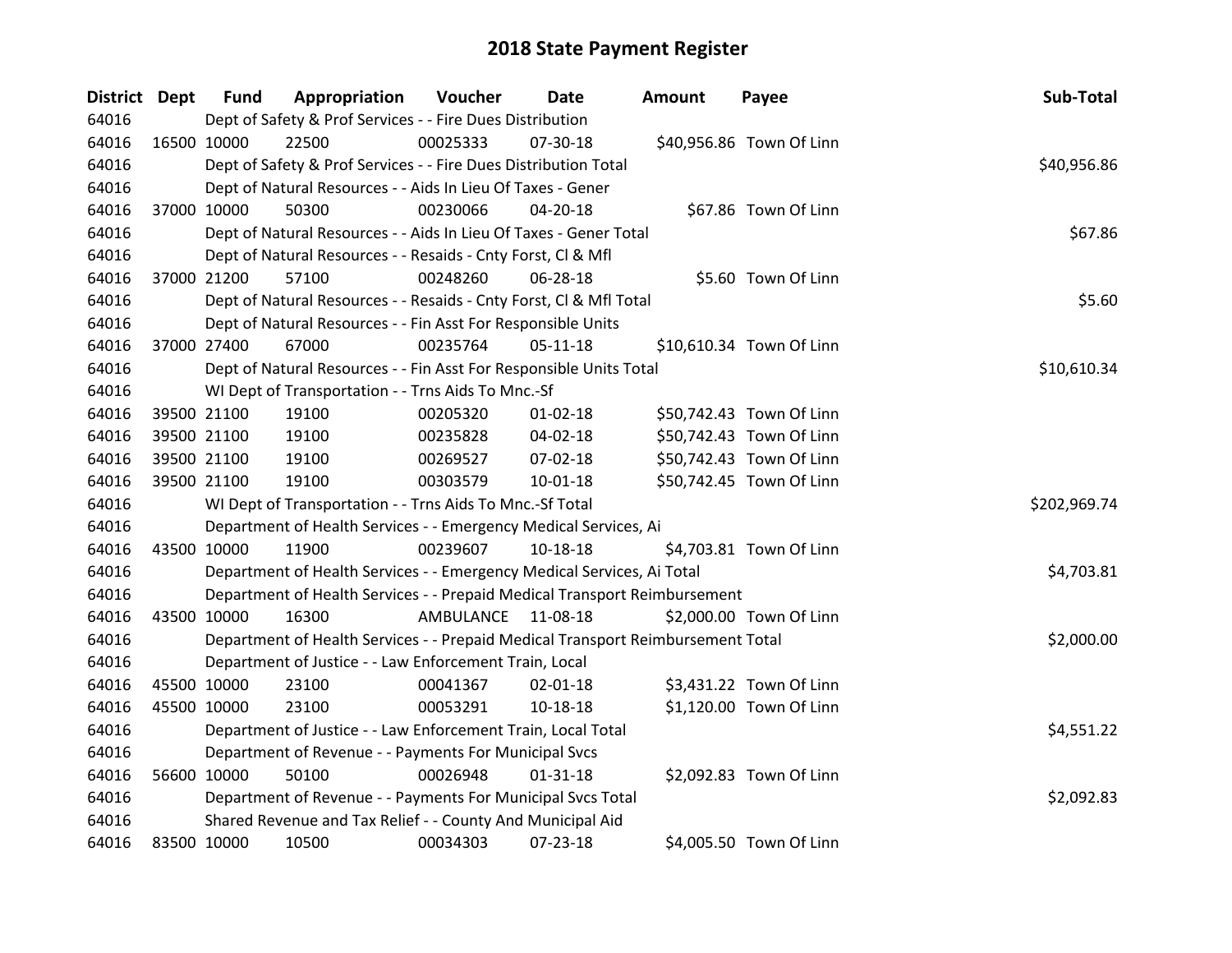| <b>District</b> | Dept        | Fund | Appropriation                                                    | Voucher  | Date     | Amount | Payee                    | Sub-Total    |
|-----------------|-------------|------|------------------------------------------------------------------|----------|----------|--------|--------------------------|--------------|
| 64016           | 83500 10000 |      | 10500                                                            | 00037189 | 11-19-18 |        | \$20,697.84 Town Of Linn |              |
| 64016           |             |      | Shared Revenue and Tax Relief - - County And Municipal Aid Total |          |          |        |                          | \$24,703.34  |
| 64016           |             |      | Shared Revenue and Tax Relief - - Exempt Computer Aid            |          |          |        |                          |              |
| 64016           | 83500 10000 |      | 10900                                                            | 00031463 | 07-23-18 |        | \$86.25 Town Of Linn     |              |
| 64016           |             |      | Shared Revenue and Tax Relief - - Exempt Computer Aid Total      |          |          |        |                          | \$86.25      |
| 64016           |             |      | Shared Revenue and Tax Relief - - Utility Aid                    |          |          |        |                          |              |
| 64016           | 83500 10000 |      | 11000                                                            | 00034303 | 07-23-18 |        | \$329.62 Town Of Linn    |              |
| 64016           | 83500 10000 |      | 11000                                                            | 00037189 | 11-19-18 |        | \$8,786.44 Town Of Linn  |              |
| 64016           |             |      | Shared Revenue and Tax Relief - - Utility Aid Total              |          |          |        |                          | \$9,116.06   |
| 64016 Total     |             |      |                                                                  |          |          |        |                          | \$301,863.91 |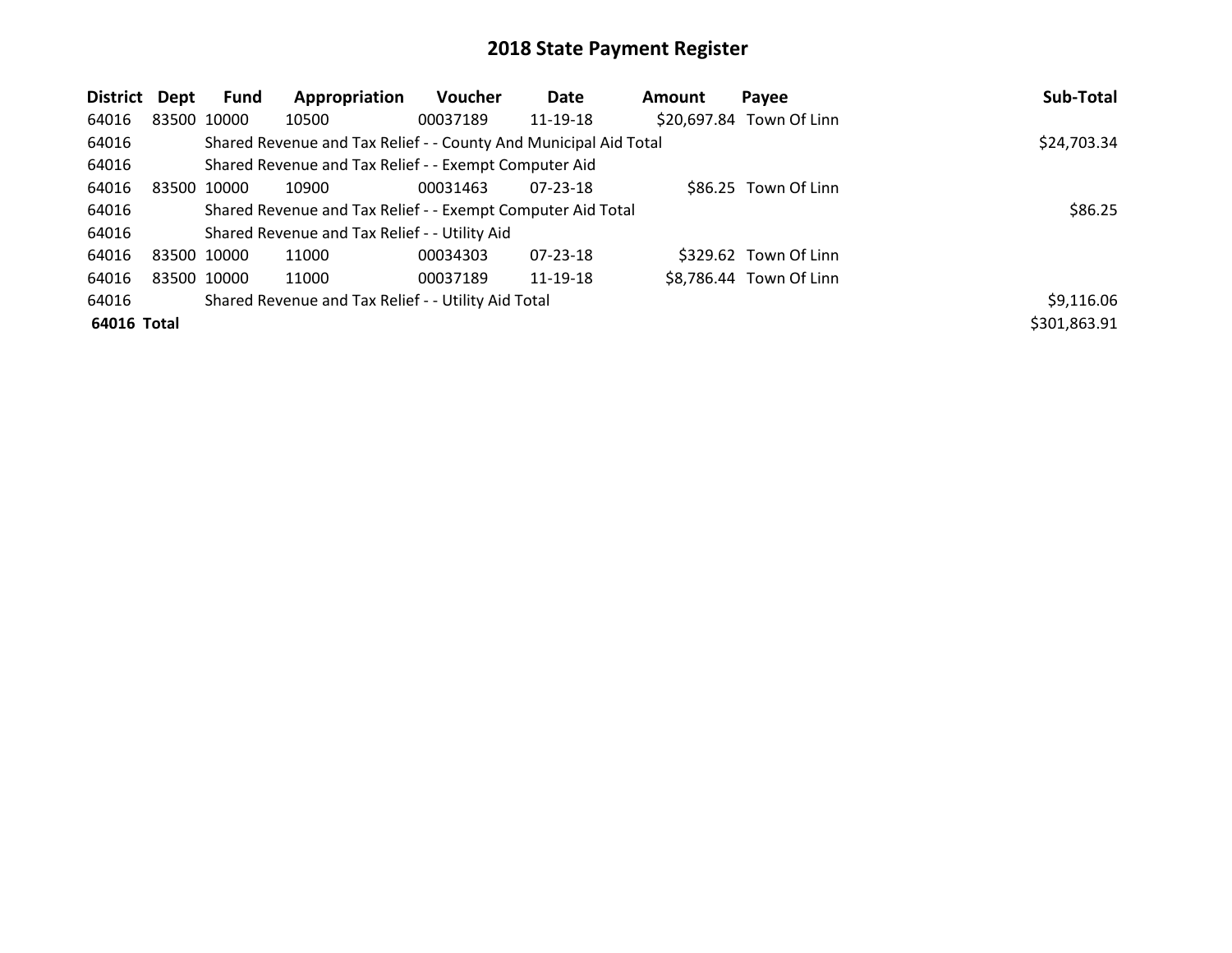| District Dept |             | <b>Fund</b>                                                                     | Appropriation                                                             | Voucher    | <b>Date</b>    | <b>Amount</b> | Payee                     | Sub-Total    |
|---------------|-------------|---------------------------------------------------------------------------------|---------------------------------------------------------------------------|------------|----------------|---------------|---------------------------|--------------|
| 64018         |             |                                                                                 | Dept of Safety & Prof Services - - Fire Dues Distribution                 |            |                |               |                           |              |
| 64018         | 16500 10000 |                                                                                 | 22500                                                                     | 00022647   | $07 - 26 - 18$ |               | \$15,152.85 Town of Lyons |              |
| 64018         |             |                                                                                 | Dept of Safety & Prof Services - - Fire Dues Distribution Total           |            |                |               |                           | \$15,152.85  |
| 64018         |             |                                                                                 | Dept of Natural Resources - - Aids In Lieu Of Taxes - Gener               |            |                |               |                           |              |
| 64018         |             | 37000 10000                                                                     | 50300                                                                     | 00212576   | 02-06-18       |               | \$2,089.42 Town of Lyons  |              |
| 64018         |             | 37000 10000                                                                     | 50300                                                                     | 00230077   | 04-20-18       |               | \$69.18 Town of Lyons     |              |
| 64018         |             | 37000 10000                                                                     | 50300                                                                     | 00230078   | 04-20-18       |               | \$180.77 Town of Lyons    |              |
| 64018         |             |                                                                                 | Dept of Natural Resources - - Aids In Lieu Of Taxes - Gener Total         | \$2,339.37 |                |               |                           |              |
| 64018         |             |                                                                                 | Dept of Natural Resources - - Resaids - Cnty Forst, Cl & Mfl              |            |                |               |                           |              |
| 64018         |             | 37000 21200                                                                     | 57100                                                                     | 00248261   | 06-28-18       |               | \$32.00 Town of Lyons     |              |
| 64018         |             |                                                                                 | Dept of Natural Resources - - Resaids - Cnty Forst, Cl & Mfl Total        |            |                |               |                           | \$32.00      |
| 64018         |             |                                                                                 | Dept of Natural Resources - - Aids In Lieu Of Taxes - Sum S               |            |                |               |                           |              |
| 64018         |             | 37000 21200                                                                     | 57900                                                                     | 00230076   | $04 - 20 - 18$ |               | \$8.16 Town of Lyons      |              |
| 64018         |             |                                                                                 | Dept of Natural Resources - - Aids In Lieu Of Taxes - Sum S Total         |            |                |               |                           | \$8.16       |
| 64018         |             |                                                                                 | Dept of Natural Resources - - Fin Asst For Responsible Units              |            |                |               |                           |              |
| 64018         |             | 37000 27400                                                                     | 67000                                                                     | 00235889   | $05 - 11 - 18$ |               | \$6,334.19 Town of Lyons  |              |
| 64018         |             |                                                                                 | Dept of Natural Resources - - Fin Asst For Responsible Units Total        |            |                |               |                           | \$6,334.19   |
| 64018         |             |                                                                                 | WI Dept of Transportation - - Trns Aids To Mnc.-Sf                        |            |                |               |                           |              |
| 64018         |             | 39500 21100                                                                     | 19100                                                                     | 00205321   | $01 - 02 - 18$ |               | \$33,326.55 Town of Lyons |              |
| 64018         |             | 39500 21100                                                                     | 19100                                                                     | 00235829   | 04-02-18       |               | \$33,326.55 Town of Lyons |              |
| 64018         |             | 39500 21100                                                                     | 19100                                                                     | 00269528   | 07-02-18       |               | \$33,326.55 Town of Lyons |              |
| 64018         |             | 39500 21100                                                                     | 19100                                                                     | 00303580   | 10-01-18       |               | \$33,326.55 Town of Lyons |              |
| 64018         |             |                                                                                 | WI Dept of Transportation - - Trns Aids To Mnc.-Sf Total                  |            |                |               |                           | \$133,306.20 |
| 64018         |             |                                                                                 | WI Dept of Transportation - - Loc Rd Imp Prg St Fd                        |            |                |               |                           |              |
| 64018         |             | 39500 21100                                                                     | 27800                                                                     | 00213269   | $01 - 18 - 18$ |               | \$14,190.18 Town of Lyons |              |
| 64018         |             |                                                                                 | WI Dept of Transportation - - Loc Rd Imp Prg St Fd Total                  |            |                |               |                           | \$14,190.18  |
| 64018         |             |                                                                                 | Department of Health Services - - Emergency Medical Services, Ai          |            |                |               |                           |              |
| 64018         | 43500 10000 |                                                                                 | 11900                                                                     | 00229380   | 08-31-18       |               | \$4,828.92 Town of Lyons  |              |
| 64018         |             |                                                                                 | Department of Health Services - - Emergency Medical Services, Ai Total    |            |                |               |                           | \$4,828.92   |
| 64018         |             |                                                                                 | Department of Health Services - - Prepaid Medical Transport Reimbursement |            |                |               |                           |              |
| 64018         |             | 43500 10000                                                                     | 16300                                                                     | AMBULANCE  | 11-08-18       |               | \$2,000.00 Town of Lyons  |              |
| 64018         |             | Department of Health Services - - Prepaid Medical Transport Reimbursement Total |                                                                           |            |                |               |                           | \$2,000.00   |
| 64018         |             |                                                                                 | Shared Revenue and Tax Relief - - County And Municipal Aid                |            |                |               |                           |              |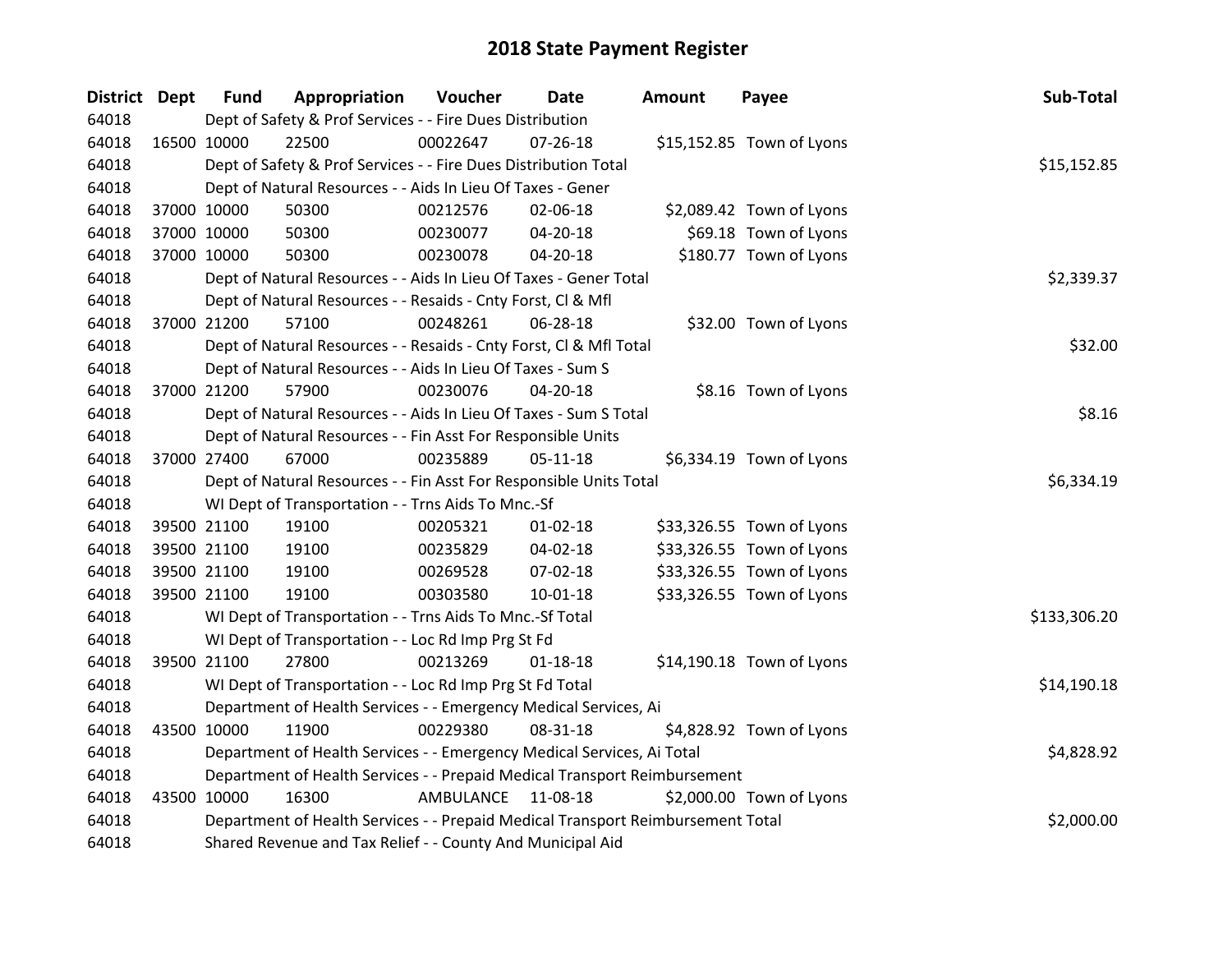| District    | Dept        | <b>Fund</b> | Appropriation                                                    | Voucher  | Date           | <b>Amount</b> | Payee                     | Sub-Total    |
|-------------|-------------|-------------|------------------------------------------------------------------|----------|----------------|---------------|---------------------------|--------------|
| 64018       | 83500 10000 |             | 10500                                                            | 00034304 | 07-23-18       |               | \$5,859.77 Town of Lyons  |              |
| 64018       | 83500 10000 |             | 10500                                                            | 00037190 | 11-19-18       |               | \$31,205.35 Town of Lyons |              |
| 64018       |             |             | Shared Revenue and Tax Relief - - County And Municipal Aid Total |          |                |               |                           | \$37,065.12  |
| 64018       |             |             | Shared Revenue and Tax Relief - - Exempt Computer Aid            |          |                |               |                           |              |
| 64018       |             | 83500 10000 | 10900                                                            | 00031464 | $07 - 23 - 18$ |               | \$270.92 Town of Lyons    |              |
| 64018       |             |             | Shared Revenue and Tax Relief - - Exempt Computer Aid Total      |          |                |               |                           | \$270.92     |
| 64018       |             |             | Shared Revenue and Tax Relief - - Utility Aid                    |          |                |               |                           |              |
| 64018       |             | 83500 10000 | 11000                                                            | 00034304 | $07 - 23 - 18$ |               | \$358.22 Town of Lyons    |              |
| 64018       |             | 83500 10000 | 11000                                                            | 00037190 | 11-19-18       |               | \$2,004.05 Town of Lyons  |              |
| 64018       |             |             | Shared Revenue and Tax Relief - - Utility Aid Total              |          |                |               |                           | \$2,362.27   |
| 64018       |             |             | Shared Revenue and Tax Relief - - Lottery & Gaming Credit        |          |                |               |                           |              |
| 64018       | 83500       | 52100       | 36300                                                            | 00027659 | 03-26-18       |               | \$873.96 Town of Lyons    |              |
| 64018       |             |             | Shared Revenue and Tax Relief - - Lottery & Gaming Credit Total  |          |                |               |                           | \$873.96     |
| 64018 Total |             |             |                                                                  |          |                |               |                           | \$218,764.14 |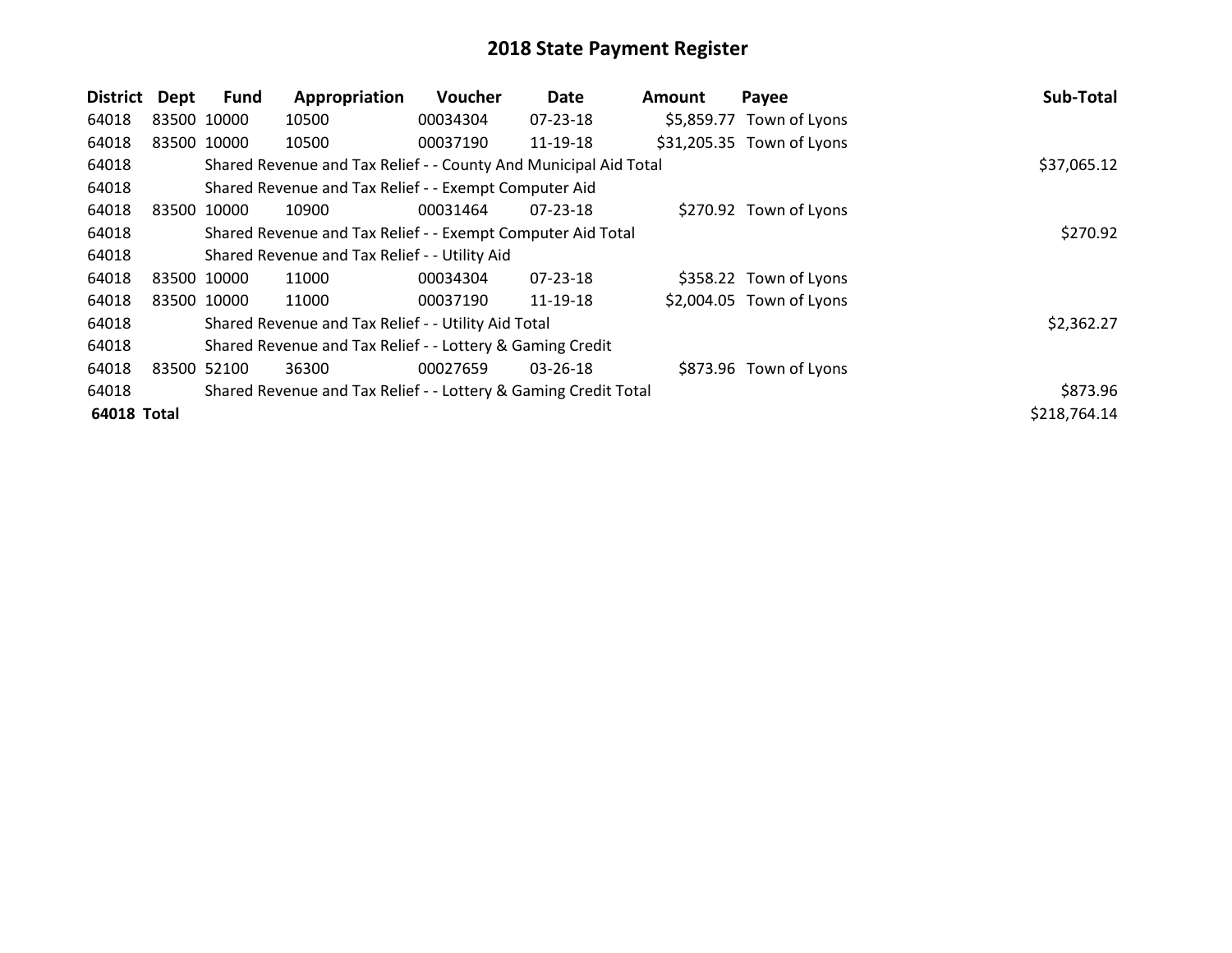| District Dept |             | <b>Fund</b>                                               | Appropriation                                                      | Voucher  | <b>Date</b>    | <b>Amount</b> | Payee                        | Sub-Total    |
|---------------|-------------|-----------------------------------------------------------|--------------------------------------------------------------------|----------|----------------|---------------|------------------------------|--------------|
| 64020         |             |                                                           | Dept of Safety & Prof Services - - Fire Dues Distribution          |          |                |               |                              |              |
| 64020         | 16500 10000 |                                                           | 22500                                                              | 00022648 | $07 - 25 - 18$ |               | \$7,655.61 Town Of Richmond  |              |
| 64020         |             |                                                           | Dept of Safety & Prof Services - - Fire Dues Distribution Total    |          |                |               |                              | \$7,655.61   |
| 64020         |             |                                                           | Dept of Natural Resources - - Aids In Lieu Of Taxes - Gener        |          |                |               |                              |              |
| 64020         |             | 37000 10000                                               | 50300                                                              | 00212588 | 02-06-18       |               | \$14,318.97 Town Of Richmond |              |
| 64020         |             |                                                           | Dept of Natural Resources - - Aids In Lieu Of Taxes - Gener Total  |          |                |               |                              | \$14,318.97  |
| 64020         |             |                                                           | Dept of Natural Resources - - Resaids - Cnty Forst, Cl & Mfl       |          |                |               |                              |              |
| 64020         | 37000 21200 |                                                           | 57100                                                              | 00248262 | 06-28-18       |               | \$44.95 Town Of Richmond     |              |
| 64020         |             |                                                           | Dept of Natural Resources - - Resaids - Cnty Forst, CI & Mfl Total |          |                |               |                              | \$44.95      |
| 64020         |             |                                                           | Dept of Natural Resources - - Fin Asst For Responsible Units       |          |                |               |                              |              |
| 64020         | 37000 27400 |                                                           | 67000                                                              | 00235722 | $05-11-18$     |               | \$5,518.74 Town Of Richmond  |              |
| 64020         |             |                                                           | Dept of Natural Resources - - Fin Asst For Responsible Units Total |          |                |               |                              | \$5,518.74   |
| 64020         |             |                                                           | WI Dept of Transportation - - Trns Aids To Mnc.-Sf                 |          |                |               |                              |              |
| 64020         |             | 39500 21100                                               | 19100                                                              | 00205322 | $01 - 02 - 18$ |               | \$29,671.38 Town Of Richmond |              |
| 64020         |             | 39500 21100                                               | 19100                                                              | 00235830 | 04-02-18       |               | \$29,671.38 Town Of Richmond |              |
| 64020         |             | 39500 21100                                               | 19100                                                              | 00269529 | 07-02-18       |               | \$29,671.38 Town Of Richmond |              |
| 64020         |             | 39500 21100                                               | 19100                                                              | 00303581 | $10 - 01 - 18$ |               | \$29,671.38 Town Of Richmond |              |
| 64020         |             |                                                           | WI Dept of Transportation - - Trns Aids To Mnc.-Sf Total           |          |                |               |                              | \$118,685.52 |
| 64020         |             |                                                           | Shared Revenue and Tax Relief - - County And Municipal Aid         |          |                |               |                              |              |
| 64020         | 83500 10000 |                                                           | 10500                                                              | 00034305 | 07-23-18       |               | \$2,922.57 Town Of Richmond  |              |
| 64020         | 83500 10000 |                                                           | 10500                                                              | 00037191 | 11-19-18       |               | \$16,561.21 Town Of Richmond |              |
| 64020         |             |                                                           | Shared Revenue and Tax Relief - - County And Municipal Aid Total   |          |                |               |                              | \$19,483.78  |
| 64020         |             |                                                           | Shared Revenue and Tax Relief - - Exempt Computer Aid              |          |                |               |                              |              |
| 64020         | 83500 10000 |                                                           | 10900                                                              | 00031465 | $07 - 23 - 18$ |               | \$20.29 Town Of Richmond     |              |
| 64020         |             |                                                           | Shared Revenue and Tax Relief - - Exempt Computer Aid Total        |          |                |               |                              | \$20.29      |
| 64020         |             |                                                           | Shared Revenue and Tax Relief - - Utility Aid                      |          |                |               |                              |              |
| 64020         | 83500 10000 |                                                           | 11000                                                              | 00034305 | 07-23-18       |               | \$149.30 Town Of Richmond    |              |
| 64020         | 83500 10000 |                                                           | 11000                                                              | 00037191 | 11-19-18       |               | \$4,677.28 Town Of Richmond  |              |
| 64020         |             |                                                           | Shared Revenue and Tax Relief - - Utility Aid Total                |          |                |               |                              | \$4,826.58   |
| 64020         |             | Shared Revenue and Tax Relief - - Lottery & Gaming Credit |                                                                    |          |                |               |                              |              |
| 64020         | 83500 52100 |                                                           | 36300                                                              | 00027660 | 03-26-18       |               | \$1,433.34 Town Of Richmond  |              |
| 64020         |             |                                                           | Shared Revenue and Tax Relief - - Lottery & Gaming Credit Total    |          |                |               |                              | \$1,433.34   |
| 64020 Total   |             |                                                           |                                                                    |          |                |               |                              | \$171,987.78 |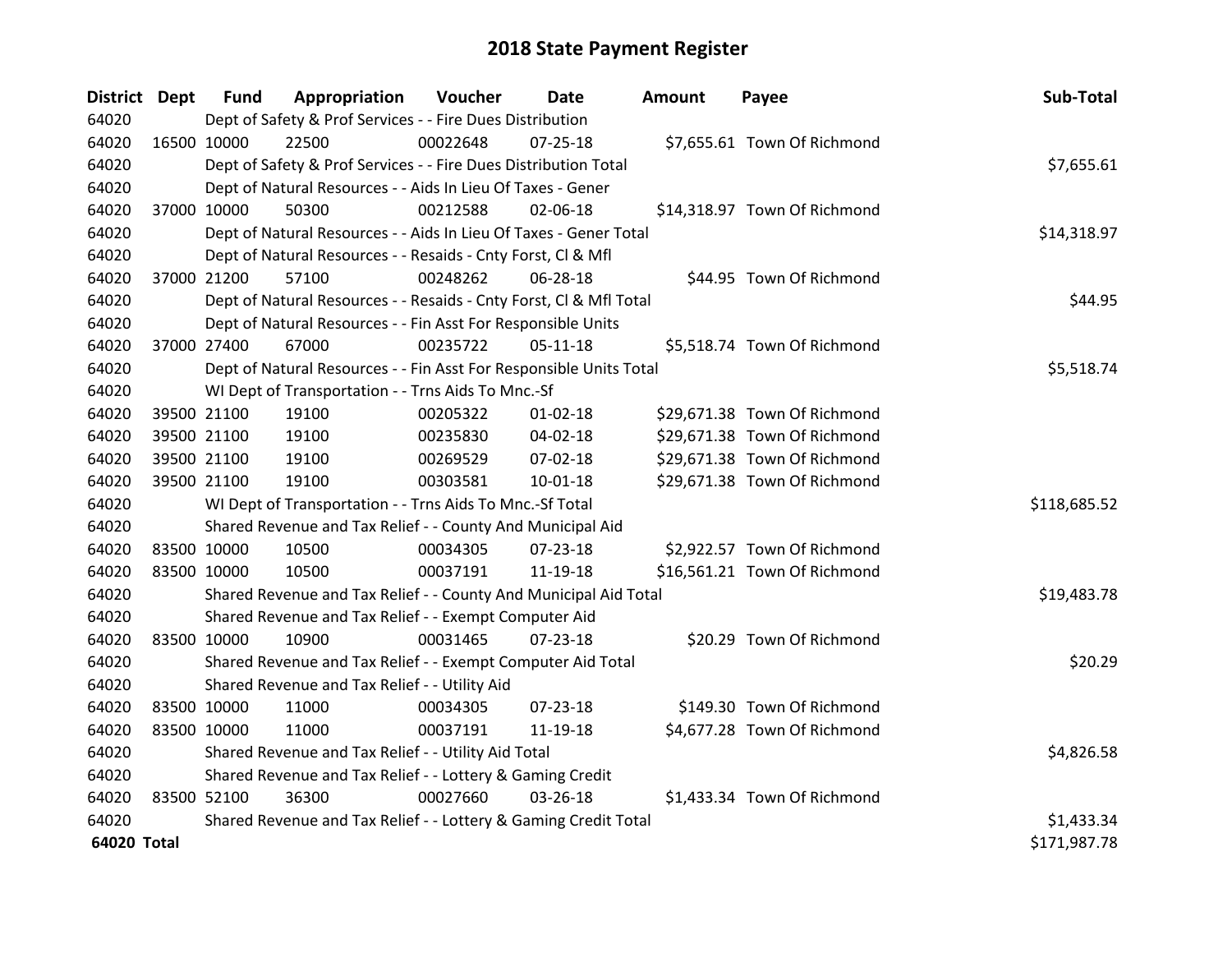| <b>District Dept</b> |             | <b>Fund</b> | Appropriation                                                      | Voucher     | Date           | <b>Amount</b> | Payee                       | Sub-Total    |
|----------------------|-------------|-------------|--------------------------------------------------------------------|-------------|----------------|---------------|-----------------------------|--------------|
| 64022                |             |             | Dept of Safety & Prof Services - - Fire Dues Distribution          |             |                |               |                             |              |
| 64022                | 16500 10000 |             | 22500                                                              | 00022649    | $07 - 24 - 18$ |               | \$2,958.43 Town Of Sharon   |              |
| 64022                |             |             | Dept of Safety & Prof Services - - Fire Dues Distribution Total    |             |                |               |                             | \$2,958.43   |
| 64022                |             |             | Dept of Natural Resources - - Aids In Lieu Of Taxes - Gener        |             |                |               |                             |              |
| 64022                |             | 37000 10000 | 50300                                                              | 00230213    | 04-20-18       |               | \$215.92 Town Of Sharon     |              |
| 64022                |             |             | Dept of Natural Resources - - Aids In Lieu Of Taxes - Gener Total  |             | \$215.92       |               |                             |              |
| 64022                |             |             | Dept of Natural Resources - - Fin Asst For Responsible Units       |             |                |               |                             |              |
| 64022                |             | 37000 27400 | 67000                                                              | 00235774    | $05-11-18$     |               | \$976.32 Town Of Sharon     |              |
| 64022                |             |             | Dept of Natural Resources - - Fin Asst For Responsible Units Total |             |                |               |                             | \$976.32     |
| 64022                |             |             | WI Dept of Transportation - - Trns Aids To Mnc.-Sf                 |             |                |               |                             |              |
| 64022                |             | 39500 21100 | 19100                                                              | 00205323    | $01 - 02 - 18$ |               | \$24,678.37 Town Of Sharon  |              |
| 64022                |             | 39500 21100 | 19100                                                              | 00235831    | 04-02-18       |               | \$24,678.37 Town Of Sharon  |              |
| 64022                |             | 39500 21100 | 19100                                                              | 00269530    | 07-02-18       |               | \$24,678.37 Town Of Sharon  |              |
| 64022                |             | 39500 21100 | 19100                                                              | 00303582    | $10 - 01 - 18$ |               | \$24,678.37 Town Of Sharon  |              |
| 64022                |             |             | WI Dept of Transportation - - Trns Aids To Mnc.-Sf Total           | \$98,713.48 |                |               |                             |              |
| 64022                |             |             | WI Dept of Transportation - - Local Rds, Grants Sf                 |             |                |               |                             |              |
| 64022                |             | 39500 21100 | 27000                                                              | 00231191    | $03-16-18$     |               | \$216,831.42 Town Of Sharon |              |
| 64022                |             |             | WI Dept of Transportation - - Local Rds, Grants Sf Total           |             |                |               |                             | \$216,831.42 |
| 64022                |             |             | Shared Revenue and Tax Relief - - County And Municipal Aid         |             |                |               |                             |              |
| 64022                | 83500 10000 |             | 10500                                                              | 00034306    | 07-23-18       |               | \$2,147.70 Town Of Sharon   |              |
| 64022                | 83500 10000 |             | 10500                                                              | 00037192    | 11-19-18       |               | \$12,170.28 Town Of Sharon  |              |
| 64022                |             |             | Shared Revenue and Tax Relief - - County And Municipal Aid Total   |             |                |               |                             | \$14,317.98  |
| 64022                |             |             | Shared Revenue and Tax Relief - - Exempt Computer Aid              |             |                |               |                             |              |
| 64022                | 83500 10000 |             | 10900                                                              | 00031466    | $07 - 23 - 18$ |               | \$12.18 Town Of Sharon      |              |
| 64022                |             |             | Shared Revenue and Tax Relief - - Exempt Computer Aid Total        |             |                |               |                             | \$12.18      |
| 64022                |             |             | Shared Revenue and Tax Relief - - Utility Aid                      |             |                |               |                             |              |
| 64022                | 83500 10000 |             | 11000                                                              | 00034306    | 07-23-18       |               | \$1,125.82 Town Of Sharon   |              |
| 64022                | 83500 10000 |             | 11000                                                              | 00037192    | 11-19-18       |               | \$6,490.35 Town Of Sharon   |              |
| 64022                |             |             | Shared Revenue and Tax Relief - - Utility Aid Total                |             |                |               |                             | \$7,616.17   |
| 64022 Total          |             |             |                                                                    |             |                |               |                             | \$341,641.90 |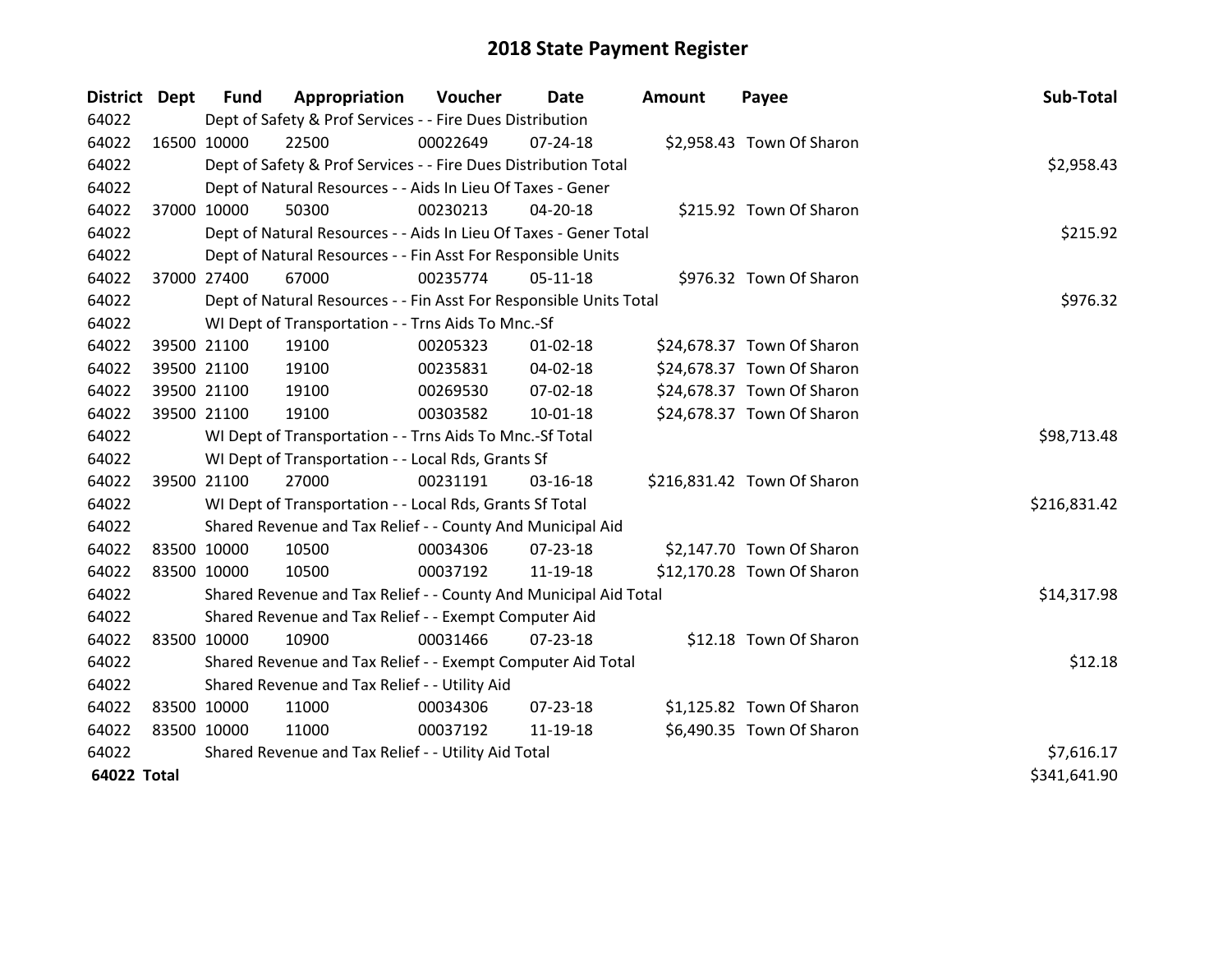| <b>District</b> | <b>Dept</b> | <b>Fund</b> | Appropriation                                                      | Voucher  | Date           | <b>Amount</b> | Payee                              | Sub-Total    |
|-----------------|-------------|-------------|--------------------------------------------------------------------|----------|----------------|---------------|------------------------------------|--------------|
| 64024           |             |             | Dept of Safety & Prof Services - - Fire Dues Distribution          |          |                |               |                                    |              |
| 64024           |             | 16500 10000 | 22500                                                              | 00022650 | 07-25-18       |               | \$8,152.55 Town Of Spring Prairie  |              |
| 64024           |             |             | Dept of Safety & Prof Services - - Fire Dues Distribution Total    |          |                |               |                                    | \$8,152.55   |
| 64024           |             |             | Dept of Natural Resources - - Aids In Lieu Of Taxes - Gener        |          |                |               |                                    |              |
| 64024           | 37000       | 10000       | 50300                                                              | 00212443 | 02-06-18       |               | \$4,260.33 Town Of Spring Prairie  |              |
| 64024           |             |             | Dept of Natural Resources - - Aids In Lieu Of Taxes - Gener Total  |          |                |               |                                    | \$4,260.33   |
| 64024           |             |             | Dept of Natural Resources - - Resaids - Cnty Forst, Cl & Mfl       |          |                |               |                                    |              |
| 64024           | 37000       | 21200       | 57100                                                              | 00248263 | 06-28-18       |               | \$26.00 Town Of Spring Prairie     |              |
| 64024           |             |             | Dept of Natural Resources - - Resaids - Cnty Forst, Cl & Mfl Total |          |                |               |                                    | \$26.00      |
| 64024           |             |             | Dept of Natural Resources - - Aids In Lieu Of Taxes - Sum S        |          |                |               |                                    |              |
| 64024           |             | 37000 21200 | 57900                                                              | 00229302 | $04 - 20 - 18$ |               | \$35.20 Town Of Spring Prairie     |              |
| 64024           |             |             | Dept of Natural Resources - - Aids In Lieu Of Taxes - Sum S Total  |          |                |               |                                    | \$35.20      |
| 64024           |             |             | Dept of Natural Resources - - Fin Asst For Responsible Units       |          |                |               |                                    |              |
| 64024           |             | 37000 27400 | 67000                                                              | 00235054 | 05-11-18       |               | \$1,399.50 Town Of Spring Prairie  |              |
| 64024           |             |             | Dept of Natural Resources - - Fin Asst For Responsible Units Total |          |                |               |                                    | \$1,399.50   |
| 64024           |             |             | WI Dept of Transportation - - Trns Aids To Mnc.-Sf                 |          |                |               |                                    |              |
| 64024           |             | 39500 21100 | 19100                                                              | 00205324 | $01 - 02 - 18$ |               | \$22,844.81 Town Of Spring Prairie |              |
| 64024           |             | 39500 21100 | 19100                                                              | 00235832 | 04-02-18       |               | \$22,844.81 Town Of Spring Prairie |              |
| 64024           |             | 39500 21100 | 19100                                                              | 00269531 | 07-02-18       |               | \$22,844.81 Town Of Spring Prairie |              |
| 64024           |             | 39500 21100 | 19100                                                              | 00303583 | $10-01-18$     |               | \$22,844.82 Town Of Spring Prairie |              |
| 64024           |             |             | WI Dept of Transportation - - Trns Aids To Mnc.-Sf Total           |          |                |               |                                    | \$91,379.25  |
| 64024           |             |             | Shared Revenue and Tax Relief - - County And Municipal Aid         |          |                |               |                                    |              |
| 64024           |             | 83500 10000 | 10500                                                              | 00037193 | 11-19-18       |               | \$18,972.84 Town Of Spring Prairie |              |
| 64024           |             |             | Shared Revenue and Tax Relief - - County And Municipal Aid Total   |          |                |               |                                    | \$18,972.84  |
| 64024           |             |             | Shared Revenue and Tax Relief - - Exempt Computer Aid              |          |                |               |                                    |              |
| 64024           |             | 83500 10000 | 10900                                                              | 00031467 | $07 - 23 - 18$ |               | \$21.31 Town Of Spring Prairie     |              |
| 64024           |             |             | Shared Revenue and Tax Relief - - Exempt Computer Aid Total        | \$21.31  |                |               |                                    |              |
| 64024 Total     |             |             |                                                                    |          |                |               |                                    | \$124,246.98 |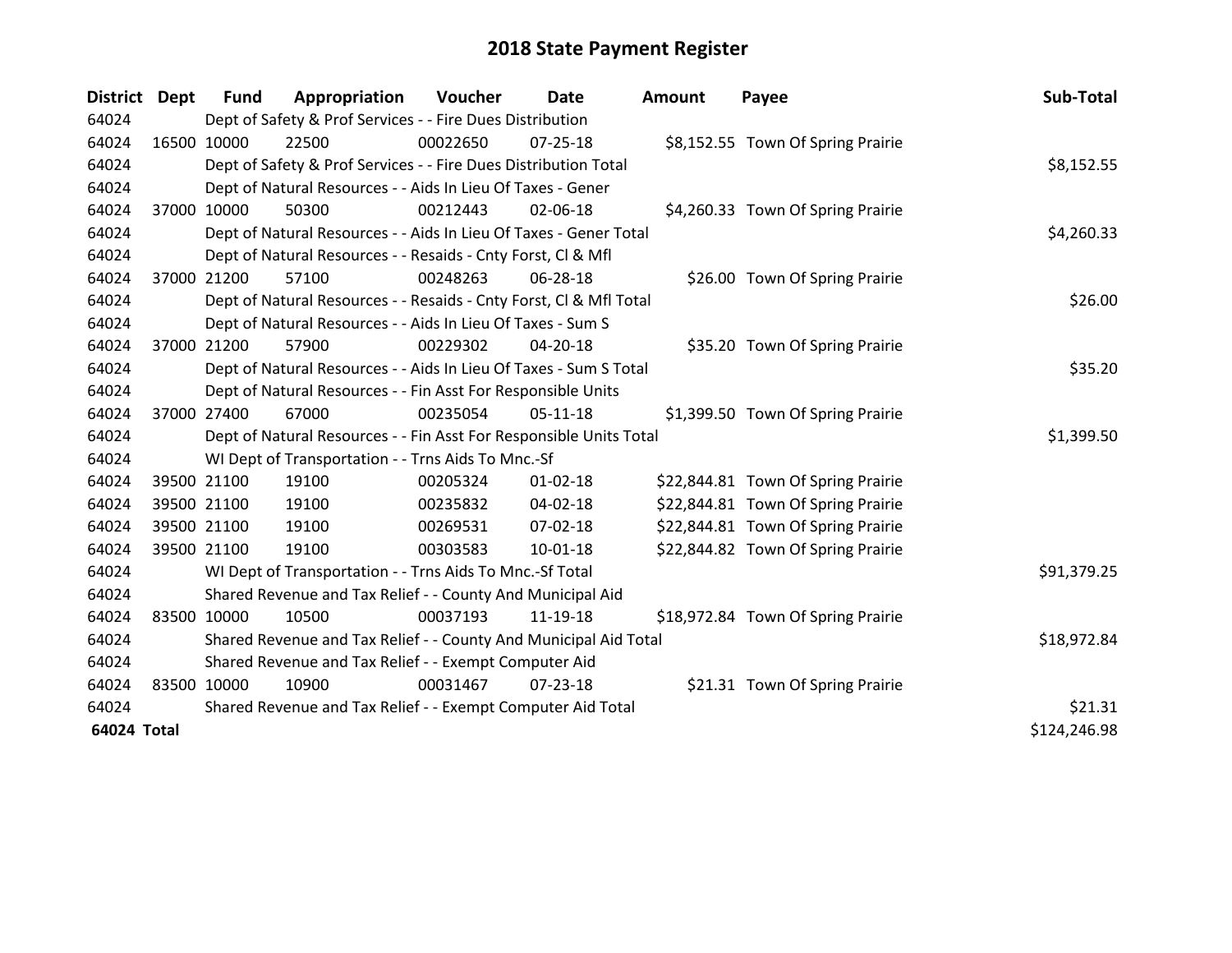| District Dept |             | <b>Fund</b>                                         | Appropriation                                                      | Voucher  | Date           | Amount | Payee                           | Sub-Total    |
|---------------|-------------|-----------------------------------------------------|--------------------------------------------------------------------|----------|----------------|--------|---------------------------------|--------------|
| 64026         |             |                                                     | Dept of Safety & Prof Services - - Fire Dues Distribution          |          |                |        |                                 |              |
| 64026         | 16500 10000 |                                                     | 22500                                                              | 00022651 | $07 - 26 - 18$ |        | \$14,274.94 Town Of Sugar Creek |              |
| 64026         |             |                                                     | Dept of Safety & Prof Services - - Fire Dues Distribution Total    |          |                |        |                                 | \$14,274.94  |
| 64026         |             |                                                     | Dept of Natural Resources - - Aids In Lieu Of Taxes - Gener        |          |                |        |                                 |              |
| 64026         |             | 37000 10000                                         | 50300                                                              | 00212637 | 02-06-18       |        | \$28,503.11 Town Of Sugar Creek |              |
| 64026         |             |                                                     | Dept of Natural Resources - - Aids In Lieu Of Taxes - Gener Total  |          |                |        |                                 | \$28,503.11  |
| 64026         |             |                                                     | Dept of Natural Resources - - Resaids - Cnty Forst, Cl & Mfl       |          |                |        |                                 |              |
| 64026         |             | 37000 21200                                         | 57100                                                              | 00248264 | 06-28-18       |        | \$25.40 Town Of Sugar Creek     |              |
| 64026         |             |                                                     | Dept of Natural Resources - - Resaids - Cnty Forst, CI & Mfl Total |          |                |        |                                 | \$25.40      |
| 64026         |             |                                                     | Dept of Natural Resources - - Fin Asst For Responsible Units       |          |                |        |                                 |              |
| 64026         |             | 37000 27400                                         | 67000                                                              | 00235419 | $05-11-18$     |        | \$10,412.23 Town Of Sugar Creek |              |
| 64026         |             |                                                     | Dept of Natural Resources - - Fin Asst For Responsible Units Total |          |                |        |                                 | \$10,412.23  |
| 64026         |             |                                                     | WI Dept of Transportation - - Trns Aids To Mnc.-Sf                 |          |                |        |                                 |              |
| 64026         |             | 39500 21100                                         | 19100                                                              | 00205325 | 01-02-18       |        | \$36,557.67 Town Of Sugar Creek |              |
| 64026         |             | 39500 21100                                         | 19100                                                              | 00235833 | 04-02-18       |        | \$36,557.67 Town Of Sugar Creek |              |
| 64026         |             | 39500 21100                                         | 19100                                                              | 00269532 | 07-02-18       |        | \$36,557.67 Town Of Sugar Creek |              |
| 64026         |             | 39500 21100                                         | 19100                                                              | 00303584 | $10 - 01 - 18$ |        | \$36,557.68 Town Of Sugar Creek |              |
| 64026         |             |                                                     | WI Dept of Transportation - - Trns Aids To Mnc.-Sf Total           |          |                |        |                                 | \$146,230.69 |
| 64026         |             |                                                     | Department of Revenue - - Payments For Municipal Svcs              |          |                |        |                                 |              |
| 64026         | 56600 10000 |                                                     | 50100                                                              | 00026949 | $01 - 31 - 18$ |        | \$110.09 Town Of Sugar Creek    |              |
| 64026         |             |                                                     | Department of Revenue - - Payments For Municipal Svcs Total        |          |                |        |                                 | \$110.09     |
| 64026         |             |                                                     | Shared Revenue and Tax Relief - - County And Municipal Aid         |          |                |        |                                 |              |
| 64026         | 83500 10000 |                                                     | 10500                                                              | 00034307 | $07 - 23 - 18$ |        | \$5,718.36 Town Of Sugar Creek  |              |
| 64026         | 83500 10000 |                                                     | 10500                                                              | 00037194 | 11-19-18       |        | \$32,404.03 Town Of Sugar Creek |              |
| 64026         |             |                                                     | Shared Revenue and Tax Relief - - County And Municipal Aid Total   |          |                |        |                                 | \$38,122.39  |
| 64026         |             |                                                     | Shared Revenue and Tax Relief - - Exempt Computer Aid              |          |                |        |                                 |              |
| 64026         | 83500 10000 |                                                     | 10900                                                              | 00031468 | $07 - 23 - 18$ |        | \$53.78 Town Of Sugar Creek     |              |
| 64026         |             |                                                     | Shared Revenue and Tax Relief - - Exempt Computer Aid Total        |          |                |        |                                 | \$53.78      |
| 64026         |             | Shared Revenue and Tax Relief - - Utility Aid       |                                                                    |          |                |        |                                 |              |
| 64026         | 83500 10000 |                                                     | 11000                                                              | 00034307 | $07 - 23 - 18$ |        | \$1,030.41 Town Of Sugar Creek  |              |
| 64026         | 83500 10000 |                                                     | 11000                                                              | 00037194 | 11-19-18       |        | \$7,394.16 Town Of Sugar Creek  |              |
| 64026         |             | Shared Revenue and Tax Relief - - Utility Aid Total | \$8,424.57                                                         |          |                |        |                                 |              |
| 64026 Total   |             |                                                     |                                                                    |          |                |        |                                 | \$246,157.20 |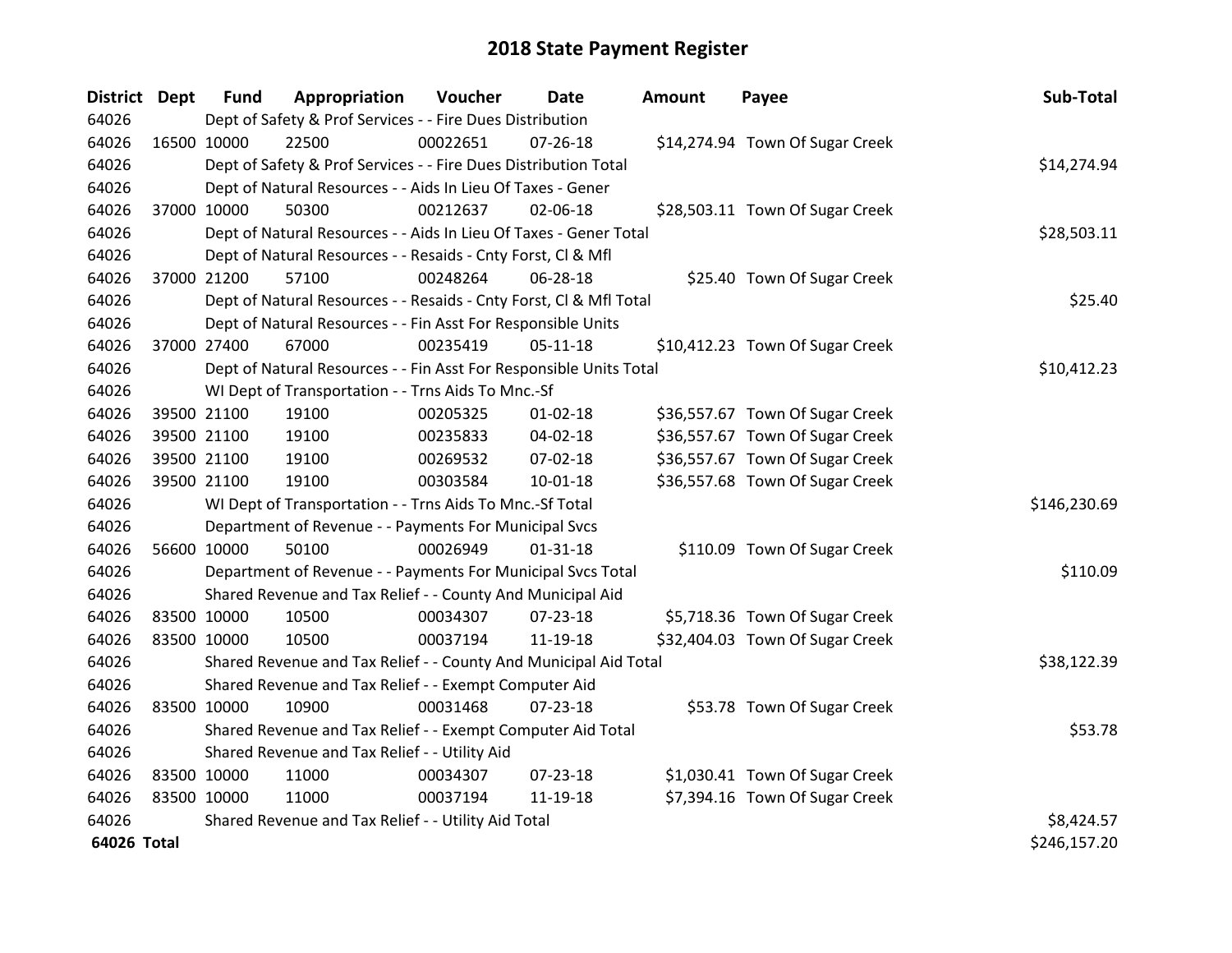| District Dept | <b>Fund</b>                                        | Appropriation                                                      | Voucher     | <b>Date</b>    | Amount | Payee                    | Sub-Total   |
|---------------|----------------------------------------------------|--------------------------------------------------------------------|-------------|----------------|--------|--------------------------|-------------|
| 64028         |                                                    | Dept of Safety & Prof Services - - Fire Dues Distribution          |             |                |        |                          |             |
| 64028         | 16500 10000                                        | 22500                                                              | 00022652    | $07 - 25 - 18$ |        | \$8,748.46 Town Of Troy  |             |
| 64028         |                                                    | Dept of Safety & Prof Services - - Fire Dues Distribution Total    |             |                |        |                          | \$8,748.46  |
| 64028         |                                                    | Dept of Natural Resources - - Aids In Lieu Of Taxes - Gener        |             |                |        |                          |             |
| 64028         | 37000 10000                                        | 50300                                                              | 00212601    | 02-06-18       |        | \$26,786.78 Town Of Troy |             |
| 64028         | 37000 10000                                        | 50300                                                              | 00212602    | 02-06-18       |        | \$529.99 Town Of Troy    |             |
| 64028         | 37000 10000                                        | 50300                                                              | 00212603    | 02-06-18       |        | \$36,268.71 Town Of Troy |             |
| 64028         | 37000 10000                                        | 50300                                                              | 00230268    | 04-20-18       |        | \$925.44 Town Of Troy    |             |
| 64028         | 37000 10000                                        | 50300                                                              | 00230270    | $04 - 20 - 18$ |        | \$511.03 Town Of Troy    |             |
| 64028         |                                                    | Dept of Natural Resources - - Aids In Lieu Of Taxes - Gener Total  |             |                |        |                          | \$65,021.95 |
| 64028         |                                                    | Dept of Natural Resources - - Gpo -Federal Funds                   |             |                |        |                          |             |
| 64028         | 37000 21200                                        | 38100                                                              | 00222270    | 03-23-18       |        | \$6,969.06 Town Of Troy  |             |
| 64028         |                                                    | Dept of Natural Resources - - Gpo -Federal Funds Total             |             |                |        |                          | \$6,969.06  |
| 64028         |                                                    | Dept of Natural Resources - - Enf A - Boating Enforcement          |             |                |        |                          |             |
| 64028         | 37000 21200                                        | 55000                                                              | 00222270    | 03-23-18       |        | \$15,290.68 Town Of Troy |             |
| 64028         |                                                    | Dept of Natural Resources - - Enf A - Boating Enforcement Total    | \$15,290.68 |                |        |                          |             |
| 64028         |                                                    | Dept of Natural Resources - - Resaids - Cnty Forst, Cl & Mfl       |             |                |        |                          |             |
| 64028         | 37000 21200                                        | 57100                                                              | 00248265    | 06-28-18       |        | \$33.00 Town Of Troy     |             |
| 64028         |                                                    | Dept of Natural Resources - - Resaids - Cnty Forst, Cl & Mfl Total |             |                |        |                          | \$33.00     |
| 64028         |                                                    | Dept of Natural Resources - - Aids In Lieu Of Taxes - Sum S        |             |                |        |                          |             |
| 64028         | 37000 21200                                        | 57900                                                              | 00230269    | 04-20-18       |        | \$4.00 Town Of Troy      |             |
| 64028         | 37000 21200                                        | 57900                                                              | 00230271    | 04-20-18       |        | \$828.65 Town Of Troy    |             |
| 64028         |                                                    | Dept of Natural Resources - - Aids In Lieu Of Taxes - Sum S Total  |             |                |        |                          | \$832.65    |
| 64028         |                                                    | Dept of Natural Resources - - Fin Asst For Responsible Units       |             |                |        |                          |             |
| 64028         | 37000 27400                                        | 67000                                                              | 00235873    | $05 - 11 - 18$ |        | \$4,055.05 Town Of Troy  |             |
| 64028         |                                                    | Dept of Natural Resources - - Fin Asst For Responsible Units Total |             |                |        |                          | \$4,055.05  |
| 64028         | WI Dept of Transportation - - Trns Aids To Mnc.-Sf |                                                                    |             |                |        |                          |             |
| 64028         | 39500 21100                                        | 19100                                                              | 00205326    | $01 - 02 - 18$ |        | \$24,385.71 Town Of Troy |             |
| 64028         | 39500 21100                                        | 19100                                                              | 00235834    | 04-02-18       |        | \$24,385.71 Town Of Troy |             |
| 64028         | 39500 21100                                        | 19100                                                              | 00269533    | 07-02-18       |        | \$24,385.71 Town Of Troy |             |
| 64028         | 39500 21100                                        | 19100                                                              | 00303585    | $10 - 01 - 18$ |        | \$24,385.74 Town Of Troy |             |
| 64028         |                                                    | WI Dept of Transportation - - Trns Aids To Mnc.-Sf Total           |             |                |        |                          | \$97,542.87 |
| 64028         |                                                    | Department of Justice - - Law Enforcement Train, Local             |             |                |        |                          |             |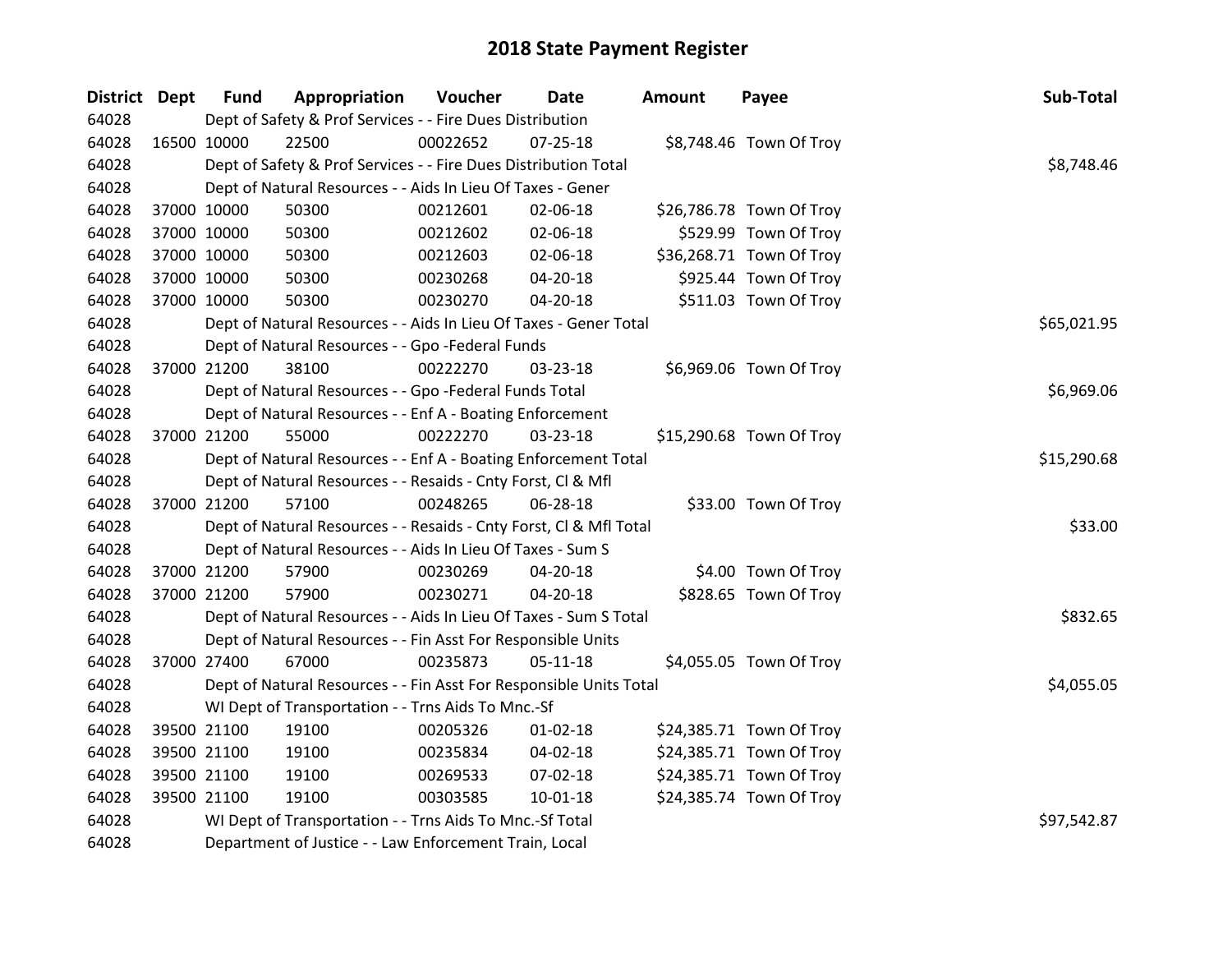| District    | Dept        | <b>Fund</b> | Appropriation                                                    | <b>Voucher</b> | Date           | <b>Amount</b> | Payee                    | Sub-Total    |
|-------------|-------------|-------------|------------------------------------------------------------------|----------------|----------------|---------------|--------------------------|--------------|
| 64028       | 45500 10000 |             | 23100                                                            | 00053776       | 10-25-18       |               | \$480.00 Town Of Troy    |              |
| 64028       |             |             | Department of Justice - - Law Enforcement Train, Local Total     |                |                |               |                          | \$480.00     |
| 64028       |             |             | Shared Revenue and Tax Relief - - County And Municipal Aid       |                |                |               |                          |              |
| 64028       | 83500 10000 |             | 10500                                                            | 00034308       | 07-23-18       |               | \$4,479.60 Town Of Troy  |              |
| 64028       |             | 83500 10000 | 10500                                                            | 00037195       | 11-19-18       |               | \$25,384.53 Town Of Troy |              |
| 64028       |             |             | Shared Revenue and Tax Relief - - County And Municipal Aid Total |                |                |               |                          | \$29,864.13  |
| 64028       |             |             | Shared Revenue and Tax Relief - - Exempt Computer Aid            |                |                |               |                          |              |
| 64028       | 83500 10000 |             | 10900                                                            | 00031469       | $07 - 23 - 18$ |               | \$31.46 Town Of Troy     |              |
| 64028       |             |             | Shared Revenue and Tax Relief - - Exempt Computer Aid Total      |                |                |               |                          | \$31.46      |
| 64028       |             |             | Shared Revenue and Tax Relief - - Lottery & Gaming Credit        |                |                |               |                          |              |
| 64028       |             | 83500 52100 | 36300                                                            | 00027661       | 03-26-18       |               | \$6,832.20 Town Of Troy  |              |
| 64028       |             |             | Shared Revenue and Tax Relief - - Lottery & Gaming Credit Total  |                |                |               |                          | \$6,832.20   |
| 64028 Total |             |             |                                                                  |                |                |               |                          | \$235,701.51 |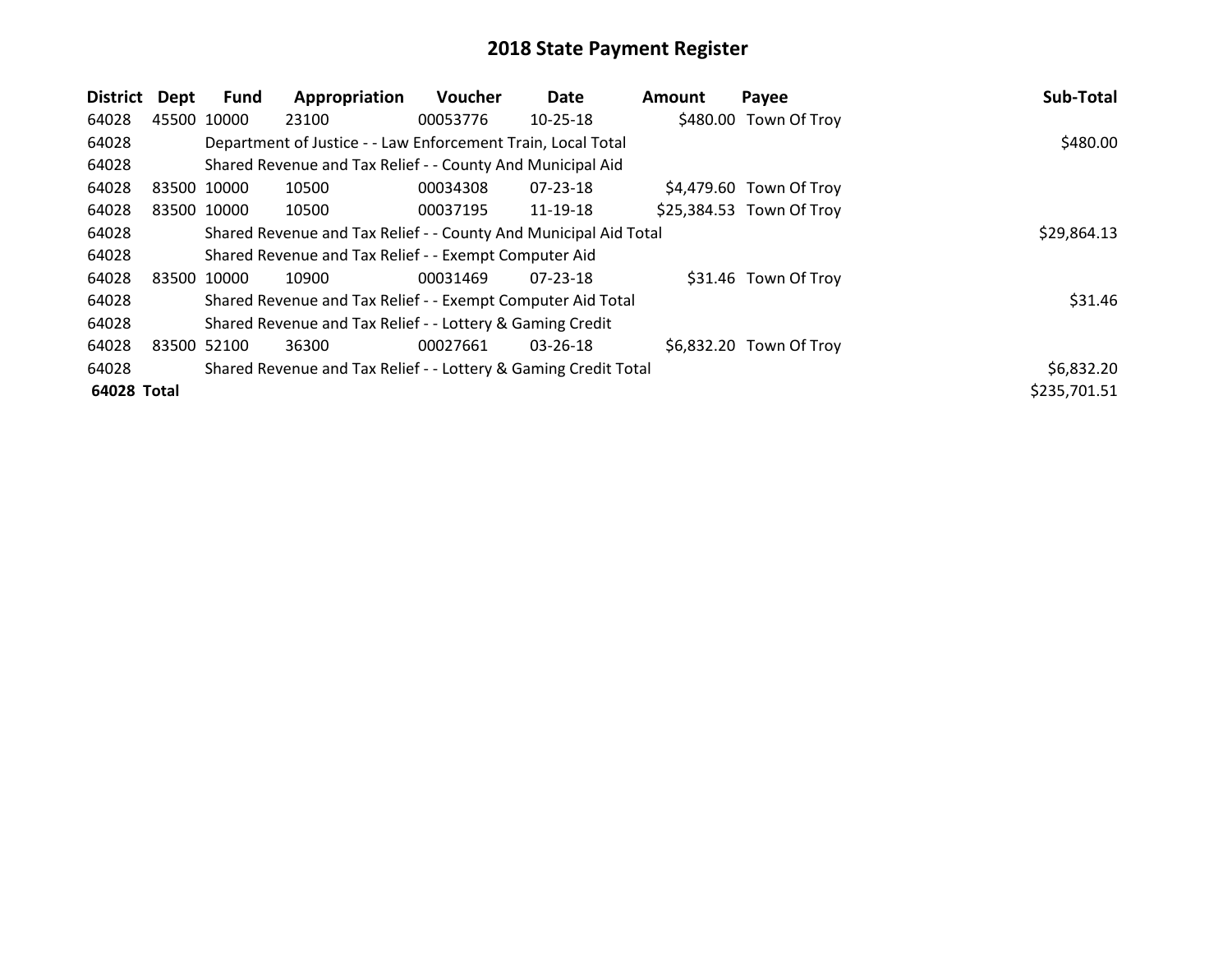| District Dept |             | <b>Fund</b>                                         | Appropriation                                                      | Voucher  | Date           | <b>Amount</b> | Payee                         | Sub-Total   |  |
|---------------|-------------|-----------------------------------------------------|--------------------------------------------------------------------|----------|----------------|---------------|-------------------------------|-------------|--|
| 64030         |             |                                                     | Dept of Safety & Prof Services - - Fire Dues Distribution          |          |                |               |                               |             |  |
| 64030         |             | 16500 10000                                         | 22500                                                              | 00022653 | $07 - 25 - 18$ |               | \$8,343.76 Walworth, Town Of  |             |  |
| 64030         |             |                                                     | Dept of Safety & Prof Services - - Fire Dues Distribution Total    |          |                |               |                               | \$8,343.76  |  |
| 64030         |             |                                                     | Dept of Natural Resources - - Resaids - Cnty Forst, CI & Mfl       |          |                |               |                               |             |  |
| 64030         |             | 37000 21200                                         | 57100                                                              | 00248266 | 06-28-18       |               | \$5.80 Walworth, Town Of      |             |  |
| 64030         |             |                                                     | Dept of Natural Resources - - Resaids - Cnty Forst, Cl & Mfl Total | \$5.80   |                |               |                               |             |  |
| 64030         |             |                                                     | Dept of Natural Resources - - Fin Asst For Responsible Units       |          |                |               |                               |             |  |
| 64030         |             | 37000 27400                                         | 67000                                                              | 00235115 | $05-11-18$     |               | \$4,546.38 Walworth, Town Of  |             |  |
| 64030         |             |                                                     | Dept of Natural Resources - - Fin Asst For Responsible Units Total |          | \$4,546.38     |               |                               |             |  |
| 64030         |             |                                                     | WI Dept of Transportation - - Trns Aids To Mnc.-Sf                 |          |                |               |                               |             |  |
| 64030         |             | 39500 21100                                         | 19100                                                              | 00205327 | $01 - 02 - 18$ |               | \$23,872.08 Walworth, Town Of |             |  |
| 64030         |             | 39500 21100                                         | 19100                                                              | 00235835 | 04-02-18       |               | \$23,872.08 Walworth, Town Of |             |  |
| 64030         |             | 39500 21100                                         | 19100                                                              | 00269534 | $07 - 02 - 18$ |               | \$23,872.08 Walworth, Town Of |             |  |
| 64030         |             | 39500 21100                                         | 19100                                                              | 00303586 | $10 - 01 - 18$ |               | \$23,872.09 Walworth, Town Of |             |  |
| 64030         |             |                                                     | WI Dept of Transportation - - Trns Aids To Mnc.-Sf Total           |          |                |               |                               | \$95,488.33 |  |
| 64030         |             |                                                     | Shared Revenue and Tax Relief - - County And Municipal Aid         |          |                |               |                               |             |  |
| 64030         |             | 83500 10000                                         | 10500                                                              | 00034309 | $07 - 23 - 18$ |               | \$2,516.09 Walworth, Town Of  |             |  |
| 64030         |             | 83500 10000                                         | 10500                                                              | 00037196 | 11-19-18       |               | \$14,257.87 Walworth, Town Of |             |  |
| 64030         |             |                                                     | Shared Revenue and Tax Relief - - County And Municipal Aid Total   |          |                |               |                               | \$16,773.96 |  |
| 64030         |             |                                                     | Shared Revenue and Tax Relief - - Exempt Computer Aid              |          |                |               |                               |             |  |
| 64030         |             | 83500 10000                                         | 10900                                                              | 00031470 | $07 - 23 - 18$ |               | \$401.82 Walworth, Town Of    |             |  |
| 64030         |             |                                                     | Shared Revenue and Tax Relief - - Exempt Computer Aid Total        |          |                |               |                               | \$401.82    |  |
| 64030         |             |                                                     | Shared Revenue and Tax Relief - - Utility Aid                      |          |                |               |                               |             |  |
| 64030         |             | 83500 10000                                         | 11000                                                              | 00034309 | $07 - 23 - 18$ |               | \$2,405.16 Walworth, Town Of  |             |  |
| 64030         |             | 83500 10000                                         | 11000                                                              | 00037196 | 11-19-18       |               | \$13,735.12 Walworth, Town Of |             |  |
| 64030         |             | Shared Revenue and Tax Relief - - Utility Aid Total | \$16,140.28                                                        |          |                |               |                               |             |  |
|               | 64030 Total |                                                     |                                                                    |          |                |               |                               |             |  |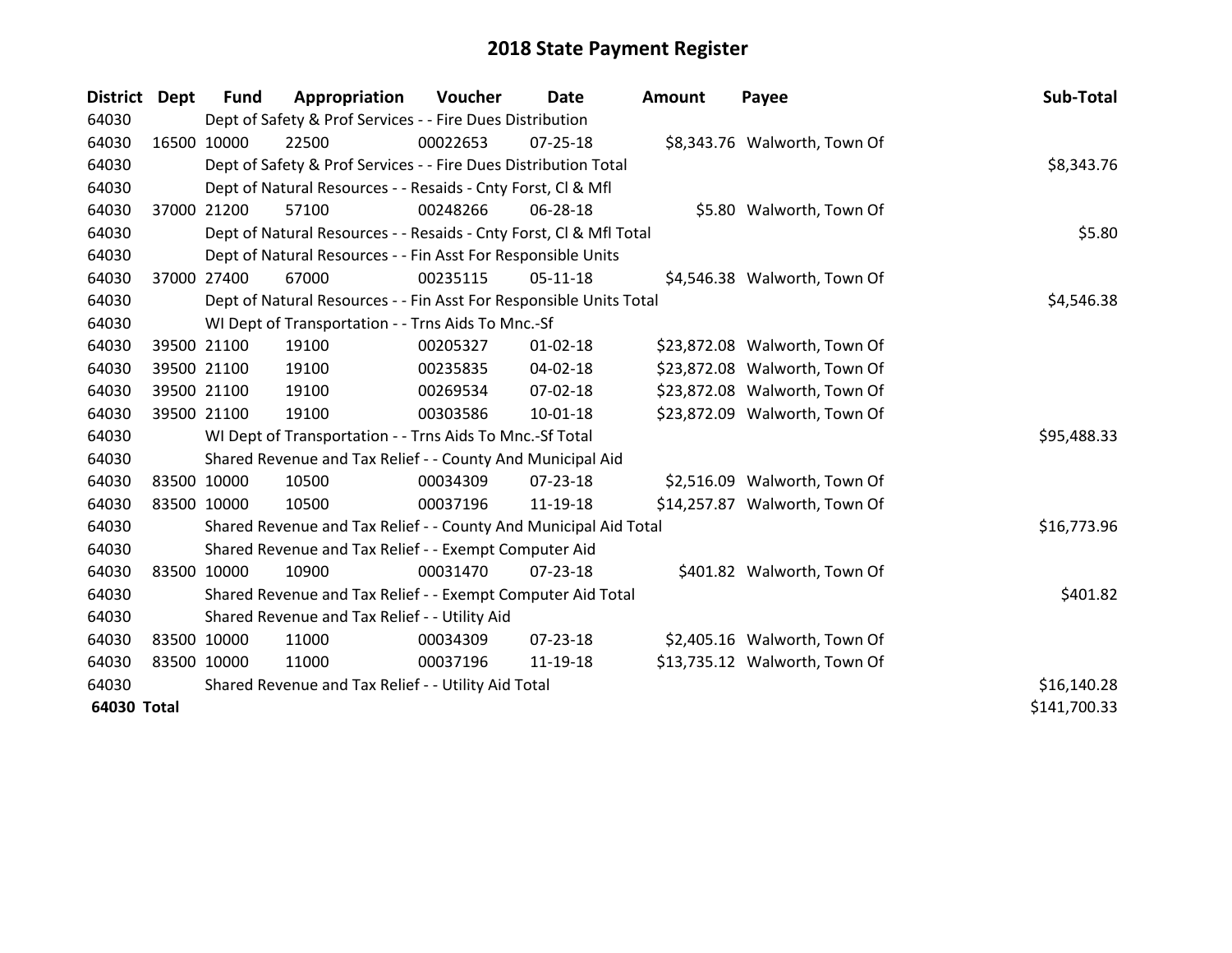| District Dept |             | <b>Fund</b> | Appropriation                                                      | Voucher  | <b>Date</b>    | <b>Amount</b> | Payee                          | Sub-Total   |
|---------------|-------------|-------------|--------------------------------------------------------------------|----------|----------------|---------------|--------------------------------|-------------|
| 64032         |             |             | Dept of Safety & Prof Services - - Fire Dues Distribution          |          |                |               |                                |             |
| 64032         | 16500 10000 |             | 22500                                                              | 00022654 | $07 - 25 - 18$ |               | \$8,981.16 Town Of Whitewater  |             |
| 64032         |             |             | Dept of Safety & Prof Services - - Fire Dues Distribution Total    |          |                |               |                                | \$8,981.16  |
| 64032         |             |             | Dept of Natural Resources - - Aids In Lieu Of Taxes - Gener        |          |                |               |                                |             |
| 64032         |             | 37000 10000 | 50300                                                              | 00212614 | 02-06-18       |               | \$6,482.59 Town Of Whitewater  |             |
| 64032         |             | 37000 10000 | 50300                                                              | 00212615 | 02-06-18       |               | \$31,254.26 Town Of Whitewater |             |
| 64032         |             | 37000 10000 | 50300                                                              | 00230303 | 04-20-18       |               | \$43.39 Town Of Whitewater     |             |
| 64032         | 37000 10000 |             | 50300                                                              | 00230305 | 04-20-18       |               | \$150.89 Town Of Whitewater    |             |
| 64032         | 37000 10000 |             | 50300                                                              | 00230306 | 04-20-18       |               | \$280.18 Town Of Whitewater    |             |
| 64032         |             |             | Dept of Natural Resources - - Aids In Lieu Of Taxes - Gener Total  |          |                |               |                                | \$38,211.31 |
| 64032         |             |             | Dept of Natural Resources - - Gen Program Ops-State Funds          |          |                |               |                                |             |
| 64032         |             | 37000 21200 | 16100                                                              | 00240120 | 06-05-18       |               | \$4,441.24 Town Of Whitewater  |             |
| 64032         |             |             | Dept of Natural Resources - - Gen Program Ops-State Funds Total    |          |                |               |                                | \$4,441.24  |
| 64032         |             |             | Dept of Natural Resources - - Gpo -Federal Funds                   |          |                |               |                                |             |
| 64032         |             | 37000 21200 | 38100                                                              | 00222278 | 03-23-18       |               | \$4,983.32 Town Of Whitewater  |             |
| 64032         |             |             | Dept of Natural Resources - - Gpo -Federal Funds Total             |          |                |               |                                | \$4,983.32  |
| 64032         |             |             | Dept of Natural Resources - - Enf A - Boating Enforcement          |          |                |               |                                |             |
| 64032         |             | 37000 21200 | 55000                                                              | 00222278 | 03-23-18       |               | \$10,933.81 Town Of Whitewater |             |
| 64032         |             |             | Dept of Natural Resources - - Enf A - Boating Enforcement Total    |          |                |               |                                | \$10,933.81 |
| 64032         |             |             | Dept of Natural Resources - - Resaids - Cnty Forst, Cl & Mfl       |          |                |               |                                |             |
| 64032         |             | 37000 21200 | 57100                                                              | 00248267 | 06-28-18       |               | \$23.00 Town Of Whitewater     |             |
| 64032         |             |             | Dept of Natural Resources - - Resaids - Cnty Forst, CI & Mfl Total |          |                |               |                                | \$23.00     |
| 64032         |             |             | Dept of Natural Resources - - Aids In Lieu Of Taxes - Sum S        |          |                |               |                                |             |
| 64032         |             | 37000 21200 | 57900                                                              | 00230304 | 04-20-18       |               | \$176.88 Town Of Whitewater    |             |
| 64032         |             | 37000 21200 | 57900                                                              | 00230307 | 04-20-18       |               | \$1,952.28 Town Of Whitewater  |             |
| 64032         |             |             | Dept of Natural Resources - - Aids In Lieu Of Taxes - Sum S Total  |          |                |               |                                | \$2,129.16  |
| 64032         |             |             | Dept of Natural Resources - - Fin Asst For Responsible Units       |          |                |               |                                |             |
| 64032         |             | 37000 27400 | 67000                                                              | 00235046 | $05 - 11 - 18$ |               | \$5,391.95 Town Of Whitewater  |             |
| 64032         |             |             | Dept of Natural Resources - - Fin Asst For Responsible Units Total |          |                |               |                                | \$5,391.95  |
| 64032         |             |             | WI Dept of Transportation - - Trns Aids To Mnc.-Sf                 |          |                |               |                                |             |
| 64032         | 39500 21100 |             | 19100                                                              | 00205328 | $01 - 02 - 18$ |               | \$27,395.85 Town Of Whitewater |             |
| 64032         |             | 39500 21100 | 19100                                                              | 00235836 | 04-02-18       |               | \$27,395.85 Town Of Whitewater |             |
| 64032         | 39500 21100 |             | 19100                                                              | 00269535 | 07-02-18       |               | \$27,395.85 Town Of Whitewater |             |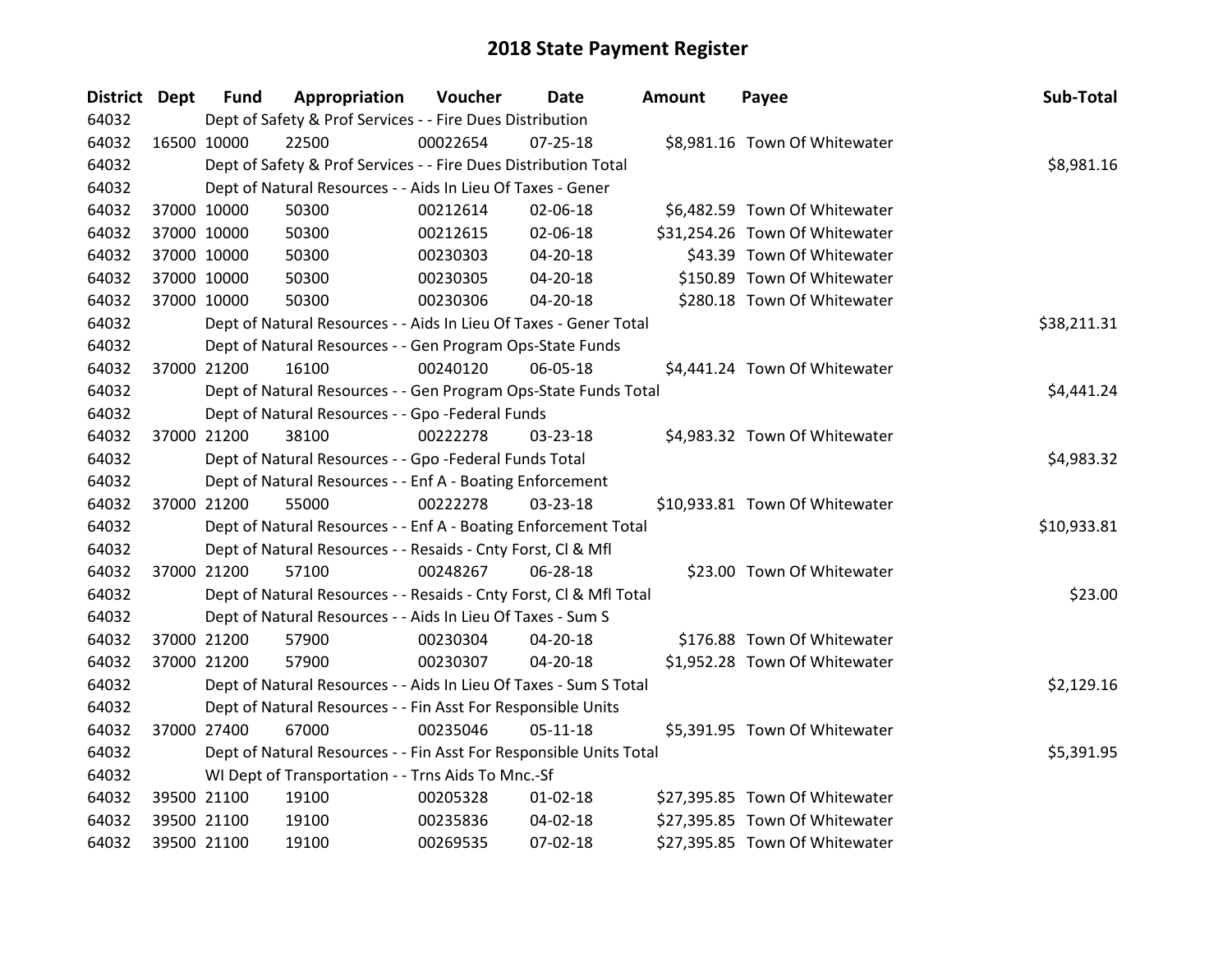| <b>District</b> | Dept | <b>Fund</b> | Appropriation                                                    | Voucher  | Date           | <b>Amount</b> | Payee                          | Sub-Total    |
|-----------------|------|-------------|------------------------------------------------------------------|----------|----------------|---------------|--------------------------------|--------------|
| 64032           |      | 39500 21100 | 19100                                                            | 00303587 | 10-01-18       |               | \$27,395.88 Town Of Whitewater |              |
| 64032           |      |             | WI Dept of Transportation - - Trns Aids To Mnc.-Sf Total         |          |                |               |                                | \$109,583.43 |
| 64032           |      |             | Department of Revenue - - Payments For Municipal Svcs            |          |                |               |                                |              |
| 64032           |      | 56600 10000 | 50100                                                            | 00026950 | $01 - 31 - 18$ |               | \$46.96 Town Of Whitewater     |              |
| 64032           |      |             | Department of Revenue - - Payments For Municipal Svcs Total      |          |                |               |                                | \$46.96      |
| 64032           |      |             | Shared Revenue and Tax Relief - - County And Municipal Aid       |          |                |               |                                |              |
| 64032           |      | 83500 10000 | 10500                                                            | 00034310 | $07 - 23 - 18$ |               | \$2,992.23 Town Of Whitewater  |              |
| 64032           |      | 83500 10000 | 10500                                                            | 00037197 | 11-19-18       |               | \$16,955.99 Town Of Whitewater |              |
| 64032           |      |             | Shared Revenue and Tax Relief - - County And Municipal Aid Total |          |                |               |                                | \$19,948.22  |
| 64032           |      |             | Shared Revenue and Tax Relief - - Exempt Computer Aid            |          |                |               |                                |              |
| 64032           |      | 83500 10000 | 10900                                                            | 00031471 | $07 - 23 - 18$ |               | \$30.44 Town Of Whitewater     |              |
| 64032           |      |             | Shared Revenue and Tax Relief - - Exempt Computer Aid Total      |          |                |               |                                | \$30.44      |
| 64032           |      |             | Shared Revenue and Tax Relief - - Utility Aid                    |          |                |               |                                |              |
| 64032           |      | 83500 10000 | 11000                                                            | 00034310 | $07 - 23 - 18$ |               | \$1,477.35 Town Of Whitewater  |              |
| 64032           |      | 83500 10000 | 11000                                                            | 00037197 | 11-19-18       |               | \$12,806.22 Town Of Whitewater |              |
| 64032           |      |             | Shared Revenue and Tax Relief - - Utility Aid Total              |          |                |               |                                | \$14,283.57  |
| 64032 Total     |      |             |                                                                  |          |                |               |                                | \$218,987.57 |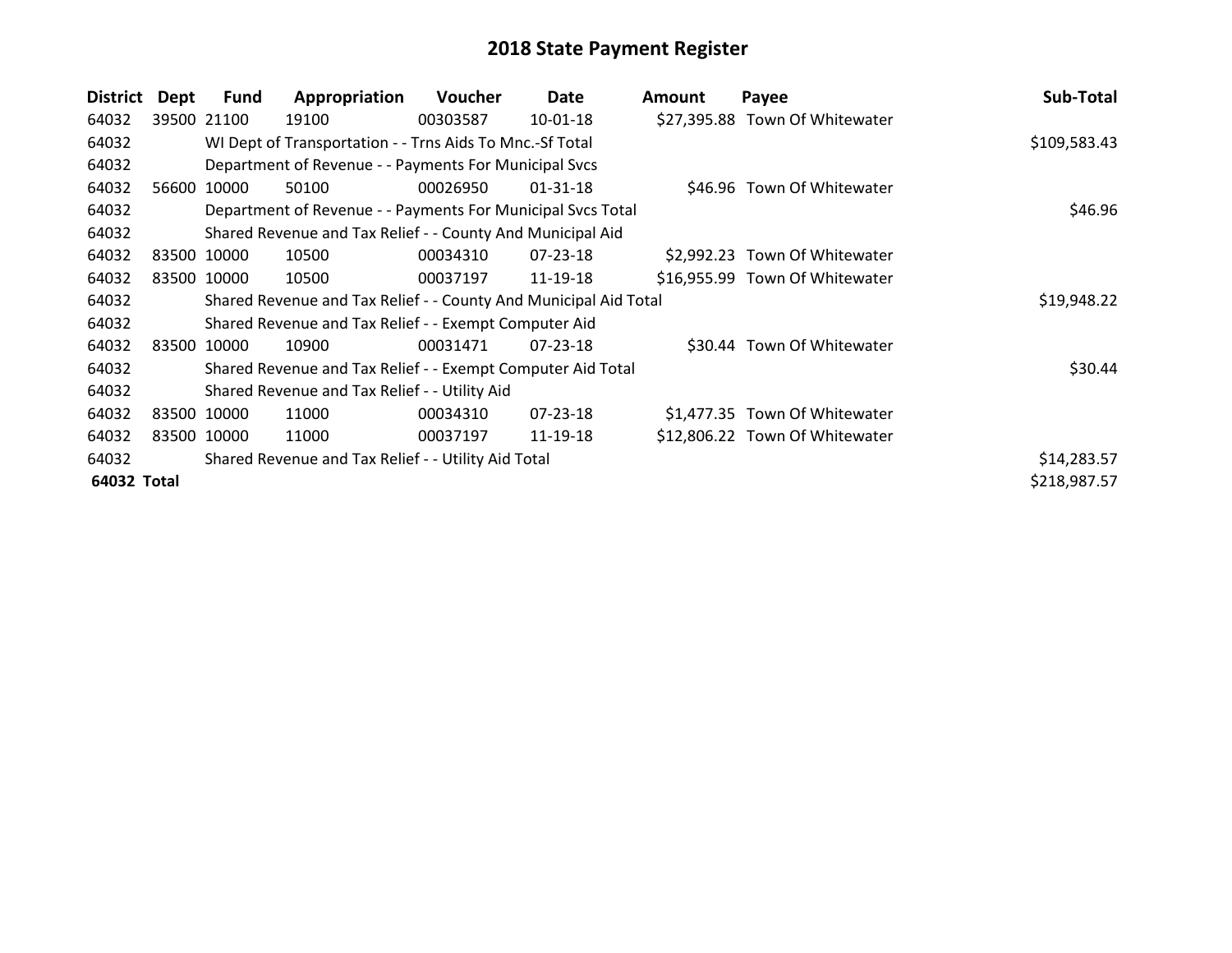| <b>District</b>    | <b>Dept</b> | <b>Fund</b>                                                 | Appropriation                                                      | Voucher  | <b>Date</b>    | <b>Amount</b> | Payee                             | Sub-Total    |
|--------------------|-------------|-------------------------------------------------------------|--------------------------------------------------------------------|----------|----------------|---------------|-----------------------------------|--------------|
| 64115              |             |                                                             | Dept of Safety & Prof Services - - Fire Dues Distribution          |          |                |               |                                   |              |
| 64115              |             | 16500 10000                                                 | 22500                                                              | 00022655 | $07 - 26 - 18$ |               | \$13,768.23 Village Of Bloomfield |              |
| 64115              |             |                                                             | Dept of Safety & Prof Services - - Fire Dues Distribution Total    |          |                |               |                                   | \$13,768.23  |
| 64115              |             |                                                             | Dept of Natural Resources - - Ea - Urban Nonpoint Source           |          |                |               |                                   |              |
| 64115              | 37000 27400 |                                                             | 65800                                                              | 00274017 | $10-17-18$     |               | \$10,285.99 Village Of Bloomfield |              |
| 64115              |             |                                                             | Dept of Natural Resources - - Ea - Urban Nonpoint Source Total     |          |                |               |                                   | \$10,285.99  |
| 64115              |             |                                                             | Dept of Natural Resources - - Fin Asst For Responsible Units       |          |                |               |                                   |              |
| 64115              | 37000 27400 |                                                             | 67000                                                              | 00235763 | $05-11-18$     |               | \$9,832.93 Village Of Bloomfield  |              |
| 64115              |             |                                                             | Dept of Natural Resources - - Fin Asst For Responsible Units Total |          |                |               |                                   | \$9,832.93   |
| 64115              |             |                                                             | Dept of Natural Resources - - Recycling Consolidation Grants       |          |                |               |                                   |              |
| 64115              |             | 37000 27400                                                 | 67300                                                              | 00235763 | $05-11-18$     |               | \$1,210.42 Village Of Bloomfield  |              |
| 64115              |             |                                                             | Dept of Natural Resources - - Recycling Consolidation Grants Total |          |                |               |                                   | \$1,210.42   |
| 64115              |             |                                                             | WI Dept of Transportation - - Trns Aids To Mnc.-Sf                 |          |                |               |                                   |              |
| 64115              |             | 39500 21100                                                 | 19100                                                              | 00205329 | $01 - 02 - 18$ |               | \$34,448.01 Village Of Bloomfield |              |
| 64115              |             | 39500 21100                                                 | 19100                                                              | 00235837 | 04-02-18       |               | \$34,448.01 Village Of Bloomfield |              |
| 64115              |             | 39500 21100                                                 | 19100                                                              | 00269536 | $07 - 02 - 18$ |               | \$34,448.01 Village Of Bloomfield |              |
| 64115              |             | 39500 21100                                                 | 19100                                                              | 00303588 | $10 - 01 - 18$ |               | \$34,448.03 Village Of Bloomfield |              |
| 64115              |             |                                                             | WI Dept of Transportation - - Trns Aids To Mnc.-Sf Total           |          |                |               |                                   | \$137,792.06 |
| 64115              |             |                                                             | Department of Justice - - Law Enforcement Train, Local             |          |                |               |                                   |              |
| 64115              | 45500 10000 |                                                             | 23100                                                              | 00052129 | 09-25-18       |               | \$1,280.00 Village Of Bloomfield  |              |
| 64115              |             |                                                             | Department of Justice - - Law Enforcement Train, Local Total       |          |                |               |                                   | \$1,280.00   |
| 64115              |             |                                                             | Shared Revenue and Tax Relief - - County And Municipal Aid         |          |                |               |                                   |              |
| 64115              | 83500 10000 |                                                             | 10500                                                              | 00034311 | 07-23-18       |               | \$6,228.86 Village Of Bloomfield  |              |
| 64115              | 83500 10000 |                                                             | 10500                                                              | 00037198 | 11-19-18       |               | \$35,353.19 Village Of Bloomfield |              |
| 64115              |             |                                                             | Shared Revenue and Tax Relief - - County And Municipal Aid Total   |          |                |               |                                   | \$41,582.05  |
| 64115              |             | Shared Revenue and Tax Relief - - Exempt Computer Aid       |                                                                    |          |                |               |                                   |              |
| 64115              | 83500 10000 |                                                             | 10900                                                              | 00031472 | $07 - 23 - 18$ |               | \$968.02 Village Of Bloomfield    |              |
| 64115              |             | Shared Revenue and Tax Relief - - Exempt Computer Aid Total | \$968.02                                                           |          |                |               |                                   |              |
| <b>64115 Total</b> |             |                                                             |                                                                    |          |                |               |                                   | \$216,719.70 |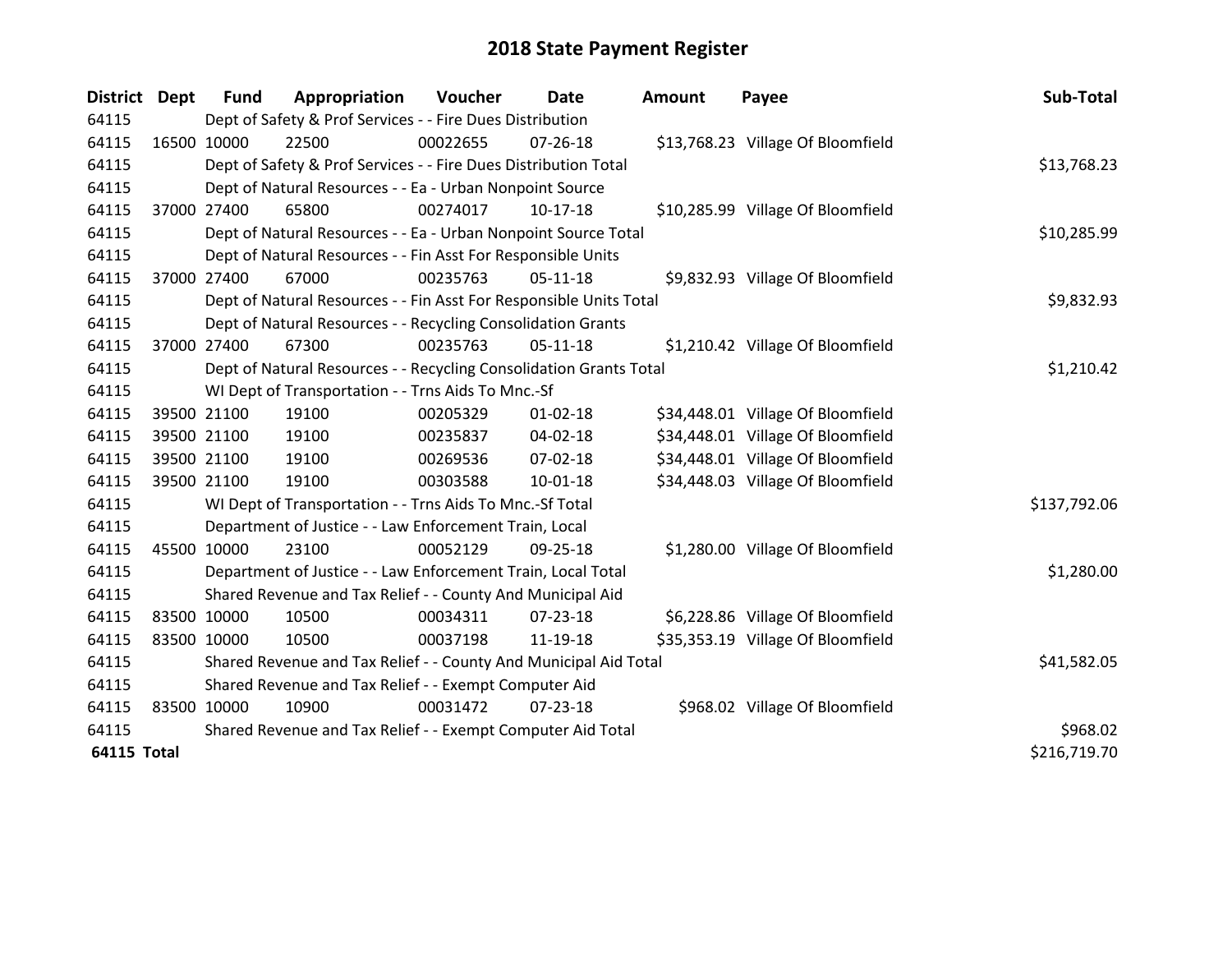| District Dept      |             | <b>Fund</b> | Appropriation                                                           | Voucher  | Date           | <b>Amount</b> | Payee                          | Sub-Total    |
|--------------------|-------------|-------------|-------------------------------------------------------------------------|----------|----------------|---------------|--------------------------------|--------------|
| 64116              |             |             | Dept of Safety & Prof Services - - Fire Dues Distribution               |          |                |               |                                |              |
| 64116              | 16500 10000 |             | 22500                                                                   | 00024443 | $07 - 23 - 18$ |               | \$4,832.36 Village Of Darien   |              |
| 64116              |             |             | Dept of Safety & Prof Services - - Fire Dues Distribution Total         |          |                |               |                                | \$4,832.36   |
| 64116              |             |             | Environmental Improvement Prog - - Clean Water Fund Program Finan       |          |                |               |                                |              |
| 64116              | 32000 57300 |             | 16300                                                                   | 00000144 | $02 - 22 - 18$ |               | \$8,576.42 Village Of Darien   |              |
| 64116              |             |             | Environmental Improvement Prog - - Clean Water Fund Program Finan Total |          | \$8,576.42     |               |                                |              |
| 64116              |             |             | Dept of Natural Resources - - Fin Asst For Responsible Units            |          |                |               |                                |              |
| 64116              | 37000       | 27400       | 67000                                                                   | 00235265 | 05-11-18       |               | \$5,988.67 Village Of Darien   |              |
| 64116              |             |             | Dept of Natural Resources - - Fin Asst For Responsible Units Total      |          | \$5,988.67     |               |                                |              |
| 64116              |             |             | WI Dept of Transportation - - Trns Aids To Mnc.-Sf                      |          |                |               |                                |              |
| 64116              |             | 39500 21100 | 19100                                                                   | 00205330 | $01 - 02 - 18$ |               | \$28,436.02 Village Of Darien  |              |
| 64116              |             | 39500 21100 | 19100                                                                   | 00235838 | 04-02-18       |               | \$28,436.02 Village Of Darien  |              |
| 64116              |             | 39500 21100 | 19100                                                                   | 00269537 | 07-02-18       |               | \$28,436.02 Village Of Darien  |              |
| 64116              | 39500 21100 |             | 19100                                                                   | 00303589 | 10-01-18       |               | \$28,436.04 Village Of Darien  |              |
| 64116              |             |             | WI Dept of Transportation - - Trns Aids To Mnc.-Sf Total                |          |                |               |                                | \$113,744.10 |
| 64116              |             |             | Shared Revenue and Tax Relief - - Expenditure Restraint Program         |          |                |               |                                |              |
| 64116              | 83500 10000 |             | 10100                                                                   | 00034312 | $07 - 23 - 18$ |               | \$65,060.61 Village Of Darien  |              |
| 64116              |             |             | Shared Revenue and Tax Relief - - Expenditure Restraint Program Total   |          |                |               |                                | \$65,060.61  |
| 64116              |             |             | Shared Revenue and Tax Relief - - County And Municipal Aid              |          |                |               |                                |              |
| 64116              | 83500 10000 |             | 10500                                                                   | 00034312 | $07 - 23 - 18$ |               | \$30,901.15 Village Of Darien  |              |
| 64116              | 83500 10000 |             | 10500                                                                   | 00037199 | 11-19-18       |               | \$175,106.53 Village Of Darien |              |
| 64116              |             |             | Shared Revenue and Tax Relief - - County And Municipal Aid Total        |          | \$206,007.68   |               |                                |              |
| 64116              |             |             | Shared Revenue and Tax Relief - - Exempt Computer Aid                   |          |                |               |                                |              |
| 64116              | 83500 10000 |             | 10900                                                                   | 00031473 | 07-23-18       |               | \$5,608.25 Village Of Darien   |              |
| 64116              |             |             | Shared Revenue and Tax Relief - - Exempt Computer Aid Total             |          |                |               |                                | \$5,608.25   |
| <b>64116 Total</b> |             |             |                                                                         |          |                |               |                                | \$409,818.09 |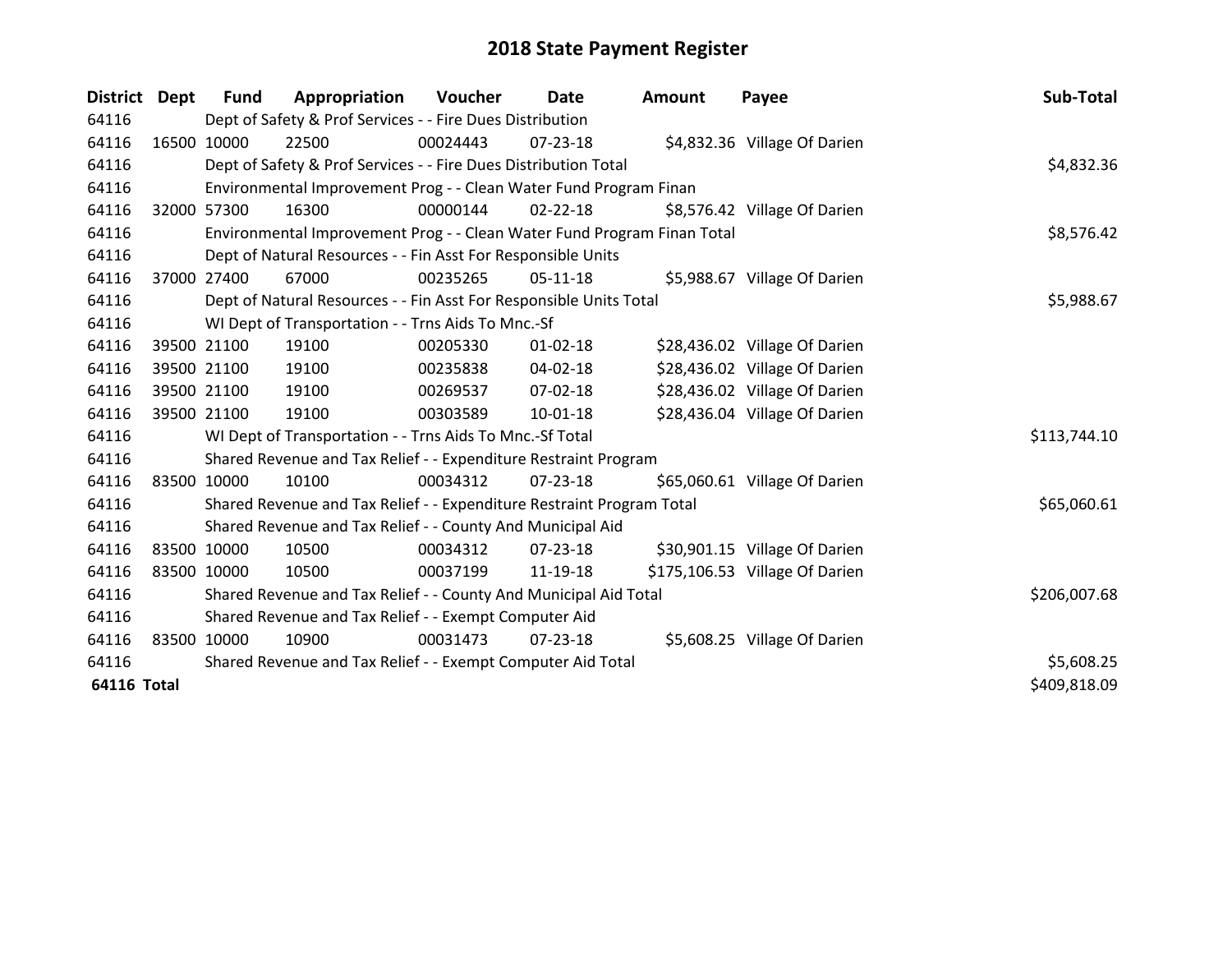| <b>District Dept</b> |             | <b>Fund</b> | Appropriation                                                         | Voucher  | Date           | Amount | Payee                             | Sub-Total    |
|----------------------|-------------|-------------|-----------------------------------------------------------------------|----------|----------------|--------|-----------------------------------|--------------|
| 64121                |             |             | Dept of Safety & Prof Services - - Fire Dues Distribution             |          |                |        |                                   |              |
| 64121                |             | 16500 10000 | 22500                                                                 | 00024444 | 07-23-18       |        | \$15,146.35 Village Of East Troy  |              |
| 64121                |             |             | Dept of Safety & Prof Services - - Fire Dues Distribution Total       |          |                |        |                                   | \$15,146.35  |
| 64121                |             |             | Dept of Natural Resources - - Aids In Lieu Of Taxes - Gener           |          |                |        |                                   |              |
| 64121                |             | 37000 10000 | 50300                                                                 | 00212620 | $02 - 05 - 18$ |        | \$1,827.22 Village Of East Troy   |              |
| 64121                |             |             | Dept of Natural Resources - - Aids In Lieu Of Taxes - Gener Total     |          |                |        |                                   | \$1,827.22   |
| 64121                |             |             | Dept of Natural Resources - - Fin Asst For Responsible Units          |          |                |        |                                   |              |
| 64121                |             | 37000 27400 | 67000                                                                 | 00235047 | $05 - 11 - 18$ |        | \$6,904.77 Village Of East Troy   |              |
| 64121                |             |             | Dept of Natural Resources - - Fin Asst For Responsible Units Total    |          |                |        |                                   | \$6,904.77   |
| 64121                |             |             | Dept of Natural Resources - - Recycling Consolidation Grants          |          |                |        |                                   |              |
| 64121                |             | 37000 27400 | 67300                                                                 | 00235047 | $05 - 11 - 18$ |        | \$1,122.65 Village Of East Troy   |              |
| 64121                |             |             | Dept of Natural Resources - - Recycling Consolidation Grants Total    |          |                |        |                                   | \$1,122.65   |
| 64121                |             |             | WI Dept of Transportation - - Trns Aids To Mnc.-Sf                    |          |                |        |                                   |              |
| 64121                |             | 39500 21100 | 19100                                                                 | 00205331 | $01 - 02 - 18$ |        | \$44,545.08 Village Of East Troy  |              |
| 64121                |             | 39500 21100 | 19100                                                                 | 00235839 | 04-02-18       |        | \$44,545.08 Village Of East Troy  |              |
| 64121                |             | 39500 21100 | 19100                                                                 | 00269538 | 07-02-18       |        | \$44,545.08 Village Of East Troy  |              |
| 64121                |             | 39500 21100 | 19100                                                                 | 00303590 | 10-01-18       |        | \$44,545.09 Village Of East Troy  |              |
| 64121                |             |             | WI Dept of Transportation - - Trns Aids To Mnc.-Sf Total              |          |                |        |                                   | \$178,180.33 |
| 64121                |             |             | Department of Justice - - Law Enforcement Train, Local                |          |                |        |                                   |              |
| 64121                |             | 45500 10000 | 23100                                                                 | 00052731 | 10-04-18       |        | \$1,120.00 Village Of East Troy   |              |
| 64121                |             |             | Department of Justice - - Law Enforcement Train, Local Total          |          |                |        |                                   | \$1,120.00   |
| 64121                |             |             | Department of Military Affairs - - Major Disaster Assist; Pif         |          |                |        |                                   |              |
| 64121                |             | 46500 27200 | 36500                                                                 | 00050033 | 10-05-18       |        | \$4,115.07 Village Of East Troy   |              |
| 64121                |             |             | Department of Military Affairs - - Major Disaster Assist; Pif Total   |          |                |        |                                   | \$4,115.07   |
| 64121                |             |             | Shared Revenue and Tax Relief - - Expenditure Restraint Program       |          |                |        |                                   |              |
| 64121                | 83500 10000 |             | 10100                                                                 | 00034313 | 07-23-18       |        | \$52,112.13 Village Of East Troy  |              |
| 64121                |             |             | Shared Revenue and Tax Relief - - Expenditure Restraint Program Total |          |                |        |                                   | \$52,112.13  |
| 64121                |             |             | Shared Revenue and Tax Relief - - County And Municipal Aid            |          |                |        |                                   |              |
| 64121                |             | 83500 10000 | 10500                                                                 | 00034313 | 07-23-18       |        | \$46,644.40 Village Of East Troy  |              |
| 64121                | 83500 10000 |             | 10500                                                                 | 00037200 | 11-19-18       |        | \$264,318.29 Village Of East Troy |              |
| 64121                |             |             | Shared Revenue and Tax Relief - - County And Municipal Aid Total      |          |                |        |                                   | \$310,962.69 |
| 64121                |             |             | Shared Revenue and Tax Relief - - Exempt Computer Aid                 |          |                |        |                                   |              |
| 64121                | 83500 10000 |             | 10900                                                                 | 00031474 | 07-23-18       |        | \$3,990.82 Village Of East Troy   |              |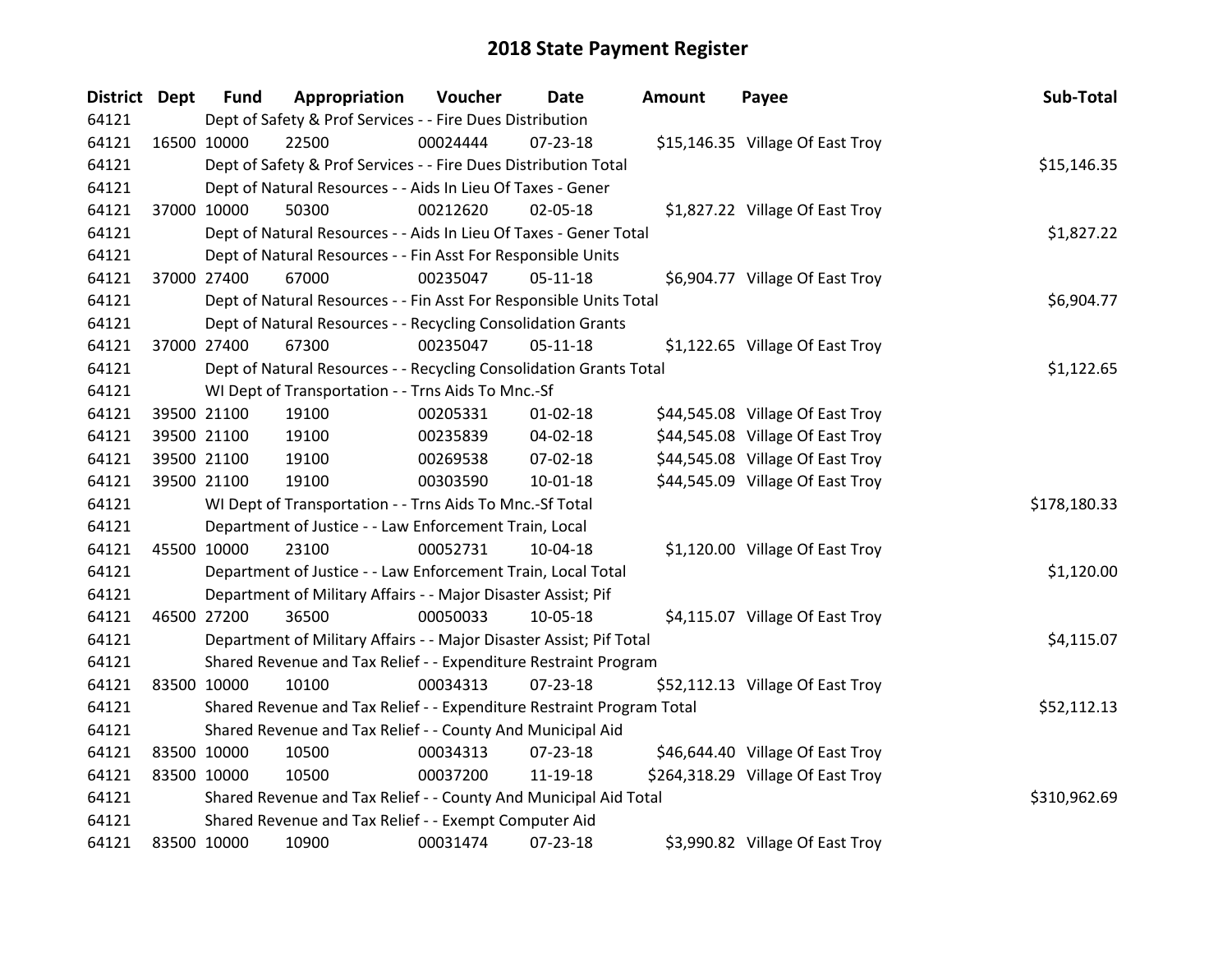| <b>District</b> | Dept        | Fund        | Appropriation                                                   | Voucher  | Date           | Amount | Payee                           | Sub-Total    |
|-----------------|-------------|-------------|-----------------------------------------------------------------|----------|----------------|--------|---------------------------------|--------------|
| 64121           |             | 83500 10000 | 10900                                                           | 00032546 | $07 - 23 - 18$ |        | \$1,689.24 Village Of East Troy |              |
| 64121           |             |             | Shared Revenue and Tax Relief - - Exempt Computer Aid Total     |          |                |        |                                 | \$5,680.06   |
| 64121           |             |             | Shared Revenue and Tax Relief - - Utility Aid                   |          |                |        |                                 |              |
| 64121           | 83500 10000 |             | 11000                                                           | 00034313 | $07 - 23 - 18$ |        | \$998.56 Village Of East Troy   |              |
| 64121           |             | 83500 10000 | 11000                                                           | 00037200 | 11-19-18       |        | \$5,795.61 Village Of East Troy |              |
| 64121           |             |             | Shared Revenue and Tax Relief - - Utility Aid Total             |          |                |        |                                 | \$6,794.17   |
| 64121           |             |             | Shared Revenue and Tax Relief - - Lottery & Gaming Credit       |          |                |        |                                 |              |
| 64121           | 83500 52100 |             | 36300                                                           | 00027662 | $03 - 26 - 18$ |        | \$6,160.32 Village Of East Troy |              |
| 64121           |             |             | Shared Revenue and Tax Relief - - Lottery & Gaming Credit Total |          |                |        |                                 | \$6,160.32   |
| 64121 Total     |             |             |                                                                 |          |                |        |                                 | \$590,125.76 |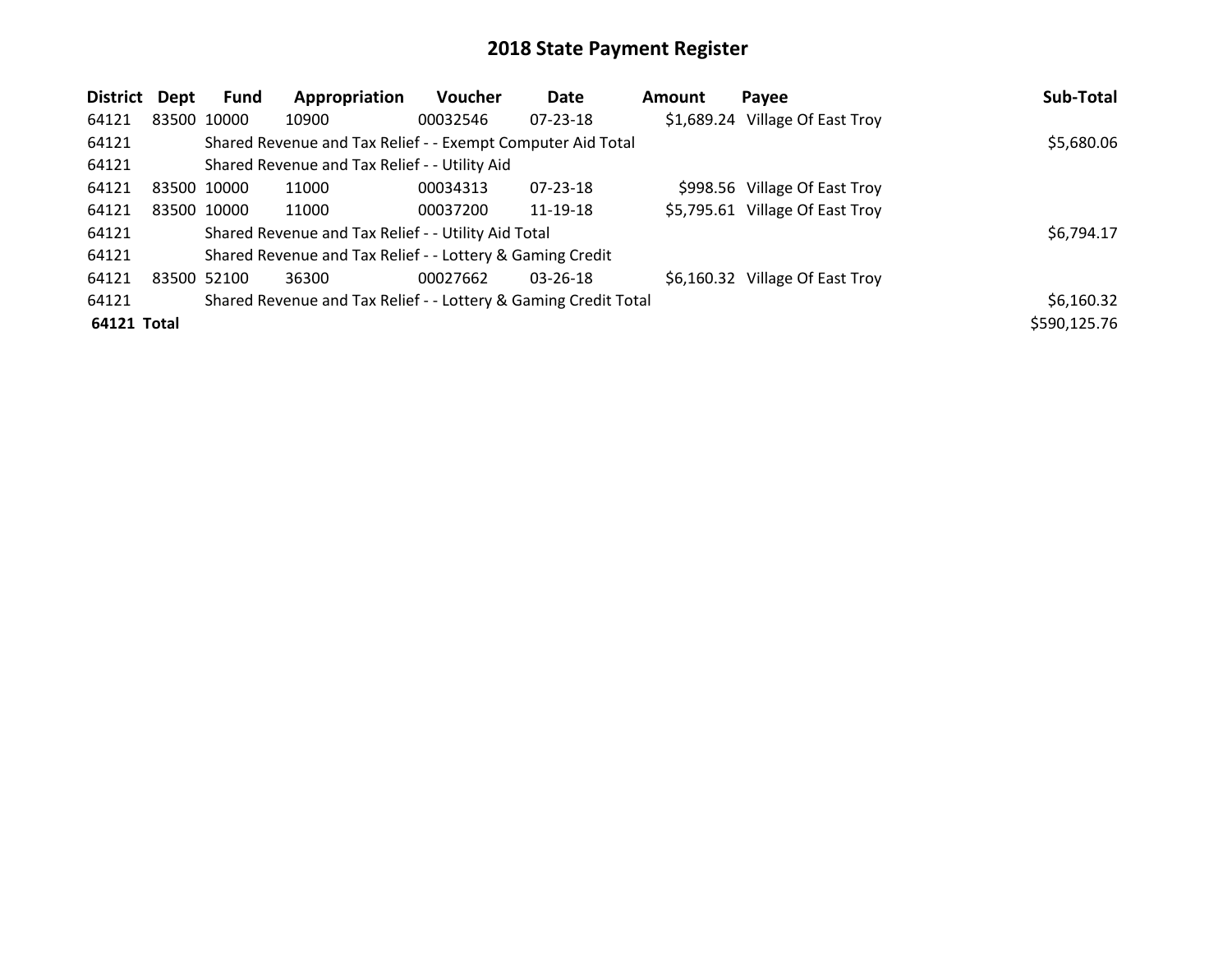| <b>District Dept</b> |             | <b>Fund</b> | Appropriation                                                          | Voucher      | Date           | <b>Amount</b> | Payee                          | Sub-Total    |
|----------------------|-------------|-------------|------------------------------------------------------------------------|--------------|----------------|---------------|--------------------------------|--------------|
| 64126                |             |             | Dept of Safety & Prof Services - - Fire Dues Distribution              |              |                |               |                                |              |
| 64126                | 16500 10000 |             | 22500                                                                  | 00022656     | $07 - 26 - 18$ |               | \$34,698.83 Village Of Fontana |              |
| 64126                |             |             | Dept of Safety & Prof Services - - Fire Dues Distribution Total        |              |                |               |                                | \$34,698.83  |
| 64126                |             |             | Dept of Natural Resources - - Rec & Resource Aids, Fed                 |              |                |               |                                |              |
| 64126                |             | 37000 21200 | 58300                                                                  | 00261896     | 08-24-18       |               | \$5,465.00 Village Of Fontana  |              |
| 64126                |             |             | Dept of Natural Resources - - Rec & Resource Aids, Fed Total           |              |                |               |                                | \$5,465.00   |
| 64126                |             |             | Dept of Natural Resources - - Fin Asst For Responsible Units           |              |                |               |                                |              |
| 64126                |             | 37000 27400 | 67000                                                                  | 00235879     | $05-11-18$     |               | \$16,825.66 Village Of Fontana |              |
| 64126                |             |             | Dept of Natural Resources - - Fin Asst For Responsible Units Total     |              |                |               |                                | \$16,825.66  |
| 64126                |             |             | WI Dept of Transportation - - Trns Aids To Mnc.-Sf                     |              |                |               |                                |              |
| 64126                |             | 39500 21100 | 19100                                                                  | 00205332     | $01 - 02 - 18$ |               | \$96,699.28 Village Of Fontana |              |
| 64126                |             | 39500 21100 | 19100                                                                  | 00235840     | 04-02-18       |               | \$96,699.28 Village Of Fontana |              |
| 64126                |             | 39500 21100 | 19100                                                                  | 00269539     | 07-02-18       |               | \$96,699.28 Village Of Fontana |              |
| 64126                |             | 39500 21100 | 19100                                                                  | 00303591     | $10 - 01 - 18$ |               | \$96,699.30 Village Of Fontana |              |
| 64126                |             |             | WI Dept of Transportation - - Trns Aids To Mnc.-Sf Total               | \$386,797.14 |                |               |                                |              |
| 64126                |             |             | Department of Health Services - - Emergency Medical Services, Ai       |              |                |               |                                |              |
| 64126                | 43500 10000 |             | 11900                                                                  | 00229339     | 08-31-18       |               | \$4,651.94 Village Of Fontana  |              |
| 64126                |             |             | Department of Health Services - - Emergency Medical Services, Ai Total |              |                |               |                                | \$4,651.94   |
| 64126                |             |             | Department of Justice - - Law Enforcement Train, Local                 |              |                |               |                                |              |
| 64126                | 45500 10000 |             | 23100                                                                  | 00052761     | 10-04-18       |               | \$1,120.00 Village Of Fontana  |              |
| 64126                |             |             | Department of Justice - - Law Enforcement Train, Local Total           |              |                |               |                                | \$1,120.00   |
| 64126                |             |             | Shared Revenue and Tax Relief - - County And Municipal Aid             |              |                |               |                                |              |
| 64126                | 83500 10000 |             | 10500                                                                  | 00034314     | 07-23-18       |               | \$3,230.43 Village Of Fontana  |              |
| 64126                | 83500 10000 |             | 10500                                                                  | 00037201     | 11-19-18       |               | \$18,305.80 Village Of Fontana |              |
| 64126                |             |             | Shared Revenue and Tax Relief - - County And Municipal Aid Total       |              |                |               |                                | \$21,536.23  |
| 64126                |             |             | Shared Revenue and Tax Relief - - Exempt Computer Aid                  |              |                |               |                                |              |
| 64126                | 83500 10000 |             | 10900                                                                  | 00031475     | $07 - 23 - 18$ |               | \$195.84 Village Of Fontana    |              |
| 64126                | 83500 10000 |             | 10900                                                                  | 00032547     | 07-23-18       |               | \$1,107.23 Village Of Fontana  |              |
| 64126                |             |             | Shared Revenue and Tax Relief - - Exempt Computer Aid Total            |              |                |               |                                | \$1,303.07   |
| <b>64126 Total</b>   |             |             |                                                                        |              |                |               |                                | \$472,397.87 |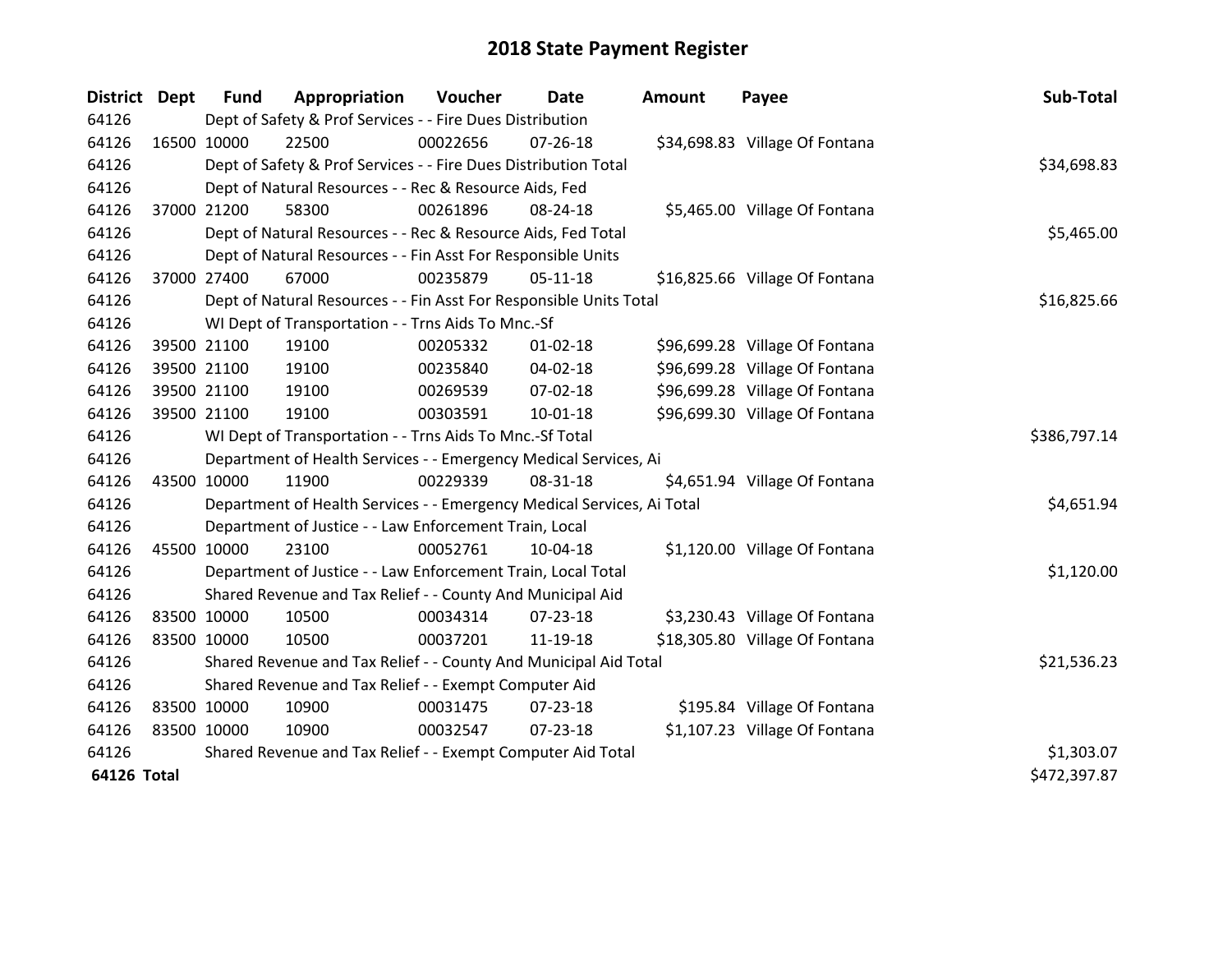| <b>District</b>    | Dept | <b>Fund</b> | Appropriation                                                         | Voucher  | Date           | <b>Amount</b> | Payee                             | Sub-Total    |
|--------------------|------|-------------|-----------------------------------------------------------------------|----------|----------------|---------------|-----------------------------------|--------------|
| 64131              |      |             | Dept of Safety & Prof Services - - Fire Dues Distribution             |          |                |               |                                   |              |
| 64131              |      | 16500 10000 | 22500                                                                 | 00022657 | $07 - 25 - 18$ |               | \$7,565.38 Village Of Genoa City  |              |
| 64131              |      |             | Dept of Safety & Prof Services - - Fire Dues Distribution Total       |          | \$7,565.38     |               |                                   |              |
| 64131              |      |             | Dept of Natural Resources - - Fin Asst For Responsible Units          |          |                |               |                                   |              |
| 64131              |      | 37000 27400 | 67000                                                                 | 00235667 | $05-11-18$     |               | \$5,667.73 Village Of Genoa City  |              |
| 64131              |      |             | Dept of Natural Resources - - Fin Asst For Responsible Units Total    |          |                |               |                                   | \$5,667.73   |
| 64131              |      |             | WI Dept of Transportation - - Trns Aids To Mnc.-Sf                    |          |                |               |                                   |              |
| 64131              |      | 39500 21100 | 19100                                                                 | 00205333 | $01 - 02 - 18$ |               | \$37,782.53 Village Of Genoa City |              |
| 64131              |      | 39500 21100 | 19100                                                                 | 00235841 | 04-02-18       |               | \$37,782.53 Village Of Genoa City |              |
| 64131              |      | 39500 21100 | 19100                                                                 | 00269540 | $07 - 02 - 18$ |               | \$37,782.53 Village Of Genoa City |              |
| 64131              |      | 39500 21100 | 19100                                                                 | 00303592 | $10 - 01 - 18$ |               | \$37,782.55 Village Of Genoa City |              |
| 64131              |      |             | WI Dept of Transportation - - Trns Aids To Mnc.-Sf Total              |          |                |               |                                   | \$151,130.14 |
| 64131              |      |             | Shared Revenue and Tax Relief - - Expenditure Restraint Program       |          |                |               |                                   |              |
| 64131              |      | 83500 10000 | 10100                                                                 | 00034315 | 07-23-18       |               | \$40,811.17 Village Of Genoa City |              |
| 64131              |      |             | Shared Revenue and Tax Relief - - Expenditure Restraint Program Total |          |                |               |                                   | \$40,811.17  |
| 64131              |      |             | Shared Revenue and Tax Relief - - County And Municipal Aid            |          |                |               |                                   |              |
| 64131              |      | 83500 10000 | 10500                                                                 | 00034315 | 07-23-18       |               | \$10,586.61 Village Of Genoa City |              |
| 64131              |      | 83500 10000 | 10500                                                                 | 00037202 | 11-19-18       |               | \$59,990.82 Village Of Genoa City |              |
| 64131              |      |             | Shared Revenue and Tax Relief - - County And Municipal Aid Total      |          |                |               |                                   | \$70,577.43  |
| 64131              |      |             | Shared Revenue and Tax Relief - - Exempt Computer Aid                 |          |                |               |                                   |              |
| 64131              |      | 83500 10000 | 10900                                                                 | 00031476 | $07 - 23 - 18$ |               | \$976.14 Village Of Genoa City    |              |
| 64131              |      |             | Shared Revenue and Tax Relief - - Exempt Computer Aid Total           |          |                |               |                                   | \$976.14     |
| <b>64131 Total</b> |      |             |                                                                       |          |                |               |                                   | \$276,727.99 |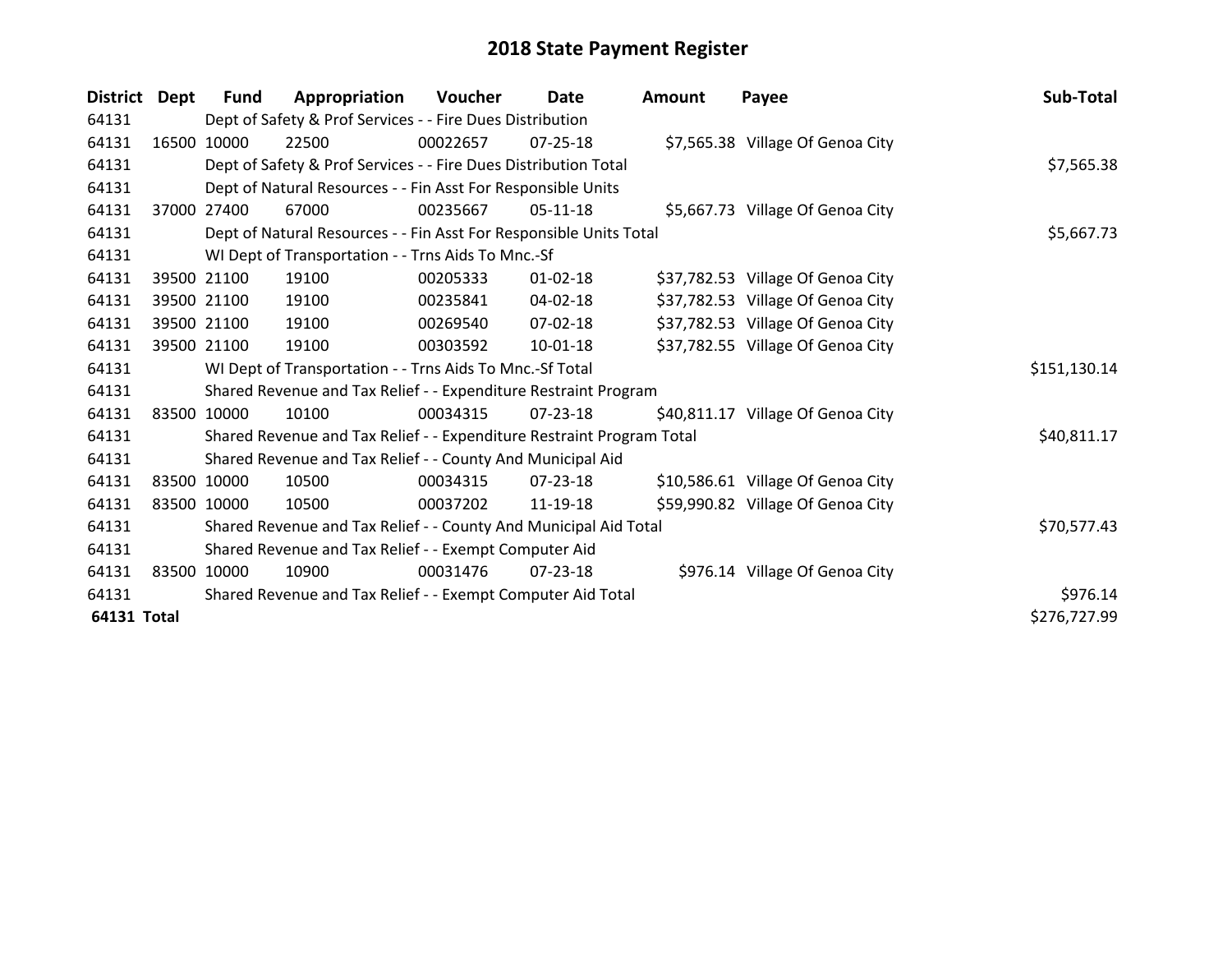| <b>District Dept</b> | <b>Fund</b> | Appropriation                                                          | Voucher     | <b>Date</b>    | <b>Amount</b> | Payee                            | Sub-Total   |
|----------------------|-------------|------------------------------------------------------------------------|-------------|----------------|---------------|----------------------------------|-------------|
| 64153                |             | Dept of Natural Resources - - Rec & Resource Aids, Fed                 |             |                |               |                                  |             |
| 64153                | 37000 21200 | 58300                                                                  | 00213240    | $02 - 12 - 18$ |               | \$4,329.25 Village Of Mukwonago  |             |
| 64153                |             | Dept of Natural Resources - - Rec & Resource Aids, Fed Total           |             |                |               |                                  | \$4,329.25  |
| 64153                |             | WI Dept of Transportation - - Hwy Sfty Loc Aid Ffd                     |             |                |               |                                  |             |
| 64153                | 39500 21100 | 18500                                                                  | 00214321    | $01 - 26 - 18$ |               | \$1,287.04 Village Of Mukwonago  |             |
| 64153                | 39500 21100 | 18500                                                                  | 00223389    | 02-20-18       |               | \$3,428.76 Village Of Mukwonago  |             |
| 64153                | 39500 21100 | 18500                                                                  | 00230446    | 03-16-18       |               | \$2,070.64 Village Of Mukwonago  |             |
| 64153                | 39500 21100 | 18500                                                                  | 00242538    | 04-20-18       |               | \$2,177.52 Village Of Mukwonago  |             |
| 64153                | 39500 21100 | 18500                                                                  | 00263815    | 06-18-18       |               | \$2,815.32 Village Of Mukwonago  |             |
| 64153                | 39500 21100 | 18500                                                                  | 00263816    | 06-18-18       |               | \$1,586.32 Village Of Mukwonago  |             |
| 64153                | 39500 21100 | 18500                                                                  | 00298234    | 09-18-18       |               | \$4,013.96 Village Of Mukwonago  |             |
| 64153                | 39500 21100 | 18500                                                                  | 00298235    | 09-18-18       |               | \$1,324.00 Village Of Mukwonago  |             |
| 64153                | 39500 21100 | 18500                                                                  | 00298240    | 09-18-18       |               | \$1,458.40 Village Of Mukwonago  |             |
| 64153                | 39500 21100 | 18500                                                                  | 00313270    | 10-22-18       |               | \$3,898.56 Village Of Mukwonago  |             |
| 64153                |             | WI Dept of Transportation - - Hwy Sfty Loc Aid Ffd Total               | \$24,060.52 |                |               |                                  |             |
| 64153                |             | WI Dept of Transportation - - Transpor Safety Ff                       |             |                |               |                                  |             |
| 64153                | 39500 21100 | 58200                                                                  | 00325298    | $11 - 21 - 18$ |               | \$1,097.16 Village Of Mukwonago  |             |
| 64153                | 39500 21100 | 58200                                                                  | 00335119    | 12-26-18       |               | \$1,865.60 Village Of Mukwonago  |             |
| 64153                |             | WI Dept of Transportation - - Transpor Safety Ff Total                 |             |                |               |                                  | \$2,962.76  |
| 64153                |             | Department of Health Services - - Emergency Medical Services, Ai       |             |                |               |                                  |             |
| 64153                | 43500 10000 | 11900                                                                  | 00229401    | 08-31-18       |               | \$5,910.40 Village Of Mukwonago  |             |
| 64153                |             | Department of Health Services - - Emergency Medical Services, Ai Total |             |                |               |                                  | \$5,910.40  |
| 64153                |             | Department of Justice - - Law Enforcement Train, Local                 |             |                |               |                                  |             |
| 64153                | 45500 10000 | 23100                                                                  | 00053577    | 10-18-18       |               | \$2,720.00 Village Of Mukwonago  |             |
| 64153                |             | Department of Justice - - Law Enforcement Train, Local Total           |             |                |               |                                  | \$2,720.00  |
| 64153                |             | Shared Revenue and Tax Relief - - Exempt Computer Aid                  |             |                |               |                                  |             |
| 64153                | 83500 10000 | 10900                                                                  | 00031477    | $07 - 23 - 18$ |               | \$57.84 Village Of Mukwonago     |             |
| 64153                |             | Shared Revenue and Tax Relief - - Exempt Computer Aid Total            |             |                |               |                                  | \$57.84     |
| 64153                |             | Shared Revenue and Tax Relief - - School Lvy Tx/First Dollar Cr        |             |                |               |                                  |             |
| 64153                | 83500 10000 | 30200                                                                  | 00029695    | 07-23-18       |               | \$4,043.59 Village Of Mukwonago  |             |
| 64153                | 83500 10000 | 30200                                                                  | 00029843    | $07 - 23 - 18$ |               | \$30,669.67 Village Of Mukwonago |             |
| 64153                |             | Shared Revenue and Tax Relief - - School Lvy Tx/First Dollar Cr Total  |             |                |               |                                  | \$34,713.26 |
| 64153                |             | Shared Revenue and Tax Relief - - Lottery & Gaming Credit              |             |                |               |                                  |             |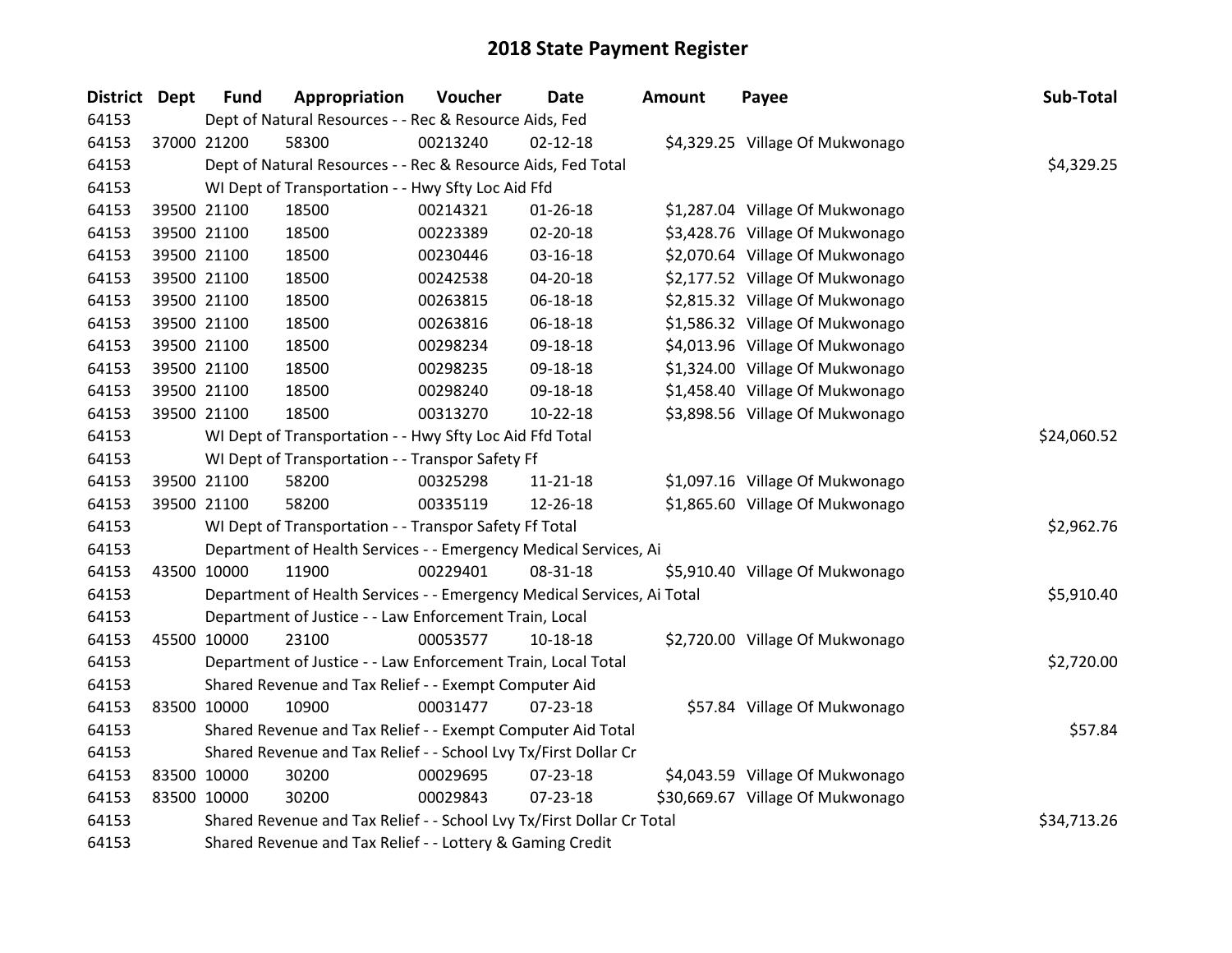| District Dept | Fund        | <b>Appropriation</b>                                            | <b>Voucher</b> | Date     | Amount | <b>Pavee</b>                    | Sub-Total   |
|---------------|-------------|-----------------------------------------------------------------|----------------|----------|--------|---------------------------------|-------------|
| 64153         | 83500 52100 | 36300                                                           | 00027210       | 03-26-18 |        | \$2,987.66 Village Of Mukwonago |             |
| 64153         |             | Shared Revenue and Tax Relief - - Lottery & Gaming Credit Total |                |          |        |                                 | \$2,987.66  |
| 64153 Total   |             |                                                                 |                |          |        |                                 | \$77,741.69 |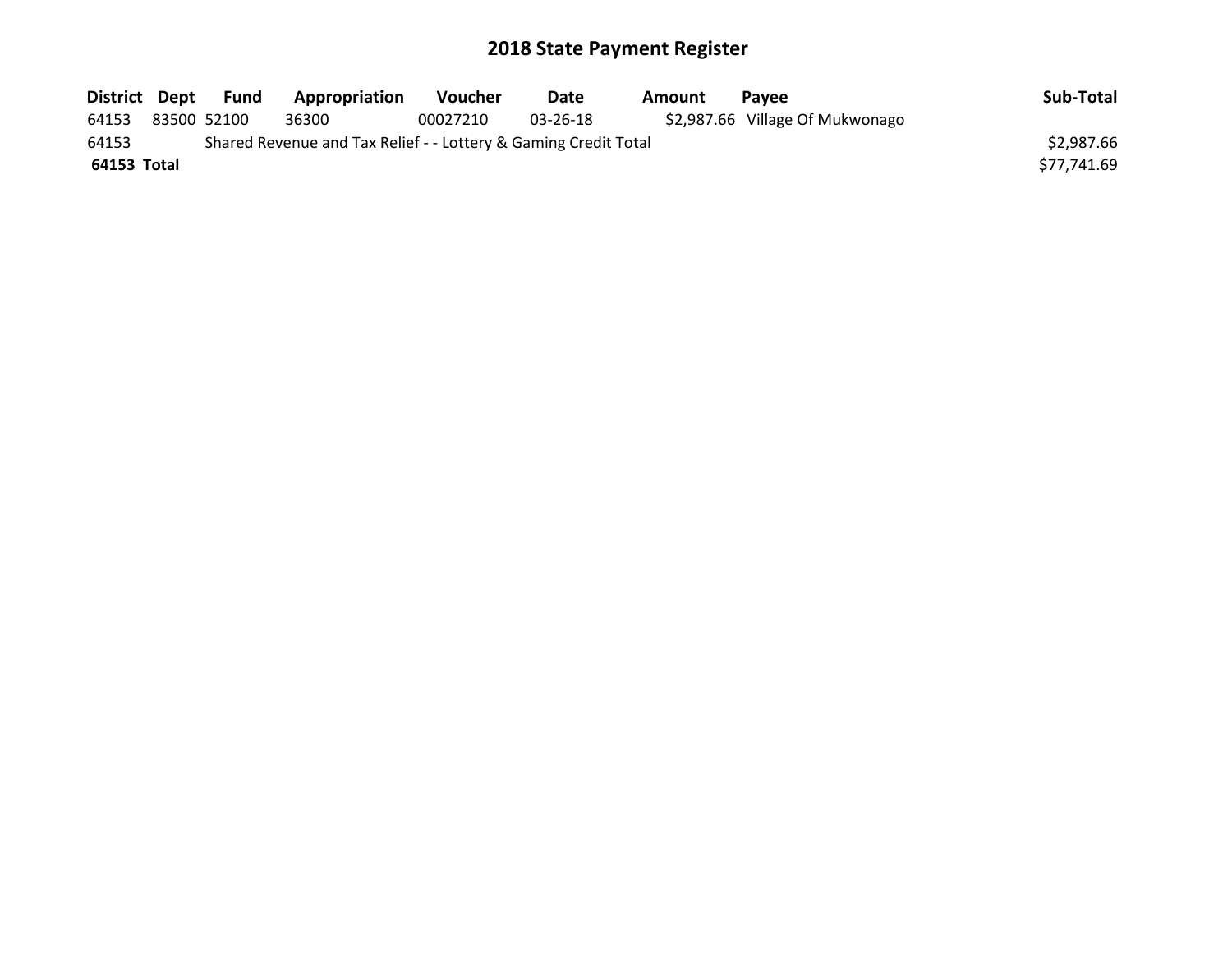| <b>District Dept</b> |             | <b>Fund</b> | Appropriation                                                                   | Voucher    | <b>Date</b>    | <b>Amount</b> | Payee                          | Sub-Total    |
|----------------------|-------------|-------------|---------------------------------------------------------------------------------|------------|----------------|---------------|--------------------------------|--------------|
| 64181                |             |             | Dept of Safety & Prof Services - - Fire Dues Distribution                       |            |                |               |                                |              |
| 64181                | 16500 10000 |             | 22500                                                                           | 00022658   | 07-26-18       |               | \$2,826.27 Village Of Sharon   |              |
| 64181                |             |             | Dept of Safety & Prof Services - - Fire Dues Distribution Total                 |            |                |               |                                | \$2,826.27   |
| 64181                |             |             | Dept of Natural Resources - - Fin Asst For Responsible Units                    |            |                |               |                                |              |
| 64181                | 37000 27400 |             | 67000                                                                           | 00235246   | $05 - 11 - 18$ |               | \$4,759.56 Village Of Sharon   |              |
| 64181                |             |             | Dept of Natural Resources - - Fin Asst For Responsible Units Total              |            |                |               |                                | \$4,759.56   |
| 64181                |             |             | WI Dept of Transportation - - Trns Aids To Mnc.-Sf                              |            |                |               |                                |              |
| 64181                |             | 39500 21100 | 19100                                                                           | 00205334   | $01 - 02 - 18$ |               | \$20,103.45 Village Of Sharon  |              |
| 64181                |             | 39500 21100 | 19100                                                                           | 00235842   | 04-02-18       |               | \$20,103.45 Village Of Sharon  |              |
| 64181                |             | 39500 21100 | 19100                                                                           | 00269541   | 07-02-18       |               | \$20,103.45 Village Of Sharon  |              |
| 64181                |             | 39500 21100 | 19100                                                                           | 00303593   | $10 - 01 - 18$ |               | \$20,103.46 Village Of Sharon  |              |
| 64181                |             |             | WI Dept of Transportation - - Trns Aids To Mnc.-Sf Total                        |            |                |               |                                | \$80,413.81  |
| 64181                |             |             | Department of Health Services - - Emergency Medical Services, Ai                |            |                |               |                                |              |
| 64181                | 43500 10000 |             | 11900                                                                           | 00229436   | 08-31-18       |               | \$4,630.56 Village Of Sharon   |              |
| 64181                |             |             | Department of Health Services - - Emergency Medical Services, Ai Total          | \$4,630.56 |                |               |                                |              |
| 64181                |             |             | Department of Health Services - - Prepaid Medical Transport Reimbursement       |            |                |               |                                |              |
| 64181                | 43500 10000 |             | 16300                                                                           | AMBULANCE  | 11-08-18       |               | \$2,454.61 Village Of Sharon   |              |
| 64181                |             |             | Department of Health Services - - Prepaid Medical Transport Reimbursement Total |            |                |               |                                | \$2,454.61   |
| 64181                |             |             | Department of Justice - - Law Enforcement Train, Local                          |            |                |               |                                |              |
| 64181                | 45500 10000 |             | 23100                                                                           | 00053700   | 10-18-18       |               | \$960.00 Village Of Sharon     |              |
| 64181                |             |             | Department of Justice - - Law Enforcement Train, Local Total                    |            |                |               |                                | \$960.00     |
| 64181                |             |             | Shared Revenue and Tax Relief - - Expenditure Restraint Program                 |            |                |               |                                |              |
| 64181                |             | 83500 10000 | 10100                                                                           | 00034316   | 07-23-18       |               | \$33,053.67 Village Of Sharon  |              |
| 64181                |             | 83500 10000 | 10100                                                                           | 00037203   | 11-19-18       |               | \$0.07 Village Of Sharon       |              |
| 64181                |             |             | Shared Revenue and Tax Relief - - Expenditure Restraint Program Total           |            |                |               |                                | \$33,053.74  |
| 64181                |             |             | Shared Revenue and Tax Relief - - County And Municipal Aid                      |            |                |               |                                |              |
| 64181                | 83500 10000 |             | 10500                                                                           | 00034316   | 07-23-18       |               | \$35,311.43 Village Of Sharon  |              |
| 64181                | 83500 10000 |             | 10500                                                                           | 00037203   | 11-19-18       |               | \$197,643.47 Village Of Sharon |              |
| 64181                |             |             | Shared Revenue and Tax Relief - - County And Municipal Aid Total                |            |                |               |                                | \$232,954.90 |
| 64181                |             |             | Shared Revenue and Tax Relief - - Exempt Computer Aid                           |            |                |               |                                |              |
| 64181                | 83500 10000 |             | 10900                                                                           | 00031478   | $07 - 23 - 18$ |               | \$614.91 Village Of Sharon     |              |
| 64181                |             |             | Shared Revenue and Tax Relief - - Exempt Computer Aid Total                     |            |                |               |                                | \$614.91     |
| 64181                |             |             | Shared Revenue and Tax Relief - - Lottery & Gaming Credit                       |            |                |               |                                |              |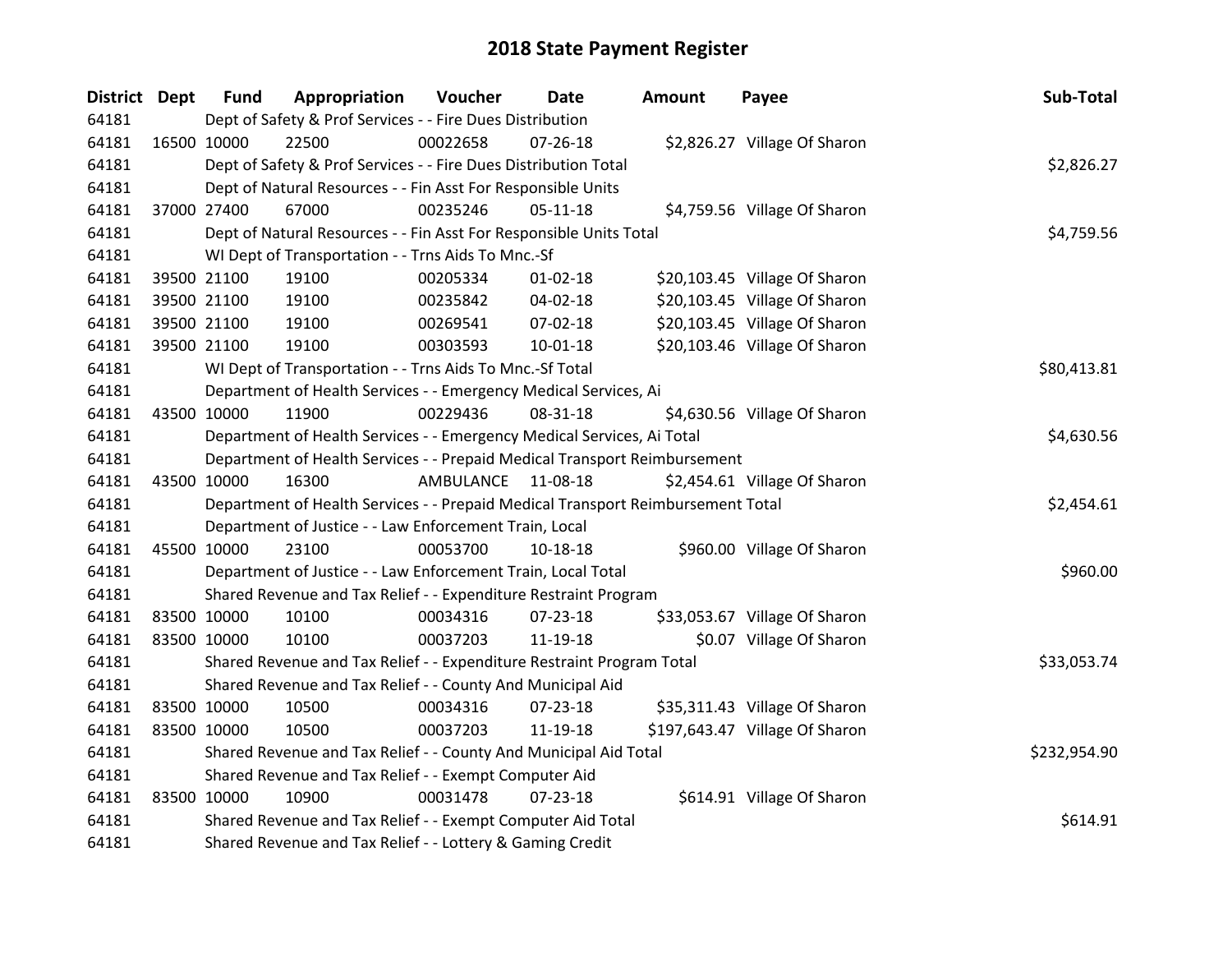| District Dept |             | Fund | Appropriation                                                   | <b>Voucher</b> | Date     | Amount | <b>Pavee</b>                 | Sub-Total    |
|---------------|-------------|------|-----------------------------------------------------------------|----------------|----------|--------|------------------------------|--------------|
| 64181         | 83500 52100 |      | 36300                                                           | 00027663       | 03-26-18 |        | \$2,656.08 Village Of Sharon |              |
| 64181         |             |      | Shared Revenue and Tax Relief - - Lottery & Gaming Credit Total |                |          |        |                              | \$2,656.08   |
| 64181 Total   |             |      |                                                                 |                |          |        |                              | \$365,324.44 |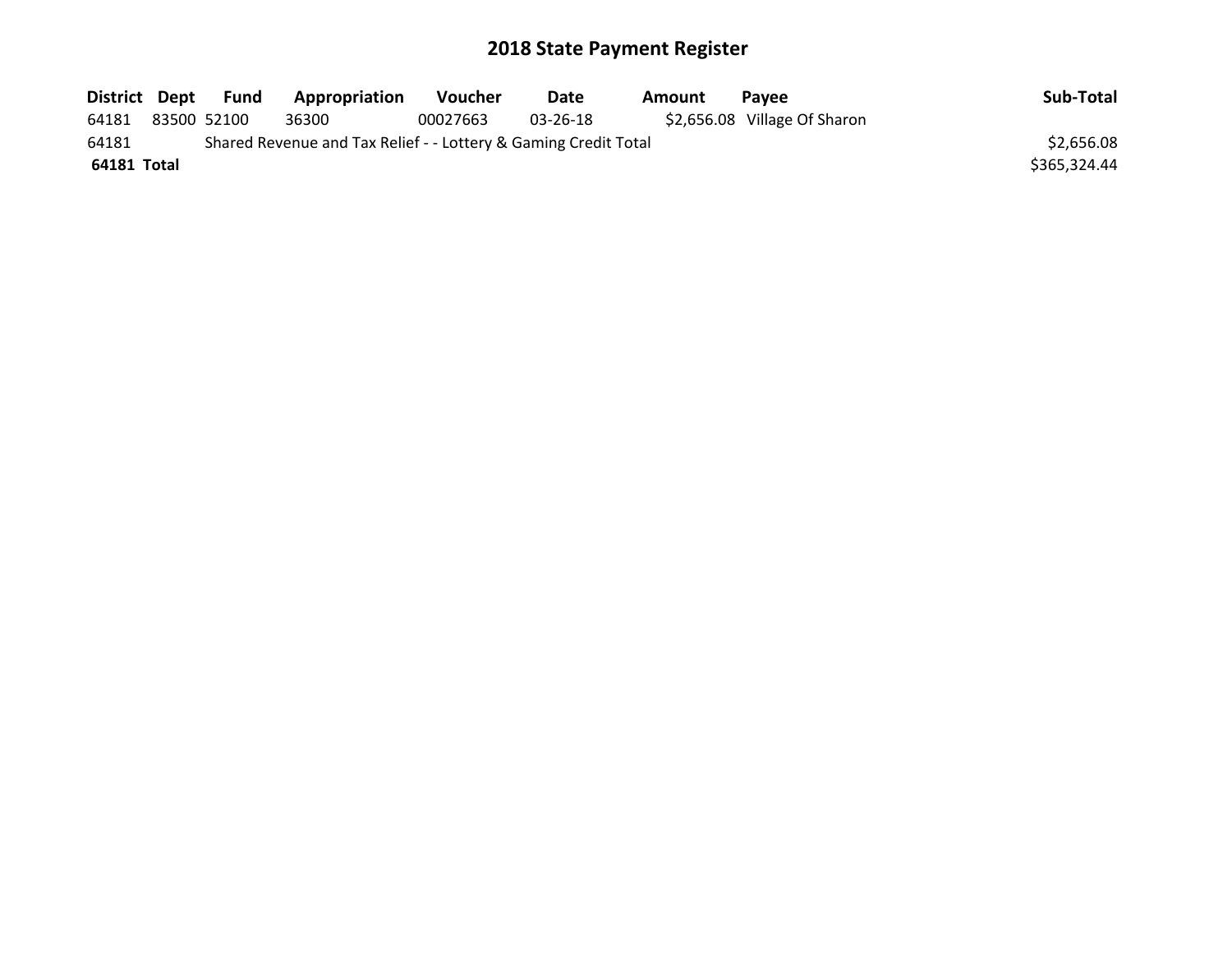| District Dept      |             | <b>Fund</b>                                                 | Appropriation                                                      | Voucher  | <b>Date</b>    | <b>Amount</b> | Payee                           | Sub-Total    |
|--------------------|-------------|-------------------------------------------------------------|--------------------------------------------------------------------|----------|----------------|---------------|---------------------------------|--------------|
| 64191              |             |                                                             | Dept of Safety & Prof Services - - Fire Dues Distribution          |          |                |               |                                 |              |
| 64191              | 16500 10000 |                                                             | 22500                                                              | 00022659 | $07 - 25 - 18$ |               | \$8,681.32 Village Of Walworth  |              |
| 64191              |             |                                                             | Dept of Safety & Prof Services - - Fire Dues Distribution Total    |          |                |               |                                 | \$8,681.32   |
| 64191              |             |                                                             | Dept of Natural Resources - - Fin Asst For Responsible Units       |          |                |               |                                 |              |
| 64191              | 37000 27400 |                                                             | 67000                                                              | 00235890 | $05 - 11 - 18$ |               | \$8,507.93 Village Of Walworth  |              |
| 64191              |             |                                                             | Dept of Natural Resources - - Fin Asst For Responsible Units Total |          | \$8,507.93     |               |                                 |              |
| 64191              |             |                                                             | WI Dept of Transportation - - Trns Aids To Mnc.-Sf                 |          |                |               |                                 |              |
| 64191              |             | 39500 21100                                                 | 19100                                                              | 00205335 | $01 - 02 - 18$ |               | \$26,819.04 Village Of Walworth |              |
| 64191              |             | 39500 21100                                                 | 19100                                                              | 00235843 | 04-02-18       |               | \$26,819.04 Village Of Walworth |              |
| 64191              |             | 39500 21100                                                 | 19100                                                              | 00269542 | 07-02-18       |               | \$26,819.04 Village Of Walworth |              |
| 64191              |             | 39500 21100                                                 | 19100                                                              | 00303594 | $10 - 01 - 18$ |               | \$26,819.05 Village Of Walworth |              |
| 64191              |             |                                                             | WI Dept of Transportation - - Trns Aids To Mnc.-Sf Total           |          |                |               |                                 | \$107,276.17 |
| 64191              |             |                                                             | Department of Health Services - - Federal Project Aids             |          |                |               |                                 |              |
| 64191              | 43500 10000 |                                                             | 15000                                                              | 00202013 | $04 - 27 - 18$ |               | \$1,500.00 Village Of Walworth  |              |
| 64191              |             |                                                             | Department of Health Services - - Federal Project Aids Total       |          |                |               |                                 | \$1,500.00   |
| 64191              |             |                                                             | Department of Justice - - Law Enforcement Train, Local             |          |                |               |                                 |              |
| 64191              | 45500 10000 |                                                             | 23100                                                              | 00047122 | 06-18-18       |               | \$1,280.00 Village Of Walworth  |              |
| 64191              |             |                                                             | Department of Justice - - Law Enforcement Train, Local Total       |          |                |               |                                 | \$1,280.00   |
| 64191              |             |                                                             | Shared Revenue and Tax Relief - - County And Municipal Aid         |          |                |               |                                 |              |
| 64191              |             | 83500 10000                                                 | 10500                                                              | 00034317 | 07-23-18       |               | \$6,599.97 Village Of Walworth  |              |
| 64191              | 83500 10000 |                                                             | 10500                                                              | 00037204 | 11-19-18       |               | \$37,399.84 Village Of Walworth |              |
| 64191              |             |                                                             | Shared Revenue and Tax Relief - - County And Municipal Aid Total   |          |                |               |                                 | \$43,999.81  |
| 64191              |             |                                                             | Shared Revenue and Tax Relief - - Exempt Computer Aid              |          |                |               |                                 |              |
| 64191              | 83500 10000 |                                                             | 10900                                                              | 00031479 | 07-23-18       |               | \$7,209.44 Village Of Walworth  |              |
| 64191              | 83500 10000 |                                                             | 10900                                                              | 00032548 | $07 - 23 - 18$ |               | \$12,779.85 Village Of Walworth |              |
| 64191              |             | Shared Revenue and Tax Relief - - Exempt Computer Aid Total |                                                                    |          |                |               |                                 | \$19,989.29  |
| 64191              |             |                                                             | Shared Revenue and Tax Relief - - Utility Aid                      |          |                |               |                                 |              |
| 64191              | 83500 10000 |                                                             | 11000                                                              | 00034317 | 07-23-18       |               | \$687.92 Village Of Walworth    |              |
| 64191              | 83500 10000 |                                                             | 11000                                                              | 00037204 | 11-19-18       |               | \$32,710.02 Village Of Walworth |              |
| 64191              |             |                                                             | Shared Revenue and Tax Relief - - Utility Aid Total                |          |                |               |                                 | \$33,397.94  |
| <b>64191 Total</b> |             |                                                             |                                                                    |          |                |               |                                 | \$224,632.46 |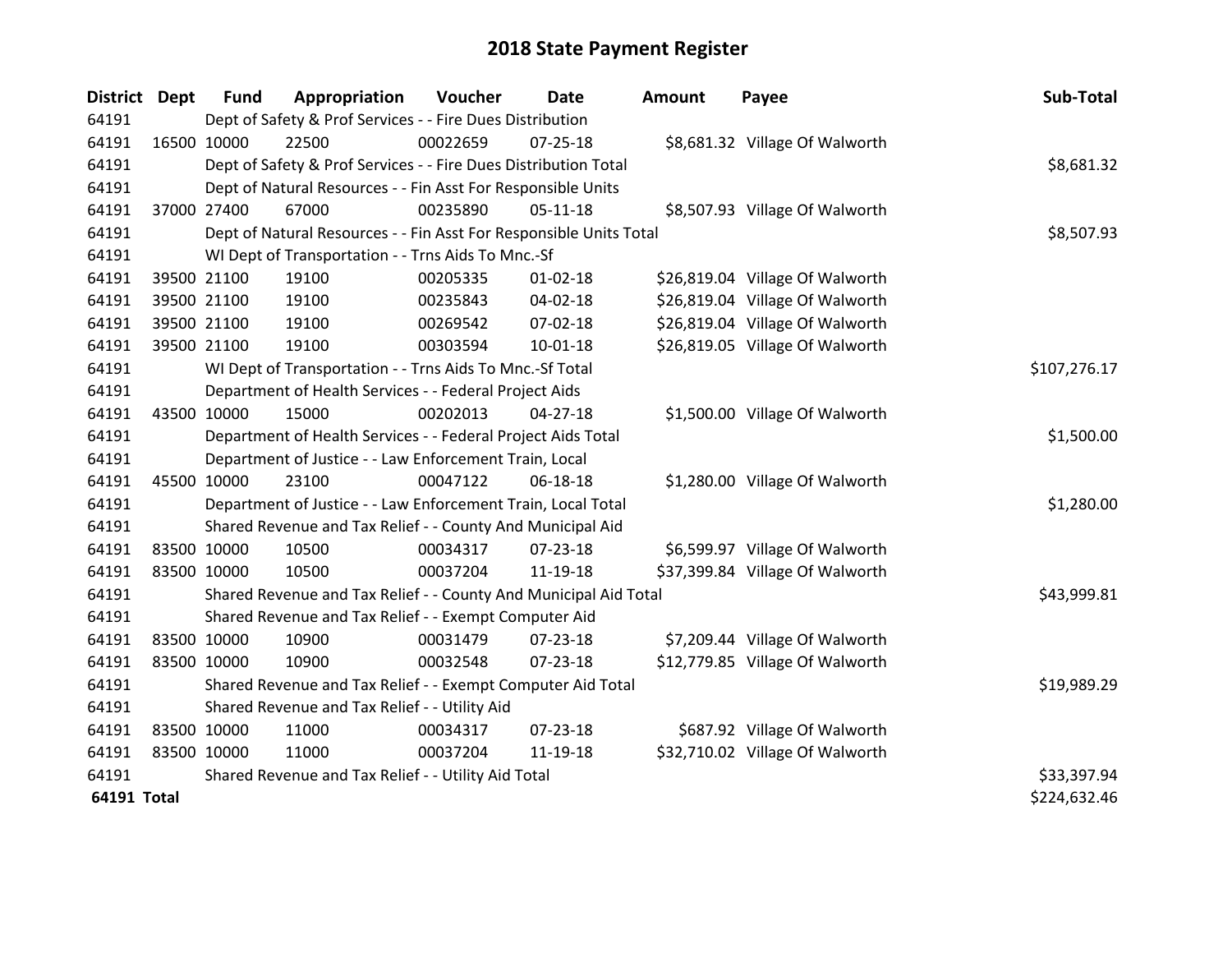| District Dept      |             | <b>Fund</b> | Appropriation                                                          | Voucher    | <b>Date</b>    | <b>Amount</b> | Payee                               | Sub-Total    |
|--------------------|-------------|-------------|------------------------------------------------------------------------|------------|----------------|---------------|-------------------------------------|--------------|
| 64192              |             |             | Dept of Safety & Prof Services - - Fire Dues Distribution              |            |                |               |                                     |              |
| 64192              |             | 16500 10000 | 22500                                                                  | 00024457   | 07-23-18       |               | \$24,145.16 Village Of Williams Bay |              |
| 64192              |             |             | Dept of Safety & Prof Services - - Fire Dues Distribution Total        |            |                |               |                                     | \$24,145.16  |
| 64192              |             |             | Dept of Natural Resources - - Fin Asst For Responsible Units           |            |                |               |                                     |              |
| 64192              |             | 37000 27400 | 67000                                                                  | 00235792   | $05-11-18$     |               | \$8,129.92 Village Of Williams Bay  |              |
| 64192              |             |             | Dept of Natural Resources - - Fin Asst For Responsible Units Total     | \$8,129.92 |                |               |                                     |              |
| 64192              |             |             | WI Dept of Transportation - - Trns Aids To Mnc.-Sf                     |            |                |               |                                     |              |
| 64192              |             | 39500 21100 | 19100                                                                  | 00205336   | $01 - 02 - 18$ |               | \$53,102.43 Village Of Williams Bay |              |
| 64192              |             | 39500 21100 | 19100                                                                  | 00235844   | 04-02-18       |               | \$53,102.43 Village Of Williams Bay |              |
| 64192              |             | 39500 21100 | 19100                                                                  | 00269543   | $07-02-18$     |               | \$53,102.43 Village Of Williams Bay |              |
| 64192              |             | 39500 21100 | 19100                                                                  | 00303595   | 10-01-18       |               | \$53,102.43 Village Of Williams Bay |              |
| 64192              |             |             | WI Dept of Transportation - - Trns Aids To Mnc.-Sf Total               |            |                |               |                                     | \$212,409.72 |
| 64192              |             |             | Department of Health Services - - Emergency Medical Services, Ai       |            |                |               |                                     |              |
| 64192              | 43500 10000 |             | 11900                                                                  | 00234504   | 09-24-18       |               | \$4,690.68 Village Of Williams Bay  |              |
| 64192              |             |             | Department of Health Services - - Emergency Medical Services, Ai Total |            |                |               |                                     | \$4,690.68   |
| 64192              |             |             | Department of Justice - - Law Enforcement Train, Local                 |            |                |               |                                     |              |
| 64192              |             | 45500 10000 | 23100                                                                  | 00045765   | $05-14-18$     |               | \$960.00 Village Of Williams Bay    |              |
| 64192              |             | 45500 10000 | 23100                                                                  | 00054689   | 11-02-18       |               | \$160.00 Village Of Williams Bay    |              |
| 64192              |             |             | Department of Justice - - Law Enforcement Train, Local Total           |            |                |               |                                     | \$1,120.00   |
| 64192              |             |             | Shared Revenue and Tax Relief - - County And Municipal Aid             |            |                |               |                                     |              |
| 64192              | 83500 10000 |             | 10500                                                                  | 00034318   | 07-23-18       |               | \$4,497.02 Village Of Williams Bay  |              |
| 64192              | 83500 10000 |             | 10500                                                                  | 00037205   | 11-19-18       |               | \$25,483.09 Village Of Williams Bay |              |
| 64192              |             |             | Shared Revenue and Tax Relief - - County And Municipal Aid Total       |            |                |               |                                     | \$29,980.11  |
| 64192              |             |             | Shared Revenue and Tax Relief - - Exempt Computer Aid                  |            |                |               |                                     |              |
| 64192              | 83500 10000 |             | 10900                                                                  | 00031480   | $07 - 23 - 18$ |               | \$458.64 Village Of Williams Bay    |              |
| 64192              |             |             | Shared Revenue and Tax Relief - - Exempt Computer Aid Total            |            |                |               |                                     | \$458.64     |
| 64192              |             |             | Shared Revenue and Tax Relief - - Utility Aid                          |            |                |               |                                     |              |
| 64192              | 83500 10000 |             | 11000                                                                  | 00034318   | 07-23-18       |               | \$316.45 Village Of Williams Bay    |              |
| 64192              | 83500 10000 |             | 11000                                                                  | 00037205   | 11-19-18       |               | \$1,799.82 Village Of Williams Bay  |              |
| 64192              |             |             | Shared Revenue and Tax Relief - - Utility Aid Total                    |            |                |               |                                     | \$2,116.27   |
| <b>64192 Total</b> |             |             |                                                                        |            |                |               |                                     | \$283,050.50 |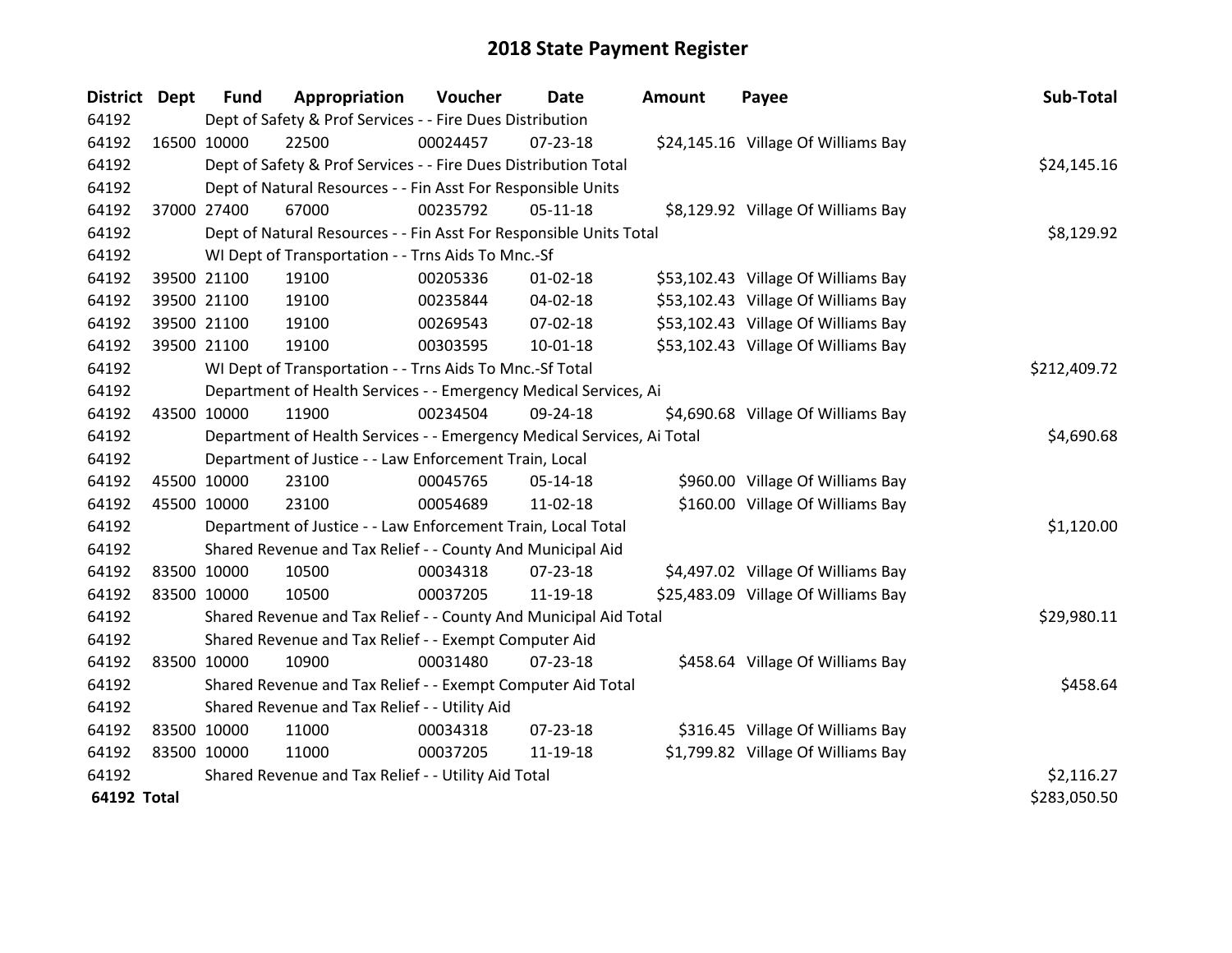| District Dept | <b>Fund</b>                                                | Appropriation                                                         | Voucher  | Date           | <b>Amount</b> | Payee                        | Sub-Total    |
|---------------|------------------------------------------------------------|-----------------------------------------------------------------------|----------|----------------|---------------|------------------------------|--------------|
| 64216         |                                                            | Dept of Safety & Prof Services - - Fire Dues Distribution             |          |                |               |                              |              |
| 64216         | 16500 10000                                                | 22500                                                                 | 00022660 | $07 - 26 - 18$ |               | \$24,574.20 City Of Delavan  |              |
| 64216         |                                                            | Dept of Safety & Prof Services - - Fire Dues Distribution Total       |          |                |               |                              | \$24,574.20  |
| 64216         |                                                            | Dept of Natural Resources - - Fin Asst For Responsible Units          |          |                |               |                              |              |
| 64216         | 37000 27400                                                | 67000                                                                 | 00235315 | $05-11-18$     |               | \$25,753.60 City Of Delavan  |              |
| 64216         |                                                            | Dept of Natural Resources - - Fin Asst For Responsible Units Total    |          |                |               |                              | \$25,753.60  |
| 64216         |                                                            | WI Dept of Transportation - - Conn Hwy Aids St Fds                    |          |                |               |                              |              |
| 64216         | 39500 21100                                                | 16200                                                                 | 00205637 | $01 - 02 - 18$ |               | \$17,054.39 City Of Delavan  |              |
| 64216         | 39500 21100                                                | 16200                                                                 | 00236145 | 04-02-18       |               | \$17,054.39 City Of Delavan  |              |
| 64216         | 39500 21100                                                | 16200                                                                 | 00269844 | 07-02-18       |               | \$17,054.39 City Of Delavan  |              |
| 64216         | 39500 21100                                                | 16200                                                                 | 00303896 | $10 - 01 - 18$ |               | \$17,054.41 City Of Delavan  |              |
| 64216         |                                                            | WI Dept of Transportation - - Conn Hwy Aids St Fds Total              |          |                |               |                              | \$68,217.58  |
| 64216         |                                                            | WI Dept of Transportation - - Trns Aids To Mnc.-Sf                    |          |                |               |                              |              |
| 64216         | 39500 21100                                                | 19100                                                                 | 00205337 | $01 - 02 - 18$ |               | \$122,807.55 City Of Delavan |              |
| 64216         | 39500 21100                                                | 19100                                                                 | 00235845 | 04-02-18       |               | \$122,807.55 City Of Delavan |              |
| 64216         | 39500 21100                                                | 19100                                                                 | 00269544 | 07-02-18       |               | \$122,807.55 City Of Delavan |              |
| 64216         | 39500 21100                                                | 19100                                                                 | 00303596 | 10-01-18       |               | \$122,807.55 City Of Delavan |              |
| 64216         |                                                            | WI Dept of Transportation - - Trns Aids To Mnc.-Sf Total              |          |                |               |                              | \$491,230.20 |
| 64216         |                                                            | WI Dept of Transportation - - Loc Rd Imp Prg St Fd                    |          |                |               |                              |              |
| 64216         | 39500 21100                                                | 27800                                                                 | 00334854 | 12-21-18       |               | \$23,673.00 City Of Delavan  |              |
| 64216         |                                                            | WI Dept of Transportation - - Loc Rd Imp Prg St Fd Total              |          |                |               |                              | \$23,673.00  |
| 64216         |                                                            | Department of Justice - - Law Enforcement Train, Local                |          |                |               |                              |              |
| 64216         | 45500 10000                                                | 23100                                                                 | 00052396 | $10 - 01 - 18$ |               | \$3,680.00 City Of Delavan   |              |
| 64216         |                                                            | Department of Justice - - Law Enforcement Train, Local Total          |          |                |               |                              | \$3,680.00   |
| 64216         |                                                            | Department of Revenue - - Payments For Municipal Svcs                 |          |                |               |                              |              |
| 64216         | 56600 10000                                                | 50100                                                                 | 00026951 | $01 - 31 - 18$ |               | \$89,709.44 City Of Delavan  |              |
| 64216         |                                                            | Department of Revenue - - Payments For Municipal Svcs Total           |          |                |               |                              | \$89,709.44  |
| 64216         |                                                            | Shared Revenue and Tax Relief - - Expenditure Restraint Program       |          |                |               |                              |              |
| 64216         | 83500 10000                                                | 10100                                                                 | 00034319 | 07-23-18       |               | \$205,985.24 City Of Delavan |              |
| 64216         | 83500 10000                                                | 10100                                                                 | 00037206 | 11-19-18       |               | \$0.01 City Of Delavan       |              |
| 64216         |                                                            | Shared Revenue and Tax Relief - - Expenditure Restraint Program Total |          |                |               |                              | \$205,985.25 |
| 64216         | Shared Revenue and Tax Relief - - County And Municipal Aid |                                                                       |          |                |               |                              |              |
| 64216         | 83500 10000                                                | 10500                                                                 | 00034319 | 07-23-18       |               | \$51,740.94 City Of Delavan  |              |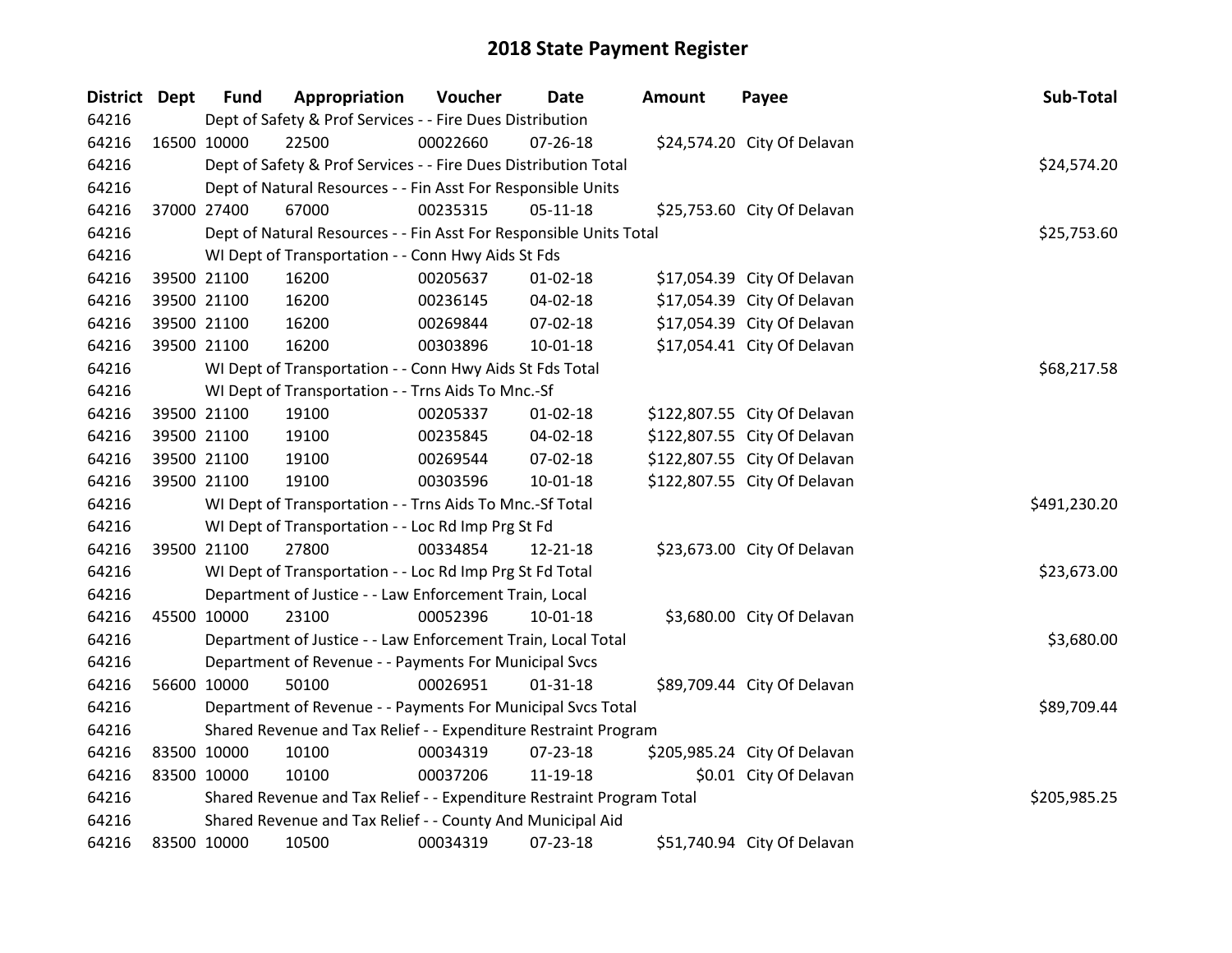| District Dept |             | <b>Fund</b> | Appropriation                                                    | Voucher  | Date           | <b>Amount</b> | Payee                        | Sub-Total      |
|---------------|-------------|-------------|------------------------------------------------------------------|----------|----------------|---------------|------------------------------|----------------|
| 64216         |             | 83500 10000 | 10500                                                            | 00037206 | 11-19-18       |               | \$293,198.66 City Of Delavan |                |
| 64216         |             |             | Shared Revenue and Tax Relief - - County And Municipal Aid Total |          |                |               |                              | \$344,939.60   |
| 64216         |             |             | Shared Revenue and Tax Relief - - Exempt Computer Aid            |          |                |               |                              |                |
| 64216         | 83500 10000 |             | 10900                                                            | 00031481 | $07 - 23 - 18$ |               | \$53,952.61 City Of Delavan  |                |
| 64216         |             | 83500 10000 | 10900                                                            | 00032549 | $07 - 23 - 18$ |               | \$5,667.87 City Of Delavan   |                |
| 64216         |             |             | Shared Revenue and Tax Relief - - Exempt Computer Aid Total      |          |                |               |                              | \$59,620.48    |
| 64216         |             |             | Shared Revenue and Tax Relief - - Utility Aid                    |          |                |               |                              |                |
| 64216         | 83500 10000 |             | 11000                                                            | 00034319 | 07-23-18       |               | \$961.84 City Of Delavan     |                |
| 64216         |             | 83500 10000 | 11000                                                            | 00037206 | 11-19-18       |               | \$5,537.94 City Of Delavan   |                |
| 64216         |             |             | Shared Revenue and Tax Relief - - Utility Aid Total              |          |                |               |                              | \$6,499.78     |
| 64216 Total   |             |             |                                                                  |          |                |               |                              | \$1,343,883.13 |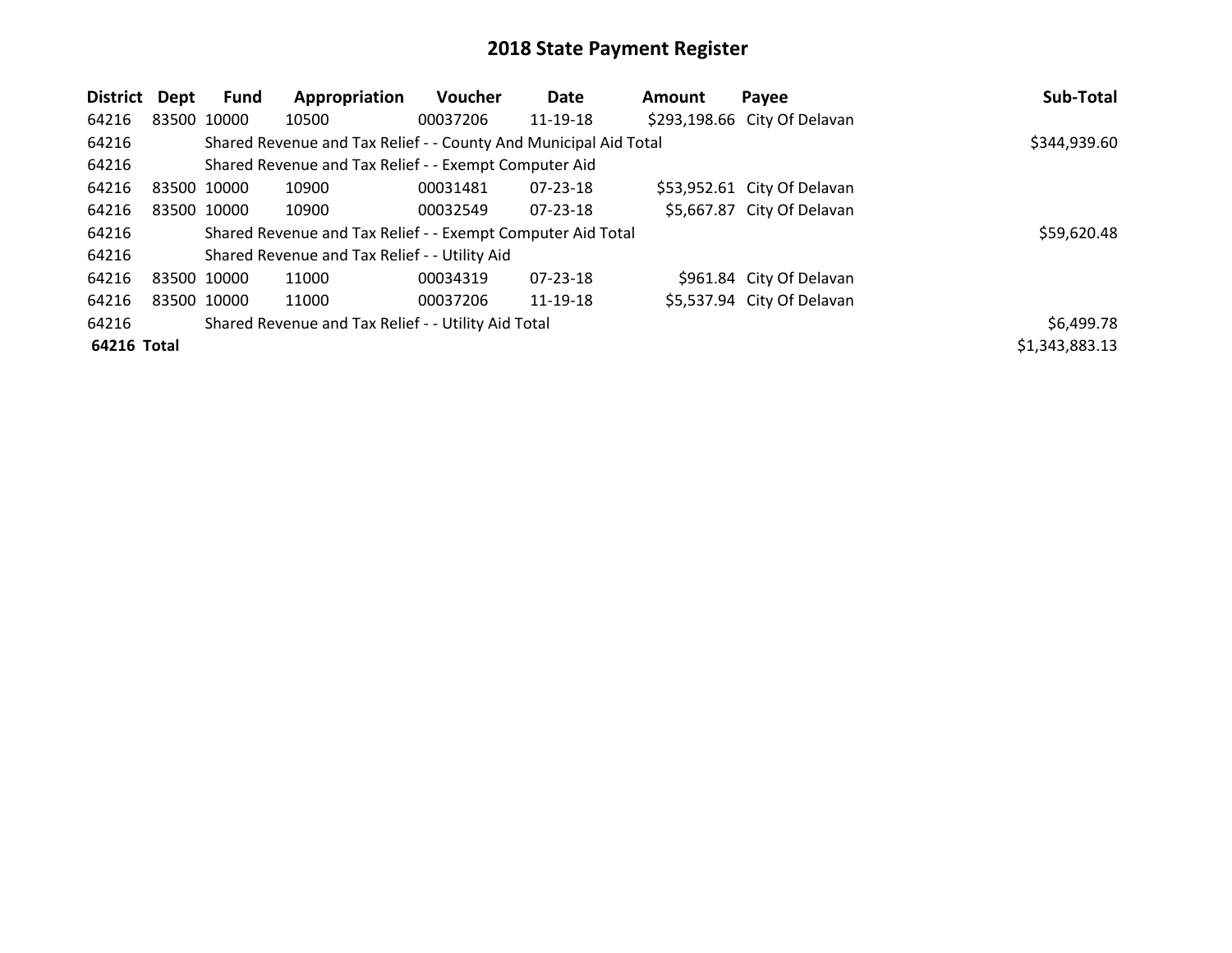| District Dept | <b>Fund</b> | Appropriation                                                      | Voucher  | <b>Date</b>    | Amount | Payee                        | Sub-Total    |
|---------------|-------------|--------------------------------------------------------------------|----------|----------------|--------|------------------------------|--------------|
| 64221         |             | Dept of Safety & Prof Services - - Fire Dues Distribution          |          |                |        |                              |              |
| 64221         | 16500 10000 | 22500                                                              | 00018130 | 07-02-18       |        | \$31,310.87 City Of Elkhorn  |              |
| 64221         |             | Dept of Safety & Prof Services - - Fire Dues Distribution Total    |          |                |        |                              | \$31,310.87  |
| 64221         |             | Dept of Natural Resources - - Fin Asst For Responsible Units       |          |                |        |                              |              |
| 64221         | 37000 27400 | 67000                                                              | 00235366 | $05 - 11 - 18$ |        | \$13,799.23 City Of Elkhorn  |              |
| 64221         |             | Dept of Natural Resources - - Fin Asst For Responsible Units Total |          |                |        |                              | \$13,799.23  |
| 64221         |             | WI Dept of Transportation - - Conn Hwy Aids St Fds                 |          |                |        |                              |              |
| 64221         | 39500 21100 | 16200                                                              | 00205638 | $01 - 02 - 18$ |        | \$25,731.33 City Of Elkhorn  |              |
| 64221         | 39500 21100 | 16200                                                              | 00236146 | 04-02-18       |        | \$25,731.33 City Of Elkhorn  |              |
| 64221         | 39500 21100 | 16200                                                              | 00269845 | 07-02-18       |        | \$25,731.33 City Of Elkhorn  |              |
| 64221         | 39500 21100 | 16200                                                              | 00303897 | 10-01-18       |        | \$25,731.35 City Of Elkhorn  |              |
| 64221         |             | WI Dept of Transportation - - Conn Hwy Aids St Fds Total           |          |                |        |                              | \$102,925.34 |
| 64221         |             | WI Dept of Transportation - - Trns Aids To Mnc.-Sf                 |          |                |        |                              |              |
| 64221         | 39500 21100 | 19100                                                              | 00205338 | $01 - 02 - 18$ |        | \$119,851.43 City Of Elkhorn |              |
| 64221         | 39500 21100 | 19100                                                              | 00235846 | 04-02-18       |        | \$119,851.43 City Of Elkhorn |              |
| 64221         | 39500 21100 | 19100                                                              | 00269545 | 07-02-18       |        | \$119,851.43 City Of Elkhorn |              |
| 64221         | 39500 21100 | 19100                                                              | 00303597 | $10 - 01 - 18$ |        | \$119,851.43 City Of Elkhorn |              |
| 64221         |             | WI Dept of Transportation - - Trns Aids To Mnc.-Sf Total           |          |                |        |                              | \$479,405.72 |
| 64221         |             | WI Dept of Transportation - - Hwy Mgmt & Opers Sf                  |          |                |        |                              |              |
| 64221         | 39500 21100 | 36500                                                              | 00209883 | 01-09-18       |        | \$152.60 City Of Elkhorn     |              |
| 64221         | 39500 21100 | 36500                                                              | 00221345 | $02 - 12 - 18$ |        | \$271.94 City Of Elkhorn     |              |
| 64221         | 39500 21100 | 36500                                                              | 00228331 | 03-06-18       |        | \$176.63 City Of Elkhorn     |              |
| 64221         | 39500 21100 | 36500                                                              | 00239548 | 04-06-18       |        | \$160.86 City Of Elkhorn     |              |
| 64221         | 39500 21100 | 36500                                                              | 00240470 | $04 - 10 - 18$ |        | \$18.90 City Of Elkhorn      |              |
| 64221         | 39500 21100 | 36500                                                              | 00253465 | 05-14-18       |        | \$161.40 City Of Elkhorn     |              |
| 64221         | 39500 21100 | 36500                                                              | 00262596 | 06-12-18       |        | \$142.13 City Of Elkhorn     |              |
| 64221         | 39500 21100 | 36500                                                              | 00263402 | 06-14-18       |        | \$56.13 City Of Elkhorn      |              |
| 64221         | 39500 21100 | 36500                                                              | 00275245 | $07 - 13 - 18$ |        | \$144.81 City Of Elkhorn     |              |
| 64221         | 39500 21100 | 36500                                                              | 00295364 | 09-10-18       |        | \$145.94 City Of Elkhorn     |              |
| 64221         | 39500 21100 | 36500                                                              | 00296073 | 09-12-18       |        | \$288.14 City Of Elkhorn     |              |
| 64221         | 39500 21100 | 36500                                                              | 00309025 | 10-09-18       |        | \$1.94 City Of Elkhorn       |              |
| 64221         | 39500 21100 | 36500                                                              | 00320672 | 11-07-18       |        | \$173.35 City Of Elkhorn     |              |
| 64221         | 39500 21100 | 36500                                                              | 00329215 | 12-06-18       |        | \$180.08 City Of Elkhorn     |              |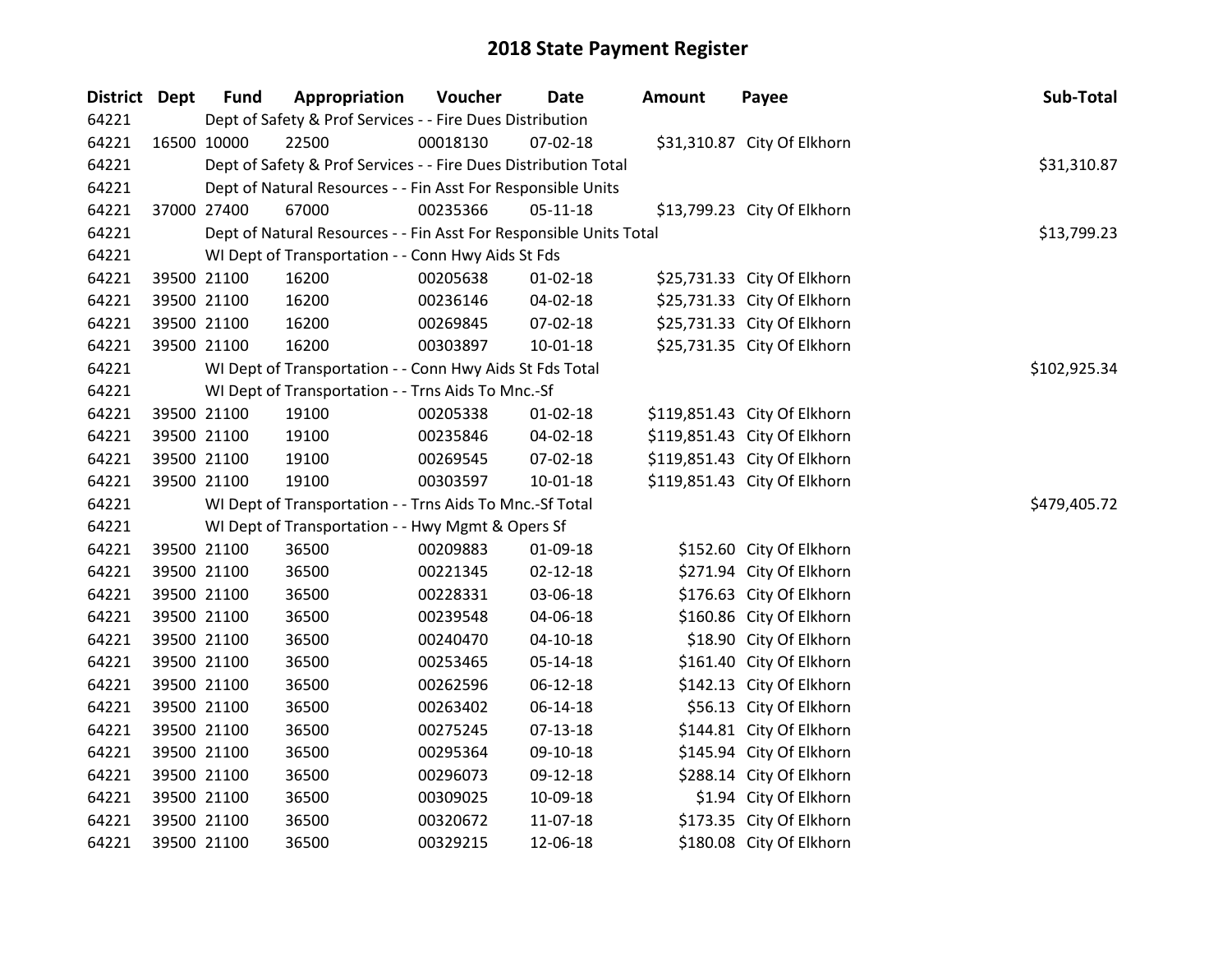| District Dept |             | <b>Fund</b> | Appropriation                                                          | Voucher  | <b>Date</b>    | Amount | Payee                      | Sub-Total  |
|---------------|-------------|-------------|------------------------------------------------------------------------|----------|----------------|--------|----------------------------|------------|
| 64221         |             |             | WI Dept of Transportation - - Hwy Mgmt & Opers Sf Total                |          |                |        |                            | \$2,074.85 |
| 64221         |             |             | WI Dept of Transportation - - Dept Mgt & Oper St Fd                    |          |                |        |                            |            |
| 64221         |             | 39500 21100 | 46100                                                                  | 00209883 | 01-09-18       |        | \$592.90 City Of Elkhorn   |            |
| 64221         |             | 39500 21100 | 46100                                                                  | 00221345 | 02-12-18       |        | \$771.34 City Of Elkhorn   |            |
| 64221         |             | 39500 21100 | 46100                                                                  | 00228331 | 03-06-18       |        | \$745.82 City Of Elkhorn   |            |
| 64221         |             | 39500 21100 | 46100                                                                  | 00239548 | 04-06-18       |        | \$743.44 City Of Elkhorn   |            |
| 64221         |             | 39500 21100 | 46100                                                                  | 00253465 | 05-14-18       |        | \$756.89 City Of Elkhorn   |            |
| 64221         |             | 39500 21100 | 46100                                                                  | 00262596 | 06-12-18       |        | \$741.74 City Of Elkhorn   |            |
| 64221         |             | 39500 21100 | 46100                                                                  | 00275245 | $07 - 13 - 18$ |        | \$804.32 City Of Elkhorn   |            |
| 64221         |             | 39500 21100 | 46100                                                                  | 00295364 | 09-10-18       |        | \$953.81 City Of Elkhorn   |            |
| 64221         |             | 39500 21100 | 46100                                                                  | 00296073 | 09-12-18       |        | \$1,862.70 City Of Elkhorn |            |
| 64221         |             | 39500 21100 | 46100                                                                  | 00320672 | 11-07-18       |        | \$782.76 City Of Elkhorn   |            |
| 64221         |             | 39500 21100 | 46100                                                                  | 00329215 | 12-06-18       |        | \$730.35 City Of Elkhorn   |            |
| 64221         |             |             | WI Dept of Transportation - - Dept Mgt & Oper St Fd Total              |          |                |        |                            | \$9,486.07 |
| 64221         |             |             | Department of Health Services - - Emergency Medical Services, Ai       |          |                |        |                            |            |
| 64221         |             | 43500 10000 | 11900                                                                  | 00229334 | 08-31-18       |        | \$5,845.05 City Of Elkhorn |            |
| 64221         |             |             | Department of Health Services - - Emergency Medical Services, Ai Total |          |                |        |                            | \$5,845.05 |
| 64221         |             |             | Department of Health Services - - Federal Project Aids                 |          |                |        |                            |            |
| 64221         |             | 43500 10000 | 15000                                                                  | 00202015 | 04-27-18       |        | \$1,500.00 City Of Elkhorn |            |
| 64221         |             |             | Department of Health Services - - Federal Project Aids Total           |          |                |        |                            | \$1,500.00 |
| 64221         |             |             | Department of Justice - - Law Enforcement Train, Local                 |          |                |        |                            |            |
| 64221         |             | 45500 10000 | 23100                                                                  | 00052745 | 10-04-18       |        | \$2,400.00 City Of Elkhorn |            |
| 64221         |             |             | Department of Justice - - Law Enforcement Train, Local Total           |          |                |        |                            | \$2,400.00 |
| 64221         |             |             | Department of Military Affairs - - Energy Costs, Energy-Related A      |          |                |        |                            |            |
| 64221         |             | 46500 10000 | 10600                                                                  | 00036967 | $01 - 10 - 18$ |        | \$767.74 City Of Elkhorn   |            |
| 64221         |             | 46500 10000 | 10600                                                                  | 00039182 | 02-14-18       |        | \$917.11 City Of Elkhorn   |            |
| 64221         |             | 46500 10000 | 10600                                                                  | 00040165 | 03-09-18       |        | \$756.15 City Of Elkhorn   |            |
| 64221         |             | 46500 10000 | 10600                                                                  | 00041841 | $04 - 17 - 18$ |        | \$906.61 City Of Elkhorn   |            |
| 64221         |             | 46500 10000 | 10600                                                                  | 00042694 | 05-07-18       |        | \$740.06 City Of Elkhorn   |            |
| 64221         |             | 46500 10000 | 10600                                                                  | 00044653 | 06-14-18       |        | \$692.16 City Of Elkhorn   |            |
| 64221         |             | 46500 10000 | 10600                                                                  | 00046264 | 07-12-18       |        | \$711.08 City Of Elkhorn   |            |
| 64221         |             | 46500 10000 | 10600                                                                  | 00047330 | 08-03-18       |        | \$758.81 City Of Elkhorn   |            |
| 64221         | 46500 10000 |             | 10600                                                                  | 00049254 | 09-18-18       |        | \$897.52 City Of Elkhorn   |            |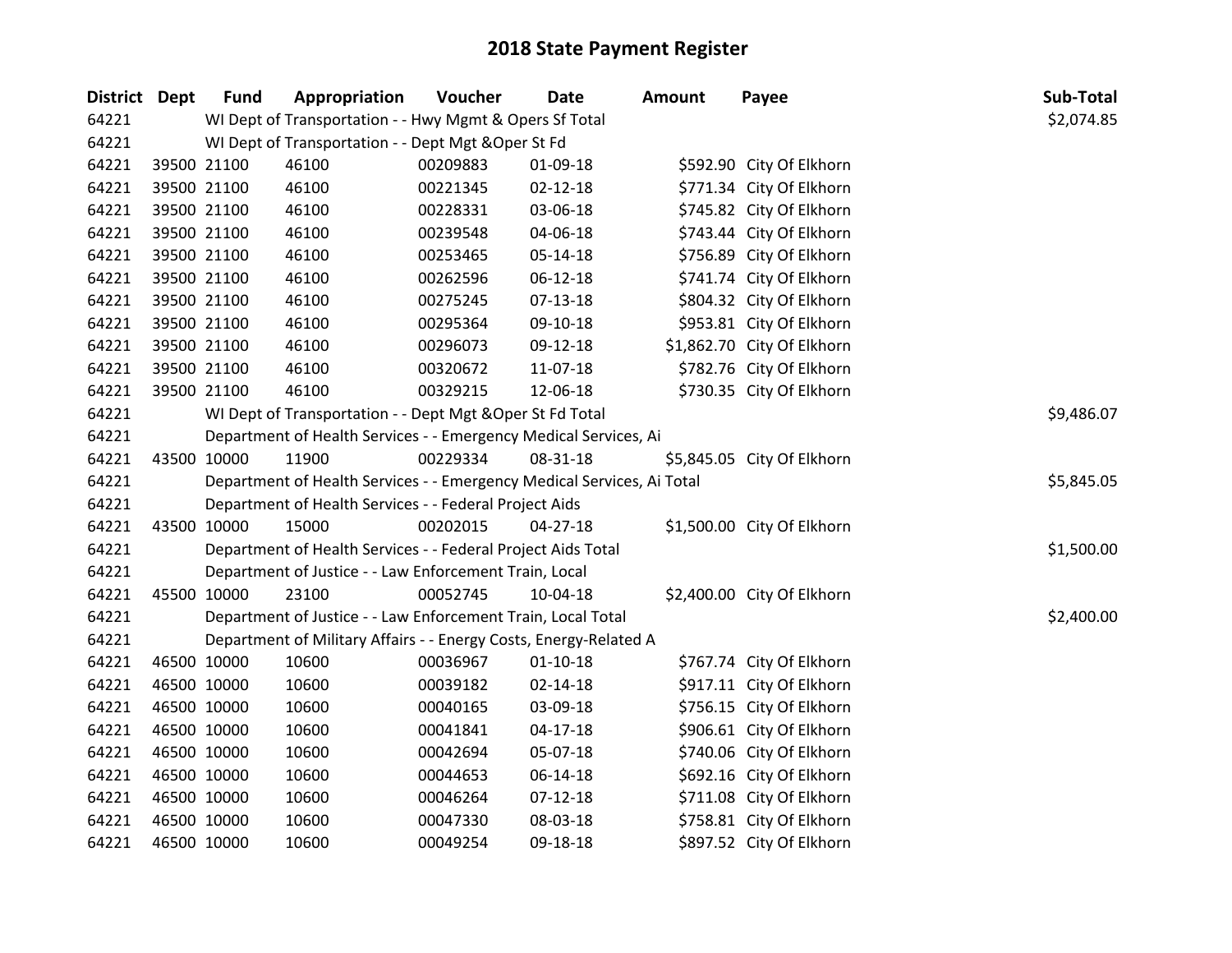| <b>District</b>    | Dept  | <b>Fund</b> | Appropriation                                                           | Voucher  | <b>Date</b>    | <b>Amount</b> | Payee                        | Sub-Total      |
|--------------------|-------|-------------|-------------------------------------------------------------------------|----------|----------------|---------------|------------------------------|----------------|
| 64221              |       | 46500 10000 | 10600                                                                   | 00050291 | $10 - 11 - 18$ |               | \$811.76 City Of Elkhorn     |                |
| 64221              |       | 46500 10000 | 10600                                                                   | 00051428 | 11-01-18       |               | \$809.94 City Of Elkhorn     |                |
| 64221              |       | 46500 10000 | 10600                                                                   | 00053041 | 12-13-18       |               | \$762.51 City Of Elkhorn     |                |
| 64221              |       |             | Department of Military Affairs - - Energy Costs, Energy-Related A Total |          |                |               |                              | \$9,531.45     |
| 64221              |       |             | Department of Revenue - - Payments For Municipal Svcs                   |          |                |               |                              |                |
| 64221              | 56600 | 10000       | 50100                                                                   | 00026952 | 01-31-18       |               | \$2,258.06 City Of Elkhorn   |                |
| 64221              |       |             | Department of Revenue - - Payments For Municipal Svcs Total             |          |                |               |                              | \$2,258.06     |
| 64221              |       |             | Shared Revenue and Tax Relief - - Expenditure Restraint Program         |          |                |               |                              |                |
| 64221              |       | 83500 10000 | 10100                                                                   | 00034320 | $07 - 23 - 18$ |               | \$124,927.24 City Of Elkhorn |                |
| 64221              |       |             | Shared Revenue and Tax Relief - - Expenditure Restraint Program Total   |          |                |               |                              | \$124,927.24   |
| 64221              |       |             | Shared Revenue and Tax Relief - - County And Municipal Aid              |          |                |               |                              |                |
| 64221              |       | 83500 10000 | 10500                                                                   | 00034320 | $07 - 23 - 18$ |               | \$49,494.01 City Of Elkhorn  |                |
| 64221              |       | 83500 10000 | 10500                                                                   | 00037207 | 11-19-18       |               | \$280,466.07 City Of Elkhorn |                |
| 64221              |       |             | Shared Revenue and Tax Relief - - County And Municipal Aid Total        |          |                |               |                              | \$329,960.08   |
| 64221              |       |             | Shared Revenue and Tax Relief - - Exempt Computer Aid                   |          |                |               |                              |                |
| 64221              |       | 83500 10000 | 10900                                                                   | 00031482 | 07-23-18       |               | \$26,472.08 City Of Elkhorn  |                |
| 64221              |       |             | Shared Revenue and Tax Relief - - Exempt Computer Aid Total             |          |                |               |                              | \$26,472.08    |
| 64221              |       |             | Shared Revenue and Tax Relief - - Utility Aid                           |          |                |               |                              |                |
| 64221              |       | 83500 10000 | 11000                                                                   | 00034320 | $07 - 23 - 18$ |               | \$2,797.04 City Of Elkhorn   |                |
| 64221              |       | 83500 10000 | 11000                                                                   | 00037207 | 11-19-18       |               | \$16,092.36 City Of Elkhorn  |                |
| 64221              |       |             | Shared Revenue and Tax Relief - - Utility Aid Total                     |          |                |               |                              | \$18,889.40    |
| 64221              |       |             | Shared Revenue and Tax Relief - - Lottery & Gaming Credit               |          |                |               |                              |                |
| 64221              |       | 83500 52100 | 36300                                                                   | 00027664 | $03 - 26 - 18$ |               | \$4,921.04 City Of Elkhorn   |                |
| 64221              |       |             | Shared Revenue and Tax Relief - - Lottery & Gaming Credit Total         |          |                |               |                              | \$4,921.04     |
| <b>64221 Total</b> |       |             |                                                                         |          |                |               |                              | \$1,165,706.48 |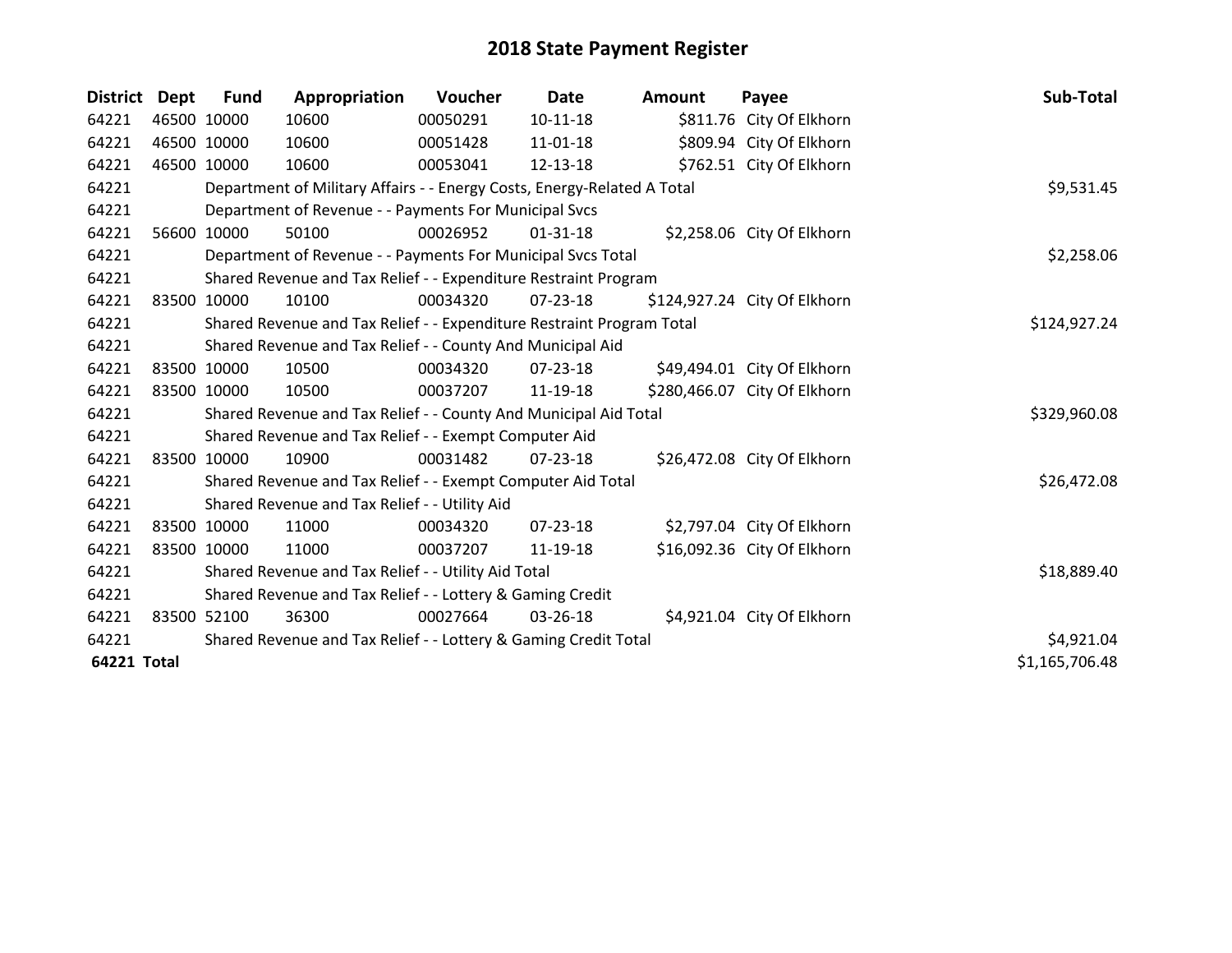| <b>District Dept</b> |             | <b>Fund</b>                                                     | Appropriation                                                          | Voucher  | Date           | <b>Amount</b> | Payee                             | Sub-Total    |
|----------------------|-------------|-----------------------------------------------------------------|------------------------------------------------------------------------|----------|----------------|---------------|-----------------------------------|--------------|
| 64246                |             | Dept of Safety & Prof Services - - Fire Dues Distribution       |                                                                        |          |                |               |                                   |              |
| 64246                | 16500 10000 |                                                                 | 22500                                                                  | 00018131 | $07 - 02 - 18$ |               | \$45,622.05 Lake Geneva, City Of  |              |
| 64246                |             | Dept of Safety & Prof Services - - Fire Dues Distribution Total | \$45,622.05                                                            |          |                |               |                                   |              |
| 64246                |             |                                                                 | Dept of Natural Resources - - Aids In Lieu Of Taxes - Sum S            |          |                |               |                                   |              |
| 64246                | 37000 21200 |                                                                 | 57900                                                                  | 00229801 | 04-20-18       |               | \$173.32 Lake Geneva, City Of     |              |
| 64246                |             |                                                                 | Dept of Natural Resources - - Aids In Lieu Of Taxes - Sum S Total      |          |                |               |                                   | \$173.32     |
| 64246                |             |                                                                 | Dept of Natural Resources - - Fin Asst For Responsible Units           |          |                |               |                                   |              |
| 64246                | 37000 27400 |                                                                 | 67000                                                                  | 00235127 | $05 - 11 - 18$ |               | \$23,762.92 Lake Geneva, City Of  |              |
| 64246                |             |                                                                 | Dept of Natural Resources - - Fin Asst For Responsible Units Total     |          |                |               |                                   | \$23,762.92  |
| 64246                |             |                                                                 | WI Dept of Transportation - - Conn Hwy Aids St Fds                     |          |                |               |                                   |              |
| 64246                |             | 39500 21100                                                     | 16200                                                                  | 00205639 | $01 - 02 - 18$ |               | \$12,367.87 Lake Geneva, City Of  |              |
| 64246                | 39500 21100 |                                                                 | 16200                                                                  | 00236147 | 04-02-18       |               | \$12,367.87 Lake Geneva, City Of  |              |
| 64246                | 39500 21100 |                                                                 | 16200                                                                  | 00269846 | 07-02-18       |               | \$12,367.87 Lake Geneva, City Of  |              |
| 64246                | 39500 21100 |                                                                 | 16200                                                                  | 00303898 | $10 - 01 - 18$ |               | \$12,367.89 Lake Geneva, City Of  |              |
| 64246                |             | WI Dept of Transportation - - Conn Hwy Aids St Fds Total        | \$49,471.50                                                            |          |                |               |                                   |              |
| 64246                |             |                                                                 | WI Dept of Transportation - - Trns Aids To Mnc.-Sf                     |          |                |               |                                   |              |
| 64246                | 39500 21100 |                                                                 | 19100                                                                  | 00205339 | $01 - 02 - 18$ |               | \$167,769.77 Lake Geneva, City Of |              |
| 64246                |             | 39500 21100                                                     | 19100                                                                  | 00235847 | 04-02-18       |               | \$167,769.77 Lake Geneva, City Of |              |
| 64246                |             | 39500 21100                                                     | 19100                                                                  | 00269546 | 07-02-18       |               | \$167,769.77 Lake Geneva, City Of |              |
| 64246                | 39500 21100 |                                                                 | 19100                                                                  | 00303598 | $10 - 01 - 18$ |               | \$167,769.79 Lake Geneva, City Of |              |
| 64246                |             |                                                                 | WI Dept of Transportation - - Trns Aids To Mnc.-Sf Total               |          |                |               |                                   | \$671,079.10 |
| 64246                |             |                                                                 | Department of Health Services - - Emergency Medical Services, Ai       |          |                |               |                                   |              |
| 64246                | 43500 10000 |                                                                 | 11900                                                                  | 00229373 | 08-31-18       |               | \$5,237.04 Lake Geneva, City Of   |              |
| 64246                |             |                                                                 | Department of Health Services - - Emergency Medical Services, Ai Total |          |                |               |                                   | \$5,237.04   |
| 64246                |             |                                                                 | Department of Health Services - - Federal Project Aids                 |          |                |               |                                   |              |
| 64246                | 43500 10000 |                                                                 | 15000                                                                  | 00202028 | 04-27-18       |               | \$1,500.00 Lake Geneva, City Of   |              |
| 64246                | 43500 10000 |                                                                 | 15000                                                                  | 00219255 | 07-30-18       |               | \$4,500.00 Lake Geneva, City Of   |              |
| 64246                |             |                                                                 | Department of Health Services - - Federal Project Aids Total           |          |                |               |                                   | \$6,000.00   |
| 64246                |             |                                                                 | Department of Justice - - Law Enforcement Train, Local                 |          |                |               |                                   |              |
| 64246                | 45500 10000 |                                                                 | 23100                                                                  | 00053284 | 10-18-18       |               | \$4,800.00 Lake Geneva, City Of   |              |
| 64246                |             |                                                                 | Department of Justice - - Law Enforcement Train, Local Total           |          |                |               |                                   | \$4,800.00   |
| 64246                |             |                                                                 | Department of Justice - - Awards For Victims Of Crimes                 |          |                |               |                                   |              |
| 64246                | 45500 10000 |                                                                 | 50200                                                                  | 00055399 | 11-16-18       |               | \$975.00 Lake Geneva, City Of     |              |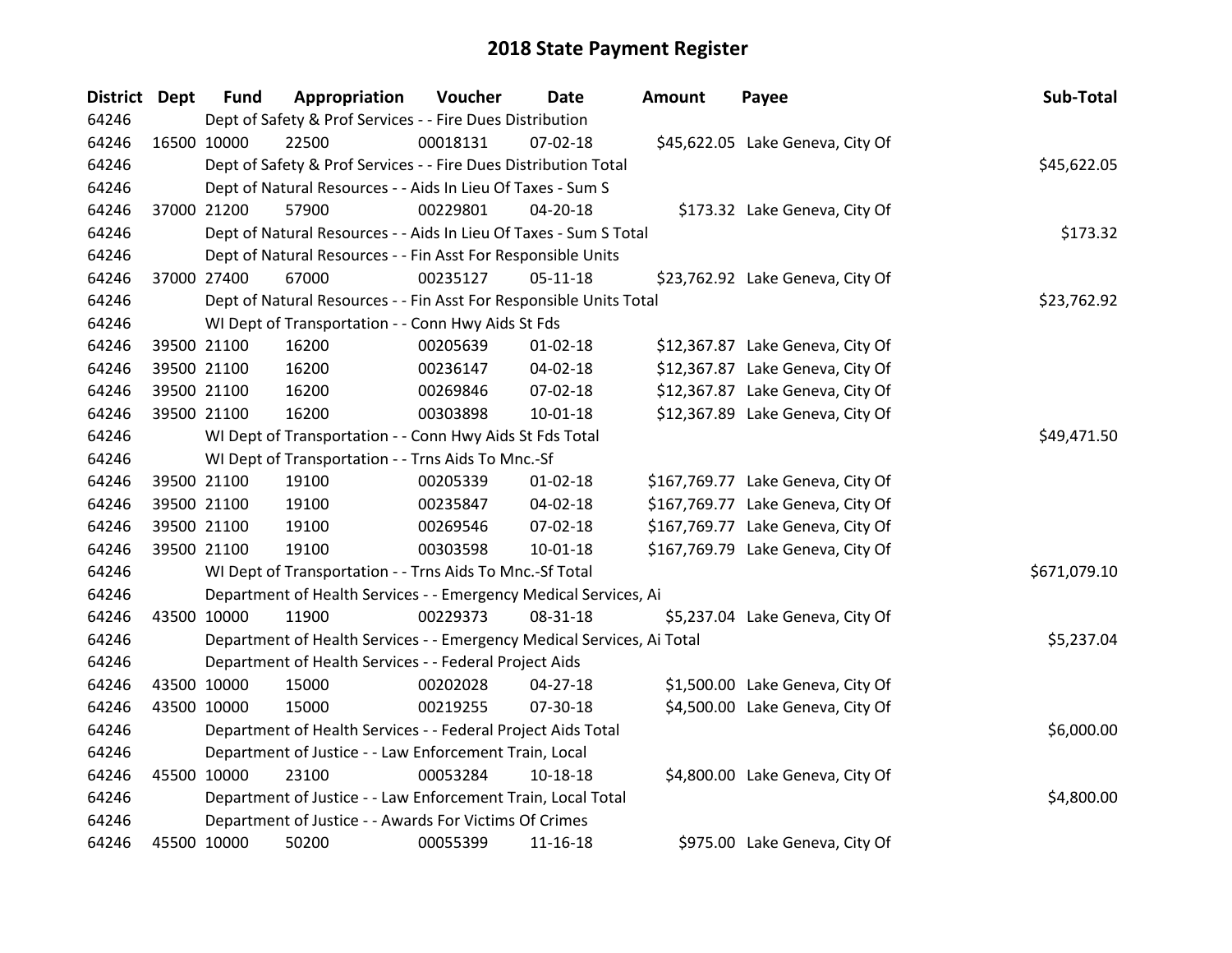| District    | Dept         | <b>Fund</b>                                                  | Appropriation                                                    | <b>Voucher</b> | Date           | <b>Amount</b> | Payee                            | Sub-Total   |
|-------------|--------------|--------------------------------------------------------------|------------------------------------------------------------------|----------------|----------------|---------------|----------------------------------|-------------|
| 64246       |              | Department of Justice - - Awards For Victims Of Crimes Total | \$975.00                                                         |                |                |               |                                  |             |
| 64246       |              |                                                              | Department of Revenue - - Payments For Municipal Svcs            |                |                |               |                                  |             |
| 64246       |              | 56600 10000                                                  | 50100                                                            | 00026953       | $01 - 31 - 18$ |               | \$3,492.17 Lake Geneva, City Of  |             |
| 64246       |              |                                                              | Department of Revenue - - Payments For Municipal Svcs Total      |                |                |               |                                  | \$3,492.17  |
| 64246       |              |                                                              | Shared Revenue and Tax Relief - - County And Municipal Aid       |                |                |               |                                  |             |
| 64246       |              | 83500 10000                                                  | 10500                                                            | 00034321       | 07-23-18       |               | \$14,371.14 Lake Geneva, City Of |             |
| 64246       |              | 83500 10000                                                  | 10500                                                            | 00037208       | 11-19-18       |               | \$81,436.48 Lake Geneva, City Of |             |
| 64246       |              |                                                              | Shared Revenue and Tax Relief - - County And Municipal Aid Total |                |                |               |                                  | \$95,807.62 |
| 64246       |              |                                                              | Shared Revenue and Tax Relief - - Exempt Computer Aid            |                |                |               |                                  |             |
| 64246       | 83500 10000  |                                                              | 10900                                                            | 00031483       | $07 - 23 - 18$ |               | \$18,750.64 Lake Geneva, City Of |             |
| 64246       |              |                                                              | Shared Revenue and Tax Relief - - Exempt Computer Aid Total      |                |                |               |                                  | \$18,750.64 |
| 64246       |              | Shared Revenue and Tax Relief - - Utility Aid                |                                                                  |                |                |               |                                  |             |
| 64246       |              | 83500 10000                                                  | 11000                                                            | 00034321       | 07-23-18       |               | \$2,140.89 Lake Geneva, City Of  |             |
| 64246       |              | 83500 10000                                                  | 11000                                                            | 00037208       | 11-19-18       |               | \$11,264.65 Lake Geneva, City Of |             |
| 64246       |              |                                                              | Shared Revenue and Tax Relief - - Utility Aid Total              |                |                |               |                                  | \$13,405.54 |
| 64246 Total | \$938,576.90 |                                                              |                                                                  |                |                |               |                                  |             |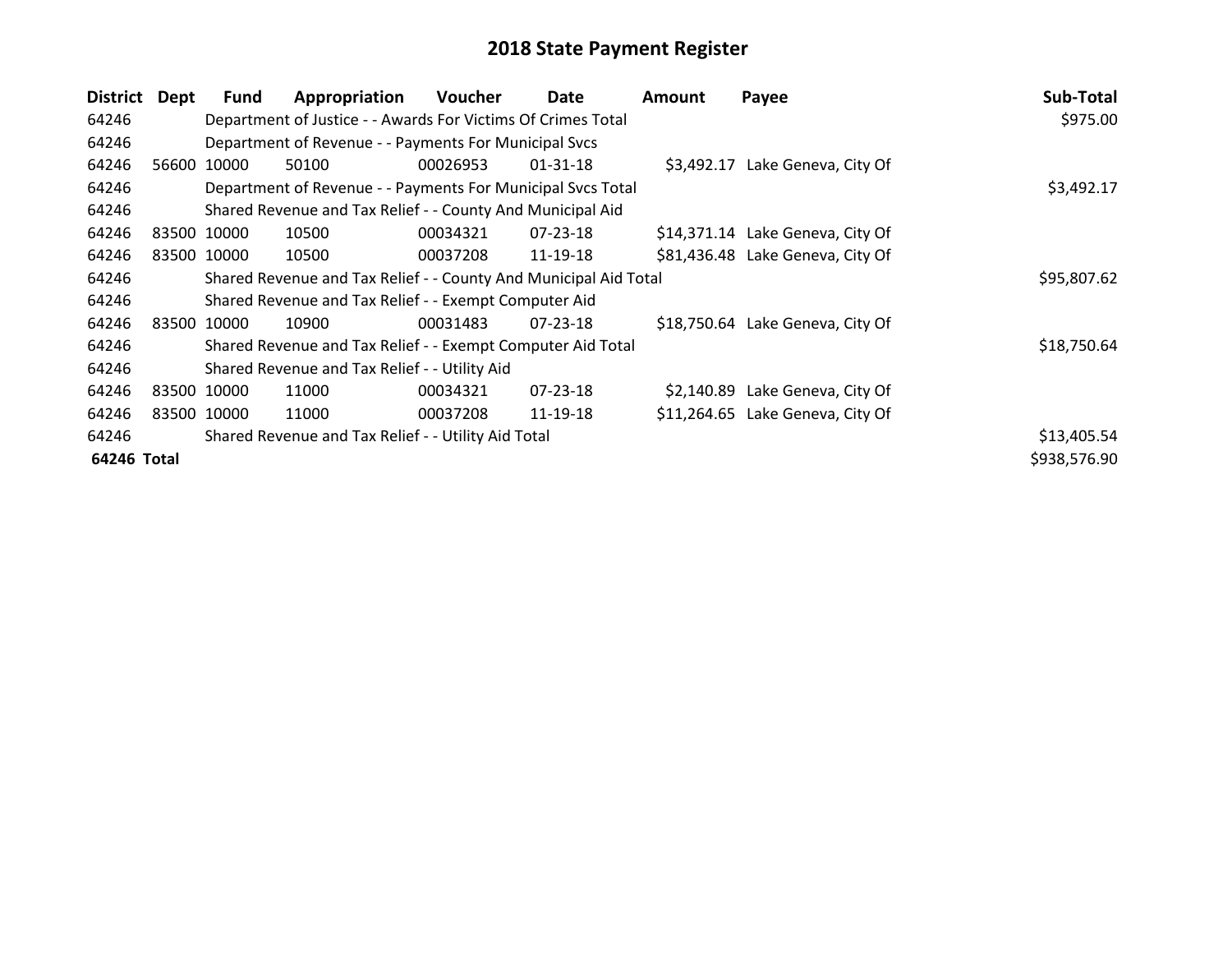| <b>District</b> | <b>Dept</b> | <b>Fund</b> | Appropriation                                                                   | Voucher            | <b>Date</b>    | <b>Amount</b> | Payee                           | Sub-Total    |
|-----------------|-------------|-------------|---------------------------------------------------------------------------------|--------------------|----------------|---------------|---------------------------------|--------------|
| 64291           |             |             | Dept of Safety & Prof Services - - Fire Dues Distribution                       |                    |                |               |                                 |              |
| 64291           | 16500 10000 |             | 22500                                                                           | 00022661           | $07 - 26 - 18$ |               | \$25,544.20 City of Whitewater  |              |
| 64291           |             |             | Dept of Safety & Prof Services - - Fire Dues Distribution Total                 |                    | \$25,544.20    |               |                                 |              |
| 64291           |             |             | Dept of Natural Resources - - Fin Asst For Responsible Units                    |                    |                |               |                                 |              |
| 64291           |             | 37000 27400 | 67000                                                                           | 00235430           | $05 - 11 - 18$ |               | \$31,678.09 City of Whitewater  |              |
| 64291           |             |             | Dept of Natural Resources - - Fin Asst For Responsible Units Total              |                    |                |               |                                 | \$31,678.09  |
| 64291           |             |             | WI Dept of Transportation - - Conn Hwy Aids St Fds                              |                    |                |               |                                 |              |
| 64291           |             | 39500 21100 | 16200                                                                           | 00205640           | $01 - 02 - 18$ |               | \$7,064.67 City of Whitewater   |              |
| 64291           |             | 39500 21100 | 16200                                                                           | 00236148           | 04-02-18       |               | \$7,064.67 City of Whitewater   |              |
| 64291           |             | 39500 21100 | 16200                                                                           | 00269847           | 07-02-18       |               | \$7,064.67 City of Whitewater   |              |
| 64291           |             | 39500 21100 | 16200                                                                           | 00303899           | $10 - 01 - 18$ |               | \$7,064.69 City of Whitewater   |              |
| 64291           |             |             | WI Dept of Transportation - - Conn Hwy Aids St Fds Total                        |                    |                |               |                                 | \$28,258.70  |
| 64291           |             |             | WI Dept of Transportation - - Tc, Trns Oper Aid Sf                              |                    |                |               |                                 |              |
| 64291           |             | 39500 21100 | 17700                                                                           | 00230019           | 03-15-18       |               | \$4,272.00 City of Whitewater   |              |
| 64291           |             | 39500 21100 | 17700                                                                           | 00262525           | 06-14-18       |               | \$13,113.00 City of Whitewater  |              |
| 64291           |             | 39500 21100 | 17700                                                                           | 00289461           | 08-27-18       |               | \$39,343.00 City of Whitewater  |              |
| 64291           |             |             | WI Dept of Transportation - - Tc, Trns Oper Aid Sf Total                        |                    |                |               |                                 | \$56,728.00  |
| 64291           |             |             | WI Dept of Transportation - - Trnst/Trns-Rel Aid F                              |                    |                |               |                                 |              |
| 64291           |             | 39500 21100 | 18200                                                                           | 00241570           | $04 - 13 - 18$ |               | \$16,354.40 City of Whitewater  |              |
| 64291           |             | 39500 21100 | 18200                                                                           | 00323513           | $11 - 15 - 18$ |               | \$19,937.28 City of Whitewater  |              |
| 64291           |             | 39500 21100 | 18200                                                                           | 00323514           | 11-15-18       |               | \$18,833.28 City of Whitewater  |              |
| 64291           |             | 39500 21100 | 18200                                                                           | 00323568           | $11 - 15 - 18$ |               | \$16,837.91 City of Whitewater  |              |
| 64291           |             |             | WI Dept of Transportation - - Trnst/Trns-Rel Aid F Total                        |                    |                |               |                                 | \$71,962.87  |
| 64291           |             |             | WI Dept of Transportation - - Trns Aids To Mnc.-Sf                              |                    |                |               |                                 |              |
| 64291           |             | 39500 21100 | 19100                                                                           | 00205340           | $01 - 02 - 18$ |               | \$173,694.81 City of Whitewater |              |
| 64291           |             | 39500 21100 | 19100                                                                           | 00235848           | 04-02-18       |               | \$173,694.81 City of Whitewater |              |
| 64291           |             | 39500 21100 | 19100                                                                           | 00269547           | 07-02-18       |               | \$173,694.81 City of Whitewater |              |
| 64291           |             | 39500 21100 | 19100                                                                           | 00303599           | $10 - 01 - 18$ |               | \$173,694.83 City of Whitewater |              |
| 64291           |             |             | WI Dept of Transportation - - Trns Aids To Mnc.-Sf Total                        |                    |                |               |                                 | \$694,779.26 |
| 64291           |             |             | Department of Health Services - - Prepaid Medical Transport Reimbursement       |                    |                |               |                                 |              |
| 64291           |             | 43500 10000 | 16300                                                                           | AMBULANCE 11-08-18 |                |               | \$25,598.08 City of Whitewater  |              |
| 64291           |             |             | Department of Health Services - - Prepaid Medical Transport Reimbursement Total |                    |                |               |                                 | \$25,598.08  |
| 64291           |             |             | Department of Revenue - - Payments For Municipal Svcs                           |                    |                |               |                                 |              |